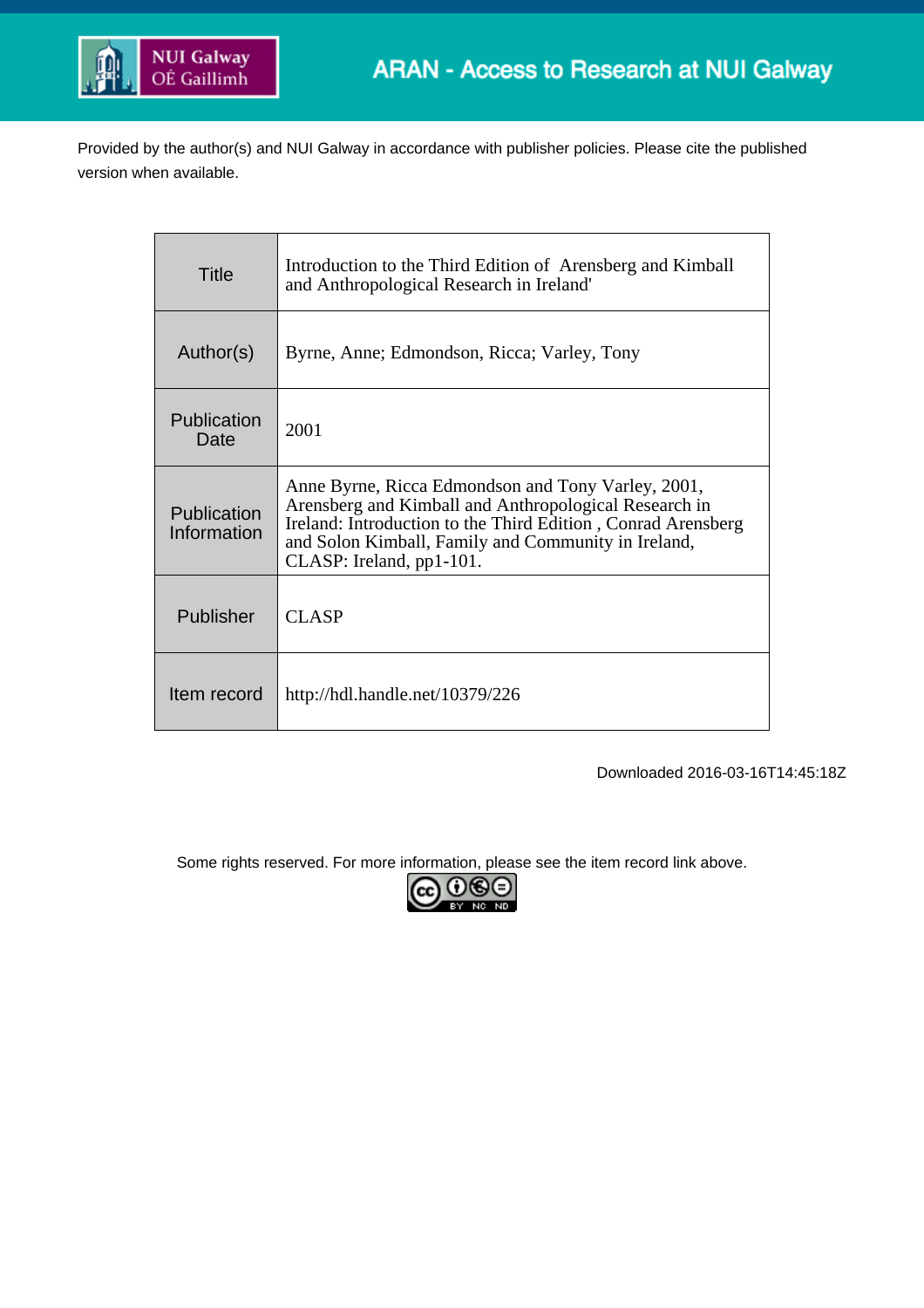## Published as

Anne Byrne, Ricca Edmondson and Tony Varley, 2001, 'Arensberg and Kimball and Anthropological Research in Ireland: Introduction to the Third Edition', Conrad Arensberg and Solon Kimball, *Family and Community in Ireland,* CLASP: Ireland, pp1-101.

## **Arensberg and Kimball and Anthropological Research in Ireland:**

## **Introduction to the Third Edition (2001)**

## **Anne Byrne, Ricca Edmondson and Tony Varley**

### **Contents**

Introduction

Ireland in the 1930s: A Traditional Society or a Modern One in the Making?

Views of Ireland from Outside

The Harvard Irish Study,  $1931 - 1936$ Hooton, Dupertuis, Dawson and the Racial Survey of Ireland Hencken, Movius and the Harvard Irish Archaeological Survey Warner, Arensberg, Kimball and the Harvard Irish Social Anthropology Survey Negotiating the Research Setting Family and Community in Ireland: The Study Unfolds

*Family and Community in Ireland* as a Classic Text

Studying Cultures: Functionalism, Scientism and Physical Anthropology

Family and Community in Ireland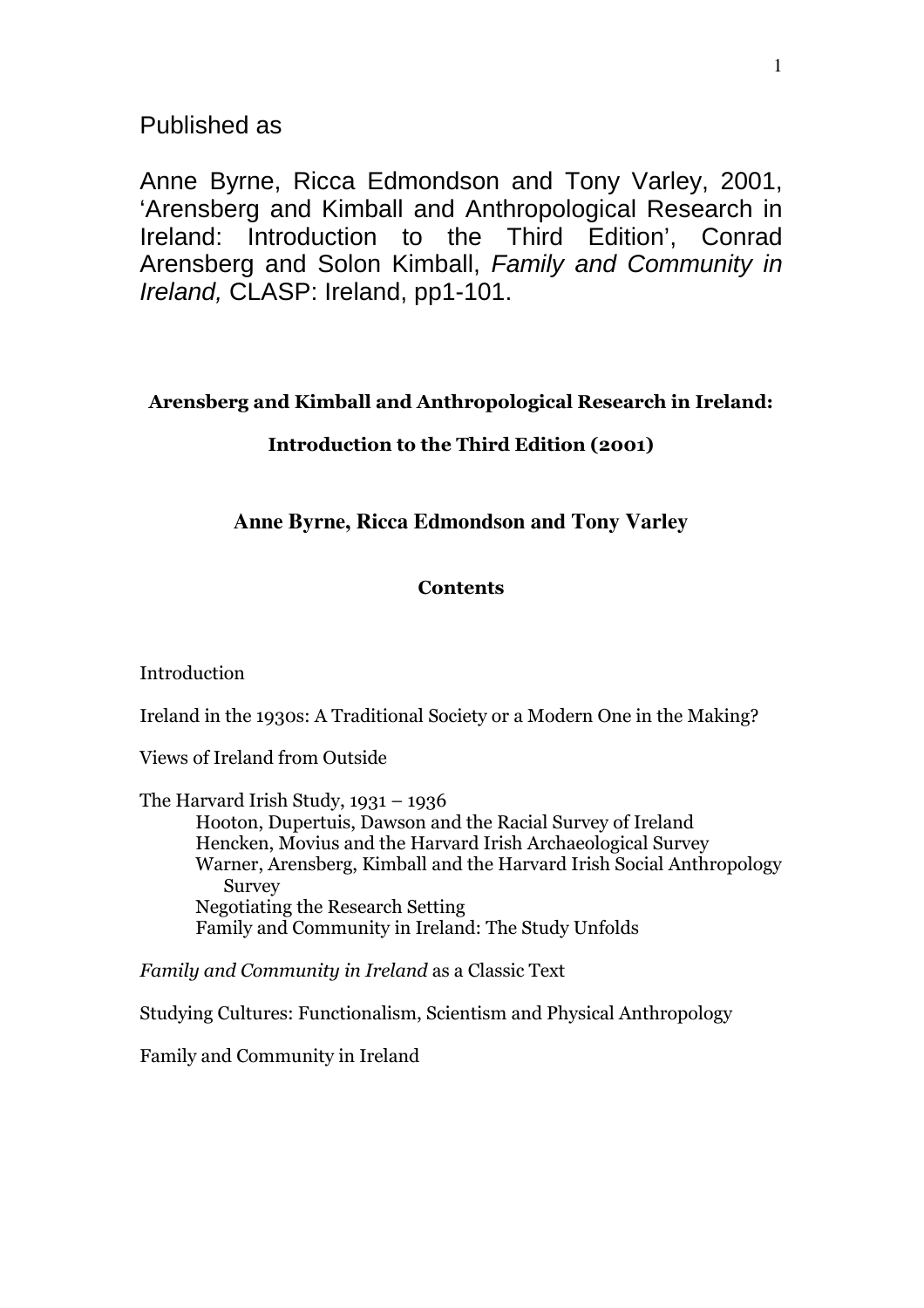### **Introduction**

In the early 1930s, two young American anthropologists, Conrad Maynadier Arensberg and Solon Toothaker Kimball, lived among the people of north Clare and the townspeople of Ennis. Using what they observed and what they were told, they wrote about the lives, relationships and economy of the small farmer class and the people of the town. This book, *Family and Community in Ireland,* is one product of their work. Arensberg and Kimball's account of life in a number of rural communities in Clare in the first half of the 1930s is a detailed study of family and kin, of life and work, of mutuality in social and economic relationships among the small farmer class. They reveal a story, chapter by chapter, of the importance and centrality of the family as a social and economic system which produced and reproduced a self-sufficient, traditional rural community. Documenting the 'minutiae of social life', this book presents a view of the 'Old World from the inside' by two 'outsiders' from the 'New World', 'a document expressing a point-of-time in the social life of rural Ireland' (p.viii).<sup>1</sup>

Following ethnographic research methods, Arensberg and Kimball produced an account of a well-established and distinctive way of life for individuals and their communities. This account, they argued, could explain Ireland's peculiar and puzzling demographic patterns: persistent emigration, population decline, delayed marriage and high rates of singleness. The logic and rationale of the agricultural family system, as they saw it, protected the economic and social welfare of the 'complete' family and their property. As they reconstruct this story, Arensberg and Kimball offer insights into a way of life of which many fragments persist still, some remain vivid in memory, and others would have been forgotten without their book to recall them.

The authors put forward a humane, often sympathetic version of the everyday details which they saw and which were described to them. The first part of *Family and Community in Ireland*, published first in 1940, concentrates on small family farms, reconstructing the practicalities giving

<sup>1</sup> In this Introduction, page numbers where no date is given refer to the facsimile of the 1968 edition of *Family and Community in Ireland* reproduced in this volume.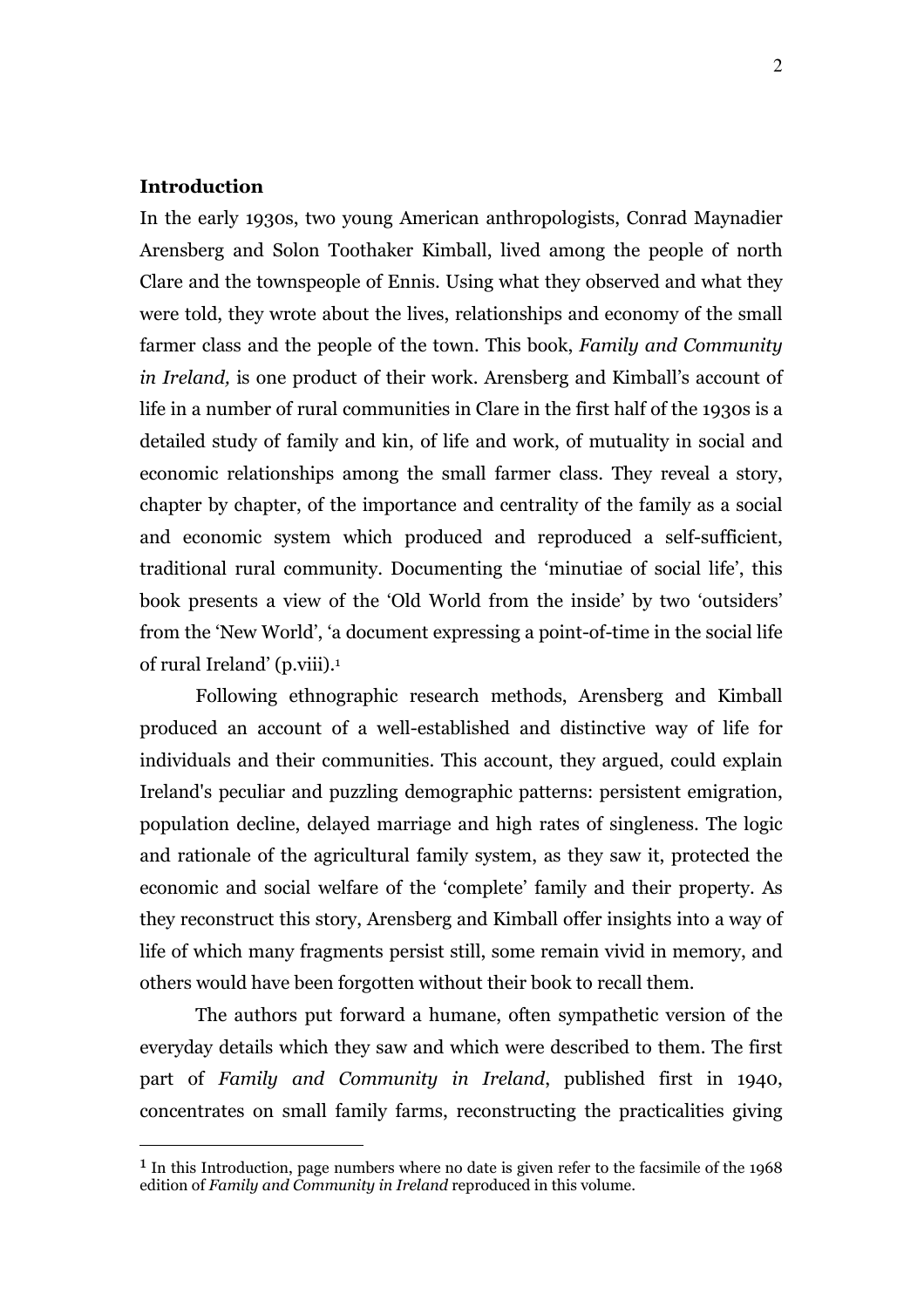rise to the way life was lived there. The remaining six chapters forming Part 2 contain material on the town of Ennis, collected at the time but first added to the volume in 1968. Many of the questions asked by the text focus on the daily business of living, exploring the ways in which different aspects of people's behaviour fitted together to make up a coherent form of life. How were households run? How did parents relate to their children? How was property passed on? What casualties, conflicts and depths of family affection were centred on the world of a small farm? In Ennis, how did shopkeepers learn their trade, what did they need to do from day to day, and how did they relate to the people of the countryside? Perhaps this aspect of life in Ireland has since changed even more than life on the land, for the intricacies of commercial life at that time have been overtaken by entirely different ways of working.

Contrary to what is sometimes claimed, Arensberg and Kimball do not describe a static, changeless society. They emphasise not only the facts of conflict and change, but the special way in which they were dealt with by Irish society in the early part of the twentieth century. For these authors, change wrought by economic or technological demands continually impinged on the ways Irish people lived, but it was absorbed at a pace allowing it to fit the way of life pursued by the members of the community. Habits, beliefs and values were not abandoned in order to adapt to economic change; economic change was adapted to them. By describing processes such as these, this book raises questions about the ways in which human beings live in communities, about the relations between individuals and the societies in which they live, about how to understand other societies, and how to understand our own.

Arensberg and Kimball were writing at a time of intense change within the study of society itself. In the preface to the 1940 edition of *Family and Community in Ireland* (included here), the young anthropologists' supervisor, William Lloyd Warner, mounts a defence for social anthropology. He argues for new methodological approaches to the study of modern society, necessary for a 'full grown comparative social science of man' (p.xiii). In order to expand the range of types of societies in their analysis, the Harvard Irish Study came to Ireland in the summer of 1931 and stayed until 1936, though most of the anthropological work was complete by 1934. Far from associating it with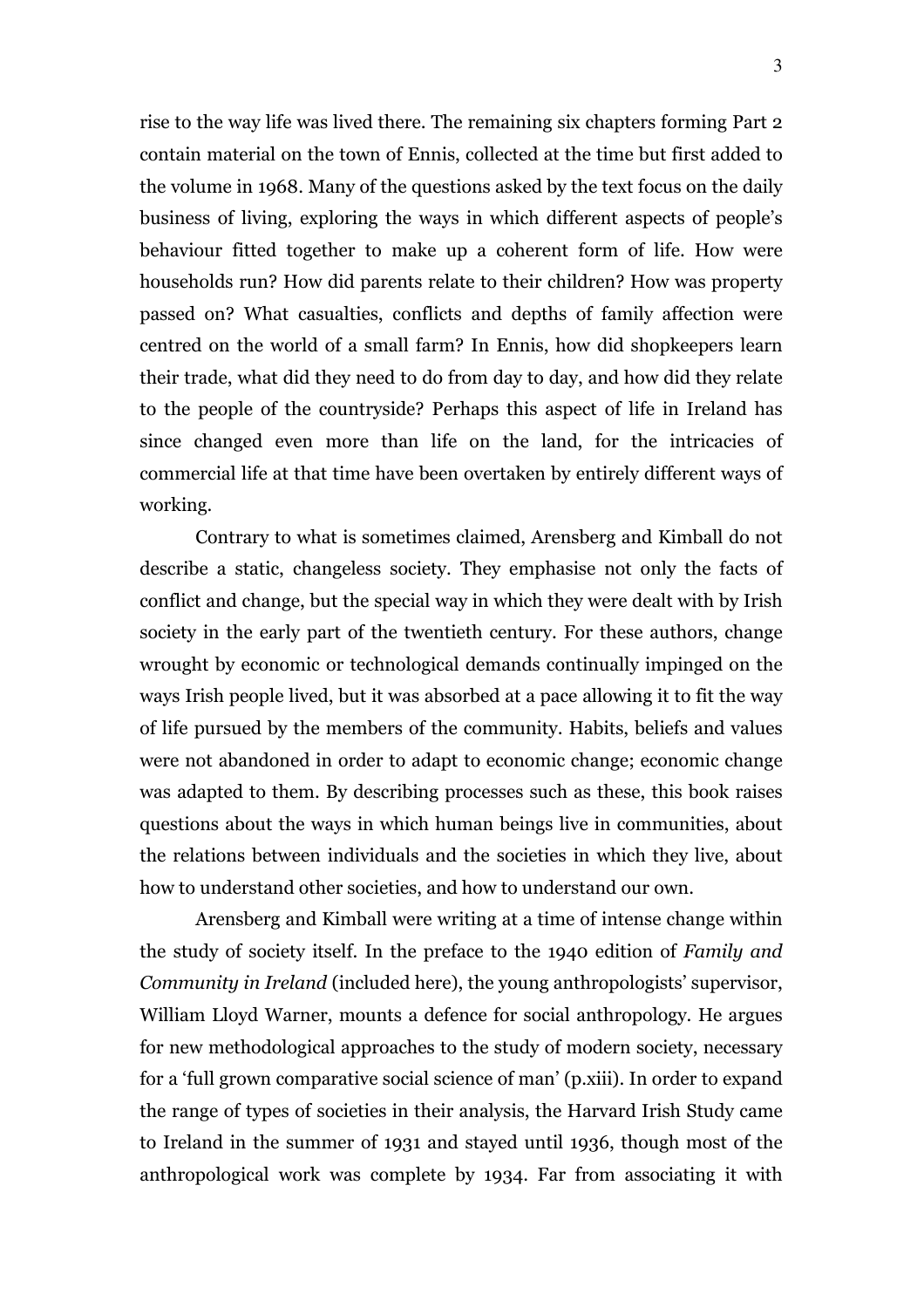'exotic', far-flung societies, Arensberg and Kimball saw ethnography - the attempt to write about the way of life of a people - as an interdisciplinary matter. For them, it involved sociology as much as it did anthropology, and their methods are similar to many pursued by social scientists today.

In this Introduction, we first of all discuss the type of society to be found in the Ireland of County Clare at the time when Arensberg and Kimball were there. Anthropologists speak of 'traditional' societies as opposed to 'modern' ones, and these authors saw Clare as in transition between the two. We explore this question as we outline some main aspects of Irish society shortly after Independence, with the conflicts and disputes which influenced it. Ireland was not, of course, a *terra incognita* at that time. We make brief reference to other attempts by observers from abroad to record accounts of the country before coming to Arensberg and Kimball themselves, and the overall intellectual project of which their work was intended to form part. We tell the story of the Harvard Irish Study (1931-1936), focusing on the social anthropology research process, from its inception in the US to the observational and interviewing work in Clare. The role of national and local contacts which made the work possible is described, with the choice of Clare as a study location and the way in which the young Americans settled there to carry out their work. The history of the Harvard Irish Study is now only beginning to unfold, and we relate it here for the first time.

We go on to address the status of this text within the history of sociology and anthropology in Ireland. What has given it its pre-eminent position, and how has it been received by subsequent writers? Some of the arguments this book has generated seem to us to rest on misunderstandings. Many have been caused by misinterpreting the authors' intellectual intentions, reading their work without reference to its historical context. Arensberg and Kimball's attempts to understand human social life were more subtle and more interesting than some later commentators have claimed. We try to indicate this before going on to outline some main features of the book itself. We are conscious that here we can only begin to address the debates raised by an astonishing text which stimulates questions of lasting excitement and importance.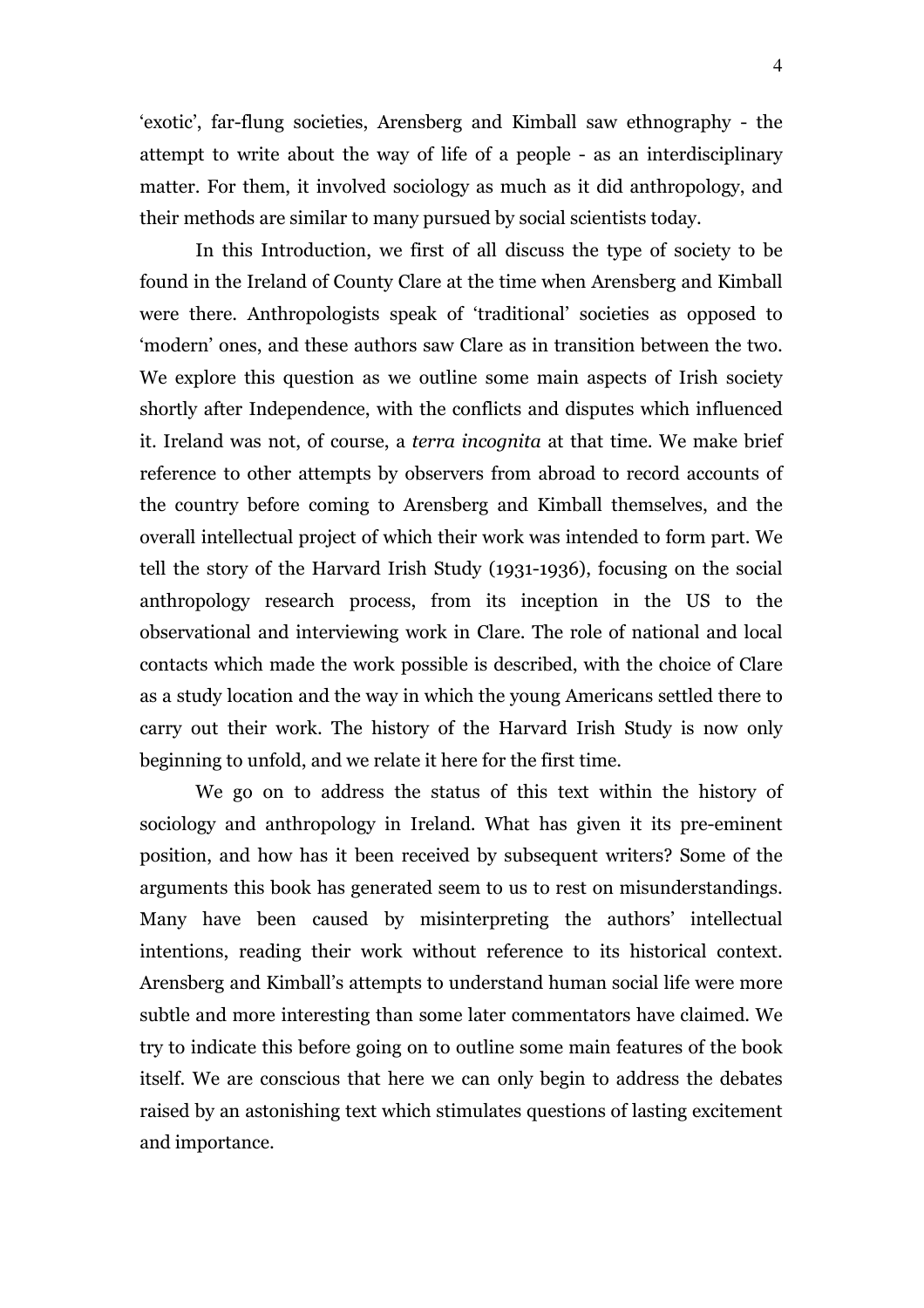In this Introduction to the facsimile copy of the 1968 edition of *Family and Community in Ireland* we invite you to move back in time with us as we reconstruct the motivations, personalities and events which brought the Harvard Irish Study to Ireland, calling to mind the local reception of the American 'experts' ('Praegers' as visiting scholars were called on Clare Island), bearing notebooks, trowels and callipers. We wish to tell a story that is now more than 70 years old, revealing the research process which can be glimpsed through elusive evidence in the texts, documents and letters left by the Harvard Irish Study. As the research context is reconstructed, new meanings emerge and different interpretations can be made, allowing us to reconsider the significance of this text in the history of the development of the study of Irish society.

# **Ireland in the 1930s: A Traditional Society or a Modern one in the Making?**

Although Arensberg and Kimball were inclined to see Ireland as a transitional society that was neither wholly modern nor wholly traditional, the account they present in *Family and Community in Ireland* has frequently been perceived as offering a picture of a traditional society. How 'modern' or 'traditional', we can therefore ask, was the society the Americans encountered in the Ireland of the early 1930s? Before attempting to answer such a question, we must pause for a moment to get a glimpse of what it means to have a modern or a traditional society in the first place. This is a question about which there is no universal agreement. There are those who consider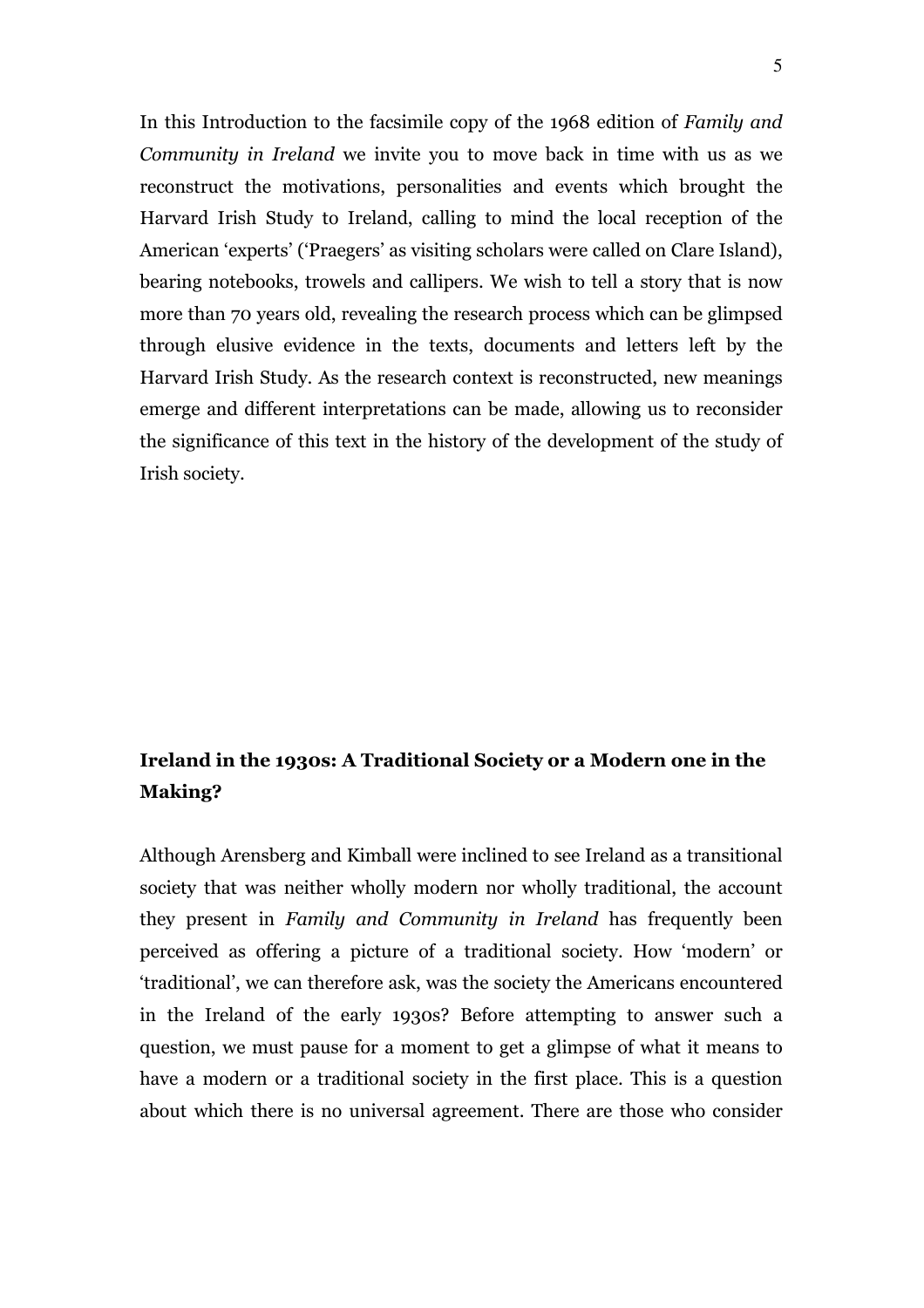the notions of the 'modern' and the 'traditional' too general, and too based on historically privileged western experience, to be useful or even acceptable.<sup>2</sup>

Taking the experience of the USA during the period of organised capitalism as exemplary,<sup>3</sup> a very simple model of a western modern society can nonetheless be assembled. This would suggest that these modern societies are liberal democratic in their political organisation, market-led and industrialised in their economies, and have cultures that tend to be individualistic and pluralistic. Pluralism implies a separation of church and state and a range of beliefs and practices that are respectful of differences in a way that moves in the direction of what would nowadays pass for multiculturalism.

How do these very simple pictures of modern political, economic and cultural life apply to the Ireland of the 1930s? The economy of 1930s Ireland had taken shape in line with political and economic structural changes, most of which had their origins in the nineteenth century. What historians have called the 'post-Famine adjustment' saw an increasing pastoral emphasis develop in Irish agriculture. Cattle farming became the mainstay of the new pastoralism in the south. The cattle economy's spatial organisation saw the southern dairying counties produce an annual surplus of calves, the western counties (Clare included) becoming specialised store cattle producers, and the counties of the rich grazing belt of north Leinster devoting themselves to the finishing of fat cattle. An important consequence of the new pastoralism was that it was grass extensive, in a way that encouraged the formation of larger holdings and the appearance of a large-scale grazier or 'rancher' class (Jones 1995).

Some nationalists objected to the large-scale grazing system on the grounds that it enriched the few and impoverished the many, thereby precipitating flight from the land and the decline of rural communities. A series of land agitations in the early decades of the twentieth century, often orchestrated by local nationalists, helped keep alive the issue of restructuring the cattle economy by means of redistributive land reform, at least in certain

<sup>2</sup>A good summary of the difficulties with the terms 'modern' and 'traditional' can be found in Tipps (1973).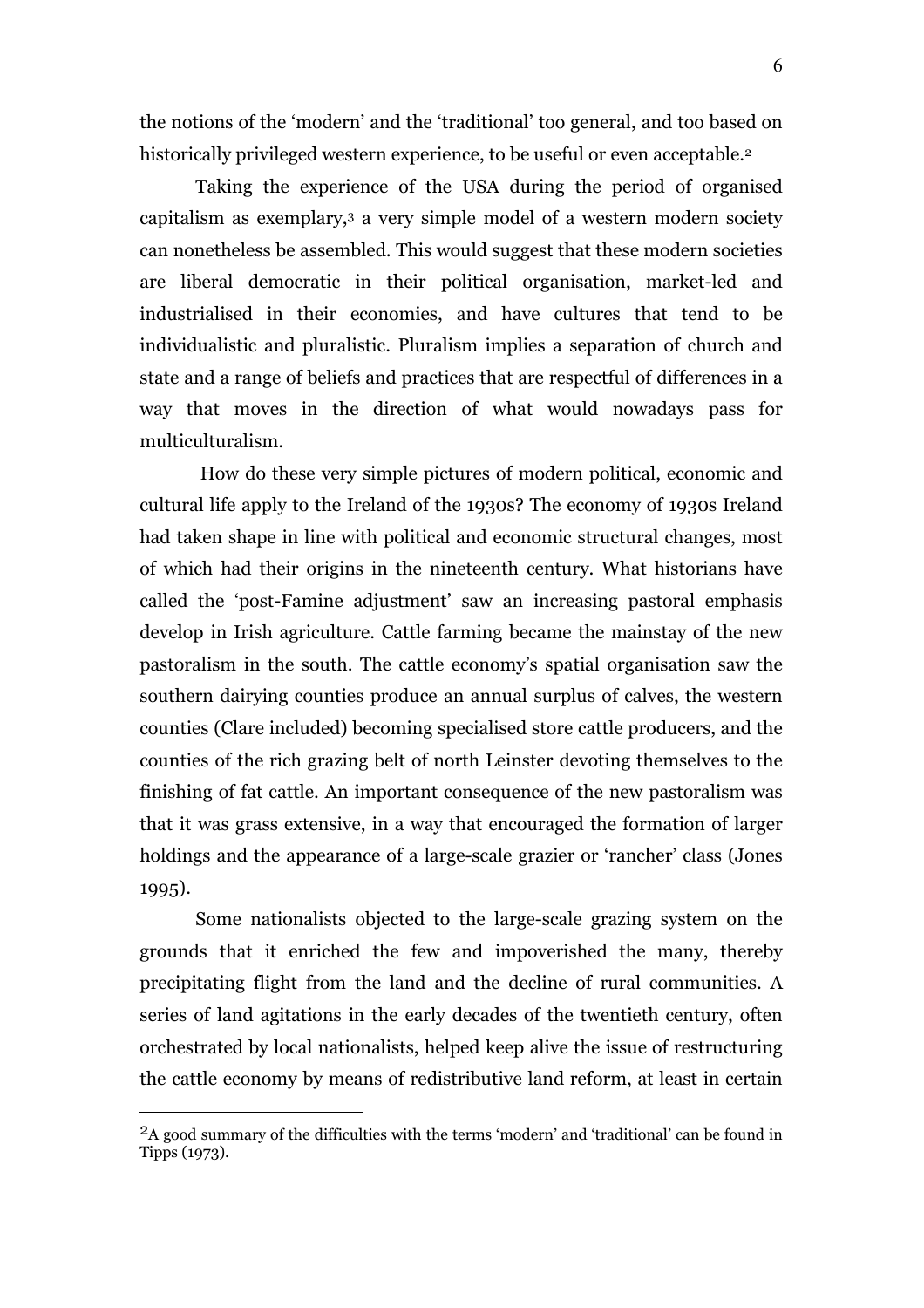parts of Ireland (see Bew 1987, 1988; Jones 1995; Varley 1988). Since the formation of the Congested Districts' Board in 1891, the State in Ireland had begun to accept the need for redistributive land reform, at least in the poorer 'congested' counties of the west (including Clare). Not until the passing of the 1909 Land Act did the land reform efforts of the Congested Districts' Board amount to anything of real significance, and what progress was then made was soon halted by the outbreak of the 1914-18 war. Under political independence, the Congested Districts' Board was abolished in 1923 and its land reform functions assigned to the Irish Land Commission (see Micks 1925).

At the beginning of the twentieth century Ireland had a major centre of heavy industry in Belfast, a centre that was destined to become part of a separate jurisdiction with the partition of Ireland in 1920. The industrialisation of Belfast and the north-east of Ulster did not dissuade late nineteenth century Irish nationalists from developing an analysis which suggested that Ireland had done poorly in economic terms under the Act of Union of 1800, and that she would remain economically subordinate within the United Kingdom for as long as the existing constitutional arrangements continued. Arthur Griffith, the founder of Sinn Féin and a notable early twentieth-century exponent of this position, proposed early on that political independence should be used to lay the foundations of an industrial society in southern Ireland, based on protected import-substituting industrialisation (see Cullen 1969: 120-2; Kennedy and Johnson 1996: 49-59).

For a variety of reasons, Griffith's programme was not implemented in the first decade of native rule (Daniel 1976). All this was to change fundamentally with the appearance of the anti-Treaty Fianna Fáil party in 1926, and its spectacular rise to become the dominant force in Irish politics. As the main opposition party in parliament after 1927, Fianna Fáil adopted much of Griffith's economic programme and pledged itself to pro-smallholder land reform,<sup>4</sup> diminishing the pastoral character of Irish agriculture and

<sup>3</sup>Organised capitalism, in the discussion of Scott Lash and John Urry (1987: 3-7), lasted from the 1870s to the 1960s.

<sup>4</sup>Commenting on the decision by the American ethnographers to focus on the Irish smallholder and the favourable treatment the smallholders receive in their hands, Gibbon and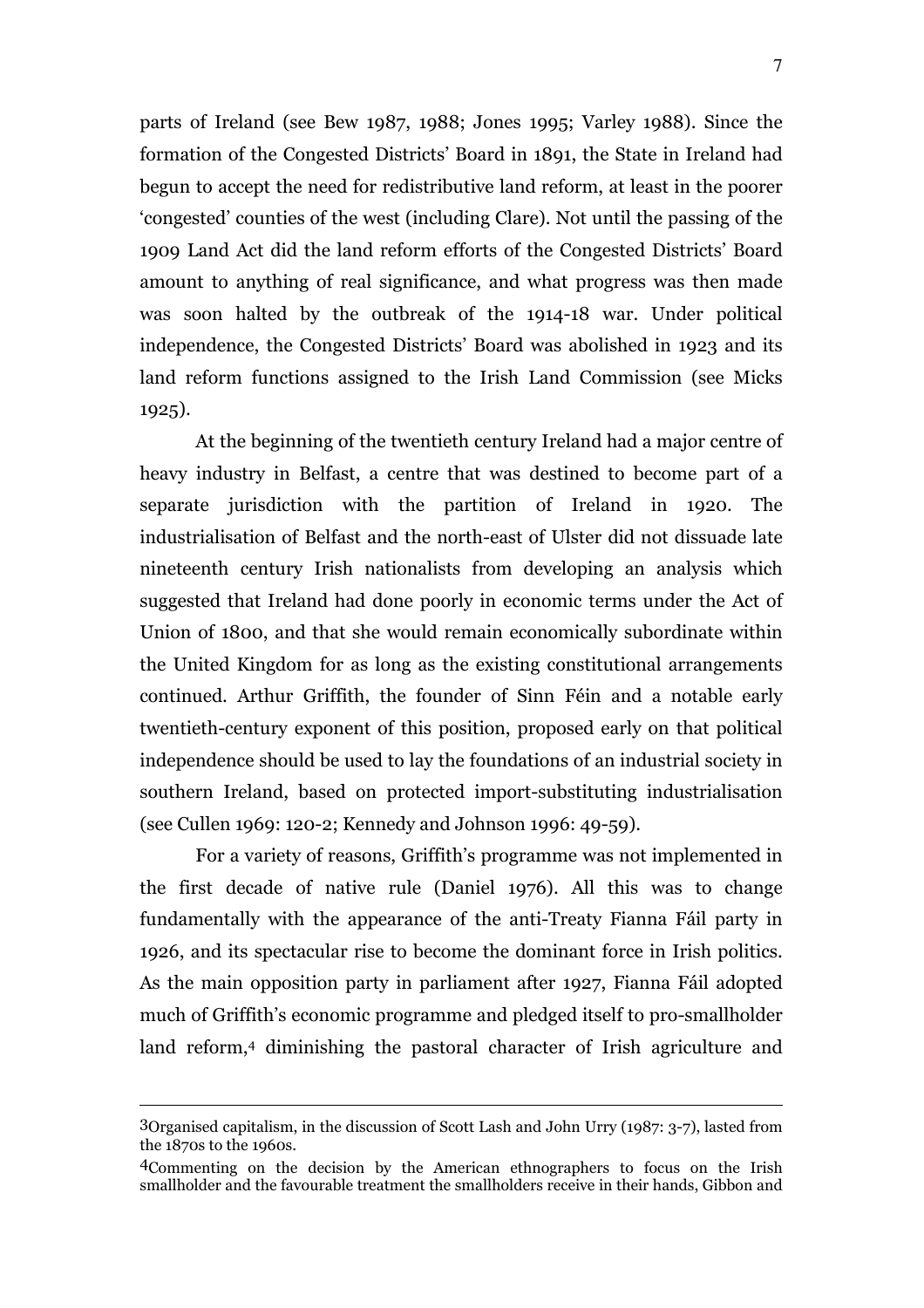promoting a form of spatially dispersed import-substituting industrialisation. Once Fianna Fáil (with Labour Party support) had won power in 1932, it introduced policies aimed at accelerating land reform and attempting to stimulate a native-owned, protected form of industrialisation (see Daly 1992).

How 'modern' were Irish politics in the 1930s? It was Ireland's spatial proximity to England in circumstances of a failed rebellion and a botched French invasion which, at the close of the eighteenth century, 'prompted the attempt to convert it from a colony with a separate administrative and political identity to an integrated periphery of the imperial state itself' (Garvin 1981: 4). Under the Act of Union, control of the state apparatus in Ireland continued in the hands of a largely English senior administrative staff, directly commissioned by the London government and headquartered at Dublin Castle.

In the course of the nineteenth century, through the medium of the popular campaigns associated with Daniel O'Connell, Michael Davitt and Charles Stewart Parnell, Ireland was to present the wider world with a picture of what *modern* popular politics would look like. Alongside the popular politics that revolved around charismatic leaders, popular movements and mass membership parties, can be found a very different mode of exerting pressure on the state - the physical force tradition of revolutionary nationalism, associated with the Irish Republican Brotherhood (the Fenians) and later with the Irish Republican Army.

By 1900 a re-united Irish Parliamentary Party that had formally put the Parnell split behind it had materialised, but its appearance did not put an end to opposing tendencies within anti-colonial nationalism nor prevent the emergence of new rival groups. The divisions within nationalism gathered around disputed aims (devolved home rule versus outright political separation) and what were considered to be legitimate tactics (physical force versus constitutionalism) (Garvin 1981: 106-118). Competition between the Irish Party and Sinn Féin was to dominate the politics of the second decade of the new century. Ultimately a restructured Sinn Féin movement, closely linked with physical force nationalism in the years after the 1916 Rising, swept

Curtin (1978: 446) comment that '*Family and Community* became heavily impregnated with the romanticism of the locally dominant, contemporary political ideology.'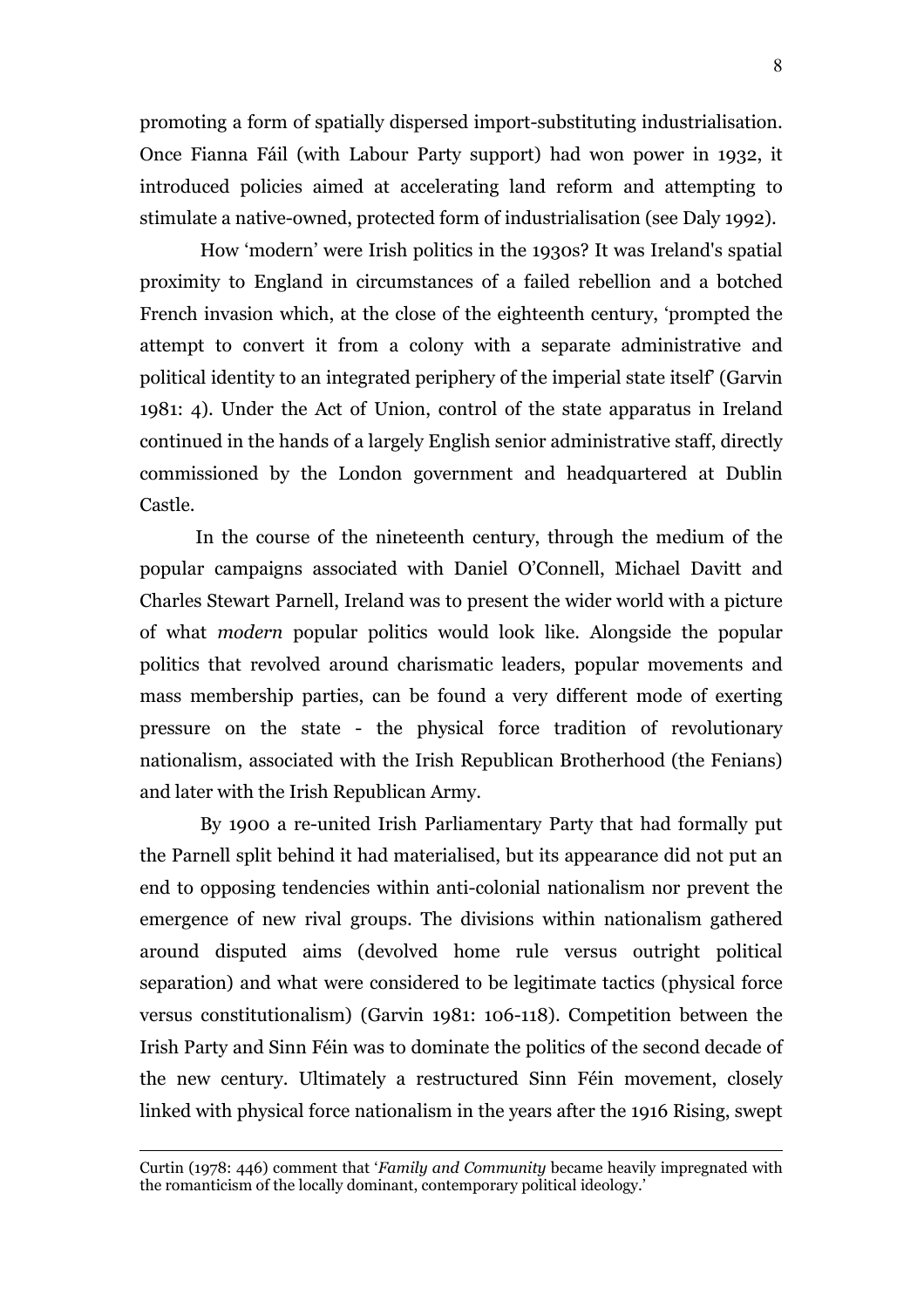the Irish Party from the political landscape in the watershed general election of 1918.

Sinn Féin, in the aftermath of the Anglo-Irish Treaty of 1921 that ended the War of Independence (1919-1921), split into pro- and anti-Treaty factions. The split in Sinn Féin was unfortunate but the civil war that followed it was truly disastrous. Crucial to the preservation of democracy in the new Free State (and the ultimate triumph of the constitutional over the physical force tradition in southern Irish politics) was the formation of Fianna Fáil, as a political party representing the defeated side in the civil war. Its establishment, and the peaceful transfer of power to the anti-Treatyites after the general election of 1932, were to mark critical junctures in the history of the constitutional tendency in Irish politics (Prager 1986). The IRA, of course, did not disappear with Fianna Fáil's appearance. Referring to County Clare, Eunan O'Halpin (1999: 113) notes how 'relations between police and republicans had been particularly bitter for years'. The Fianna Fáil government, in power for most of the politically and economically turbulent years of the 1930s, was to move not only against the Irish 'shirted movement' known as the Blueshirts, but ultimately against the IRA as well.

Was the culture of the Ireland which Arensberg and Kimball encountered in the 1930s modern? Many commentators accept that there were powerful tendencies inimical to modern individualism at work in 1930s Ireland. Family life among the Clare smallholders, in Arensberg and Kimball's own account, can be described as 'traditional' in the sense which involves a strong customary expectation that the group should take precedence over the individual. Custom provides the means by which the internal life of the community no less than the family is substantially ordered.

At the level of the state, much energy was being expended on the creation or regeneration of a national culture. Behind the movements to revive the Irish language, Gaelic games as well as the Irish-Ireland project, can be found a desire to define and cultivate a distinctive sense of Irish identity (see Hoppen 1999: 142-6; Brown 1981: 56-7; Maume 1995; de Búrca 1980: 27, 90-1). Cultural regeneration, in particular the use of the Irish language in state education and civil service recruitment, was to be vigorously promoted by the new state during the early decades of native rule. Alongside the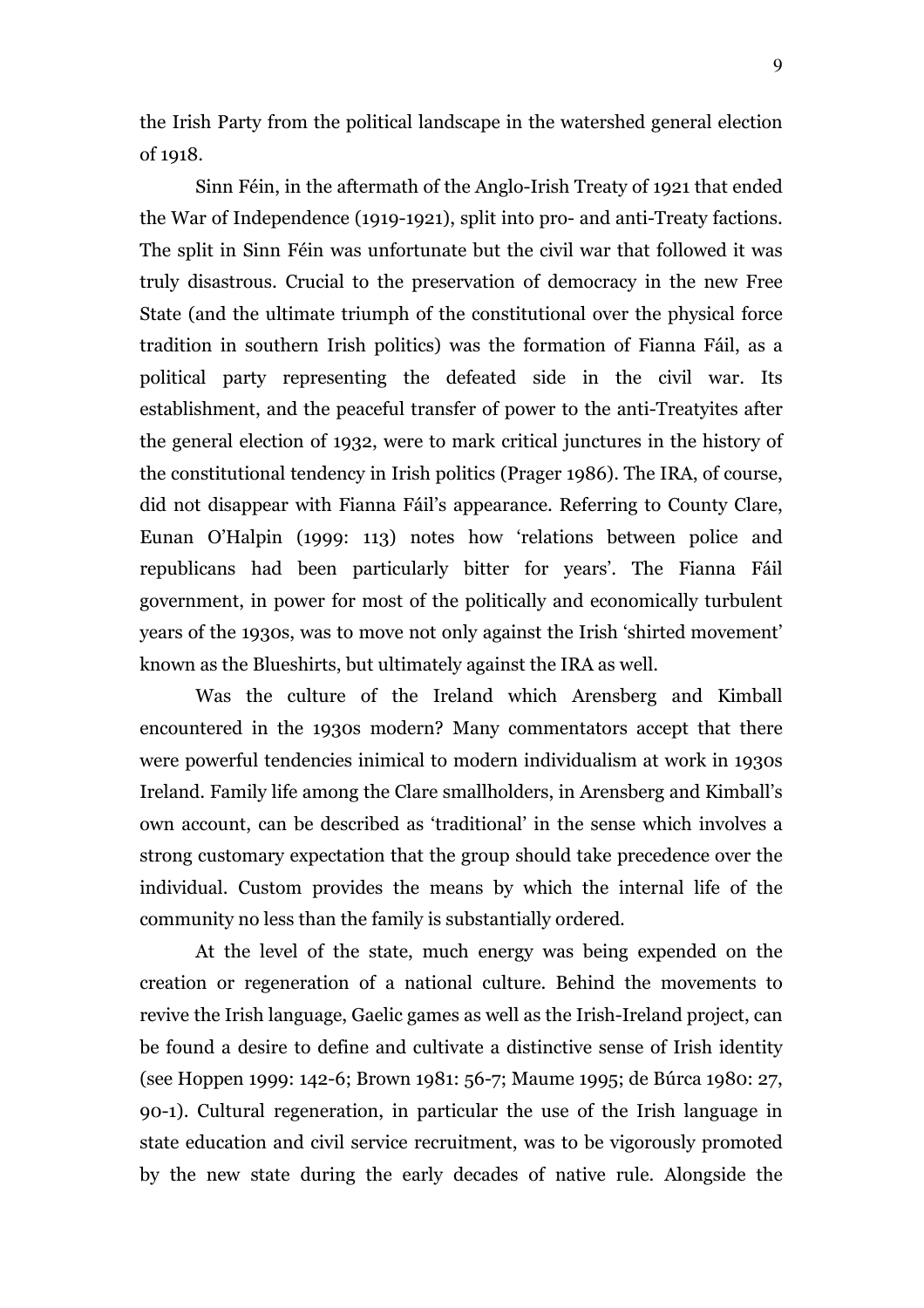cultivation of the indigenous, there was a fairly comprehensive attempt made to keep certain foreign cultural influences out of the country.

The Catholic Church in Ireland was broadly sympathetic to these developments. The Irish bishops in the years after the civil war, in John Whyte's (1984: 24-5) account,

…evidently believed that the traditional standards of their people were under unprecedented pressure. New mass media – the cinema, the radio, and above all the English sensational newspapers, whose circulation in Ireland appears to have increased during the twenties – were bringing unfamiliar values to the attention of their flocks.

Several commentators have developed the theme that the Catholic Church's influence on Irish society was to tighten considerably in the decades after the creation of the Irish Free State in 1922 (see Hoppen 1999: 264-72). Certainly the post-Independence state, while not a theocracy in any strict sense, was heavily influenced by Catholic moral teaching in many of the policies it adopted in the social sphere. The outlawing of divorce, the ban on artificial contraception, the imposition of censorship became the cornerstones of an approach whereby the state, even if not acting strictly at the behest of church élites, came to legislate in a way that was extremely mindful of the requirements of Catholic tenets of morality (Whyte 1984: 60).

Lawrence Taylor (1995: 141) points out how 'the financially struggling' Irish state came 'to rely on the Church not just for moral leadership and ethnic identity but for its institutional structure'. In particular, Church involvement in formal socialisation *via* its control over primary and secondary schooling gave the clergy a crucial power base. In many other ways, too, the Catholic clergy came to carve out a dominating leadership role in local society.<sup>5</sup>

A prominent feature of Irish society in the inter-war period was the disimprovement in the position of women. While the franchise had been further extended to the advantage of Irish women in 1922, several initiatives

<sup>5</sup>Reflecting on Arensberg and Kimball's (1968) account of Irish Catholicism, Taylor (1995: 250) observes that they '…have very little to say on the subject, an omission that could only be intentional at a time when the institutional Church was at the absolute apogee of its political power as well as cultural authority.' Gibbon and Curtin (1978: 446) suggest a specific reason why the Americans 'paid little attention to religion.' 'The significance attached by Arensberg and Kimball to the small farm', is to be read in their view (1978: 446), '…as not simply an empirical mistake but also as a reflection of the contemporary ideological power of one aspect of Fianna Fáil's republicanism [its pro-smallholder stance] and its clerical endorsement'.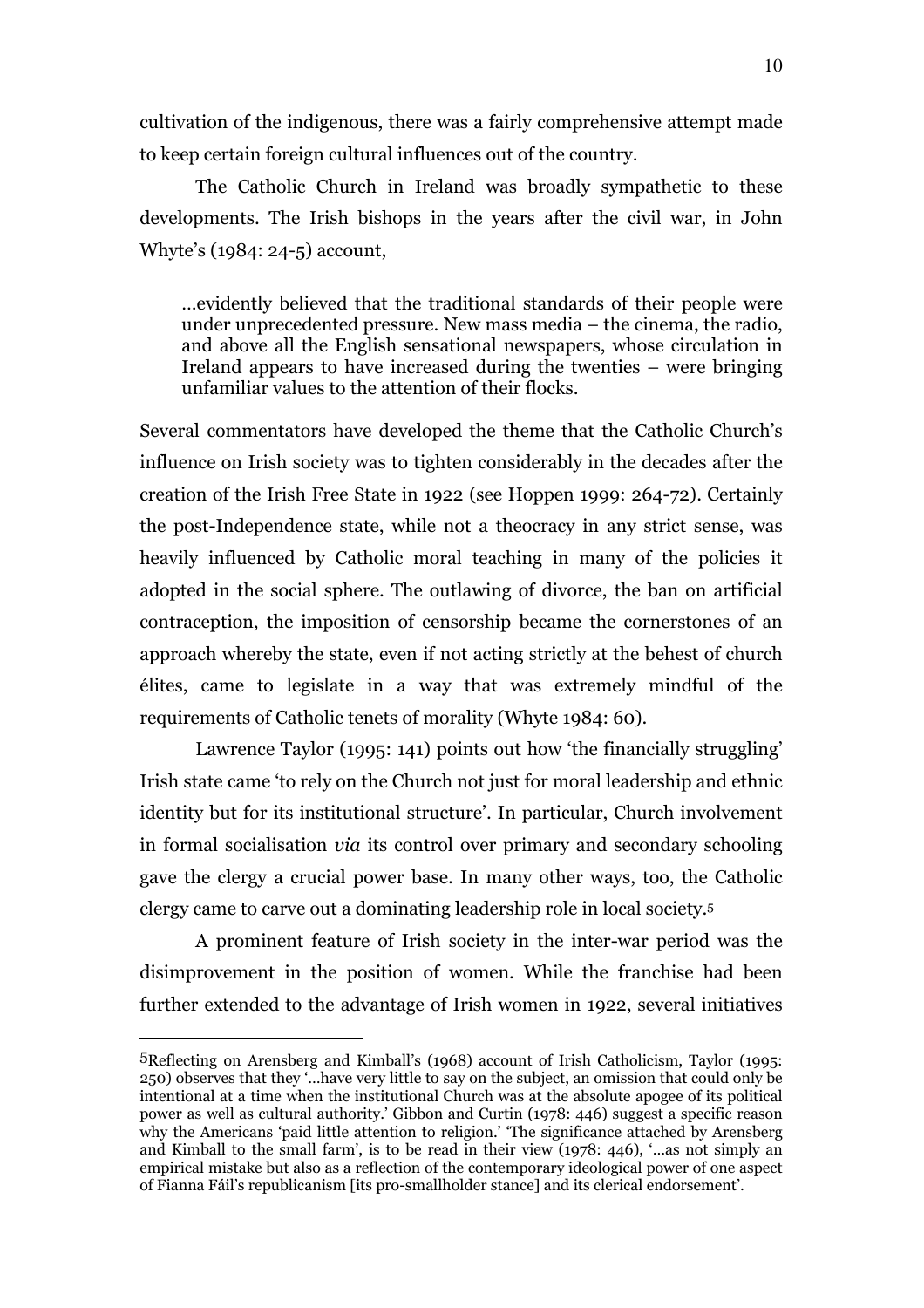were adopted by the new state in the 1920s and '30s aimed at either excluding women or restricting their participation in critical regions of public life. The introduction of a whole series of measures (affecting, for instance, civil service employment, jury service, the availability of divorce, the importation and sale of contraceptives) whose appearance amounted to nothing short of 'statutory discrimination on the basis of sex' has been documented (Clancy 1999: 209). Depressed economic conditions in the 1930s, and the prominence of the Catholic view that woman's true calling was domestic rather than public, made the social and political climate severely hostile to notions of gender equality.

Can we conclude, on the basis of what has been said, that Ireland was more a traditional than a modern society in the 1930s? Any answer to this question depends on what we understand to be traditional and modern. Our brief survey of the economy, when set in the context of our simple model of what an economy in a western modern society would broadly look like, indicates that there were both modern and traditional features in evidence in Irish agriculture. The 'traditional' smallholders of western counties such as Clare, while undoubtedly involved in producing for their own subsistence, were simultaneously an integral part of the export agriculture built around the cattle trade. Fianna Fáil's interest in industrialisation marks it off as a force for modernisation, though it dreamed (in its early economic nationalist phase) of achieving industrialisation on its own terms. The very appearance of Fianna Fáil, in opposition in 1927 and in power in 1932, reflects the ascendancy of the constitutional tendency that our simple model takes to be the hallmark of modern politics.

In view of the conservatism that marked family life, the Catholic Church and the state, it might be tempting to conclude that Irish culture was becoming more deeply traditional in the inter-war years. Yet, the context in which this traditionalism flourished is at once revealing and ambiguous. The Irish bishops in the years after the civil war, in John Whyte's (1984) account, were fearful that elements of individualism (especially egoistic individualism) were seeping into Irish culture. The bishops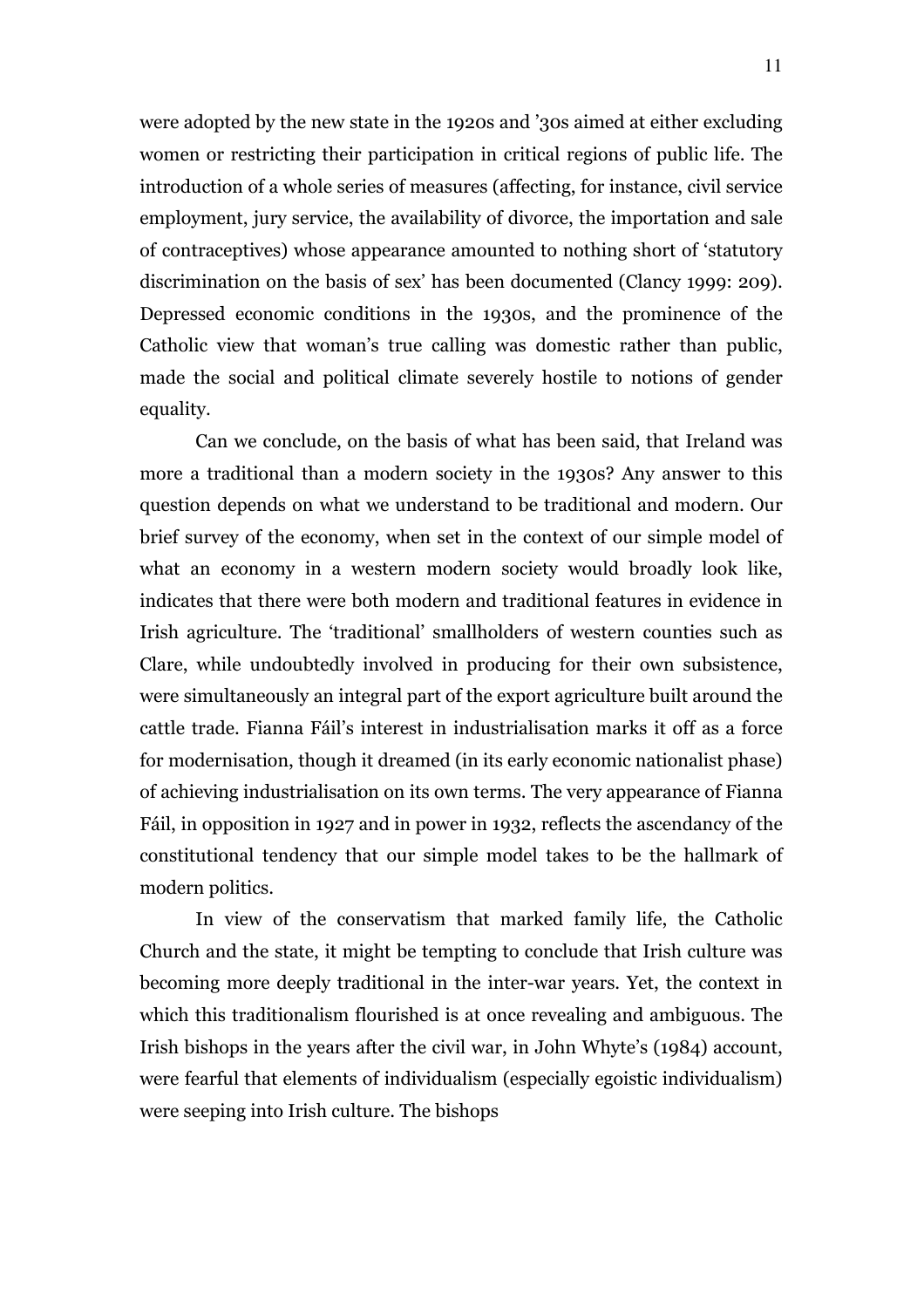found cause for dismay in many different areas. Their pastorals abound in denunciations of intemperance, gambling, perjury, crimes of violence and many other evils. But there was one sphere in particular which aroused their alarm. By far the most prominent topic in their published statements was the decline in sexual morality (Whyte 1984: 24).

The presence of such individualistic elements, and the fear they generated on the part of the powerful, speaks of a potentially explosive mix of traditional and modern elements in inter-war Irish culture.

#### **Views of Ireland from Outside**

Observing a culture from the outside brings with it special problems, but by Arensberg and Kimball's time, Ireland had been much described by foreign observers. Much that had been written concerned other matters than life in the countryside: politics, religion, the affairs of the aristocracy, or matters of general concern such as the natural sciences. But for centuries travellers to Ireland had recorded impressions about how people got their livings, dressed, spoke, or passed their leisure time. Such early attempts to come to terms with understanding other cultures were to culminate in the formidable dedication of the German, Scandinavian and English scholars who had contributed to the analytical reconstruction of the Irish language and the life associated with it, before Arensberg and Kimball arrived.

The extreme poverty found in Ireland is a recurrent theme of visitors' reports during some hundred and fifty years before Arensberg and Kimball's work.<sup>6</sup> It is emphasised, famously, in the reports of Arthur Young, the agricultural improver, after his tour of 1776-1779. At the turn of the nineteenth century, de Latocnaye's *A Frenchman's Walk Through Ireland* (1796-7) reports that 'The misery of the people is generally attributed in Ireland to the manner in which estates are left' (1798, 1984: 126): a rich man lets his land to others who sub-let it and sub-sub-let it further. Alexis de Tocqueville visited Ireland in 1835, again recording the poverty of the people and the bitter, universal condemnation of aristocratic mismanagement of the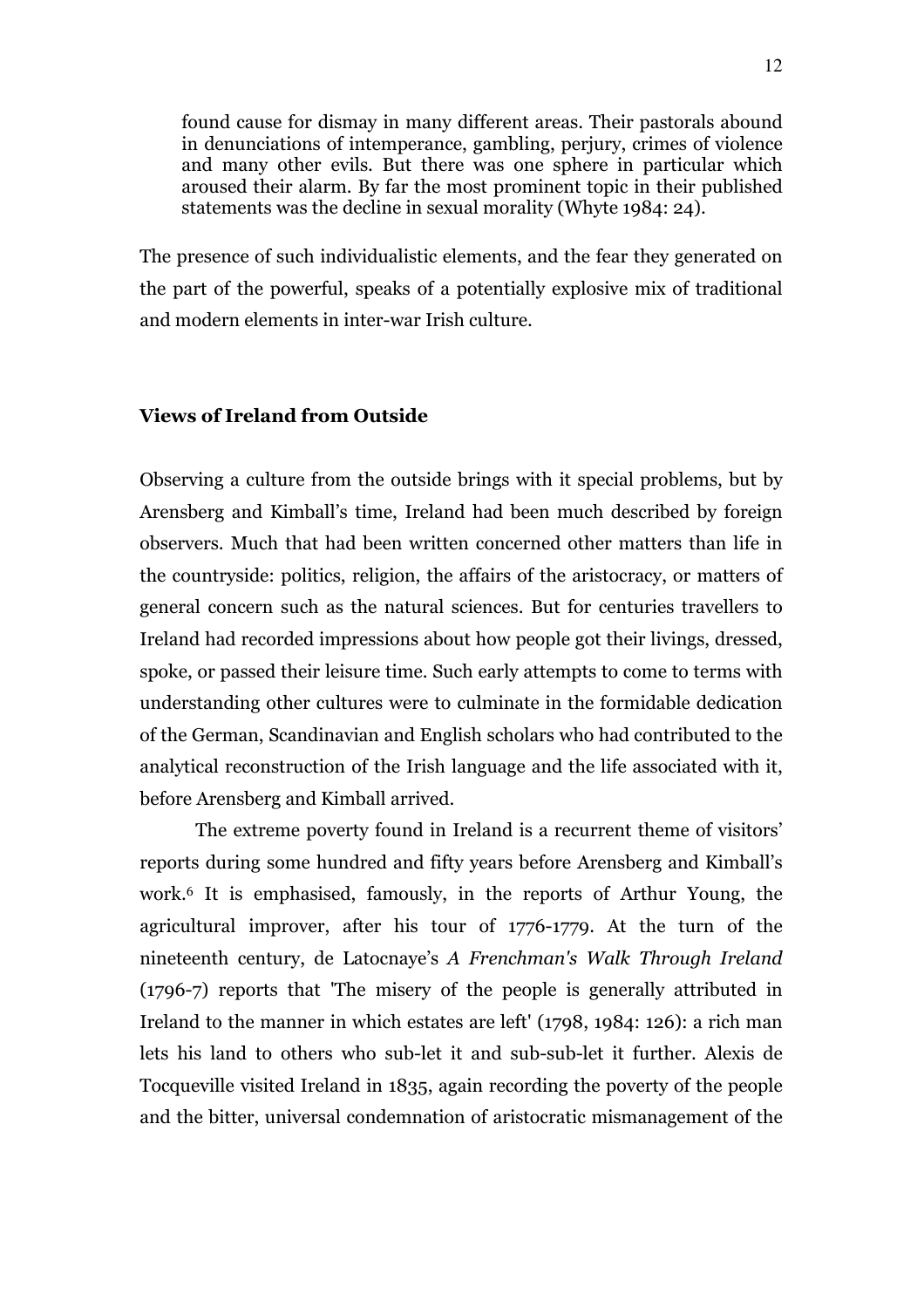country (1835, 1990: 49). He passed through Ennis, but tells of it only how an elderly travelling companion relayed his memories 'of the great persecutions' in Ireland, describing 'with a terrifying exactitude and local memory' the dispossession of estates (1835, 1990: 91-2).

Writers came from a variety of European origins. Pueckler-Muskau's visit to the country in 1828 made him one of a small number of German visitors to reach the West of Ireland at that time, but by mid-century at least three major works on the country appeared in Germany (Rasche 1995: 87). During the nineteenth century, visits to Ireland became standard enough for touristic responses to be organised. Wordsworth rode the rapids at Castleconnel in 1829 (Kavanagh 1994: 208-9), apparently taking for granted the assistance of boatmen to visitors there.<sup>7</sup> Thackeray's visit to Ireland in 1842, after which he published his *Irish Sketchbook*, offers a sometimes flippant account which makes clear that guide-books were already a familiar feature of travel in Ireland. His visit to Bunratty Castle shows that it had already become a tourist attraction (1843, 1990: 152-4). Ennis, Thackeray reports, is 'a busy, little, narrow-streeted, foreign-looking town, approached by half a mile of thatched cots' (1843, 1990: 155). 'The town was swarming with people; the little dark streets, which twist about in all directions, being full of cheap merchandise and its vendors' (1843, 1990: 156). Thackeray comments primarily on the prettiness of the girls in Ennis, and the folly of respect for rank (1843, 1990: 155). He too, however, emphasises the poverty throughout the country as soon as one leaves the great houses.<sup>8</sup>

The theme of Ireland's poverty, often linked with astonishment at the cheerfulness and loquacity of country people, was paralleled by more romantic ideas about the mysterious periphery of Europe. Much of this was

<sup>6</sup>A penetrating account of the catastrophe of the Great Famine in Ennis and environs is to be found in Ó Murchadha (1998).

<sup>7</sup> Harrington's *The English Traveller in Ireland* (1991) compiles twenty-seven accounts of tours in Ireland by English writers, beginning with Edmund Campion in 1571 and including Thomas Carlyle, who visited in 1849, and Harriet Martineau, in 1852. For visits to Co. Clare specifically, from 1534 onwards, see Ó Dálaigh (1998).

<sup>8</sup> Marie-Anne de Bovet wrote an account of her three months in Ireland in 1889 in which, in Clare, she praises the unaffected charm and *'douce indolence'* of the bathing resort, Kilkee (1890, 1997: 228), which Charlotte Bronte had visited on her honeymoon in 1854 (Kavanagh 1994: 209). De Bovet comments on the relative ease with which it is possible to travel within Ireland, if one is prepared to tolerate a little discomfort. She too comments on the hardships which farmers may be forced to bear and the consequent agrarian crimes (1890, 1997: 245).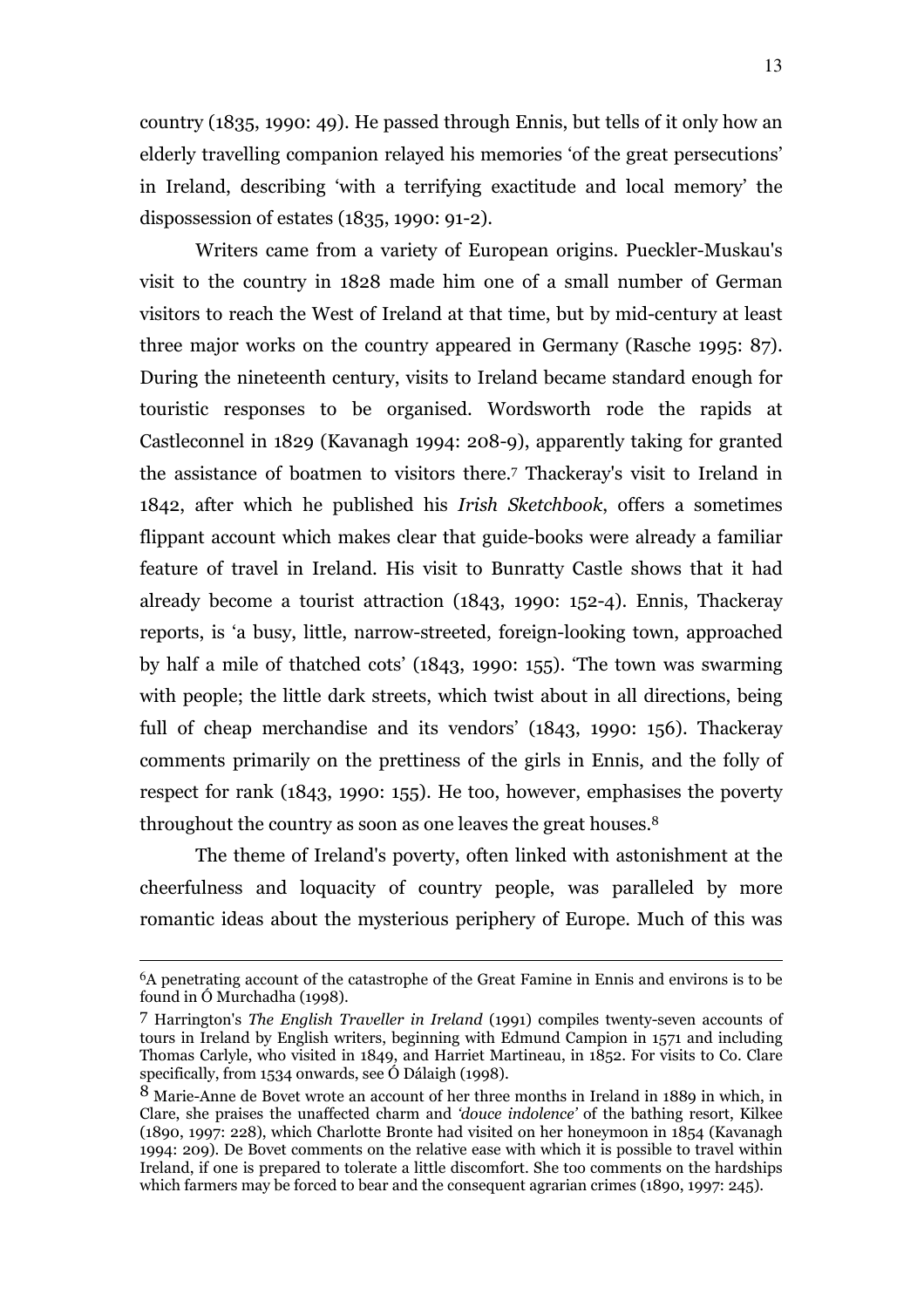sparked by the Ossianic writings of James McPherson, lauding the pleasurable melancholy of the Celtic fringes of Europe (Dwyer 1991). Writing of the ways in which Ireland became imagined, Leerssen emphasises 'the European mode of imagining the periphery', where '"time stands still"...in the backwaters, in the lost corners'; 'lost in a cyclical, natural or static time-warp, forgotten by history, bypassed by history' (1994: 4). Such romanticism coloured a flight by tourists from the increasing urbanisation of Europe (Byrne *et al*., 1993). This penchant for quiet and solitude, far from fast-flowing modernity, accompanied the natural scientific interests of Robert Lloyd Praeger, who inspired naturalists' clubs all over the country. In 1909-11 he initiated the Survey of all animal, vegetable and mineral aspects of Clare Island. Praeger finds 'something infinitely satisfying about those wide treeless houseless undulations, clothed with heather and Purple Moor Grass' (1951, 1980: 160). His memoirs of walking through Ireland compare with those of many writers in the 1930s and 1940s. They are talkative, colourful, personal reminiscences of quaint incidents interspersed with botanical observations as he walks along.

The romantic image of Ireland was countered in the latter part of the nineteenth century by physical anthropologists who propagated a view of the Irish as negroid and even simian (Curtis 1968). The English journal *Punch* went so far as to caricature the Irish in the shape of a dancing monkey, though Foster (1993: 173-4) emphasises that this image is far from summarising the complexity of English attitudes to Ireland at the time. More sympathetic and intelligent Anglo-Irish accounts of nineteenth-century Irish rural society include W. Steuart Tench's *Realities of Irish Life,* or the novels of Jane Barlow, which achieve something closer to an inside impression of the exigencies of life lived precariously in the West of Ireland. Nonetheless, purportedly scientific support for stereotypes did nothing to undermine a general assumption of the inferiority of Irish people and culture. According to Kiberd, where the English saw themselves as 'controlled, refined and rooted', 'so it suited them to find the Irish hot-headed, rude and romantic, the perfect foil to set off their own virtues' (1995: 9).

This was not the view taken by the scholars from England, Germany and the Scandinavian countries who at the end of the nineteenth century set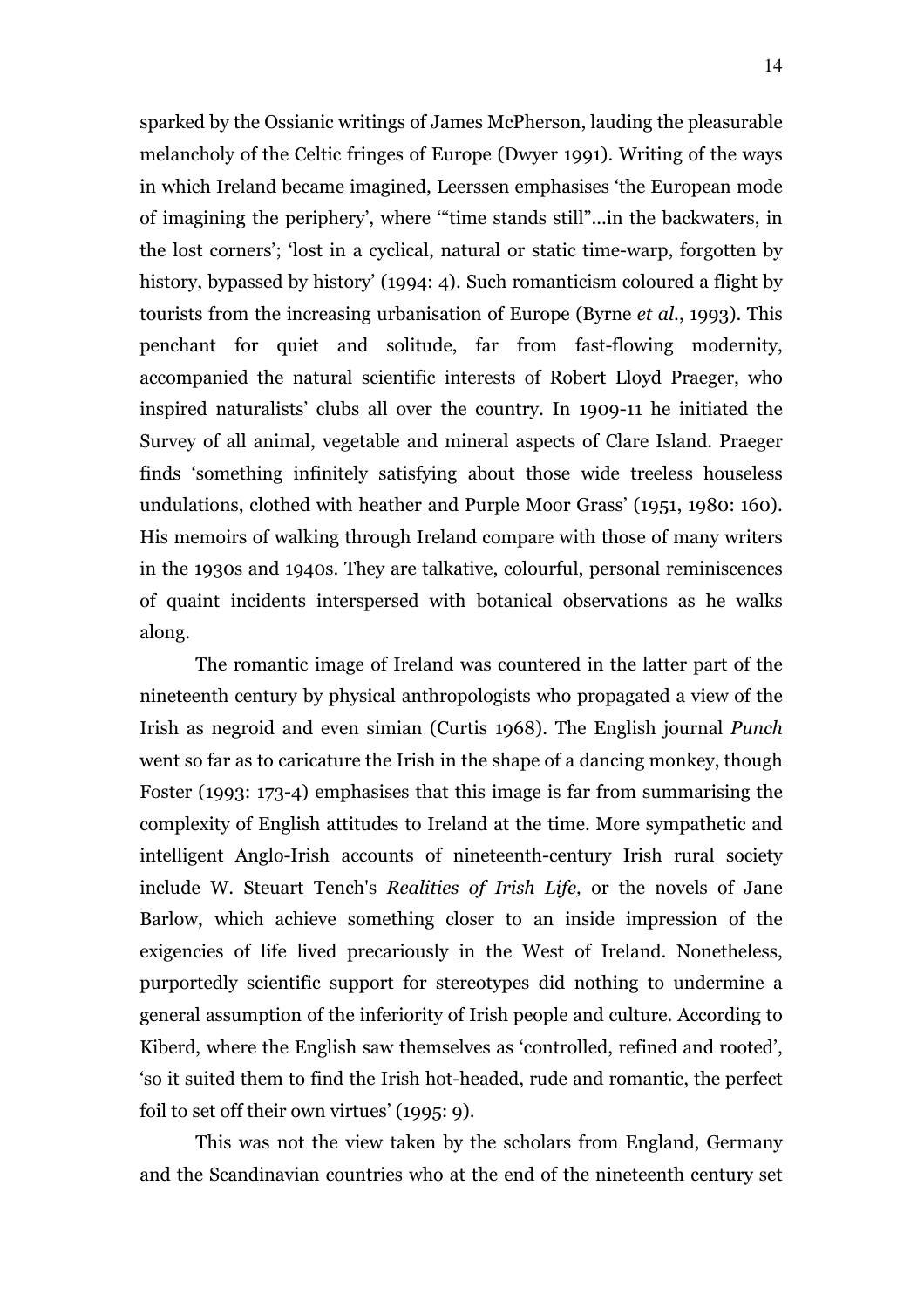about a systematic study of the Irish language and the social life that sustained it. The work of these men was most similar to that of Arensberg and Kimball, since in order to learn Irish they came to live in the West of Ireland, many in the Blasket Islands. Carl Mastrander was proud of his acceptance as one of them by the islanders (Mac Conghail 1987: 136), and it was he who encouraged Robin Flower to spend time in the Blaskets during the second decade of the twentieth century. In contrast to the transient visitors of the eighteenth and nineteenth centuries, Flower, with other scholars such as George Thomson and Kenneth Hurlstone Jackson, repeatedly spent prolonged periods living among the people. They established a serious academic community in connection with the Blaskets which helped encourage those who lived there in the production of their own work - notably Tomás Ó Crohan's autobiography, *The Islandman* (1929, 1937), to which Arensberg refers in his 1936 lectures. These foreign scholars sat at the feet of the local inhabitants and took instruction in the rich culture handed down to them. Like Arensberg and Kimball, they were trying to learn about a society by living within its everyday habits and rhythms.

#### **The Harvard Irish Study, 1931-1936**

In the politically and economically tumultuous years of the 1930s, a team of American academics arrived in Ireland to carry out archaeological and anthropological research. This research, directed by Professor Earnest Hooton (1887-1954) of the Anthropology Department in Harvard University, became known as 'the Harvard Irish Survey' hereafter called the Harvard Irish Study or the study.<sup>9</sup> There were three disciplinary strands to the study: archaeology, physical anthropology and social anthropology. Hooton co-ordinated the archaeological research programme in Ireland, a racial survey of the people and a social and economic survey of the country (Shapiro 1954). Fieldwork for the study began in 1931 and finished in 1936. The archaeologists were first in

<sup>9</sup>The nomenclature for the study varies somewhat: it is also known as 'the Harvard Anthropological Survey of Ireland', 'the Archaeological Survey', 'the Harvard Archaeological Survey of Ireland', 'the Harvard Project', 'the Harvard Irish Mission' and also 'the Irish Survey 1932-1936'.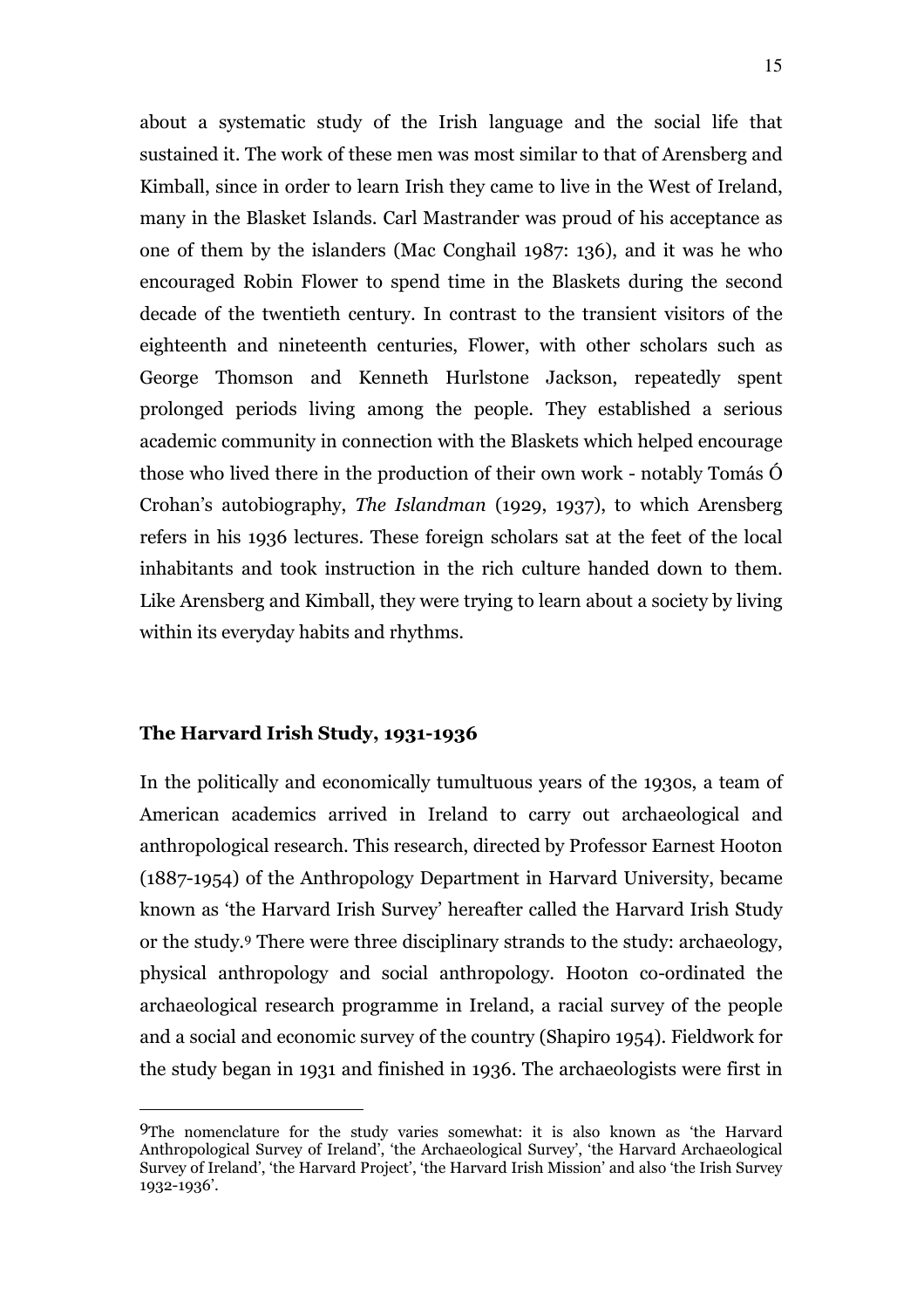the field, followed by the social anthropologists and later the physical anthropologists. At any given time there were at least two to three of the American academics from each discipline working in Ireland. The study is known by the separate activities and publications of the three strands. However little has been written about the history and general purpose of the study, the interconnections between the three strands and the background and interests of the American anthropologists and archaeologists who came to Ireland in the 1930s.

One of the few published detailed academic accounts of the study is provided by Hooton in his preface to the *Physical Anthropology of Ireland* (1955). Having received a large grant of \$25,000 from the Rockefeller Foundation for research to be carried out by the Harvard Department of Anthropology, the idea of an anthropological survey of Ireland comprising archaeology, social and physical anthropology became feasible.

This ambitious project called for a series of archaeological excavations designed to cover the whole period of Irish prehistory and proto-history, an intensive social anthropological study of a typical Irish county (Clare) and an adequate sampling by physical anthropologists of the Irish populations in every part of the island (Hooton *et al.* 1955: v).

Mildred Warner, accompanying her husband to Ireland, Lloyd Warner, the director of the social anthropology survey, also recorded her memories of the initial discussions which led to the final project.

...During discussions over tea at the Hootons' and in the smoking room of the Peabody Museum, the idea was suggested of studying a small country from the total anthropological perspective, archaeology, physical anthropology, perhaps linguistics and social anthropology. Earnest Hooton was intrigued and thought it might be possible to raise research funds among the members of the large Irish community in Boston... The Committee on Industrial Physiology became interested since Ireland met their criteria for a community primarily not industrial. Not only was it an agrarian society but small enough in geographic size and population to be encompassed in one project. Thus the ideas for a research that came to be known as the Harvard Irish Survey were developed, with Hooton the director of the archaeology and the physical anthropology and Lloyd to direct the work in social anthropology. The goal was to involve three fields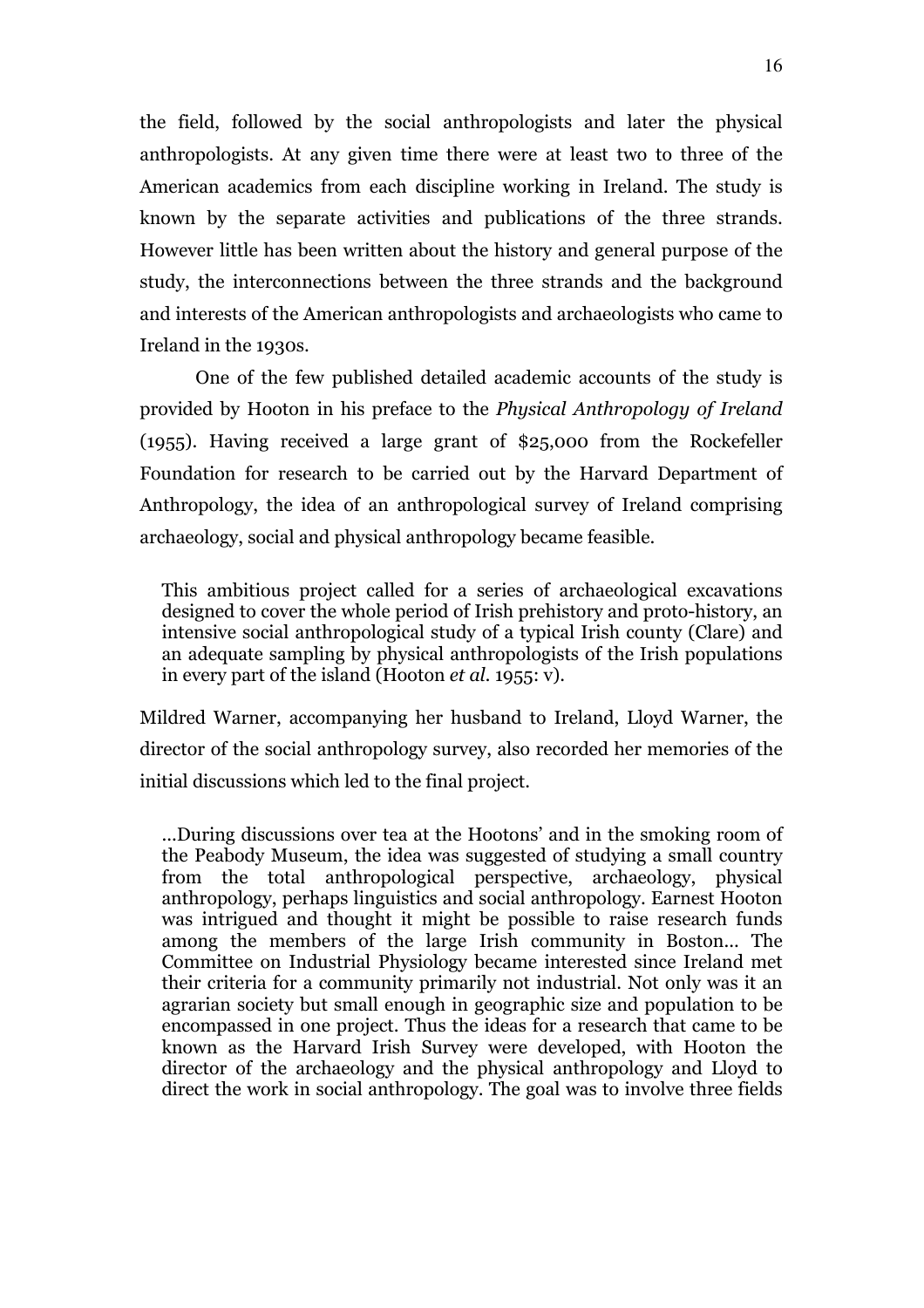of anthropology in the study of the origin and development of the races and cultures of Ireland.<sup>10</sup>

The intended interconnectedness of the three strands can be discerned from press statements and correspondence in relation to the Harvard Irish Study. In an unpublished account of the Harvard Anthropological Survey in Ireland, Hooton writes about the 'intensive co-operative study of Ireland by archaeologists, social anthropologists and physical anthropologists'.

The object of this research is to attempt a scientific interpretation of a modern nation, the country of origin of more than one-fifth of the population of the United States. Social Anthropologists have investigated the social, political, economic and industrial institutions of a large typical sample of the Irish people. Archaeologists have excavated their prehistoric and historic monuments to discover the background of Irish civilisation. A physical anthropologist is now measuring and observing the bodily features of thousands of Irish to determine their racial affinities and their constitutional proclivities. Ultimately all of this material will contribute to a single unified anthropological history and analyses of this gifted and virile nation.<sup>11</sup>

Hooton proposed that the sociological data from Clare and other parts of Ireland would be 'correlated with the racial physical types of the present population and with cultural archaeological remains which illuminate the past'.<sup>12</sup> However, the intention to correlate the results of the Harvard Irish Study and subsequently to publish those results never became a reality. Hooton refers to the lack of funding as the research progressed, and the difficulties, once field work is complete, in keeping together a research team comprising young graduate researchers who take up paid employment elsewhere. The anthropologists and archaeologists received travelling expenses and funds for subsistence, but did not receive any remuneration for their work on the Harvard Irish Study. It is also clear that the Second World War was disruptive; it absorbed the time and labour of some of the key

<sup>10</sup>Warner, Mildred, Chapter V, The Irish Research, Unpublished Manuscript, Solon T. Kimball Papers, Box 6A, p102. Special Collections, Milbank Memorial Library, Teachers College, Columbia University.

<sup>11</sup>Hooton, Earnest, *The Harvard Anthropological Survey of Ireland*, unpublished manuscript, The Hooton Papers. 995-1, Box 1, Manuscripts p1. Peabody Museum of Archaeology and Ethnology, Harvard University.

<sup>12</sup>Hooton, Earnest, *The Harvard Anthropological Survey of Ireland*, unpublished manuscript, The Hooton Papers, 995-1, Box 1, Manuscripts p4. Peabody Museum of Archaeology and Ethnology, Harvard University.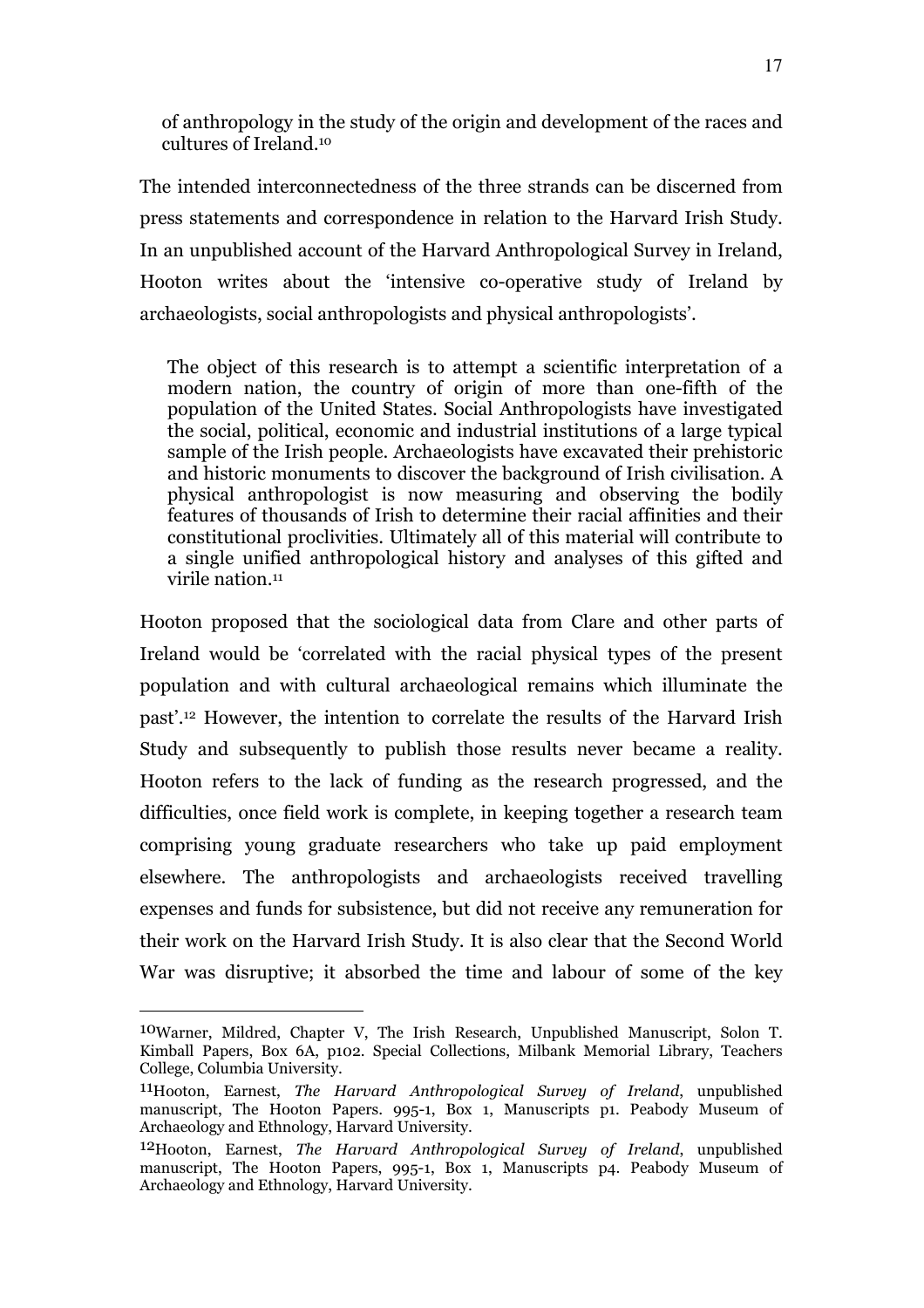researchers on the study. As time passed, possibly the general research purpose no longer cohered or made as much sense as was the case initially.

We can perhaps learn more about the Harvard Irish Study by focussing briefly on each of the three strands and the activities and interests of the main protagonists. This background information is important if we are to understand the context within which the Harvard Irish Study tried to make progress across the three strands of its activity. Each strand of the study shared the common problem of having to negotiate 'access' to their respective 'subjects'. A comparison of the strategies used in the three strands to negotiate access is highly revealing.

The context presented by the Ireland of 1932 is also especially fascinating. By the time Arensberg arrived in Clare in the summer of 1932, the government of the Irish Free State was in the hands of Fianna Fáil and the trade dispute with England (known as the 'economic war') was in its early stages. The volatility of the political situation was apparent to Lloyd Warner. Writing to Hooton in July 1932, he expressed his fear that a fresh outbreak of civil war was possible if not imminent.

Speaking of de Valera reminds me of the political situation here at the present time. I think England has played very rottenly and this fellow J. H. Thomas [Dominions Secretary] is more than a damned fool. England and Ireland are now engaged in a ruinous economic war which may ultimately result in a civil war here in Ireland - which seems to me one of the things which J. H. Thomas aimed for since it is part of the English strategy to force de Valera out and bring Cosgrave's Cummna nGhael (sic) crowd back. It has resulted so far in making a greater portion of the Irish people back de Valera than had formerly been in his Fianna Fail party. The possibilities of civil war are everpresent and it is generally understood that I.R.A. gunmen are quietly organizing and importing arms and ammunition from America to start a revolution if de Valera's policies fail, or if de Valera becomes more moderate.<sup>13</sup>

Warner's comments concerning the personality of a young man designated to assist him while in Ireland are also telling in relation to the fraught political situation.

His personality is a little too loud and too egocentric to be of help in research in a country which is likely to be in civil war at any moment.

<sup>13</sup>Warner to Hooton, July 26, 1932. The Hooton Papers, 995-1, Box 21-6. Peabody Museum of Archaeology and Ethnology, Harvard University.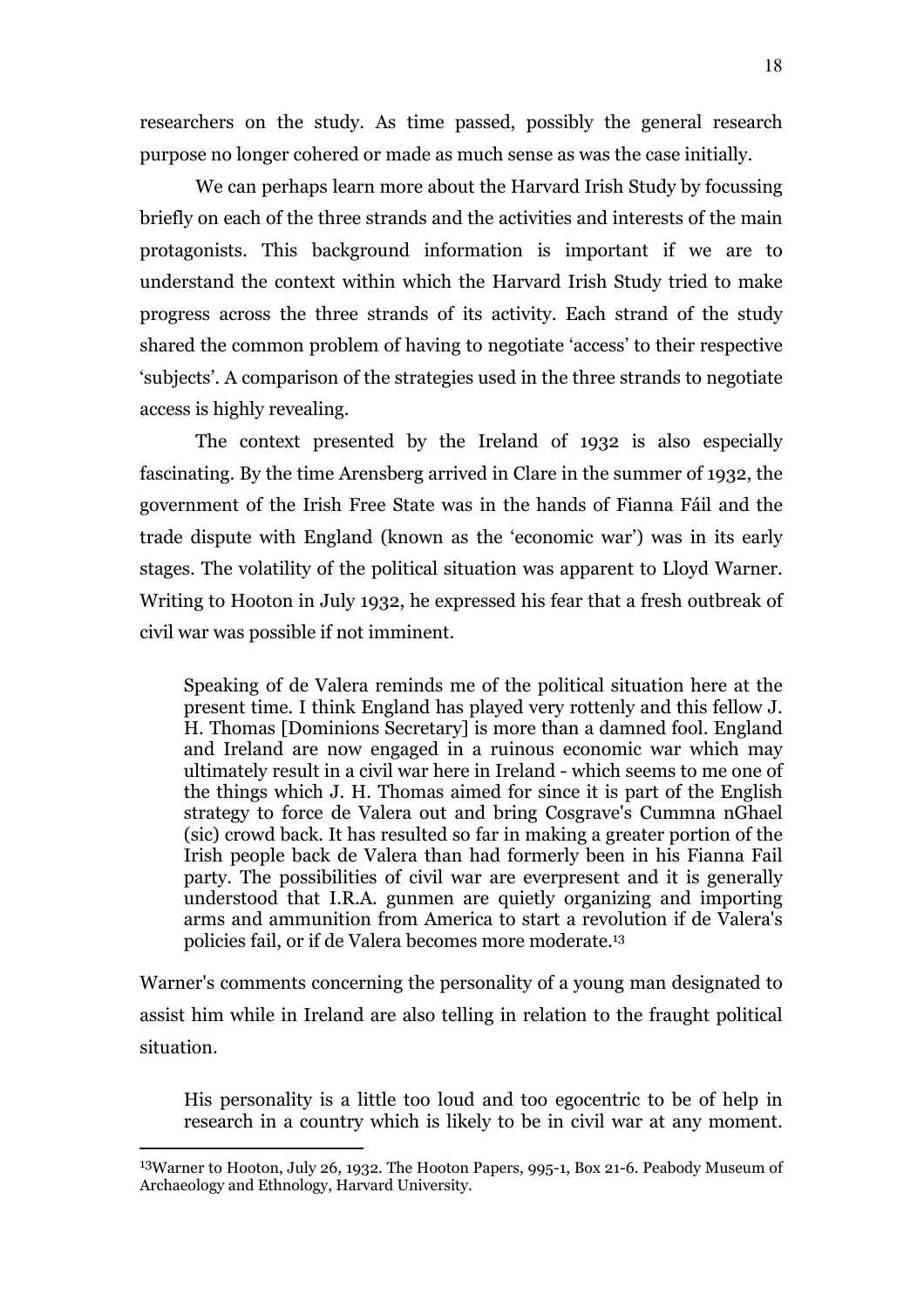Even though civil war break outs I do not believe that Connie [Arensberg] or properly trained graduate students will have any trouble here. In fact in some ways it might help our work since we could see how the antagonistic elements divided with more clearness than at the present time.<sup>14</sup>

In Ireland, the products of the archaeological survey are well known and documented, as almost every excavation was published in Irish journals, notably *the Proceedings of the Royal Irish Academy* and the *Journal of the Royal Society of Antiquaries of Ireland*. <sup>15</sup> The social anthropology strand is best known because of two publications, *The Irish Countryman* (1937) and *Family and Community in Ireland* (1940, 1968) while the physical anthropology was in part published as *The Physical Anthropology of Ireland* (1955). Most of our attention will be given to the social anthropological work which is the subject matter of this third edition of *Family and Community in Ireland.*

The Harvard Irish Study was a lengthy and expensive undertaking, particularly in view of its origins in the Great Depression. From the American side, boosted by the Rockefeller funds, the Divisional Research Fund of the Harvard Department of Anthropology was supplemented by the Harvard Peabody Museum and the American Council of Learned Societies, and by a large number of private individuals with Irish American interests (the Harvard Friends of Irish Anthropology).<sup>16</sup> Use was also made of various other sources such as the Milton Fund, the Wenner-Gren Foundation and travelling scholarships such as the Sheldon Travelling Fellowship. The Irish Free State also made funding available for labour and research, with money being channelled through the Board of Works and the National Museum of Ireland. By 1939 Harvard University had donated \$33,049.54, the Irish and Northern Irish regimes had donated \$9,075.00 while individual donations (mostly

<sup>14</sup> Warner to Hooton, July 26, 1932. The Hooton Papers, 995-1, Box 21-6. Peabody Museum of Archaeology and Ethnology, Harvard University.

<sup>15</sup>For a more detailed account of the Harvard Irish Study with a focus on the archaeological and anthropological strands, see Paul Gosling and Anne Byrne, 'The Harvard Irish Study (1931-1936)', unpublished paper.

<sup>16</sup> Hooton attributes the portioning out of the Rockefeller grant to Professor A. M. Tozzer for the Irish Study. 'At the time of the Rockefeller grant to the Department, Professor A. M. Tozzer was Chairman of the Department and was chiefly instrumental in securing this important subvention. He was most generous in earmarking substantial shares of that grant for the Irish Study' (Hooton *et al.* 1955: ix).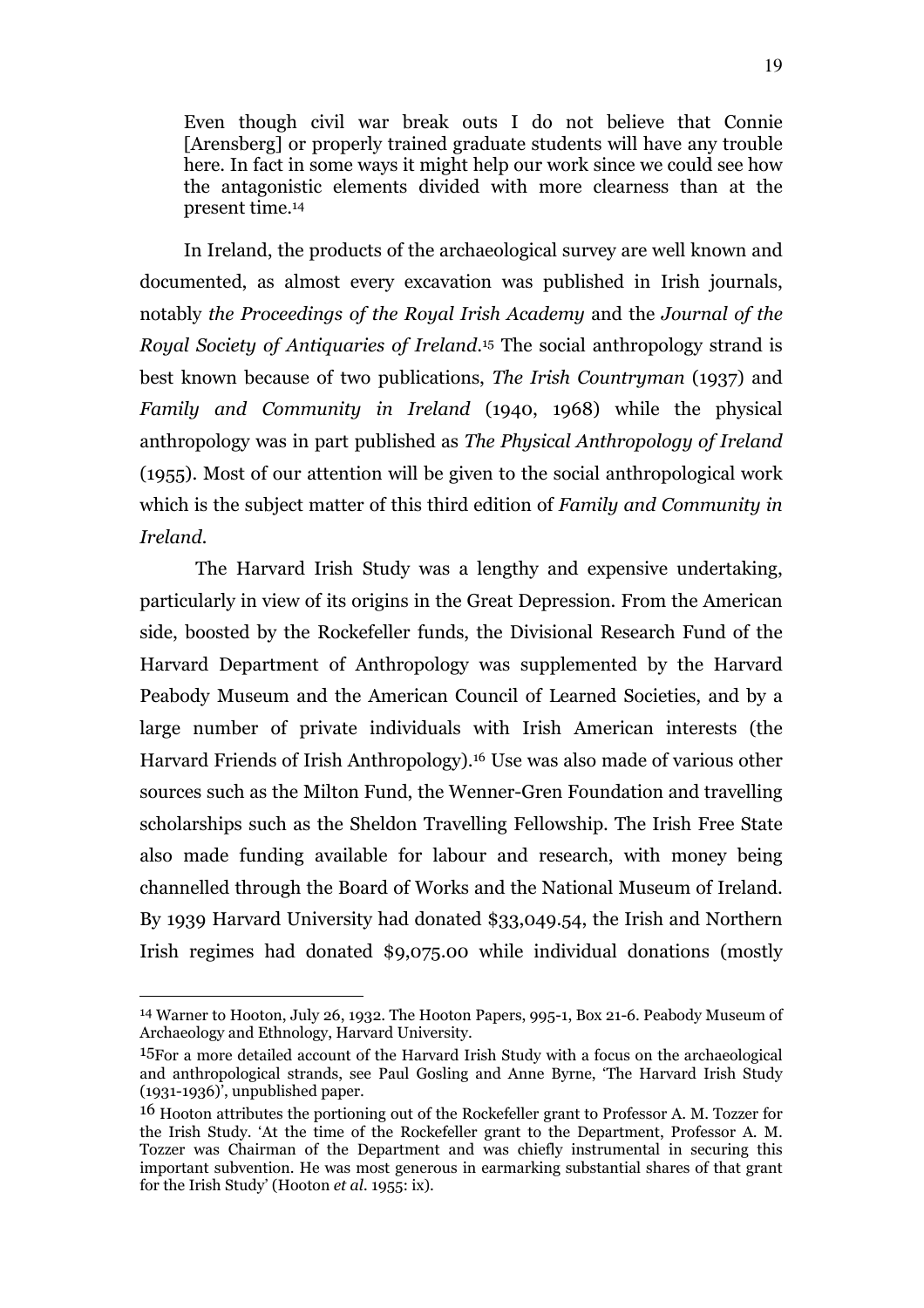American) amounted to  $$16,365.77$ , totalling  $$58,490.31<sup>17</sup>$  Of the three strands of the study, the archaeological work absorbed most of the funding, followed by the social anthropology and the physical anthropology.

The duration of the Harvard Irish Study in Ireland consisted of five summers of archaeological field work from 1932 to 1936. Two years of observation and interviewing were completed by the social anthropologists, between 1932 and 1934. The physical anthropologists travelled throughout the island for extended periods, from early 1934 to the summer of 1936.

#### *Hooton, Dupertuis, Dawson and the Racial Survey of Ireland*

Earnest Hooton, the director of the Harvard Irish Study and a physical anthropologist, taught Anthropology in the University of Harvard for much of his career (1913-1954). For the same duration he was also the Curator of Somatology at the Peabody Museum. At the time of his appointment, he was the only physical anthropologist who was a full-time teacher and is identified as the person responsible for the development of Physical Anthropology in the USA (Shapiro 1954). His intellectual interests and contacts were wide ranging, but he is best known for his research on human evolution, racial differentiation, the classification and description of human populations and criminal behaviour.<sup>18</sup> He wrote a number of books on physical anthropology which achieved popular appeal. These include *Up From the Ape* (1931), *Apes, Men and Morons* (1937), *Twilight of Man, Why we Behave like Apes and Vice Versa* (1940) and *Young Man You are Normal* (nd). His more controversial publications concerned the relationship between personality and physical type, particularly concerning the connection with criminal behaviour. Having carried out a survey of the criminal population in the US to determine whether criminal behaviour was linked to racial or physical factors, he produced *The American Criminal* (1939) and *Crime and the Man* (1939).

Hooton was responsible for the general design, organisation and fiscal management of the Harvard Irish Study. It seems that he himself never visited Ireland during the study, but oversaw the work from Harvard. He was

<sup>17</sup>Letters of Appeal for Financial Assistance, 995-1, Box 21-10, The Hencken Correspondence, The Hooton Papers, Peabody Museum of Archaeology and Ethnology, Harvard University.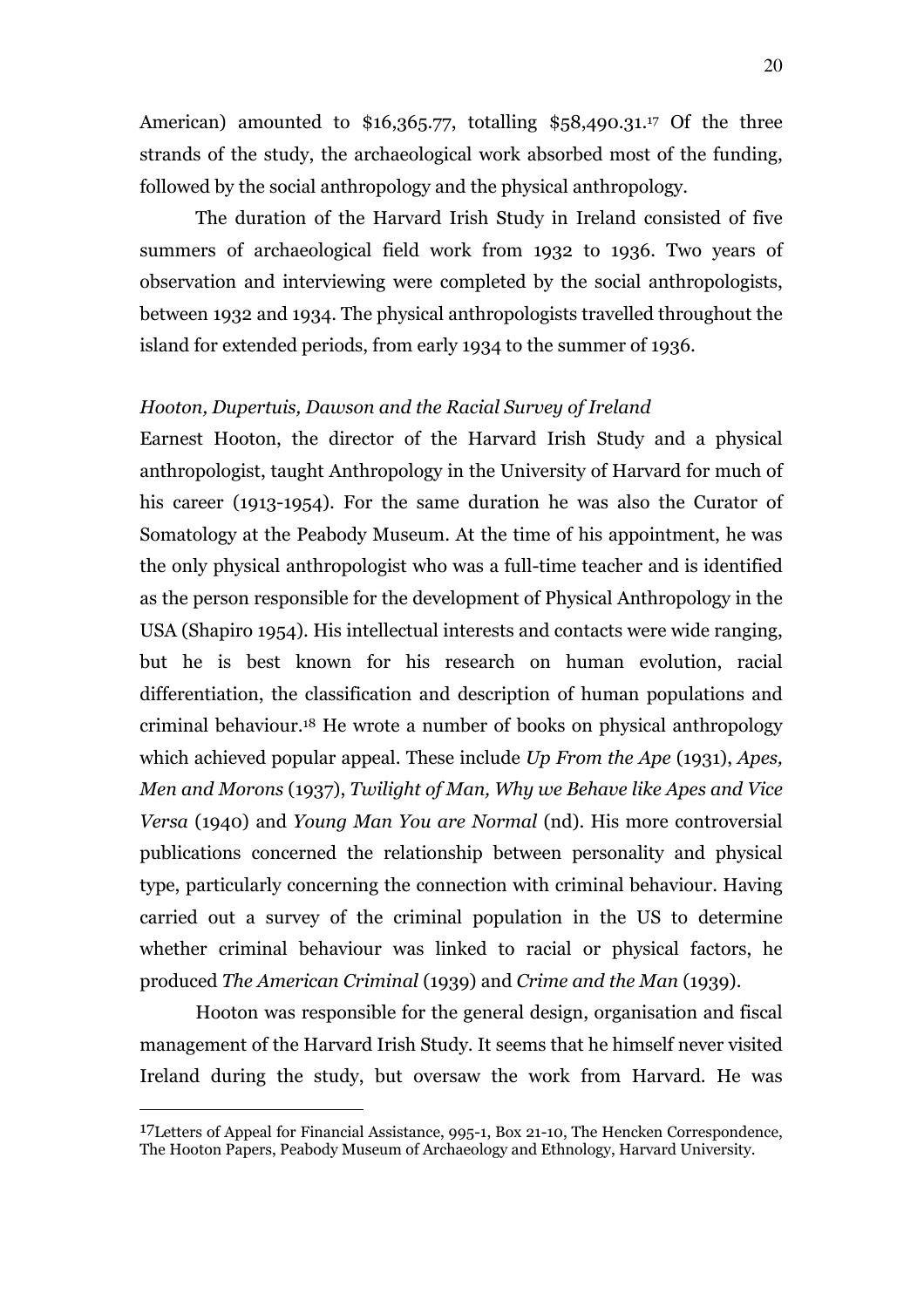however involved in designing the physical anthropology strand, a racial survey of Ireland to 'obtain a clear picture of the racial composition of the Irish people' (Hooton *et al.* 1955: 4). The racial survey was carried out by C. Wesley Dupertuis, who was described by Hooton as 'an advanced student of Physical Anthropology at Harvard'. Dupertuis had spent two years measuring and observing visitors to the 'Century of Progress Expedition' in Chicago. His first Irish work lasted a few months, from January to May 1934. Returning with his wife, Helen Dupertuis, as his 'recorder and collaborator' in December 1934, the two continued with the collection 'of anthropmetric data for the racial survey of the males of Ireland' until May 1936. Involving journeys amounting to over 45,000 miles, to some 426 different localities, 125 detailed measurements were collected for each of 10,000 adult men in every county in Ireland, north and south, including the Aran Islands and the Blaskets. Rural rather than urban locations were preferred on the grounds that country people were likely to be more representative of Irish racial types and 'less likely to be mixed with recent foreign blood than would be the city dwellers' (Hooton *et al.* 1955: 8). Measurement was made of weight, stature, facial and head measurements, the presence of freckles, whether a person had 'straight, curly, frizzly or woolly hair', colour of eyes, forehead slope, caries, teeth loss and nasal profile, as well as 'sociological observation' concerning age, religious affiliation, educational level, occupation and knowledge of the Irish language.<sup>19</sup>

Helen Dawson, funded by a National Research Council Fellowship, joined the physical anthropology survey in 1935, measuring some 1800 Irish women in Donegal, Leitrim, Sligo, Mayo, Galway, Clare and Kerry. She also collected extra 'sociological' data from the women concerning marital status, number of siblings and number of children. We know that some 12,000 individuals acquiesced to being measured by the physical anthropologists. 'Standard anthropometers' were used, as well as 'sliding and spreading callipers'. Hooton assures us that no 'head-spanner' was used, an instrument

<sup>18</sup>See for example the twelve pages listing the 'Inventory of the Papers of Earnest A Hooton', *http://www.peabody.harvard.edu/archives/hooton2.html* .

<sup>19</sup>Hooton to Dupertuis, November 10, 1941. Box 13.24, Correspondence Hooton-Dawson/Dupertuis, The Hooton Papers, Peabody Museum of Archaeology and Ethnology, Harvard University. See also Hooton and Dupertuis with Dawson (1955).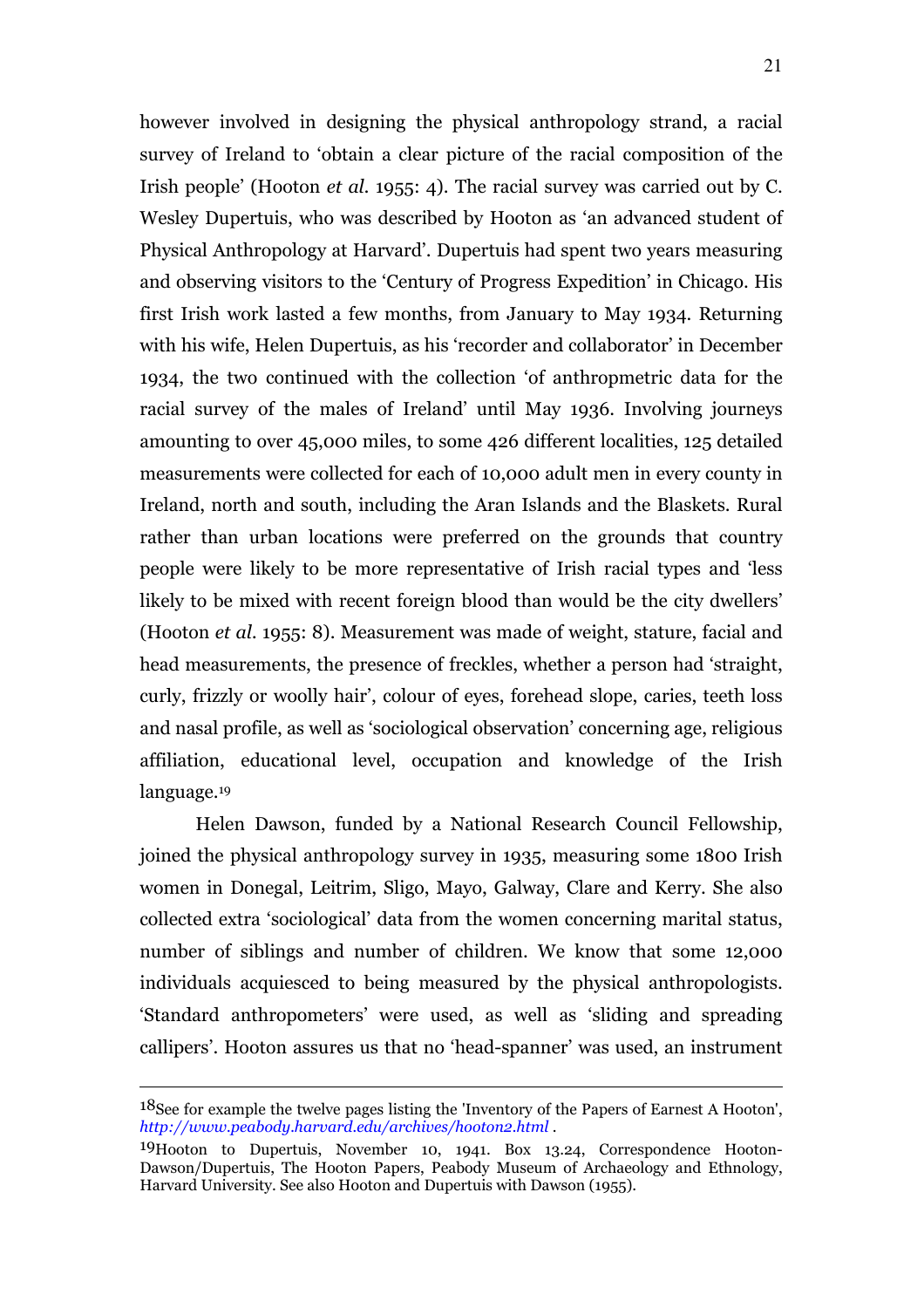which can make 'the subject feel as if he were being suspended by ice-tongs introduced into his ear' and that 'a few trials of this procedure render the securing of further subjects for measurement almost impossible' (Hooton *et al.* 1955: 12).

Before the actual process of securing and measuring volunteers, the Dupertuises toured Ireland in a car to first observe the local inhabitants, noting 'the unusual combination of dark hair and blue eyes' (Hooton *et al.* 1955: 4). Having decided to measure a representative sample of men in several localities in each county, they hired well-known young men as 'whippers-in' and 'drummers-up' to encourage their friends, families and acquaintances to participate in the survey. Parish priests, the occasional Bishop, doctors in the local dispensaries and the civic guards were also enlisted to help in securing 'volunteers'. Police sergeants enlisted their forces to round up men in the village or town for measurement, with the instruction that 'The sergeant wants to see you.' The guards themselves were measured. Men were measured in the guards' barracks, school houses, shops and public houses, in farm houses and labourers' cottages, wherever men were gathered on the bog and in fields, on the quays, lumber yards, in factories and mills, town halls, dispensary doctors' offices, county courthouses and old people's homes. In his historical sketch of the survey, which proceeds from county to county, Dupertuis wrote that university students in Galway, as well as soldiers in the army barracks and a number of monks agreed to be measured, as did attendants in mental hospitals and government officials (Hooton *et al.* 1955).

Dawson provides a lively account of the process of securing women 'volunteers' in a letter to Hooton. Having given up the idea of bicycling around the western seaboard with Leica camera and callipers, 'as the weather, road and distances were just impossible', she bought a Ford car. But other challenges were more intractable.

I am having quite a lot of difficulty in getting the women too - they are so very shy and suspicious of me. Most of them think I am Irish (they say I 'don't talk like a Yank') and as a result the older women think I'm some official around getting data that will result in them losing their old age pensions! You can imagine how popular that makes me. Then the younger girls think I am looking for nurses to send to Abysinnia. So it really taxes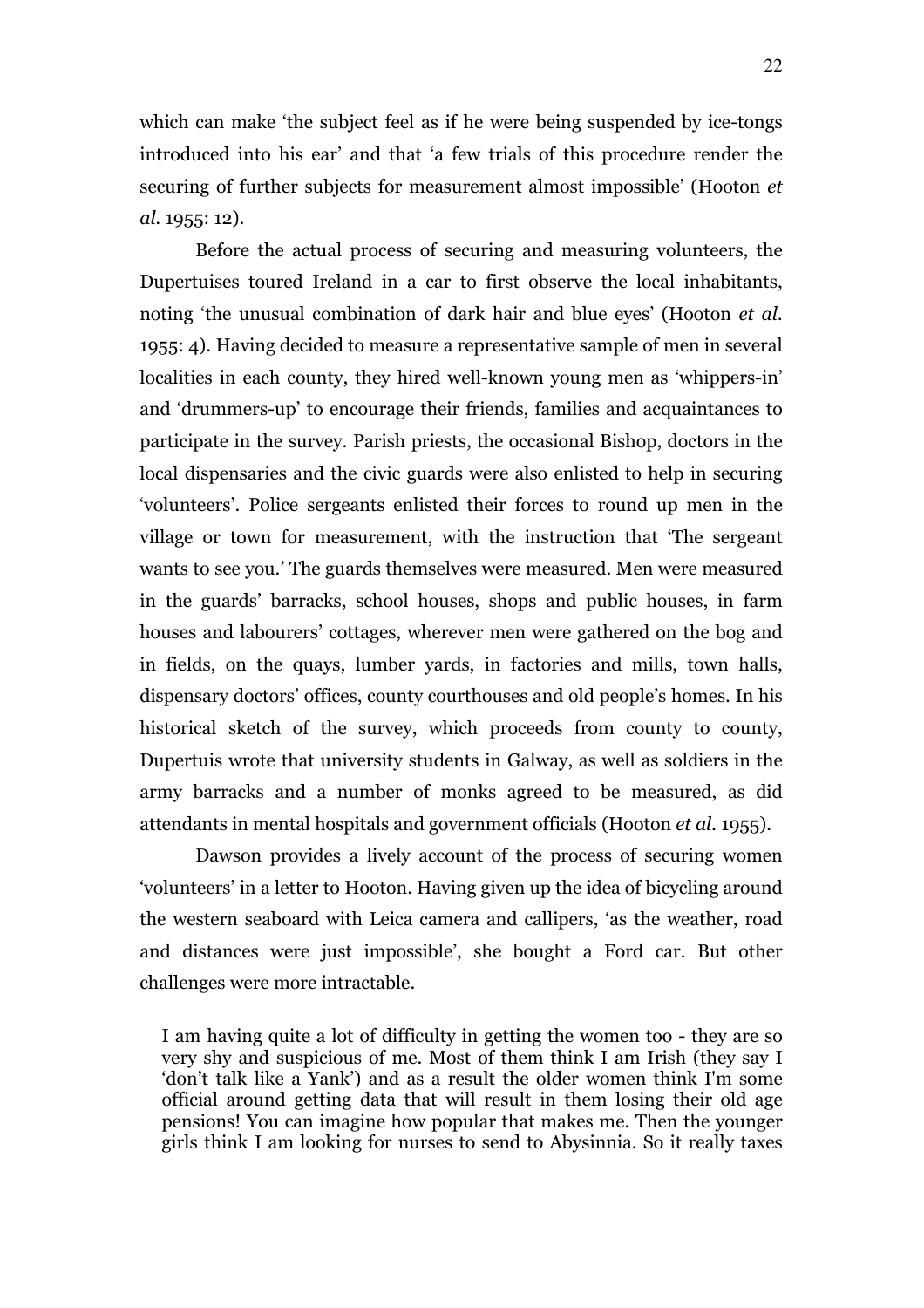my powers of persuasion - to say nothing of the strain it's been on my patience and sense of humour.<sup>20</sup>

The largest series of measurements consisted of 1,114 men who came from Clare. The reason for the heavy concentration from Clare was that the county had been chosen as the site for observational work by the Harvard social anthropologists. Dupertuis wrote,

The original plan was to correlate their findings with those from the anthropometric survey. Subsequently however, it was found impractical to carry out this proposal. The result was that Clare was more thoroughly covered than any other county in Ireland (Hooton *et al.* 1955: 9).

Though Hooton, Dupertuis and Dawson worked on the Irish material up to December 1941, the results of the work of the 'Racial Survey of Ireland' were not published until 1955, some twenty years after the data was collected. In relating early findings of the Racial Survey to a correspondent, Hooton writes

… It is suggested by a preliminary survey of the material, that the Irish represent a fairly complicated race mixture. Undoubtedly there is at least one tall, dark, long-headed strain surviving from the Old Stone Age. There is also a probably shorter, dark haired, round-headed element which may have come in during the Bronze Age. In the eastern coast there is concentrated a smaller, dark-haired long-headed population which may have been responsible for the introduction of the megalithic monuments. The Central Plain has been occupied to a great extent by blond, longheaded Nordics, most of whom perhaps came in during Viking times. Certainly all of these stocks have intermingled, and I quite agree with you that as this process of intermixture continued it has produced the unusual combination of qualities which we think of as Irish.<sup>21</sup>

The physical anthropology survey of adult Irish men and women used cranial measurements to discern racial types on the island of Ireland. Hooton collaborated with the Archaeological strand in the preparation of published excavations accounts, particularly in the measurement and analysis of human skeletal remains in the excavations of burial places (see for example Hencken and Movius 1934: 258). From such measurement data, conclusions about

<sup>20</sup>Dawson to Hooton, December 3 1935, 995-1, Box 21-6. Correspondence - Hooton-Arensberg/Movius/Dawson/Warner. The Hooton Papers, Peabody Museum of Archaeology and Ethnology, Harvard University.

<sup>21</sup>Hooton to De Sayda, September 18th 1939, Box 13.24, Correspondence Hooton-Dawson/Dupertuis, The Hooton Papers, Peabody Museum of Archaeology and Ethnology, Harvard University.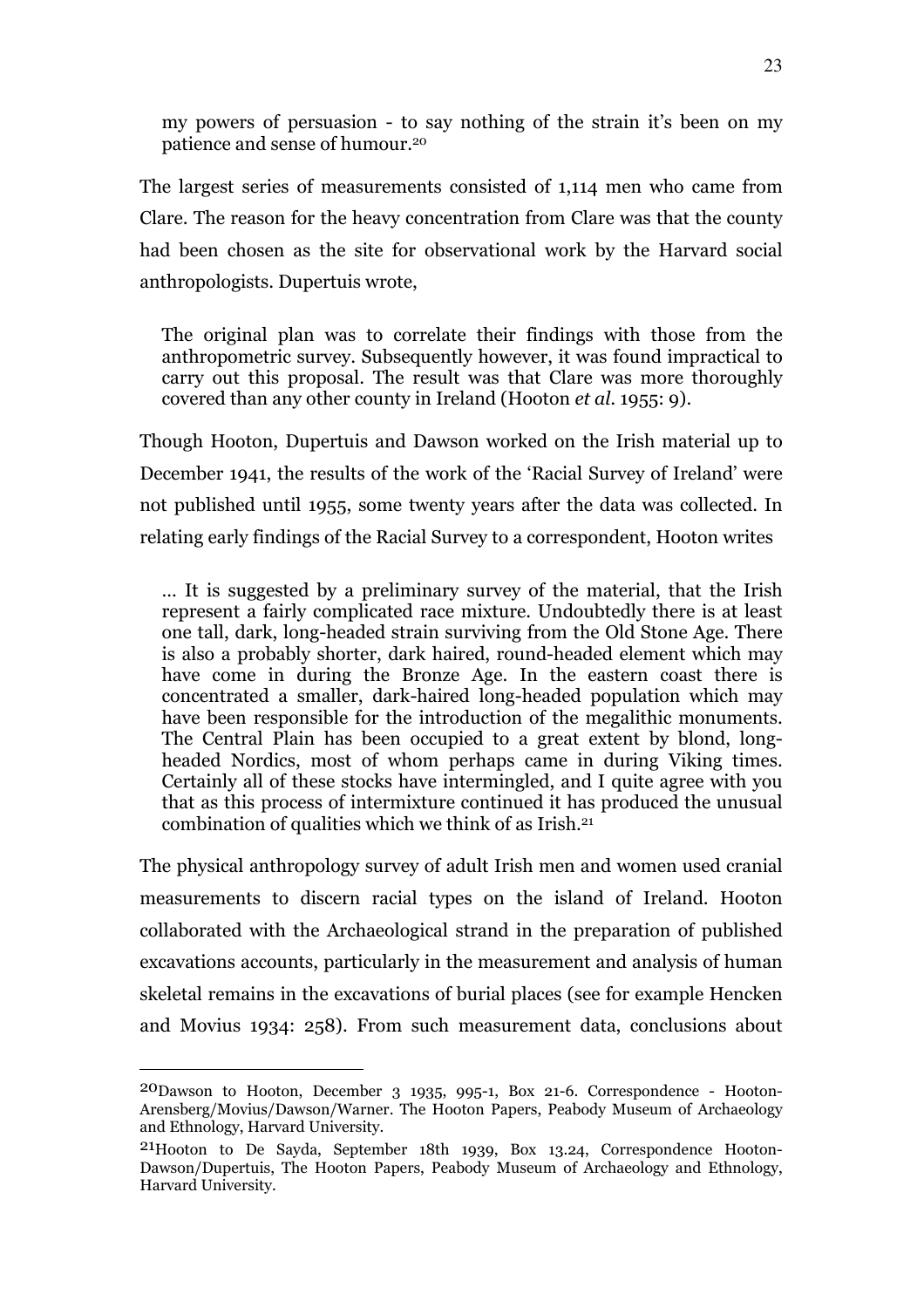racial differences were made. In examining the published accounts of the archaeological excavations, the interconnections or 'correlations' between the 'Racial Survey' and the 'Archaeological Survey' can begin to be discerned.<sup>22</sup> Plans were also made to correlate the specifically Clare data with the findings of the social anthropologists in the county, though these remained unfulfilled.

#### *Hencken, Movius and the Harvard Irish Archaeological Survey*

The Harvard Archaeological Survey commenced in Ireland in the summer of 1932 and at least seventeen archaeological sites were examined in the fiveyear period until 1936 (see Gosling and Byrne, n.d.). As far as we can discern, of the three strands, it was the Archaeological strand which had a presence in Ireland in all five years, though excavations themselves were sometimes of a relatively short duration, from three to six weeks. The Archaeological work was directed by Hugh O'Neill Hencken (1902-1981) and Hallam L. Movius Jnr. (1907-1987), and were carried out with the assistance of Irish professional archaeologists, government officials, National Museum employees as well as the physical labour of Ireland's unemployed.

Sites, north and south, were excavated, two of which were in the Burren district of Clare, Cahercommaun near Carron and Poulawack near Poulnabrone (Hencken 1935, 1938). Excavations included burial mounds, crannógs, settlements, middens and a cliff fort. The Harvard Archaeological Survey received the support of Adolf Mahr who was first approached by Hencken in 1931 for permission to carry out excavations on Irish sites. Henken provides an account of the early communications between the Americans and Irish.

In the Summer of 1932 the Archaeological Mission of the Harvard Irish Survey did its first season's work in Ireland...Very fortunately it has been made possible for the Archaeological Mission to conduct its work under the auspices of the Irish Antiquities Division of the National Museum of Ireland, of which Dr. Adolf Mahr is Keeper. He and his colleagues have placed at our disposal all the facilities of the National Museum, with the happy result that the spirit of co-operation essential to the success of the project has been pleasantly established. According to the National

<sup>22</sup> For example, in a collaborative analysis with Hooton, of human bones found in a cairn, Movius points to a racial difference between those who inhumed their dead and those who cremated their dead. See Hencken and Movius (1934), p.283.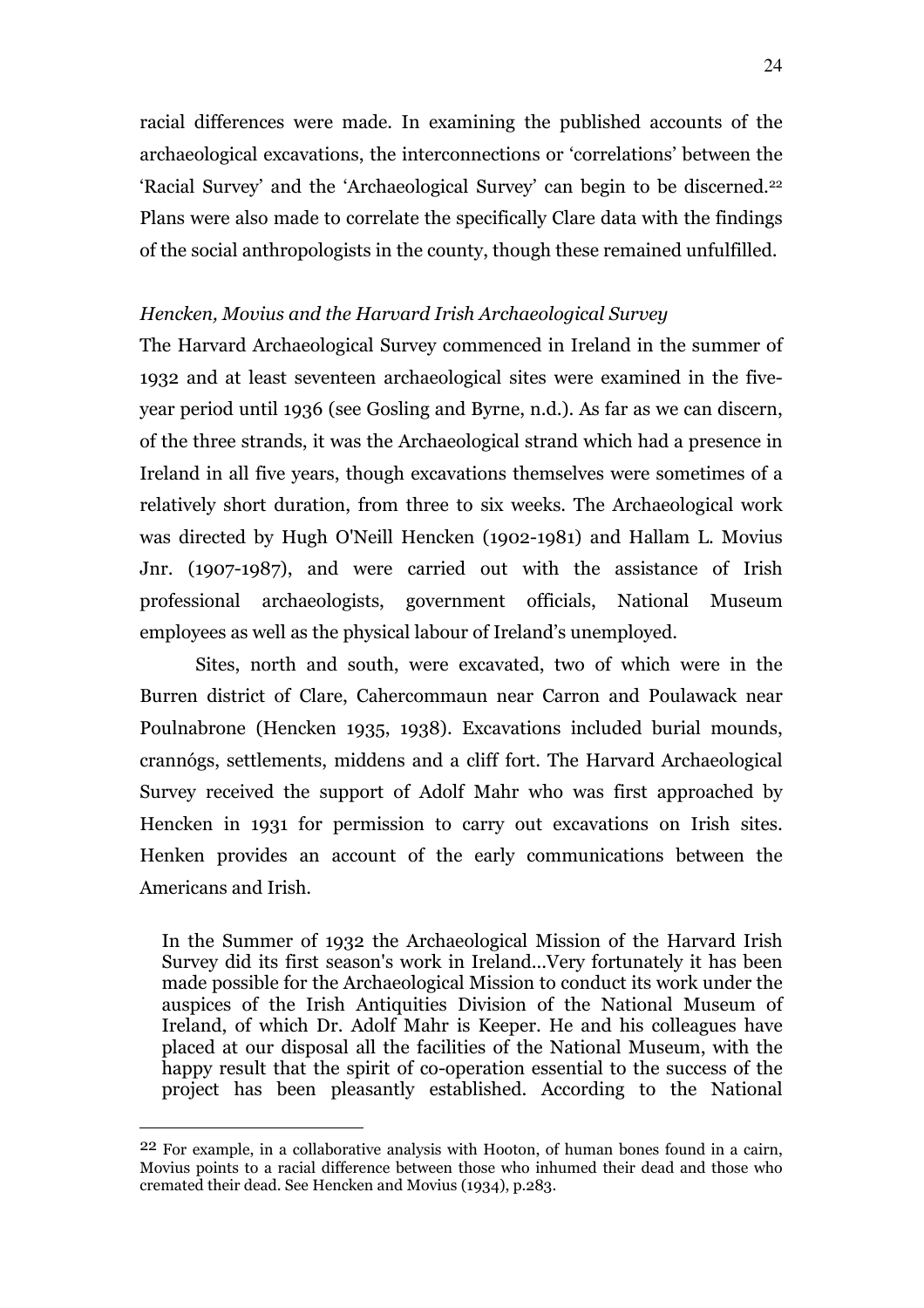Monuments Act (1930) systematic excavations are subject to inspection by the Keeper of Irish Antiquities and the visits which the Keeper has made to this and other sites have served to strengthen this co-operative spirit. It is the policy of Harvard University that the objects found during excavations should become the property of the National Museum of Ireland (Hencken and Movius 1934: 232).

Mahr also provides an account of the American approach to the Museum.

...The opportunity to make a fresh start offered itself when our member, Dr H. O'Neill Hencken, in 1931, approached the National Museum on behalf of Harvard University, as to the possibility of excavating at Harvard's expense, on Irish sites, it being carefully understood from the outset that Harvard was interested in the scientific results only, and not in the acquisition of finds for themselves. This offer was, very naturally, accepted with alacrity by all concerned and in 1932 the 'Harvard University Archaeological Mission to Ireland' started work (Mahr 1937: 268).

Some controversy did ensue however, with representatives of both professional and amateur archaeologists expressing concern over the methods and the purpose of the Survey. For example, Rev. L. Murray, editor of the *County Louth Archaeological Journal*, criticised the methodological and theoretical approach of the archaeological work, casting doubt on the kinds of general scientific statements that could be made from bone measuring and examining tomb remains. While describing the excavation of the Bronze Age burial site in precise detail, the first half of Murray's article conveys his scepticism and criticism of the Survey, particularly because of perceived damage to monuments and the exhumation of the bones of the dead.

While we are intensely interested in the discoveries resulting from the wholesale campaign of excavation of ancient monuments which-mostly under foreign supervision - is at present taking place in the Free State, we must confess that we are out of sympathy with some of the methods. In spite of the flourish of trumpets with which each new 'discovery' is being greeted in the daily press, we doubt if the country's gain is commensurate with its loss. We refer, in particular, to the disturbance of ancient burial grounds, the measuring out of bones in pints and quarts, and the shipping to Dublin or foreign countries of boxes of skeletons in order to determine measurements such as the sub-trochanteric and nutritive-foramen diameters, the cranial, humero-femoral and tibia-femoral indices etc., etc. (Murray 1933: 65).

Murray noted that local beliefs which associated ill-luck with disturbing the homes of the dead did much to protect Ireland's ancient monuments from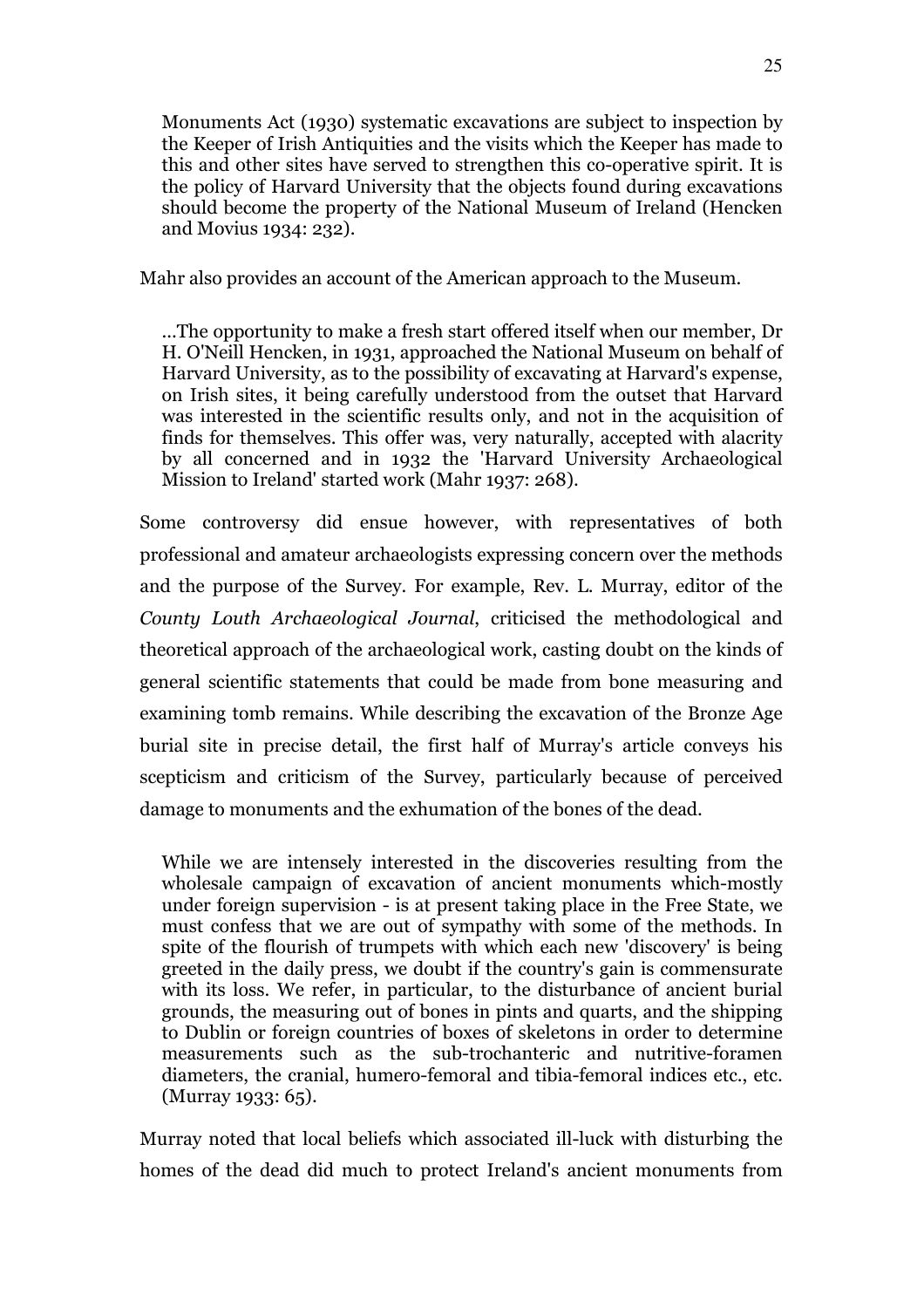injury and amateur excavation, but that the example set by the Harvard Survey, that is 'the rather ghoulish performances referred to above will blunt the susceptibilities of the ordinary people, and, thereby, hasten the work of destruction' (Murray 1933: 65).

The majority view of the Harvard-Archaeological Survey was that it was beneficial for Irish archaeology, in providing practical examples and experience of new fieldwork methodologies and in publication of excavations. Mahr (1937) viewed the Survey as a 'fillip' to Irish archaeology which would gain scientific evidence, and a training ground in field techniques for local archaeologists, as well as generating public interest and motivation for subsequent Irish programmes of work. More recently, M.J. O'Kelly (Professor of Archaeology at University College Cork), wrote that

...a magnificent example was set for the then few budding Irish archaeologists and for those who have since carried forward the torch of Irish archaeology. The work and publications of Hencken and Movius and the specialist reports of many others contained in appendices to those publications are constantly referred to by all of us who work in Irish archaeology to-day, and while radiocarbon and much new knowledge have rather altered the 1930s picture presented by the Harvard Mission, we are all fully conscious of the debt we owe to Hugh O'Neill Hencken (Daniel 1982: 6).

In 1934, as a result of the Survey, under a state-financed scheme for the relief of unemployment, large sums of money became available to pay for labour for excavations.<sup>23</sup> The excavation work and publications of the Harvard Archaeological Survey in Ireland is regarded as marking the 'birth' of the professionalisation of Irish archaeology.

## *Warner, Arensberg, Kimball and the Harvard Irish Social Anthropology Survey*

The Social Anthropology strand of the Harvard Irish Study was carried out by Conrad Arensberg (1910-1997) and Solon Kimball (1909-1982), under the direction of William Lloyd Warner (1898-1970). Warner also had overall

<sup>23</sup> In a footnote, Mahr writes 'From 1934, the Free State Government financially subsidised certain aspects of the whole enterprise, notably in defraying the labour-expenses on some of the major excavations. Harvard, however, financed its supervisors expenses throughout, and to the very end conducted also excavations which were entirely a Harvard responsibility. The same applies to Harvard excavations in the Six Counties' (Mahr 1937: 268).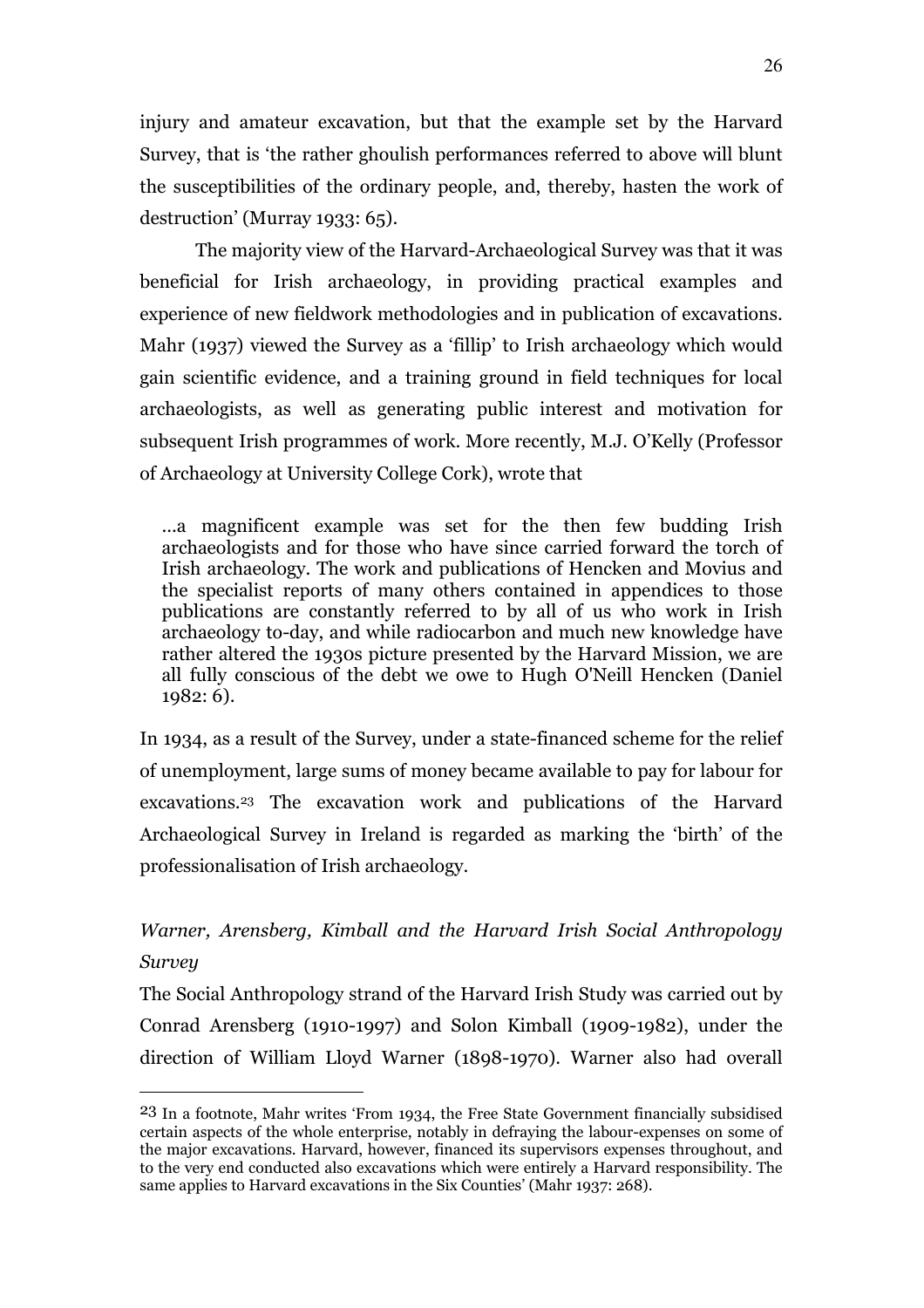responsibility for the three strands of the Harvard-Survey in Ireland. To him fell the task of building 'diplomatic relations' and making contacts to ease the way of the Survey in the country. Warner's influence in devising and supporting the Social Anthropology strand, and his influence in the design and field work approach of *Family and Community in Ireland,* is extensive.

Early in his career, Warner was influenced by Bronislaw Malinowski and A. R. Radcliffe Browne (who became his tutor) of the British school of Social Anthropology. He had spent three years in Australia studying the Murngin people (Warner 1930). In 1929, he was appointed Assistant Professor of Anthropology at Harvard and with the assistance of Elton Mayo of the Harvard Business School began a series of community based studies in Newburyport, Massachusetts. These became known as the Yankee City studies. Warner's work was designed to reveal the 'social system of a community' and in this study he identified and described the operation of an American social class system. In these years he was also interested in research methods for the investigation of whole communities and in developing fieldwork techniques in these settings. He argued that the main focus for community studies should be based not on individual lives or events but rather on the relationship between individuals. He wrote,

If the basic unit of analysis is the relation rather than the individual, then it should be possible in a community research to connect any given relation with all others and thereby construct an interconnected, interdependent system of total interaction (in Kimball 1979: 793).

Warner's desire was to develop a research framework which would permit the researcher to see 'society as a total system of interdependent, inter-related statuses', an objective which was realised, he claimed, in the Yankee City study. The study itself was reported in five monographs, reflecting distinct research areas: *The Social Life of a Modern Community, The Status System of a Modern Community, The Social Systems of American Ethnic Groups, The Social System of the Modern Factory* and *The Living and the Dead*. Dissatisfied with the classical methods and approach of American and European anthropologists who observed 'exotic peoples' in distant civilisations and cultures, Warner and his colleagues, through the Yankee City study, sought to seek the legitimacy of a 'social anthropology' located in the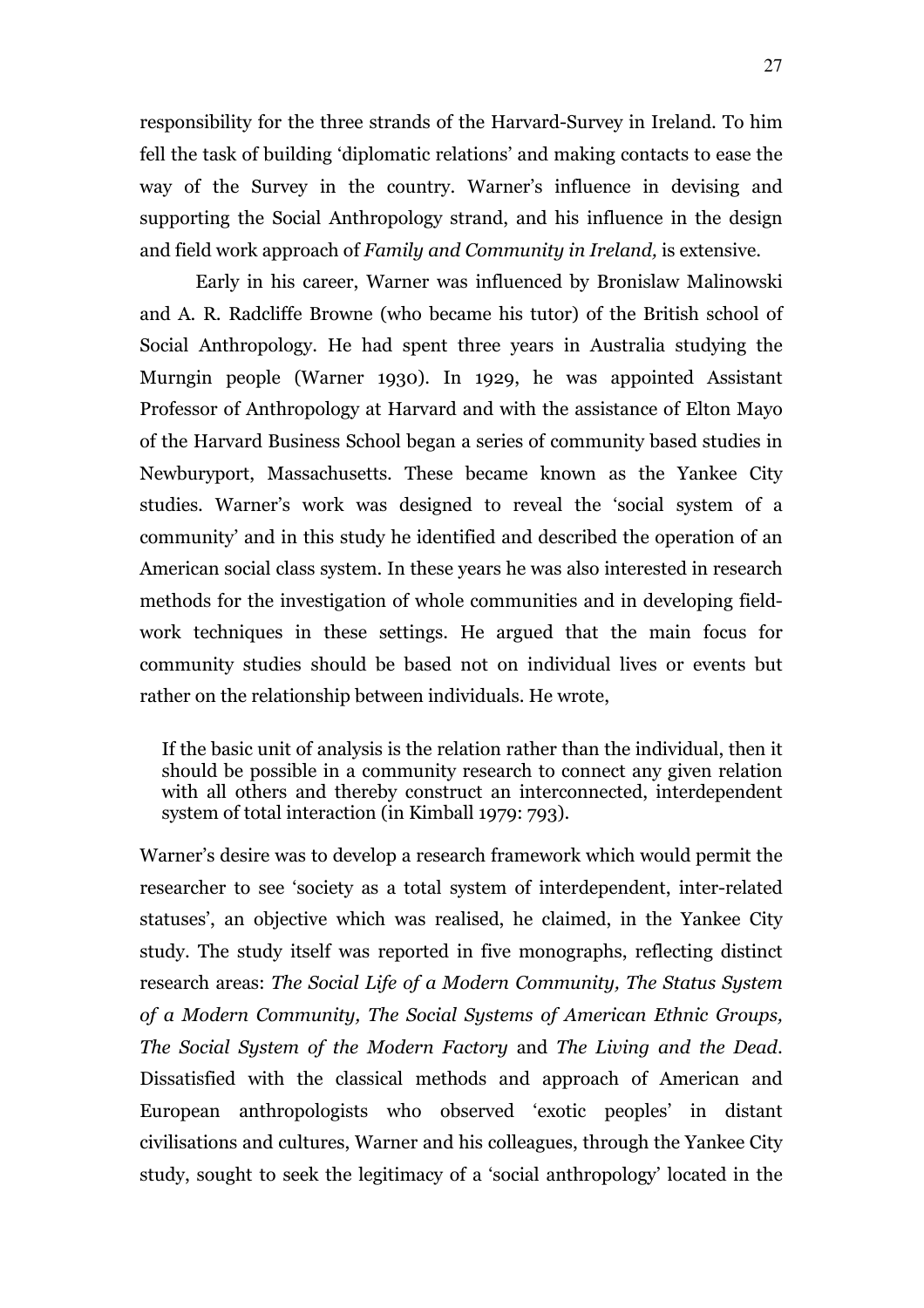'New World' with a focus on urban settings in modernising, industrial societies.<sup>24</sup> From the beginning of the twentieth century until the 1960s, in the US, social anthropology or ethnography became associated with community studies and the ethnographies of American immigrants.<sup>25</sup>

In the Preface to *Family and Community in Ireland*, Warner described the limits of anthropology traditionally defined as the study of primitive societies, limits not observed by the sister disciplines of physical anthropology and archaeology which included a modern dimension. Interested in making comparisons between modern and traditional societies, in categorising cultures along a continuum which ranged from 'simple' to 'complex' and in making universal generalisations about human behaviour, Warner was part of a movement to lift anthropology out of its narrow but deeply descriptive focus, enmeshed in colonial and Christian values. Warner and others brought to American anthropology the ideas of European social scientists such as Emile Durkheim, for example, who argued for a rigorous and objective methodological approach to the work of investigating human society. Warner wrote that for the

full grown comparative social science of man, the communities of modern life must be included among those studied by anthropologists. If this means that the subject matter of ethnology is the same as that of sociology, so much the better. Anthropologists may then make effective use of sociological methods, sociologists of anthropological ones (Warner 1939: xiii).

<sup>24</sup>The publication of *Middletown* in 1929, a church-sponsored study of a 'typical American Community' by a Protestant Minister, Robert Lynd (1892-1970) and his wife Helen Lynd (Merrell) (1894-1982), to investigate the impact of industrialisation on Christian morality became a reference point for this approach, as was the follow-up study, *Middletown in Transition* (1937), also by Robert Lynd and Helen Lynd. The theme of kinship and family is strong in these studies. Viddich and Lynam (2000) note that *Middletown in Transition* would become a standard and much praised work of sociological ethnography for the next half century. At Columbia University, where Robert Lynd taught generations of students, 'explicitly Christian values and rhetoric were replaced by those of an ethically inclined political radicalism' (Viddich and Lynam 2000: 49).

<sup>25</sup>From the 1920s to the 1960s, the influence of the members of the Sociology Department at the University of Chicago, such as Robert Park and Earnest Burgess, can also be felt in developing a research base for urban ethnographies of diverse, immigrant communities as well as those of urban dissidents, deviants, gang-members, the suicidal, drug-addicted and mentally disturbed (see Viddich and Lynam 2000: 50-53). See this account for a concise and critical overview of the history and development of anthropology in the US. For a recent account of the interest of American anthropology in Europe as well as a review of the development of Irish Anthropology, see Wilson (1997).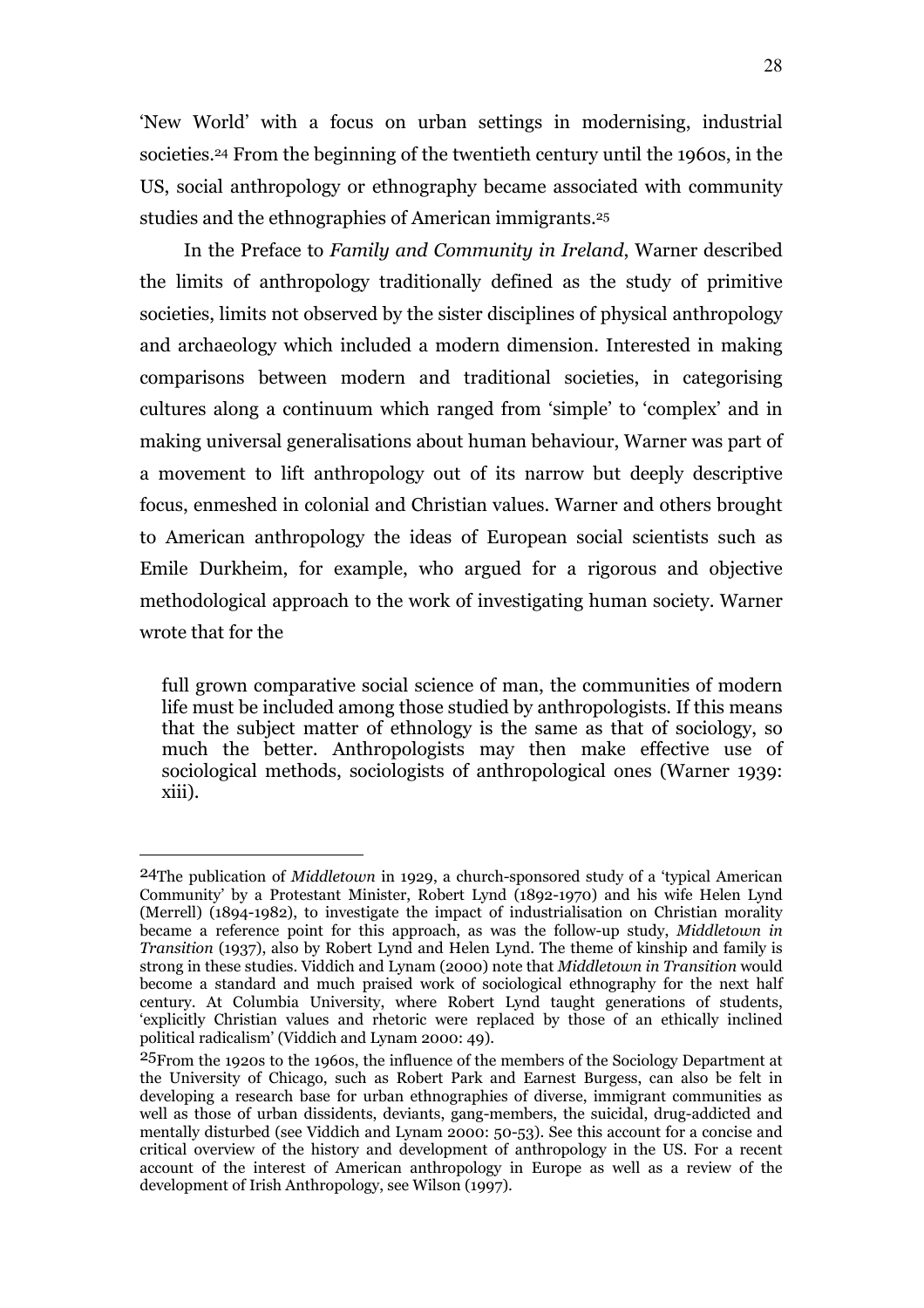Warner's interest in a comparative social anthropology was to lead him directly from Newburyport and the Yankee City project to Ireland and Clare, a modernising country on the periphery of Europe, caught between 'Old World' tradition and the imperatives of 'New World' developments. Warner held the post of Associate Professor of Sociology at the University of Chicago from 1935-41, Professor from 1941-59, at which point he joined Michigan State University as Professor of Social Research. He was also the founder in 1946 of Social Research Inc., a Chicago based consulting and research firm to which he served as advisor until his death in 1970.

Throughout his career, Warner utilised an approach to the study of community which emphasised communities as interconnected sub-systems consisting of various institutions (such as religion), each of which served particular functions in maintaining that system and social order. He argued that his scheme of research, a functional approach to the study of community, could be applied to any community in any setting, in a modern or a 'simple' society, thus laying the foundation for methods of research unknown to anthropology at the time and a basis for a comparative sociology. His field work techniques, guidelines for observing community structures, patterns and interactions, are explained in an account of the rationale and purpose of the Newburyport study, one of the few detailed descriptions of the methods anthropologists used in their work at that time (Warner 1941).

Warner emphasised that a distinctive organising theme could be discerned for different types of communities, explaining the status, behaviour, privileges and obligations of any individual within the system. For example, he argued that kinship was the dominant structure among the Murngin in Australia and that social class (with social mobility) were the most significant organising structures in the Yankee City study. These dominant themes provided a focus for fieldwork and the interpretation of observations. In writing about Warner's intellectual work, Kimball acknowledged that the 'Warnerian approach' provoked adherents and critics but that it had the merit of being applicable 'to such diverse societies as the Murngin, Yankee City, the Deep South, Ireland, Jonesville or an emergent national community' (Kimball 1979: 795). Clearly, Warner's intention to devise new theoretical approaches and methods for studying communities in a comparative context, whether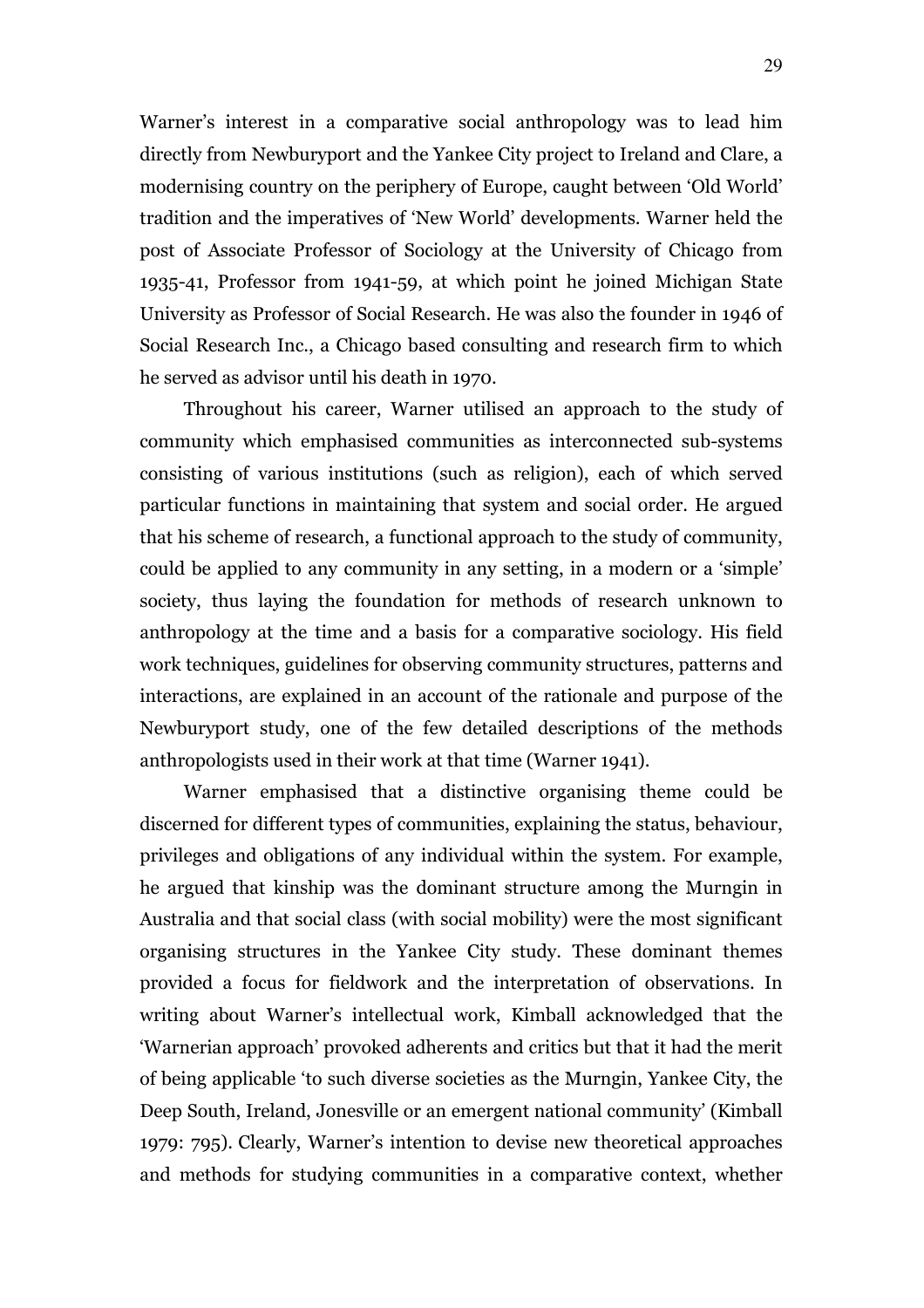situated in the Old World or the New, including literate and pre-literate peoples, provided a rationale for Warner's early research interests. For example, the Yankee City study, part of which continued at the same time as the field work for the Harvard Irish Study, led him to Ireland, specifically to complete a comparative field study of the Irish in the Old World, one of the Yankee City ethnic groups observed in the New World (Henderson and Wrigley 1994: 20).

Warner's influence on the design of the Social Anthropology strand of the Harvard Irish Study can be discerned from his interest in community and in identifying a dominant theme in a research setting to guide fieldwork and data analysis. But his influence extends also to his choice of fieldworkers: both Conrad Arensberg and Solon Kimball had worked on the Newburyport/Yankee City study. Arensberg was a young undergraduate field worker and interpreter in the study of ethnic communities in Newburyport. Kimball also had spent a period of one to two years in the field, learning the 'community study method' and gathering data. When Arensberg worked on the Newburyport/Yankee City project he met many ethnic Irish. Kimball, although mainly occupied with the study of schooling, also worked on the Irish aspect of the Newburyport/Yankee City project. Both graduate students were to find material for the first community study of their own (a necessary part of anthropological training at the time) and material for their doctoral theses, to be supervised by Warner, in joining the Social Anthropology Survey of the Harvard Irish Study.<sup>26</sup>

Sol Kimball and Connie Arensberg were to become life-long friends and collaborators. In later life they were to publish, along with *Family and Community in Ireland,* on methodological and theoretical issues that helped introduce 'a substantially new anthropology, a comparative field-based science that could contribute significantly to the interdisciplinary study of

<sup>26</sup> The title of Arensberg's PhD dissertation is *A Study of Rural Life in Ireland as Determined by the Functions and Morphology of the Family* (1934), Harvard University. Warner's influence is evident in the title. Kimball's PhD dissertation is titled *The Tradesman and his Family in the Economic Structure of an Irish Town*, (1936), Harvard University. There is an interesting note attached to Arensberg's thesis bibliography to the effect that he could not source any material on Irish sociology, indicating the absence of sociology (or anthropology)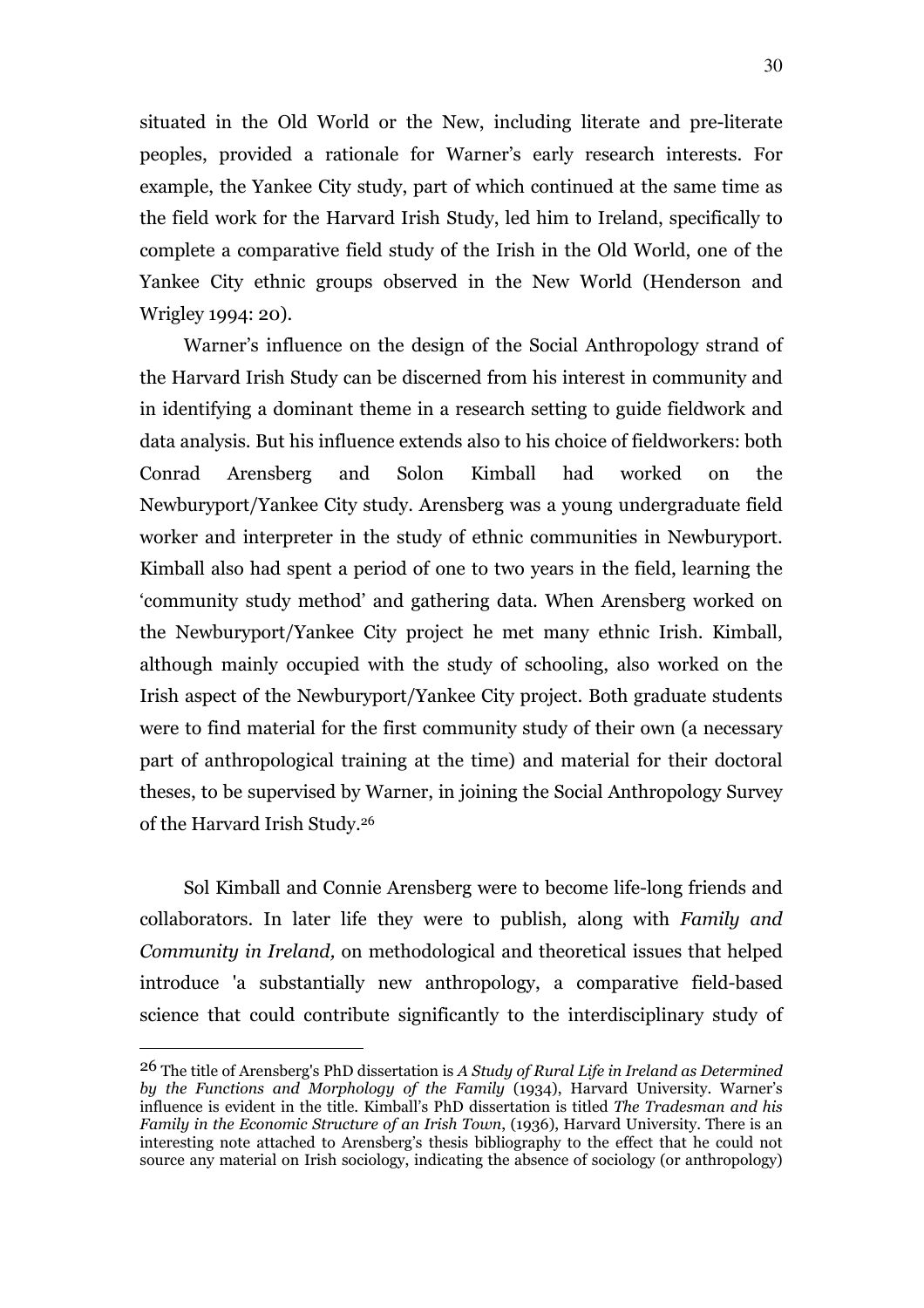Modern European and North American Societies' (Comitas 1999: 811). Arensberg and Kimball devised a new paradigm for studying culture and community which had far-reaching effects. Of their lifetime collaboration and partnership, Arensberg wrote,

Sol and I were graduate students together from 1932 to 1936. We did our PhD researches with shared field work in Ireland. We wrote articles and books together, continuing over thirty years' intermittent co-authorship. Ours was a colleagueship that went on and on over the years and over the hopes of building a natural science of human behaviour and interactions in culture and society. It was also a friendship and comradeship of mutual affection and respect that filled the heart for fifty years. The scholarship and authorship it entailed you can find in his and my bibliographies. It will be up to others to judge what contribution it has meant (Arensberg 1983: 7).

Conrad Maynadier Arensberg was born in Pittsburgh, Pennsylvania (1912), the eldest of four sons.<sup>27</sup> His father was an attorney, of German/English background, while his grandfather was a steel manufacturer and banker. His mother, Emily Wright Maynadier Arensberg, was of French Hugenot ancestry; her family migrated to the American South in 1688. The Maynadier farms by the Chesapeake, in which Connie Arensberg lived for some time, were large and substantial. Arensberg was remembered as 'a quiet, bookish child, not favoured with good looks, and keenly embarrassed by a stammer' who subsequently developed as the exceptional sibling and was considered a 'near prodigy' (Comitas 1999: 810). Arensberg studied Anthropology at Harvard (1927-1931) from which he graduated with a BA (*summa cum laude*)*.* As mentioned above, while a Harvard senior, he worked on the Yankee City project with Warner until the time he graduated. Warner did not have the funds to continue the employment of Arensberg, who, having won a scholarship to read law at Trinity College, Cambridge, England, began to study law, the family profession, in late 1931. By early 1932, however, Warner was successful in securing additional funding 'to do the comparative field study of Yankee City ethnic groups, such as the Irish, in the Old World', and

as a professional discipline at that time in Ireland. Arensberg cites literature on Irish political and economic history as an alternative source of information on Irish society.

<sup>27</sup>The biographical information on Arensberg here is taken from a number of sources, including Henderson and Wrigley (1994), Comitas (1997, 1999), and personal communication with Vivian Garrison Arensberg (Feb-May 2001).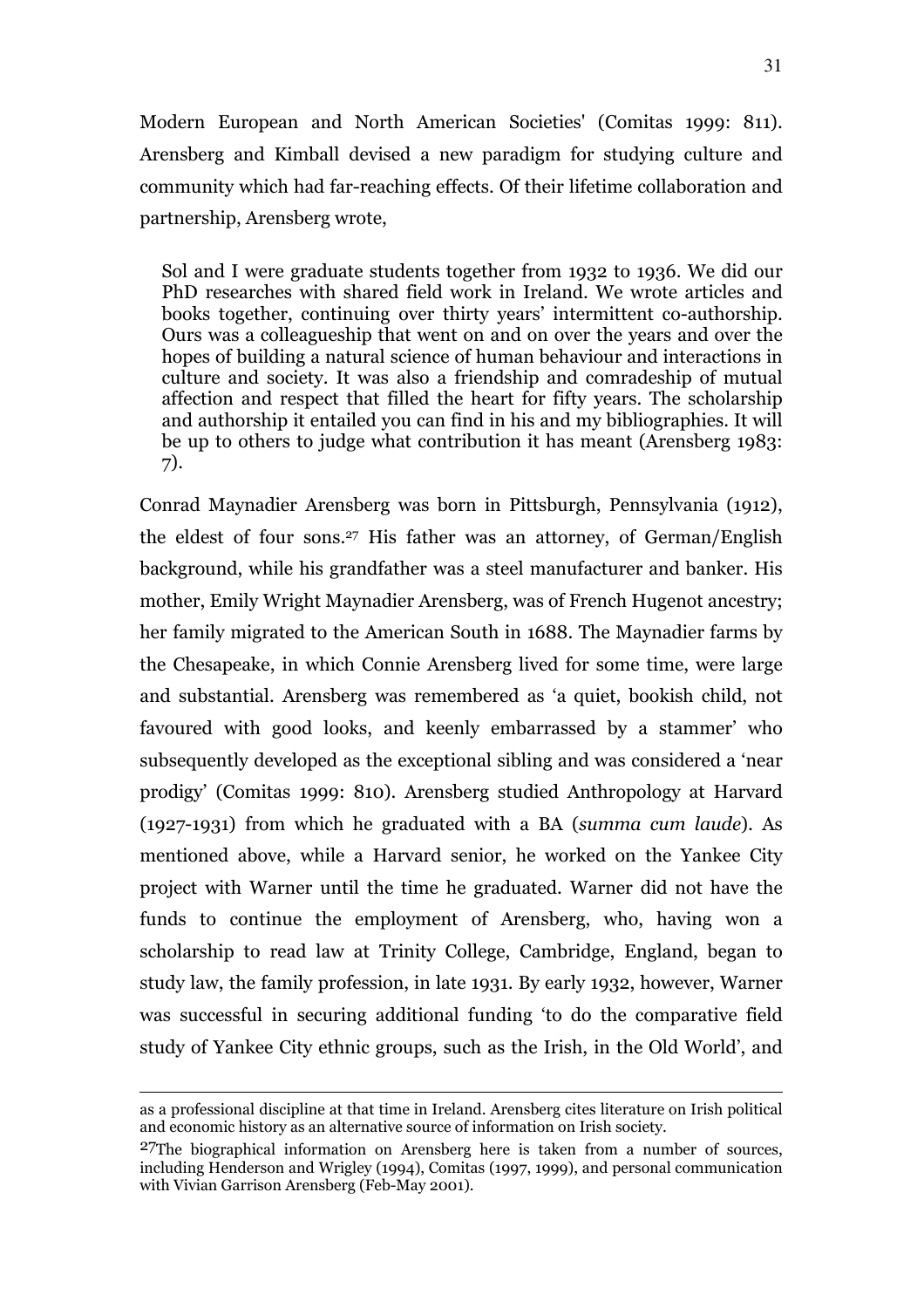offered the job to Arensberg, who quickly left his legal studies to begin his career as an anthropologist.<sup>28</sup>

Arensberg secured his first academic appointment as Assistant Professor in the Department of Social Sciences and Economics at Massachusetts Institute of Technology in 1937, moving to Brooklyn College of the City University of New York in 1942 where he served as Chairman of the Department of Sociology and Anthropology. During the Second World War he held the rank of Captain in the US Army, leaving military service with the rank of Major in 1946. Arensberg served in the Military Intelligence Service of the Special Branch, travelling overseas with the Strategic Bombing Survey in Japan. Returning to New York in 1946, he became Chairman of the Sociology Department at Barnard College. There he stayed until 1952 when he joined the Department of Anthropology at Columbia University. Arensberg remained in Columbia until his formal retirement as Professor Emeritus in 1979. Reflecting on his 'modest demeanour' and 'powerhouse impact' at Columbia, Carol Henderson recalls a man considered by all who met him as thoughtful, considerate and gentlemanly, extending his concern and interest to a multitude of students (Henderson 1994: 19).

Raised in Manhatten in the state of Kansas, Sol Kimball moved to Harvard for his postgraduate work. He has been described as a 'profoundly optimistic person', possessing 'tremendous personal energy and infectious enthusiasm' (Moore 1984: 389). After his period in Ireland, he returned to the US in the era of the 'New Deal', when recovery from the Great Economic Depression was under way. Sol Kimball joined the Soil Conservation Service with the US Department of Agriculture, later transferring to the Bureau of Indian Affairs, beginning a period of work among the Navajo and a life-long interest in applied anthropology.<sup>29</sup> For the next ten years Kimball worked in applied settings for the US government. From 1942 to 1945 he worked for the Community Organisation section of the War Relocation Authority, travelling extensively to the Japanese internment camps throughout the US. He joined Michigan State University as Associate Professor (1945-1948), then moved to

<sup>28</sup>Arensberg was awarded the Sheldon Fellowship for study and travel in Europe for the period 1931-1932. Solon Kimball was also funded for his work in Ireland by the Sheldon Fellowship, 1933-1934.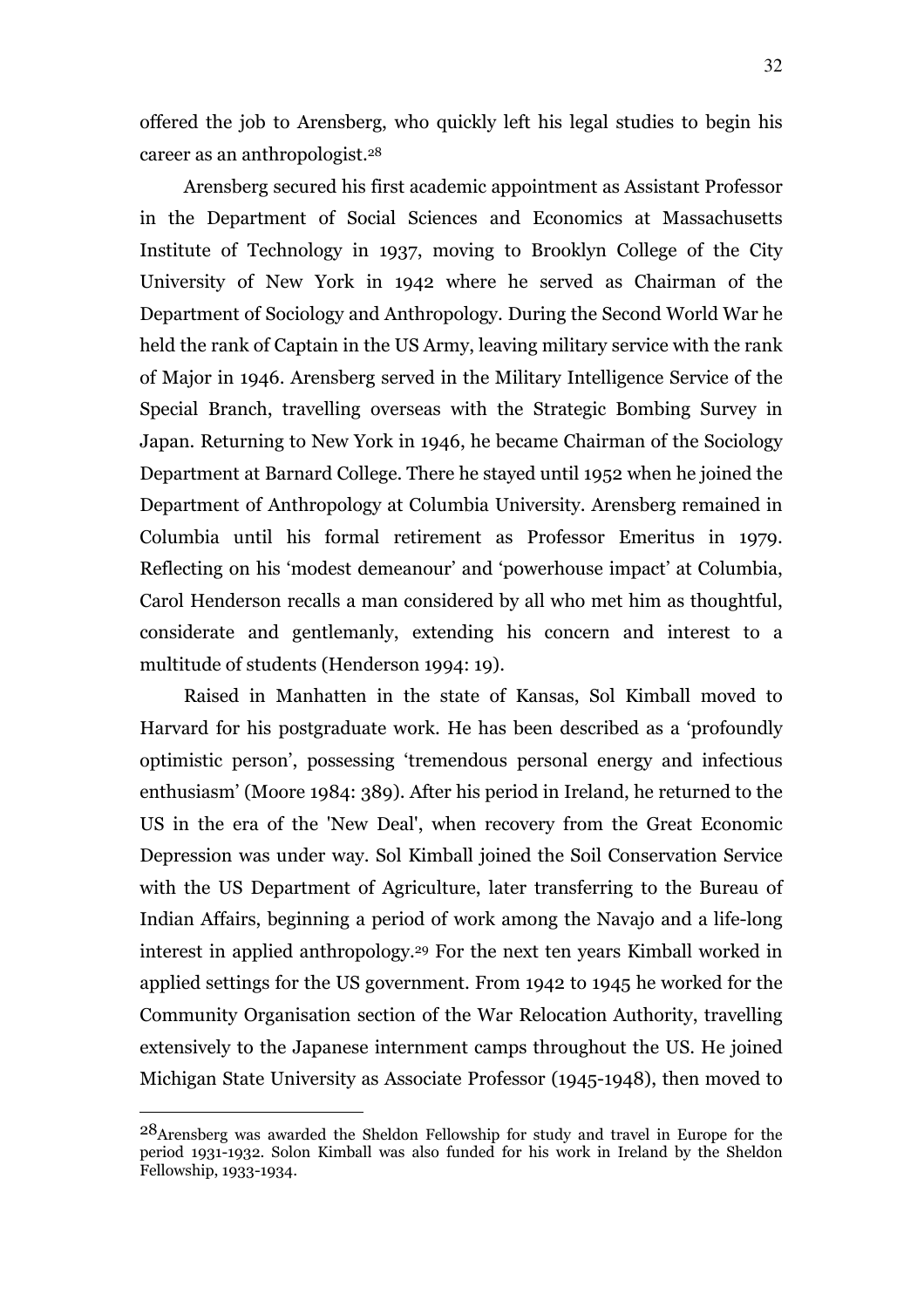the University of Alabama, before becoming Professor of Anthropology and Education in the Department of Philosophy and Social Science at Teachers College, Columbia, where he worked for thirteen years. In 1966, he became graduate research Professor of Anthropology at the University of Florida. Kimball became especially renowned, not only for his intellectual contributions to American Applied Anthropology, but also as a 'wonderfully gifted teacher' who demanded much from his students. William Partridge, one such student, describes him as having an 'optimistic personality, accepting the challenge (of creating new knowledge) due to a faith in his own and his student's abilities to meet it. His was a rigorous intellect' (Partridge 1983: 13). Partridge remembers, in particular, Kimball's commitment to ideas and teaching.

His advice is to remember the sensitivity and delicacy of the balance of relationships that are crucial to our life as humans, to respect those balances, and to continue to do careful, painstaking serious research directed at answering basic questions. In these admonitions we find a clue to the power of the natural history approach - an approach that permits the full range of inquiry into group and community life, allowing us to ask the difficult questions about the nature of culture, the assignment of meaning, the arrangement of humans into categories and groups, and the processes of change over time (Partridge 1983: 22).

Kimball's early experiences of working in a multidisciplinary and team setting in the US and Ireland, resulting in his first major publication with his colleague Arensberg, were to influence his teaching and research for the rest of his life (Moore 1984).

#### *Negotiating the Research Setting*

While Hooton was responsible for the general co-ordination and financial management of the Harvard Irish Study, it fell to Lloyd Warner to manage the public and diplomatic relations for the three strands of the Irish study. A large press campaign was engaged in on both sides of the Atlantic, featuring reports of archaeological excavations and finds as well as interviews with members of the social anthropology survey. The Harvard team were much concerned about the local reception of the study. It was assumed that the archaeological

<sup>29</sup>Information on Kimball's career is taken here from Moore (1984).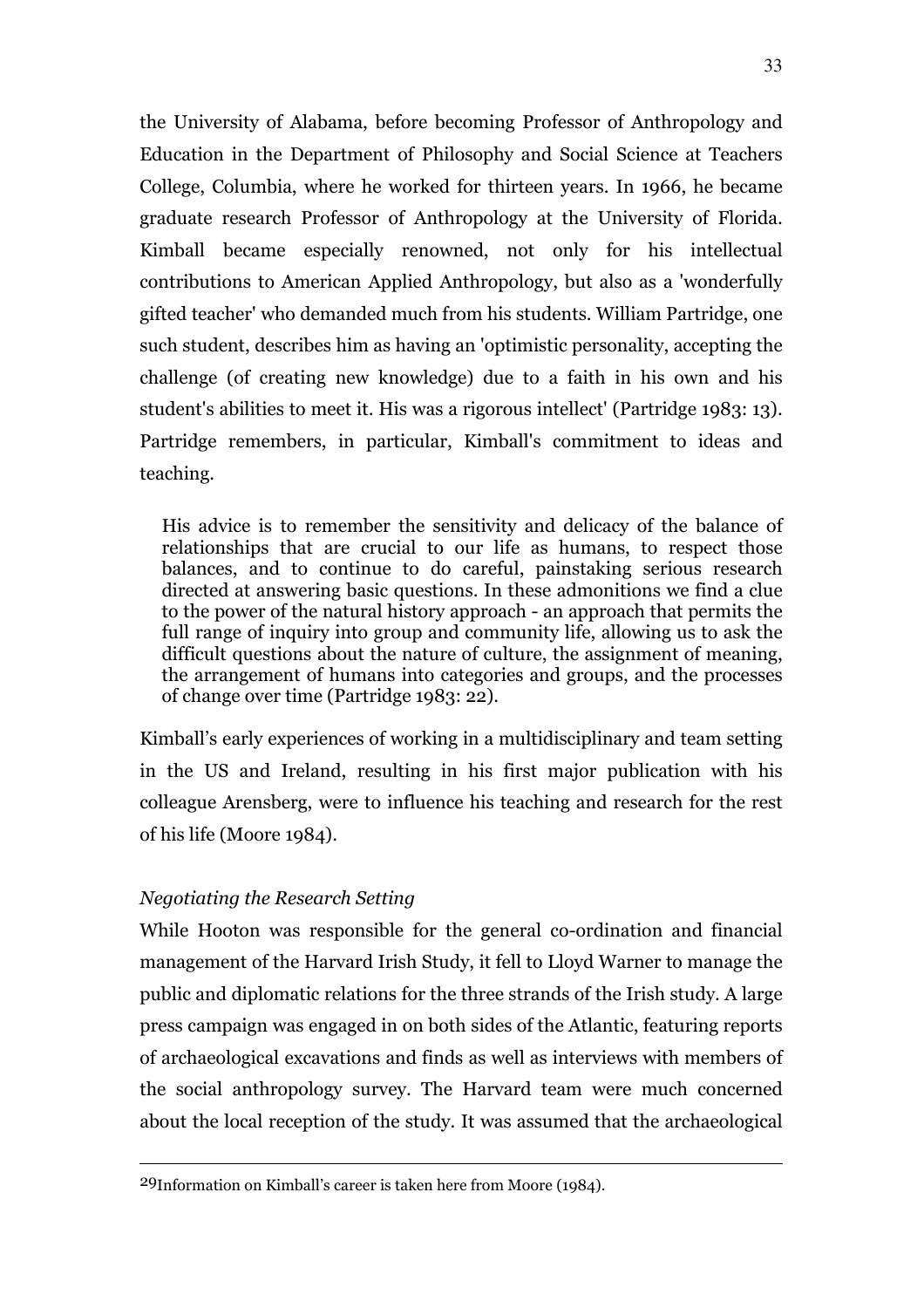strand would be least problematic and the physical anthropology the most problematic. But it was the former that caused most disquiet among the Irish archaeological community, anxious about the activities of the Harvard archaeologists in Ireland. Posters and press releases were issued to reassure the Irish about the nature and objective of the archaeological survey, stressing how the aim was to collect data for scientific purposes rather than to find and keep material artefacts. This press campaign, though initiated by the Harvard Irish Study, also received the support of members of the National Museum, especially Adolf Mahr. While the Harvard Team were somewhat concerned not to release too much information about the study into the public domain, Warner was keen to generate 'the right kind of propaganda among the Irish people' so that the work of the study could proceed uninterrupted.<sup>30</sup>

In order to deflect any further criticism of the Harvard Irish Study and to prepare the local people for the arrival of the physical and social anthropologists, Warner arranged an interview with Éamon de Valera, the leader of Fianna Fáil and head of the Irish Free State Government. The interview, according to Warner,

...turned out, as far as I can see, most successfully. I had a fairly long talk with him in his offices and found him a very fine man who is intelligent and grasped what I was talking about immediately. He offered several suggestions, among them a possibility of digging a site a little south of County Clare in Limerick. He also asked me to write a brief resume of our project and to write a letter addressed to myself which was to be signed by him as an endorsement of our project.<sup>31</sup>

By September 1932, Warner had secured a letter of introduction from de Valera. This, however, he had to use with discretion. The permission of Bishop Fogarty of Killaloe, who was not a supporter of de Valera, also had to be sought so that the social anthropological work in Clare could proceed. Clearly, Warner's considerable diplomatic skills were called upon in negotiating the goodwill of both politician and prelate.

<sup>30</sup>Warner to Hooton, July 31, 1932. The Hooton Papers, 995-1, Box 21-6. Peabody Museum of Archaeology and Ethnology, Harvard University.

<sup>31</sup>Warner to Hooton, July 26, 1932. The Hooton Papers, 995-1, Box 21-6. Peabody Museum of Archaeology and Ethnology, Harvard University.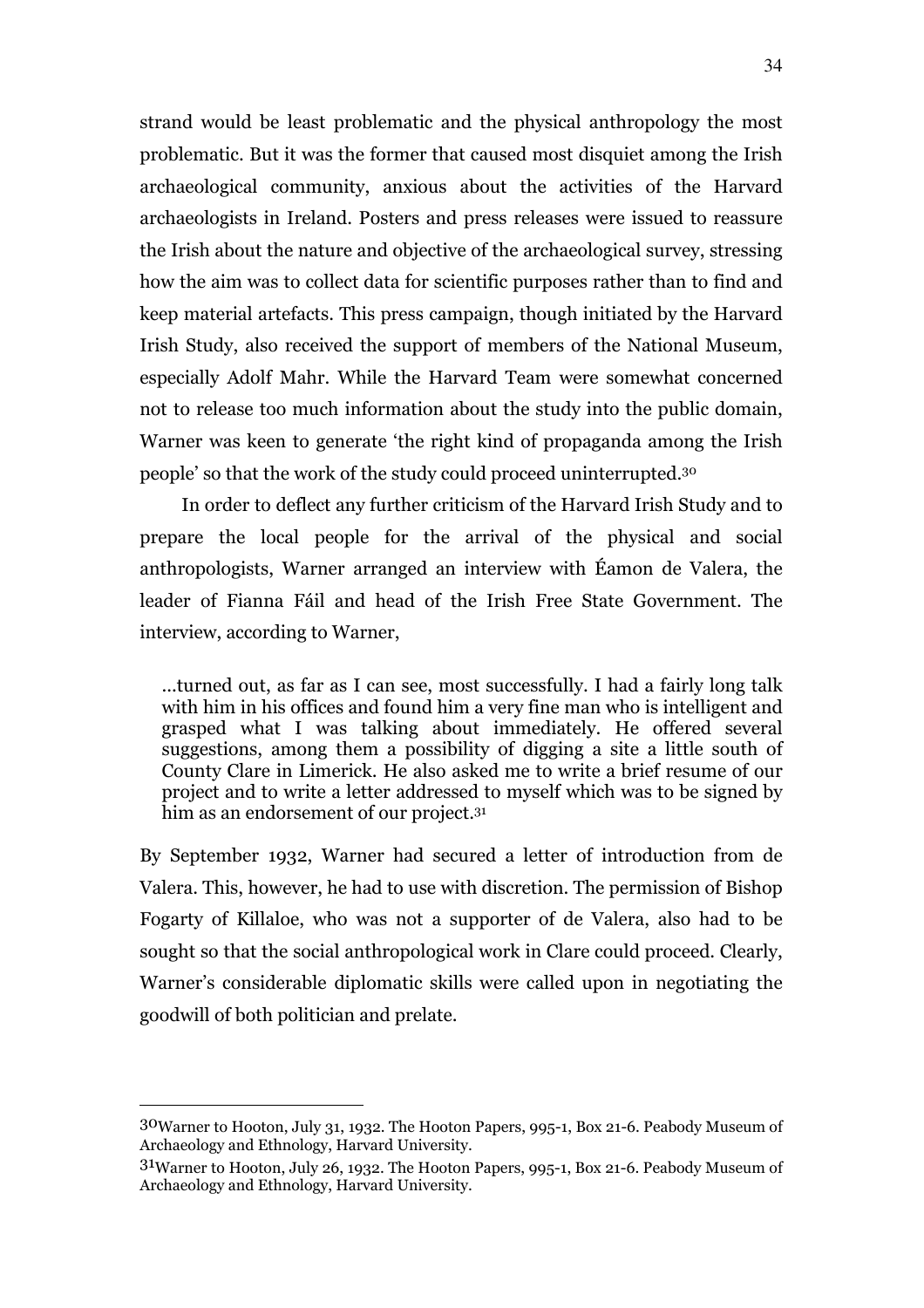I got the letter I wanted from de Valera signed on official stationery, and I have used it in the proper quarters and kept it out of sight in other places. I had a long talk with the Bishop some time back and found him a very agreeable and nice person. He is a violent antagonist of de Valera's and it is rather difficult to talk to him since he persists in discussing politics, and one does not like to be too agreeable with some of the remarks made by him since they are likely to be repeated, but on the other hand one does not want to appear as pro de Valera in the eyes of the Bishop. I think though that the interview was successful.<sup>32</sup>

Warner also confided to Hooton that 'one of the most expensive parts of the research up to now has been the buying of the wine of the country for our various informants.'<sup>33</sup>

In writing about their research, Kimball recalls Warner's preliminary preparations for the Harvard Irish Study.

Warner had gone to Ireland in the Summer of 1931 to explore possibilities and to make preliminary arrangements. There his warm and considerate style of engaging others, his enthusiasm for the project, and undoubtedly some of the prestige of Harvard permitted him to win approval from high sources. In his interview with Éamon de Valera, Prime Minister of Ireland, he not only obtained approval of the proposed research but also many suggestions for areas of study, people who might be helpful, and situations to avoid. De Valera also arranged an interview with the Roman Catholic Cardinal, whose 'blessing' was essential in a land where the thought and practices of the people were so deeply interwoven with the organization and doctrine of Roman Catholicism and where, for most of the population, peoplehood and religion were inseparable. Throughout the subsequent history of the research, it was standard procedure to acquaint local religious and political authorities with the objectives of the research and to enlist their support. In no instance was such a request ever denied and there were many among the Irish whose assistance was invaluable.<sup>34</sup>

Of equal significance were the contacts established by Arensberg with academics such as Professors George O'Brien and Eoin MacNeil of the National University of Ireland and Séamus Ó Duillearga of the Irish Folklore

<sup>32</sup>Warner to Hooton, September 2, 1932. The Hooton Papers, 995-1, Box 21-6. Peabody Museum of Archaeology and Ethnology, Harvard University.

<sup>33</sup>Warner to Hooton, July 26, 1932. The Hooton Papers, 995-1, Box 21-6. Peabody Museum of Archaeology and Ethnology, Harvard University.

<sup>34</sup>Kimball, Solon, 1981, *The Irish Research*, Chapter 5, extract from the unpublished biography of Lloyd Warner, edited by Helen Hughes, Unpublished Manuscript, Solon T. Kimball Papers, Box 6A, p2. Special Collections, Milbank Memorial Library, Teachers College, Columbia University.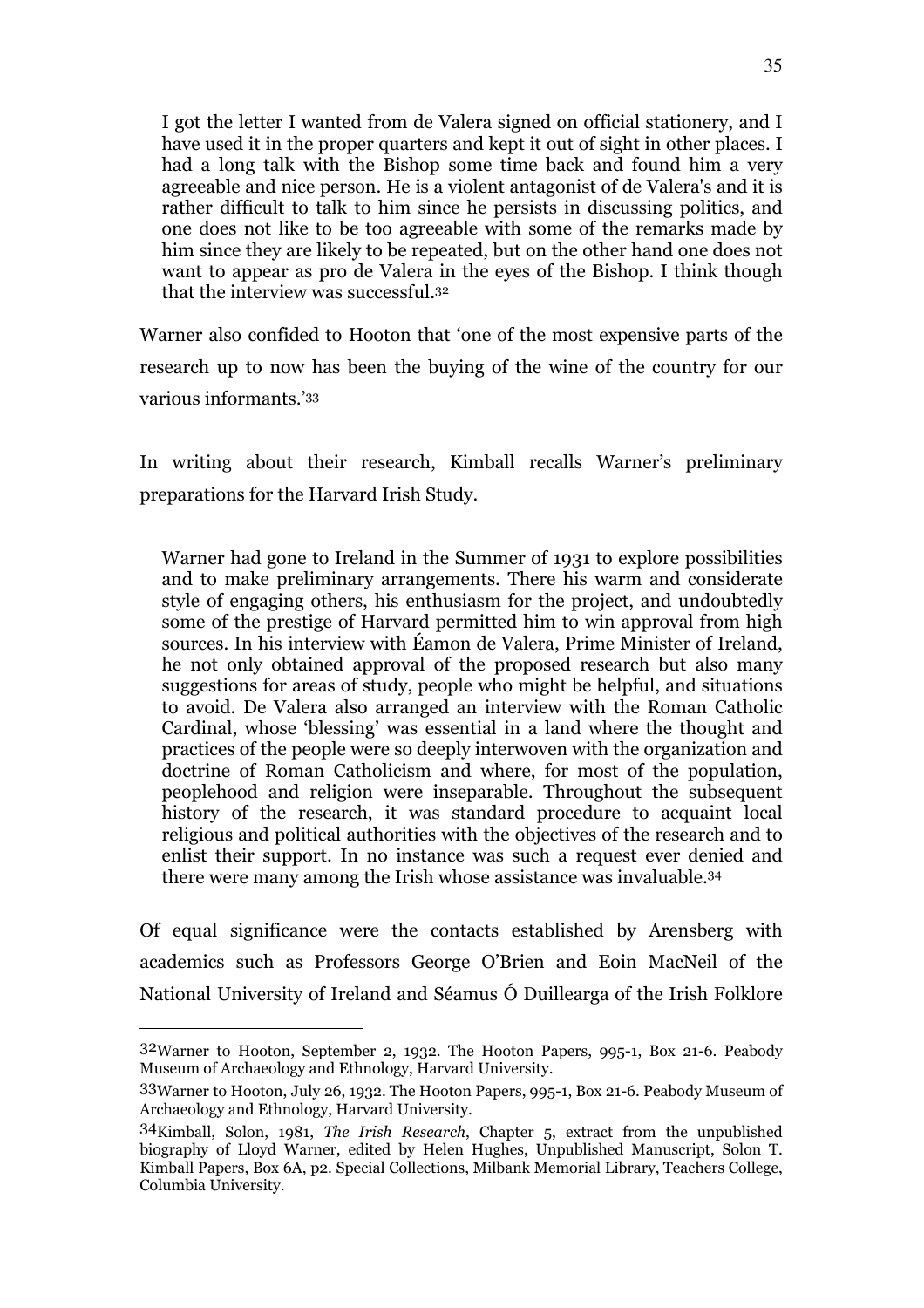Commission. These men were instrumental in instructing Arensberg in the social, economic and political history of Ireland, with particular reference to agrarian politics and land reform. Ó Duillearga's association with the Harvard team extended throughout the duration of the study: he was invited by the Department of Anthropology to provide a series of lectures at Harvard University on Irish Folklore in 1939. Arensberg also made a particular friend of Patrick Meghen, a civil servant of some significance and influence.<sup>35</sup> In a letter to Hooton, reporting on the progress of the anthropology survey in summer 1932, Warner writes of how Arensberg was perceived and of the importance of the contacts Arensberg had developed.

Both O'Brien and Delargy (sic) informed me that they believe that Connie had a better rounded-out knowledge of Ireland than anyone they knew and that he spent most of his time on his research. It was obvious in their relations with him that they thought very highly of him. I also discovered that he made a great number of contacts which have proved invaluable in the work we are doing at the present time... Connie and I came down to Ennis with the Town Commissioner, who took us about the town and introduced us to everyone of consequence in the place... I discovered that Meeghan (sic), the Town Commissioner here, is a person who is one of the most popular men in Clare and has been instrumental in making it possible for us to start work immediately on the very things that would have taken us months ordinarily to have accomplished and did in Newburyport. At the present time I have a number of the private documents of the city government in my room for transcription into our records. Meeghan, incidentally, was a find of Connie's.<sup>36</sup>

It was crucial that the Harvard Irish Study establish contacts with powerful informants on both sides of the civil war (1922-1923) split in Ireland in the early years of the 1930s. That success attended Warner's efforts is clear from his description of a train journey from Dublin to Ennis in the summer of 1932.

I forgot to say that when Connie and I came down to Ennis with Meeghan we were in an observation car alone with all the senators and members of the Dail from County Clare, and we had from four to five hours of conversation with them which will help immensely since they all offered their help in any way in which they could be of service. This is particularly

<sup>35</sup>Arensberg dedicated *The Irish Countryman* (1937) to Patrick Meghen and Lloyd Warner, 'Good companions, philosophers, and friends, interpreters each of his own country and of his fellow men'.

<sup>36</sup>Warner to Hooton, July 26, 1932. The Hooton Papers, 995-1, Box 21-6. Peabody Museum of Archaeology and Ethnology, Harvard University.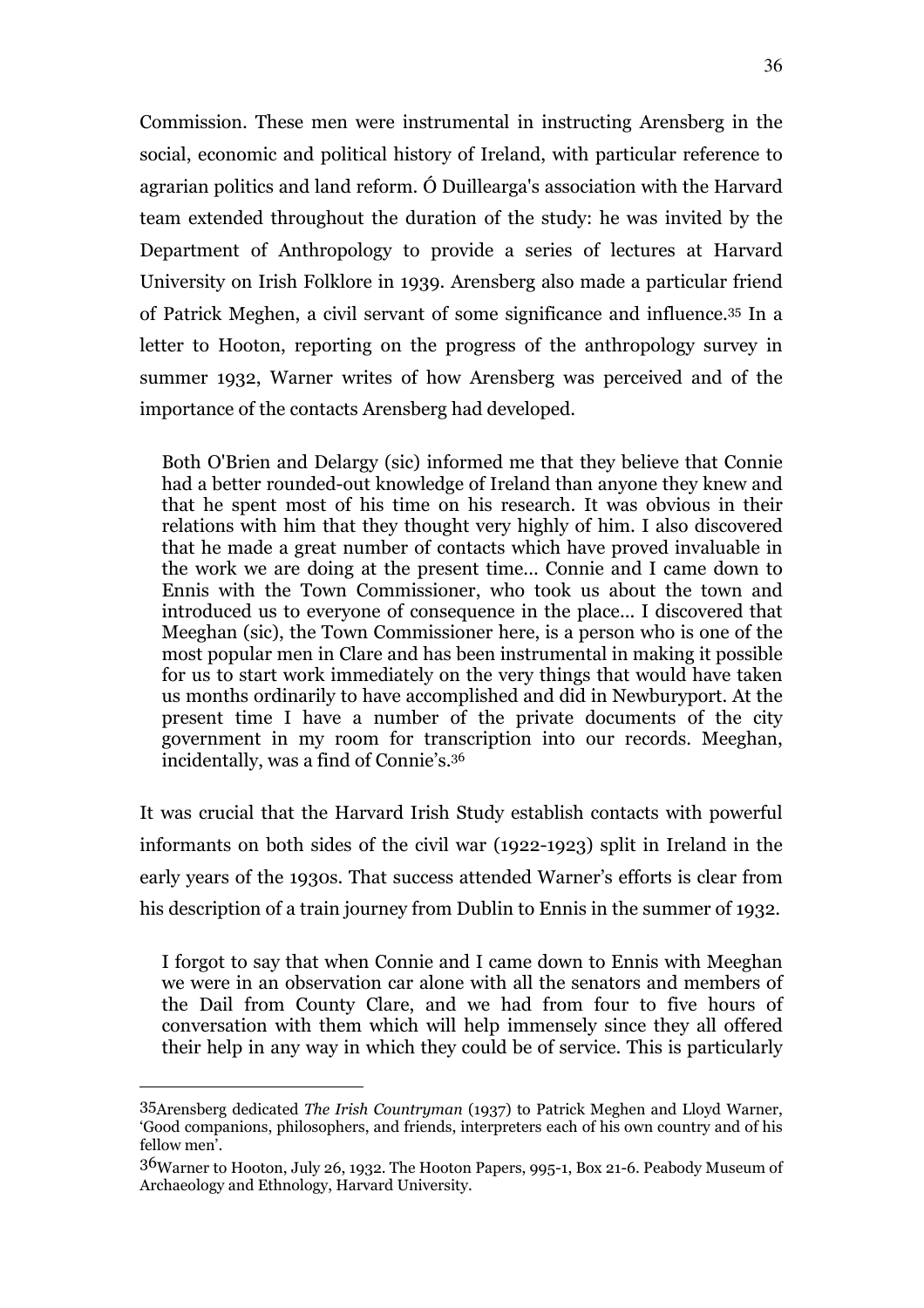satisfying since members of both parties were in the group. There is no question now about our having any difficulties at all in the sociological end of our research providing we have enough intelligence to understand the data we collect.<sup>37</sup>

Arensberg also had to represent the interests of the Harvard Irish Study at national level. He was invited to speak at a state function about the study and was instructed, from America, how to respond by Hooton and Warner.

I am sure that you will handle the situation at the dinner very well. Neither Lloyd nor I felt that it was possible to side-step this function. We can be quiet about our sociological work in Ireland as long as the Irish do not demand a public statement from us. Upon such a demand, we must deliver, hoping that we shall not offend anyone.<sup>38</sup>

Doing research is intrusive at the best of times and the probability of avoiding causing offence is very slight. Certainly the Harvard Irish Study team were sensitive to national as well as local conditions as is evident in their efforts to secure the approval for their work from the highest political and religious leaders in the land. Whether this has had implications for what was not studied or was not reported, remains a matter of some debate. What is certain is that Arensberg and Kimball stayed in Clare for various periods of time from 1932 until 1934. Here they first studied the markets and systems of exchange and distribution in Ennis, followed by periods of observation in the rural communities of Luogh and Rynamona.

## *Family and Community in Ireland: The Study Unfolds*

In the summer of 1931, on behalf of the Harvard Irish Study, Warner came to Ireland to make a preliminary survey of the 26 counties of the Irish Free State, gathering data on the social and economic conditions of the country. Whether he managed to visit each county in such a short period is doubtful, but Warner seemed to have the talent and personal disposition for making the appropriate overtures and connections with those in powerful places, who were then disposed to facilitate him and provide him and the Harvard Study with an entrance into Irish society. Warner recommended to Hooton that Clare should

<sup>37</sup>Warner to Hooton, July 26, 1932. The Hooton Papers, 995-1, Box 21-6. Peabody Museum of Archaeology and Ethnology, Harvard University.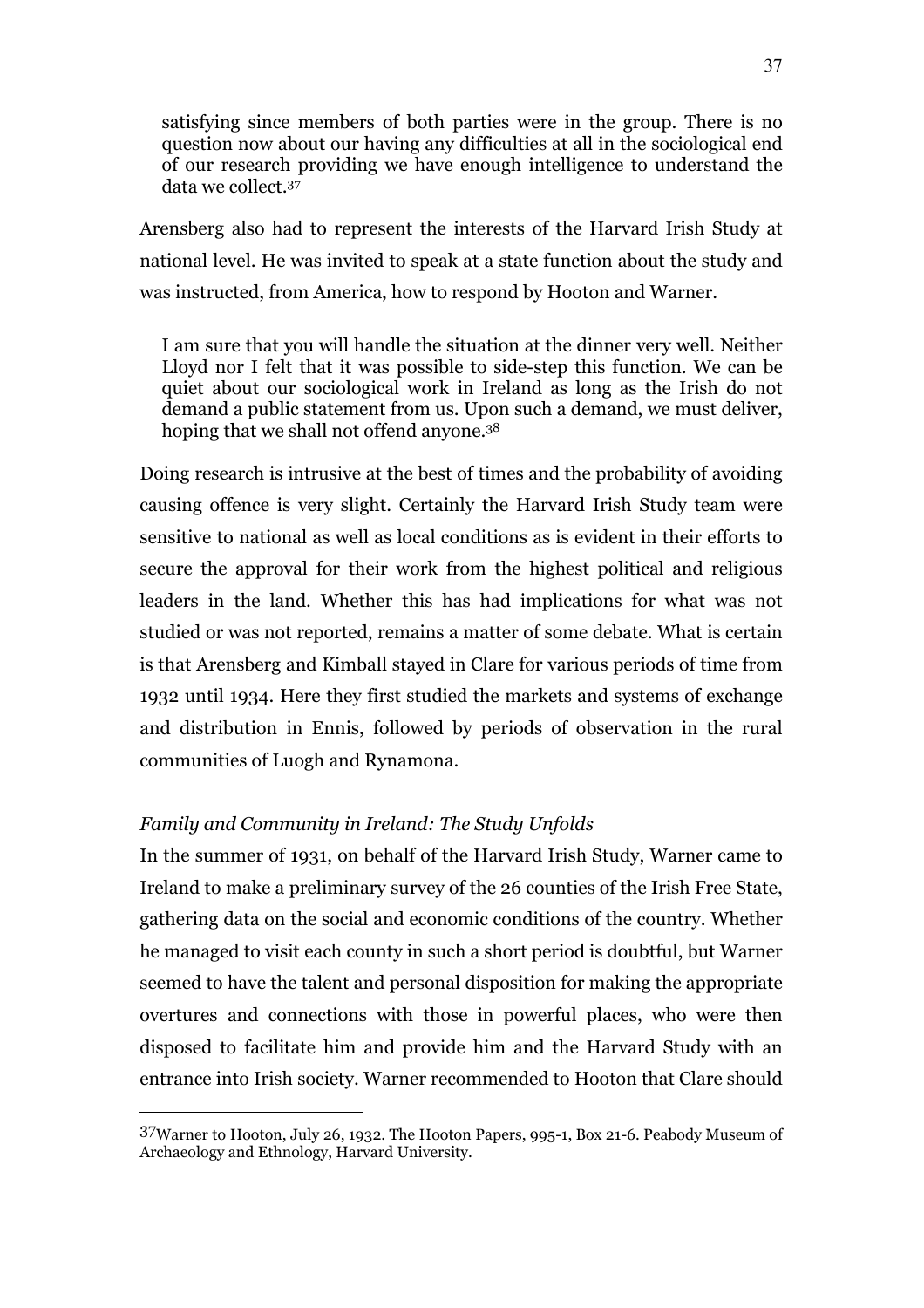be selected as the main site for a detailed study of Irish society, the county being representative 'in microcosm' of Ireland as a whole. Kimball has left a record of the formal criteria which were used in the selection of Clare as a research site for the social anthropological work. Clare was also a Fianna Fáil stronghold (de Valera represented the county in parliament) and a location frequented by national and international scholars, writers and artists. Securing letters of introduction from powerful people and recruiting the support of local contacts and willing informants in Clare is not described (or even mentioned) in *Family and Community in Ireland*. Clearly the public presentation of the background work necessary to the research process was not a feature of anthropological writing in the 1930s.

There is considerable diversity within Ireland in the relative distribution of population in relation to urban or rural residence, industrial development, occupation, distribution of resources, religion, native speech, political affiliation and the like. The objective was to select a county which was broadly representative of the demographic and social characteristics of the country as a whole. In his selection process Warner made intensive use of the recently published 1926 census of the Irish Free State. His criteria yielded County Clare on the west coast, with a small but flourishing county seat of Ennis, as a county presenting a balanced mixture of demographic and social criteria. Clare was a blend of Gaelic and modern British influences with a proportionately large number of small holders, mostly in the west, a clustering of larger farms to the east, and scattered large estates. Its people also lived in medium sized towns, small villages and hamlets, the port town of Kilrush, and resort towns along the coast. There were a few pockets of native Gaelic speakers in the west, while a handful of Church of Ireland adherents and chapel dissenters lived peaceably in a sea of Catholic dominance and toleration.<sup>39</sup>

Arensberg, arriving in Ireland in February 1932, passed the first part of the year immersed in the study of Irish history, politics, literature, folklore and economic affairs. Utilising published and official sources he also made contacts with government representatives, state officials, civil servants and scholars, to guide his way. During this time Arensberg took courses in Trinity College Dublin as well as visiting Europe and Morocco and studying Arabic.

<sup>38</sup>Hooton to Arensberg, January 27, 1933. The Hooton Papers, 995-1, Box 21-6. Peabody Museum of Archaeology and Ethnology, Harvard University.

<sup>39</sup>Kimball, Solon, 1981, *The Irish Research*, Chapter 5, extract from the unpublished biography of Lloyd Warner, edited by Helen Hughes, unpublished manuscript, Solon T.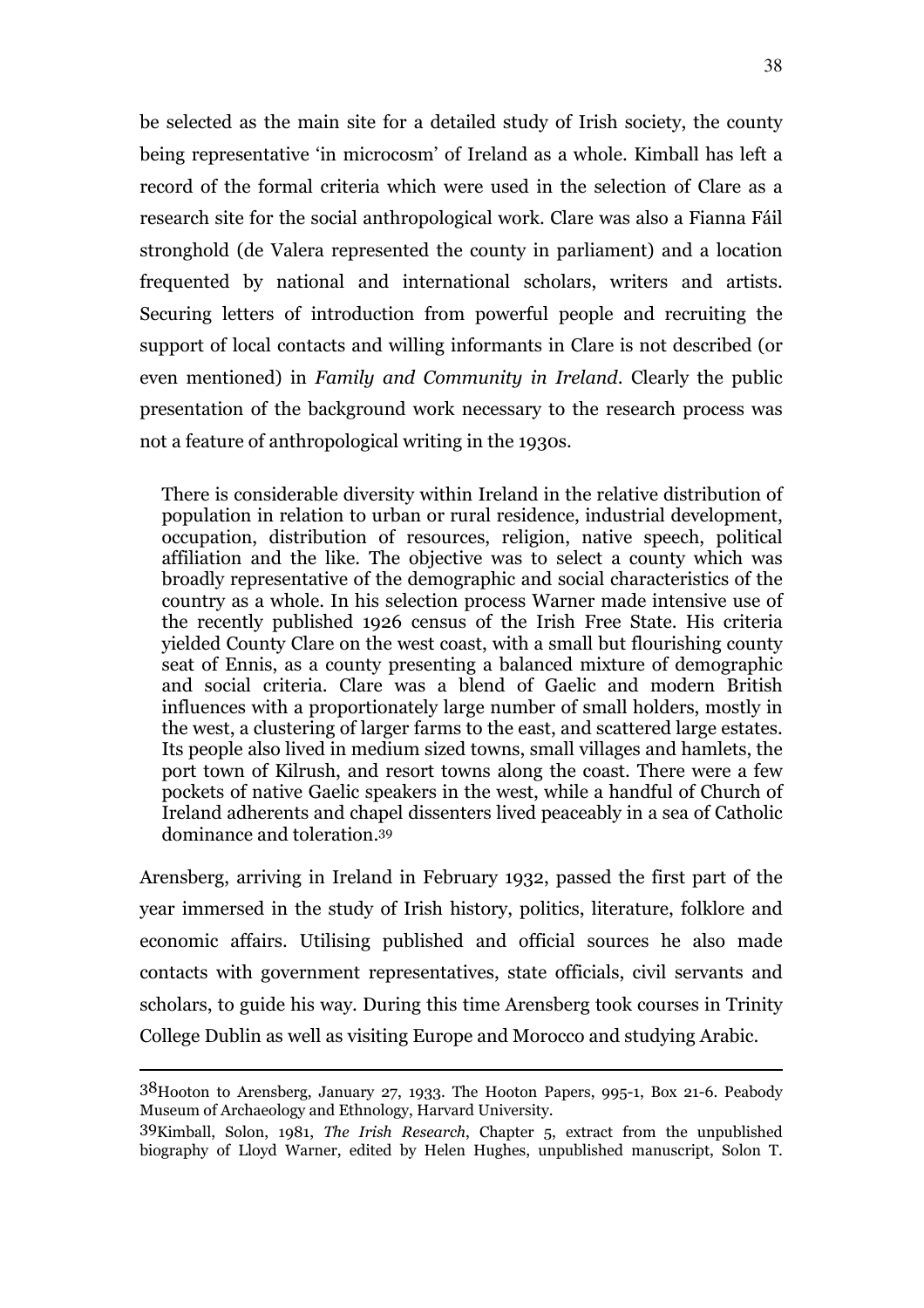In the summer of 1932, Connie Arensberg and Lloyd Warner 'settled in Clare' to commence the collection of the ethnographic data later to be reported in *The Irish Countryman* and *Family and Community in Ireland*. Though in the Preface to that work, Warner states that Arensberg and Kimball 'continued their field work for a period of almost two years,' this may amount to the combined total number of months spent travelling in Ireland, studying aspects of Irish society, rather than the length of fieldwork in Clare. From February 1932 Arensberg spent at least ten months in Clare, returning to Harvard in the late summer of 1933 to make a preliminary study of his data. Back in Harvard he wrote his doctoral dissertation, which was accepted in 1934. He later returned to Ireland, spending some time in Clare, Belfast and Dublin between December 1934 and January 1935.

Kimball did not arrive in Clare until later in 1933, delayed by his 'training' work on the Yankee City study. Kimball remained in Clare until May 1934, he and Arensberg corresponding by letter during this time.<sup>40</sup> In a video interview with Lambros Comitas, Arensberg describes Kimball as his 'successor' in the field.<sup>41</sup> From the sources available to us, there is no evidence that Arensberg and Kimball were working in Clare at the same time, apart from the one short period of overlap in 1933. Arensberg has written about this period and his impressions of Kimball.

Two years later the monumental field work of Yankee City was moving to the first of its five volumes and a new scheme was brewing. That was to do a comparative community study in a European culture setting, using anthropological method. The setting chosen was Ireland, conveniently English speaking in great part, but with a brogue. Kimball and I were ready, our Yankee City parts done or turned over to others. I went there first and spent a year in County Clare. Sol came over at the end of that, to join me and then to continue on his own. He arrived by boat from Boston, debarking at the ancient West-of-Ireland city of Galway, making a first landing in Europe about like a man's coming to the USA for the first time through Fairbanks Alaska. It was years before he saw the more 'normal' rest of Europe with its Paris, London or Rome.

Kimball Papers, Box 6A, p3. Special Collections, Milbank Memorial Library, Teachers College, Columbia University.

<sup>40</sup>Personal communication Vivian Garrison Arensberg with Anne Byrne, February 2001.

<sup>41</sup>Conrad Arensberg and Lambros Comitas, January 5 1989. Wenner-Gren and University of Florida, Anthropology. Visual dialogues in Anthropology Project.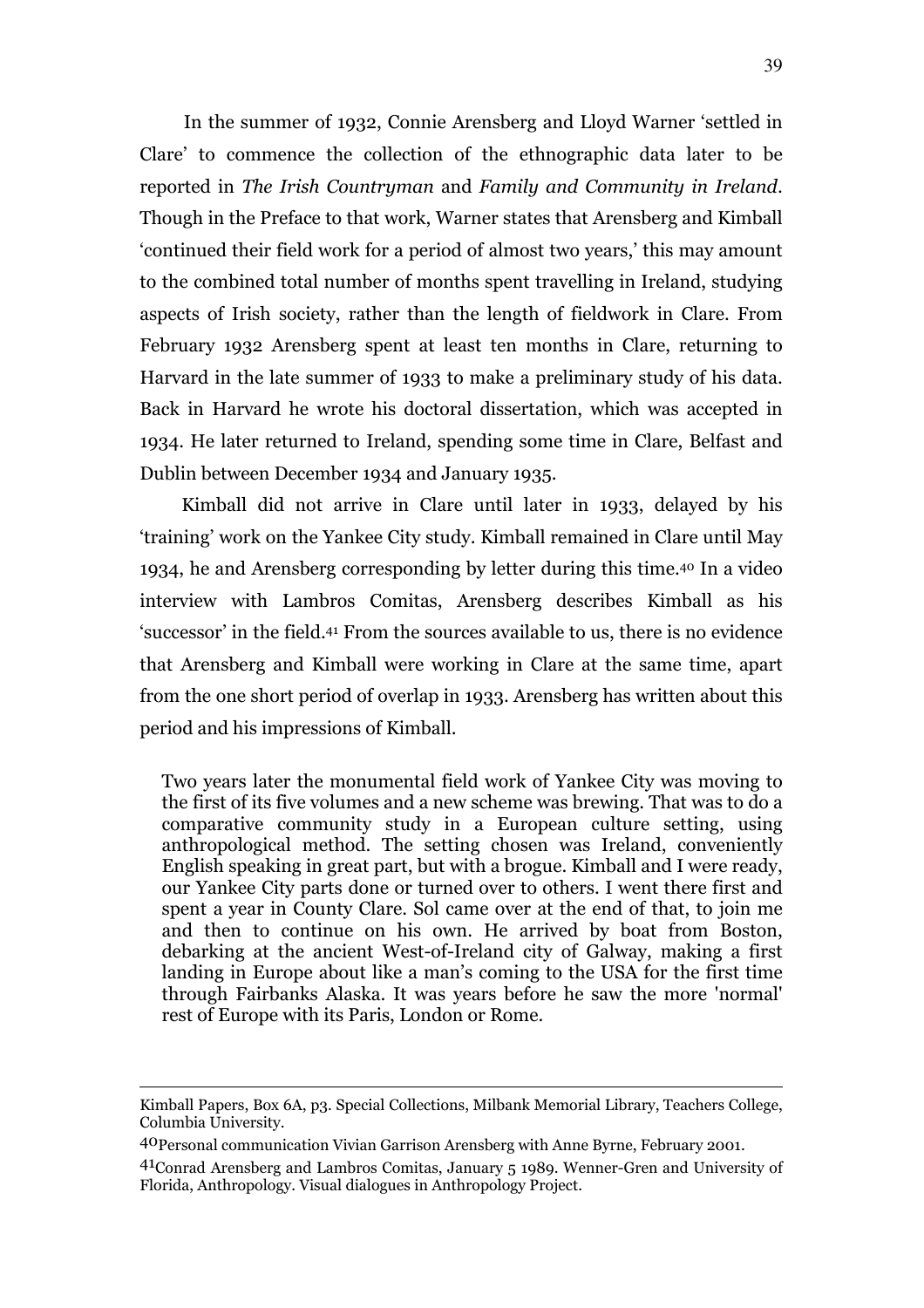Sol was a consummate field worker, immersing himself in the ways and concerns of his 'natives'. We wrote our theses and books out of our times there and with the kind help of so many lovely Irish people, male and female, young and old. My writings were about the small farmers ('peasantry' is a continental word, not the Irish one) and Sol's about the townsfolk. I have two memories of the time which testify to Sol's immersion. One is simple: when he came home to Boston from Galway, again a 'native' back-route, I met him at the boat. But I nearly failed to recognise my colleague and friend. A thick moustache, a shaggy Donegal tweed coat and a brogue as thick as the lilting Gaelic language itself, showed me a new Irish man little like the Kansan of before.

The other memory is Sol's fateful encounter with the *sidhe* (the fairies and the ghosts). Many years before, a Black and Tan soldier (that is a member of the British Army which had fought the Irish moving towards independence during and after the first World War) had been killed on the steps of the country hotel in the little town of Ennis, where Sol stayed. Now some twenty years later, Sol came home from a lively evening (one of many) of talk, song, drink and stories. He came to the door of the hotel in the dark of the rainy and unlit street. He saw a shadow moving at the door which then made its way through it. Agitated, Kimball went inside, and at the bar he spoke of it and inquired about it. Silence and uneasiness greeted him - no one answered him. But next day Sol was 'in', an accepted native of the town. He had seen the well known but never mentioned soldier, the supernatural (Arensberg 1983: 8-9).

Mildred Warner's account of her stay in Ennis in the summer of 1932 is full of rich detail, giving a sense of the collective effort that made the anthropological work of the Harvard Irish Study possible.

Our headquarters were in the Queen's Hotel where Lloyd had engaged rooms for Connie Arensberg and for us, with an extra room to serve as an office. Since the Queen's was a favourite of the County people we expected that the food would be quite good... Connie studied the market and I did the statistical work on his reports... A good researcher, Connie joined in the customs of the country and had drinks with the men beginning when they arrived at market carrying on from there. He often treated and learned, almost too late, that it was the custom for the person buying the first drink to buy the last. He had unwittingly been prolonging sessions at the bar...

Their local contacts included the parish priest,

... a big man, young and jovial, much loved by his congregation. He took Lloyd around the parish, introducing him and making for us most effective contacts. He also took us to the mother superior of the local convent, who invited us to morning tea, took us to a classroom to observe teaching, and then dismissed school in our honor... The previous Summer Lloyd had made contact with Patrick Meghen, of the Irish Civil Service, assigned to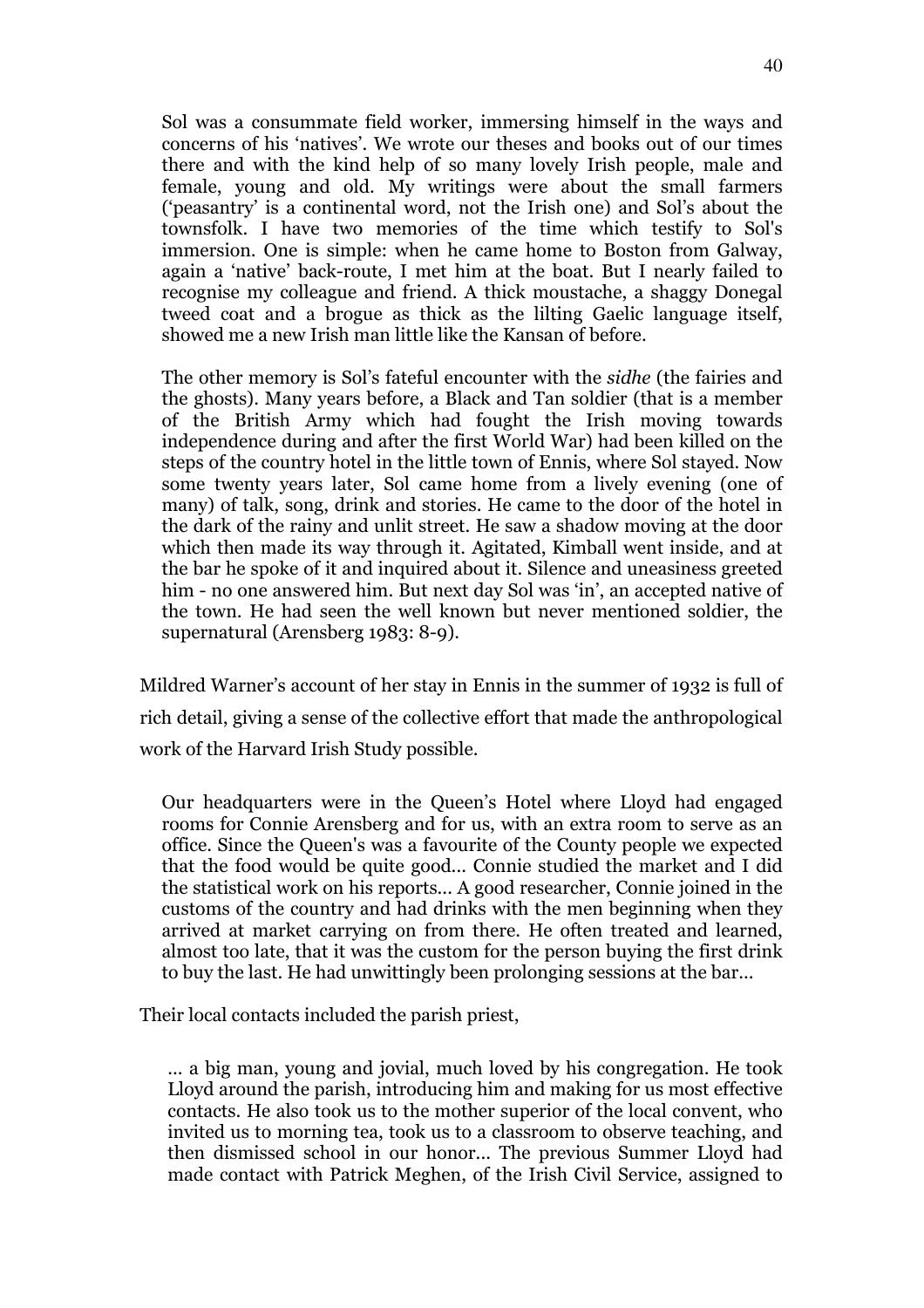Ennis as a special administrator to supervise fiscal affairs which the local politicians had put in a somewhat chaotic state. Through him we made a great variety of contacts. A nurse at the county mental institution invited us to visit it with her. Ireland had a low crime rate and a high rate of mental illness... Most of those we saw were in a large room, in wooden chairs along the wall; some more ill were seated around a table in the center of the room, each chained by the ankle to the floor.<sup>42</sup>

After returning to New York for a brief period after his sojourn in Ireland with the Warners, Arensberg set out for Ireland again in November 1932, arriving in Dublin. Arensberg's objective in Ireland was two-fold: to work as a researcher on the Harvard Irish Study and to engage in observational field work that would provide data for his PhD thesis. In relating his thoughts on his first week in Dublin he recalls them in a letter to his then girlfriend, Peggy.<sup>43</sup>

I had a very pleasant week in Dublin but I don't know how profitable it was for the start point of the job I am supposed to do here. Nevertheless it was filled with a great variety of calls upon people. It seems I already have quite a connection here and the traditional Irish hospitality doesn't fail. I saw two professors, three civil servants, a judge, a doctor, a student, lots of them, some fox hunting aristocrats, some stout-drinking democrats and the United States chargé d'affaires.<sup>44</sup>

Arensberg also complains about the immensity of his research task and the taxing role that he must adopt when meeting people who will introduce him to Irish culture.

I've just so damned much to do and to remember and record, and also got so much acting and playing the interested intelligent inquirer and the authoritative scholar that I have little time for relaxation... It is impossible to have a conversation with anyone without whiskey, and if I've got to fight off the effects of whiskey is addition to all this... Christ! I would gladly sink all of the drink in Ireland under the sea. <sup>45</sup>

<sup>42</sup>Warner, Mildred, Chapter V, *The Irish Research*, unpublished manuscript, Solon T. Kimball Papers, Box 6A, p102. Special Collections, Milbank Memorial Library, Teachers College, Columbia University.

<sup>43</sup>This correspondence was kindly made available by Vivian Garrison Arensberg, New York, from her collection of the personal papers of C. M. Arensberg.

<sup>44</sup>Arensberg to Walsh November 27 1932, Vivian Garrison Arensberg, Private Collection, New York.

<sup>45</sup>Arensberg to Walsh December 21 1932, Vivian Garrison Arensberg, Private Collection, New York.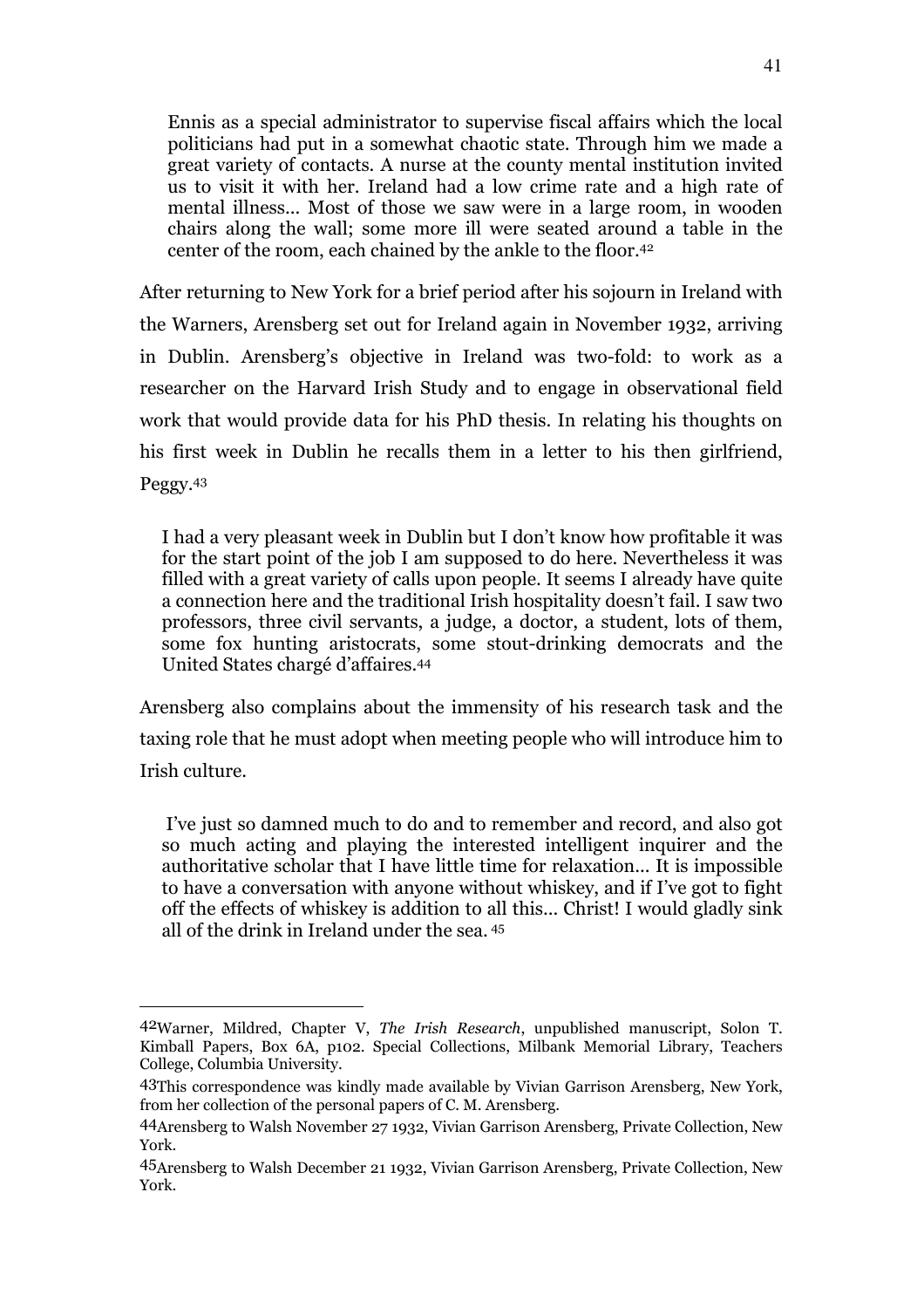Having just arrived in Ennis on 21 December, 1932, and staying in the Queen's Hotel, Arensberg continues to describe the task before him to Peggy.

As for me I'm working pretty hard in spite of the approach of Xmas. I'm afraid I described Ennis to you last week a little unfeelingly; for I made no mention of the people in the town. My job here is to live with them, observe them, and work with them - in fact I'm sort of reporter at large with a scientific kink, and it is an engrossing job which keeps me running from high to low among them, from the local bishop, a benign old prelate given to unexpected (and sometimes embarrassing, for his parishioners) political outbursts and the district judge, a clear eyed young puritan, to Danny Burke, labourer and general handyman at fairs, who though he rolls his eyes up to heaven in conversation and is devout enough to be a daily communicant, has an inexhaustible fund of local anecdote, history, scandal and opinion, and to Patsy Mahony, labourer, roisterer, drunkard at times, who makes a living by doing-in countrymen. 46

Arensberg's task, building on the earlier work by Warner, was to prepare the way so that the work of observation among the local people could proceed. Part of this work included explaining the purpose of the Harvard Irish Study and why an 'American gentleman' such as himself would want to come and live with the country people in their homes and on their farms. The usual explanation that he provided was that he was 'searching for the old customs'. While the general election campaign of 1933 was 'in full swing' Arensberg took advantage of this opportunity to initiate conversation with the strangers among whom he was living and from whom he was trying to learn the routines and patterns of their everyday lives. By January 1933, he was confident enough to write

...I feel I have the town and its people worked out pretty well. The great problem is to decide just how deep to burrow, and the fact that I am alone and can only do one job at once has made me feel on occasion that I have missed an opportunity here or there. I want very much to work among the farmers for after all they are our chief concern in an agricultural country. Of course I am skirting them as it were all the time, in working with local government, agricultural and land commission officials, and in watching the markets and fairs, but I haven't yet actually descended among 'em**.** However I am laying a plan of campaign, and hope to carry it out. Only the beastly wet cold of the weather is still just a bit discouraging... I keep myself pretty well absorbed in the work or in expectation as to next steps and the meaning of what I've got so far, and on the few occasions when a bit of

<sup>46</sup>Arensberg to Walsh December 21 1932, Vivian Garrison Arensberg, Private Collection, New York.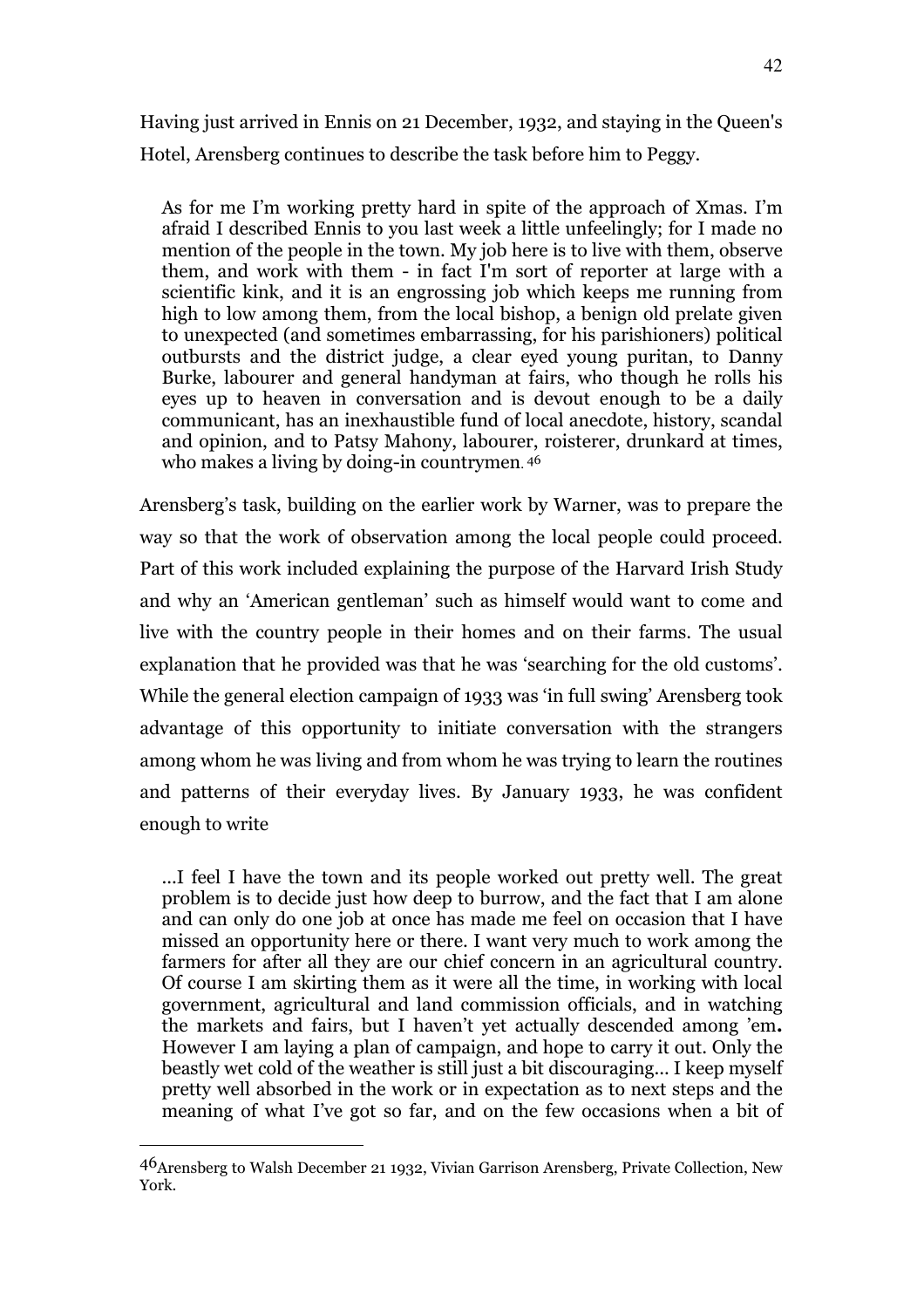recreation is needed I've the movies and the companionship of the bars, which are sorts of men's clubs here.<sup>47</sup>

Arensberg spent the next few months becoming more acquainted with the local clergy, doctors, teachers, legal men, civil servants, Land Commission officials, members of the Garda Síochána and politicians as well as maintaining his connections with Dublin-based academics. By early March 1933 he was ready to set out for north Clare and the district of Lough on his bicycle. In *The Irish Countryman,* he writes about the journey of exploration the social anthropologist must make as his tries to find his way for the first time through the physical landscape and into the lives and minds of the people of a rural community.

I felt Ireland's fascination as I toiled along behind my bicycle up the mountain road that runs from the narrow valley lands at Doolin in the extreme north west of County Clare. I was on my way to my first stay in an Irish west-country farm community...Luogh is remote. It is nearly a half a day's tramp along the roads from it's market town Ennistymon...But Luogh is not entirely isolated by this remoteness. It does not entirely escape modernity. Pleasure bent motorists from the cities drive through along the cliffs (Arensberg 1937: 19-20).

Luogh, composed of twenty-six farmers' households, is described by Arensberg as

...like many another community of small farms over Clare and southern and western Ireland. Some lie closer to urban centres, some are even more remote. Many are better off; some few are poorer. Some have kept the Irish language better; others have abandoned it altogether for the brogue... I did not know this as I came to Luogh. But I was to learn it soon in Luogh and in other communities in County Clare. Later I was to find it even more widely; in newspapers, in novels, in court records, in statistical reports, in political bombasts...My learning was a piecemeal process - a sketching out of wider and wider ramifications of the observations which came my way (Arensberg 1937: 21-22).

Luogh is presented as a typical example of an Irish rural community and hence ideal as a location to live in and observe the country people. But it was also a place in which the country people were habituated to strangers and scholars who came to visit and dwell among them. Before the arrival of

<sup>47</sup>Arensberg to Hooton, January 11, 1933. The Hooton Papers, 995-1, 21-6. Peabody Museum of Archaeology and Ethnology, Harvard University.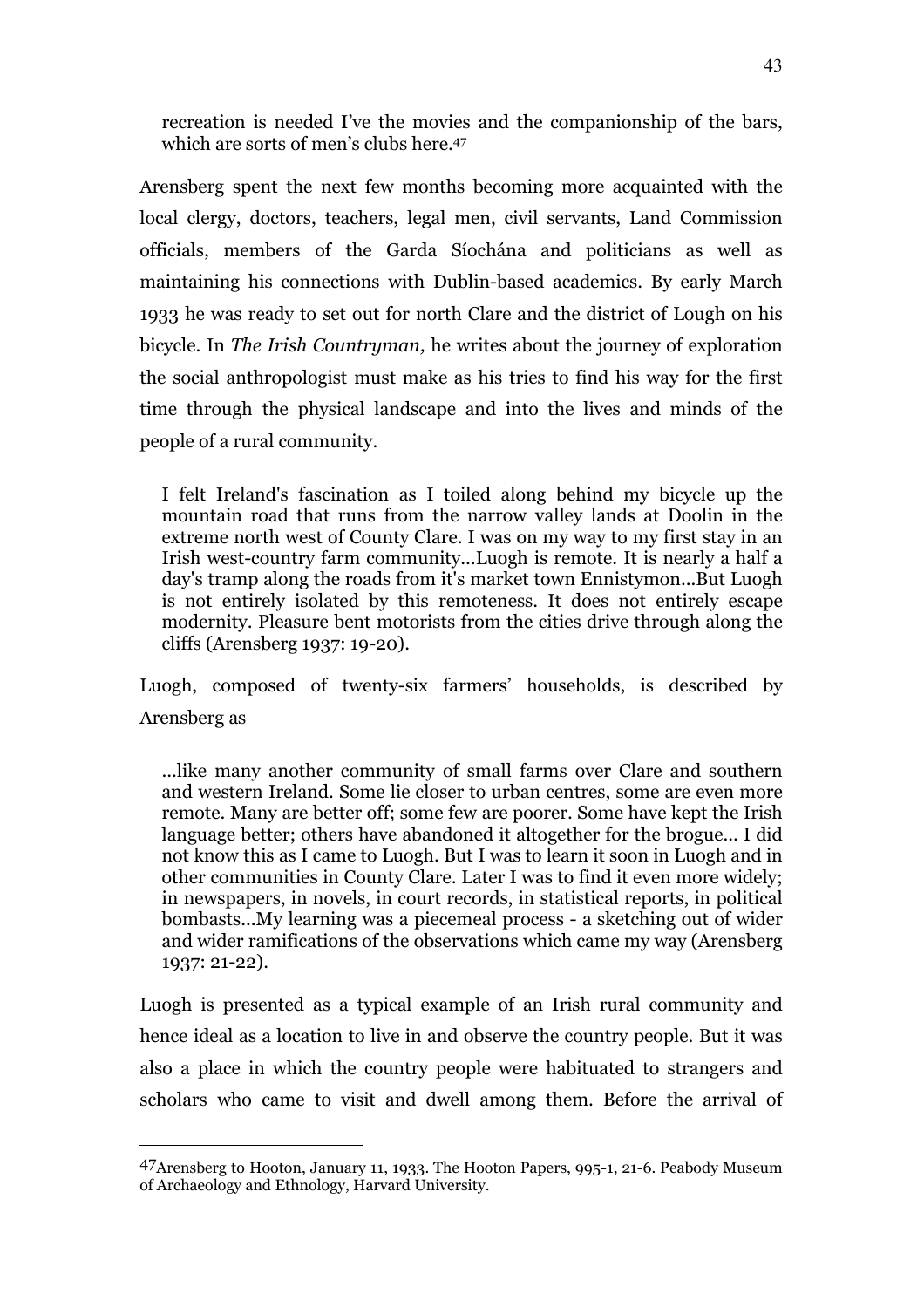Arensberg, staff of the British Broadcasting Corporation had visited and made recordings of old tales and customs from the people of Luogh.<sup>48</sup> Local people were in contact with the National Museum of Ireland, sending archaeological finds such as stone axes and household implements from the 'olden times' to Dublin. Séamus Ó Duillearga, a well-known folklorist and founder of the Irish Folklore Commission and editor of *Béaloideas*, had established relationships with local people in north Clare prepared to give their stories, songs and traditional tales in Irish and English, to the 'collectors' of the oral tradition. Indeed Ó Duillearga, whom Arensberg and Kimball credit 'for paving our way among the country folk', was influential in the selection of Luogh as an anthropological research site. Arensberg stayed in the same local house as Ó Duillearga, and on the occasion of his first visit to Luogh, the men who arrived to Carty's house to meet him and those whom he himself sought out were 'friends' of Ó Duillearga. The 'old man' of the house, Johnnie Carty, a native Irish speaker, gave many stories to Ó Duillearga. Having been hosts to Ó Duillearga and other scholars from Northern Europe interested in old customs and folklore, the Cartys expected Arensberg to behave as Ó Duillearga did. In his diary, Arensberg notes

Rose about 10. Last night in going to bed I was told I ought to be very tired after such a bike ride (way of hinting?). The windows were blinded up so that no light could come in. Told about how Mr Delargy [Ó Duillearga] used to stay up reading and writing, working late, and how he used to sleep out the mornings. On my saying I'd be up probably about 8.00, they said I'd probably find none of the family up. Suggested I get up at 10.00. <sup>49</sup>

In making notes about his first day in Luogh, Arensberg describes the family household with whom he was lodging.

The family consists of old John, called 'Johnnie', husband of Mrs Carty (Catherine) whose second wife she is. He has given over the farm to 'John' his son and is said to 'be a great worker for a man of his age' and to be 'giving a hand to help his son'... Mrs Carty, Catherine, his wife about 50? (husband is in receipt of old age pension). She is still the woman of the house referred to by others as Catherine or Mrs Carty. She cooks, looks after me, and tends the baby, cleans boots and I hear her voice loudest at

<sup>48</sup>Personal communication, Mary Angela Keane with Anne Byrne, February 2001.

<sup>49</sup>Irish field work diaries of Conrad Arensberg, Abbey Series Note Books: Book 1: Lough-Doolin at Carty's, Tuesday 14 March 1933 to Sunday 19 of March 1933, Interviews, p8-p76. Vivian Garrison Arensberg, Private Collection, New York.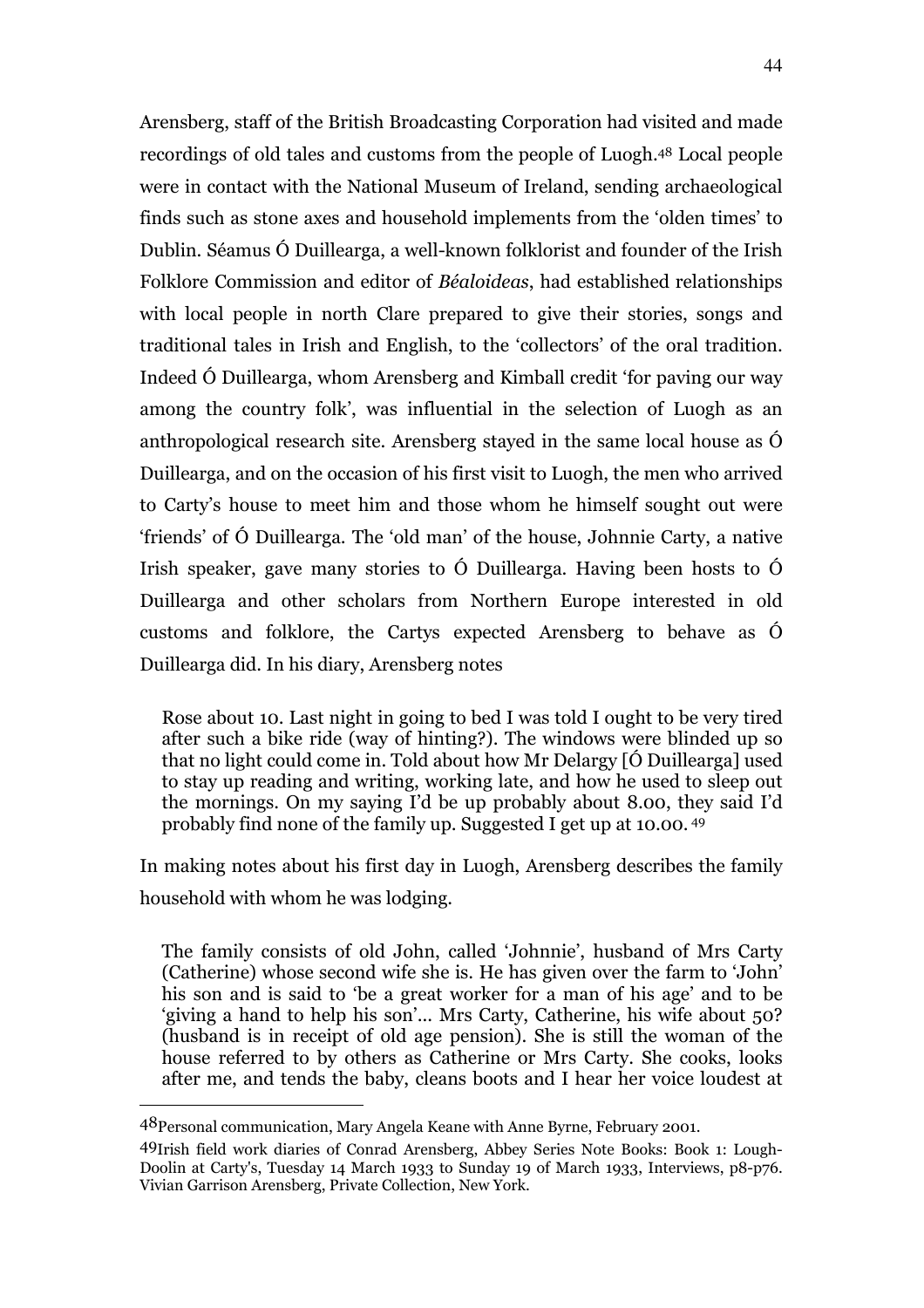the evening recital of the rosary... The young woman is referred to as 'the young woman', is a 'woman of the Sherrys'' and comes from over by Liscannor'. 'John' is her husband, the son. The farm is his, but Mrs Carty, Catherine, takes charge of it inside, woman's sphere. He does most of the work outside, though aided by his father. Known as a very steady young man. Keeps aloof from his child, the baby, and from his wife, the 'young woman' Bridget. The baby is just learning to walk, can't yet speak (about 18 months old?). Is kept in an open box before the hearth. <sup>50</sup>

On his first visit to Luogh in the late Spring of 1933, Arensberg felt welcomed and spoke with many people from the district. He was told about christening customs, ties of obligation between relatives, matchmaking and fortunes, the poor price of cattle, funerals, fishing, politics and the IRA. While he spent some time observing young John at his work outdoors, many of his observations concerning domestic and family life began in conversation while in the company of Mrs Carty.

He first began to learn about Luogh and the locality through those whom Ó Duillearga had sought out for him. For example, Ó Duillearga had written to one local man informing him of Connie Arensberg's visit to the locality, requesting his assistance. In his field notes, Arensberg records his first visit to Stephen Hillary.

I came upon a small hut on the edge of the great cliff like escarpment below which Doolin lies. I walked around to the door open (NB two doors to each home, the leeward door was open) and put my head in. An old man, dressed in very ragged and shabby clothes, sat huddled over a small turf fire, whose smoke finding no chimney, filled the house. The house had the basest appearance, though a dilapidated and half empty dresser was there. I introduced myself. Stephen was very glad, had had a letter about me from Delargy, was pleased to see me said he. He was sick and hadn't got up to Carty's for some time, not for almost a year since his sight grew bad... He doesn't get about much. Delargy said I was looking for raths and forts - Stephen would be glad to show them to me some fine day. <sup>51</sup>

Men came to the Cartys' house at night to tell Arensberg stories of fairies, of the supernatural and what the country people must do if they had drawn bad luck upon themselves. During the day, he spent some time in the fields

<sup>50</sup>Irish field work diaries of Conrad Arensberg, Abbey Series Note Books: Book 1: Lough-Doolin at Carty's, Tuesday 14 March 1933 to Sunday 19 of March 1933, Interviews, p8-p76. Vivian Garrison Arensberg, Private Collection, New York.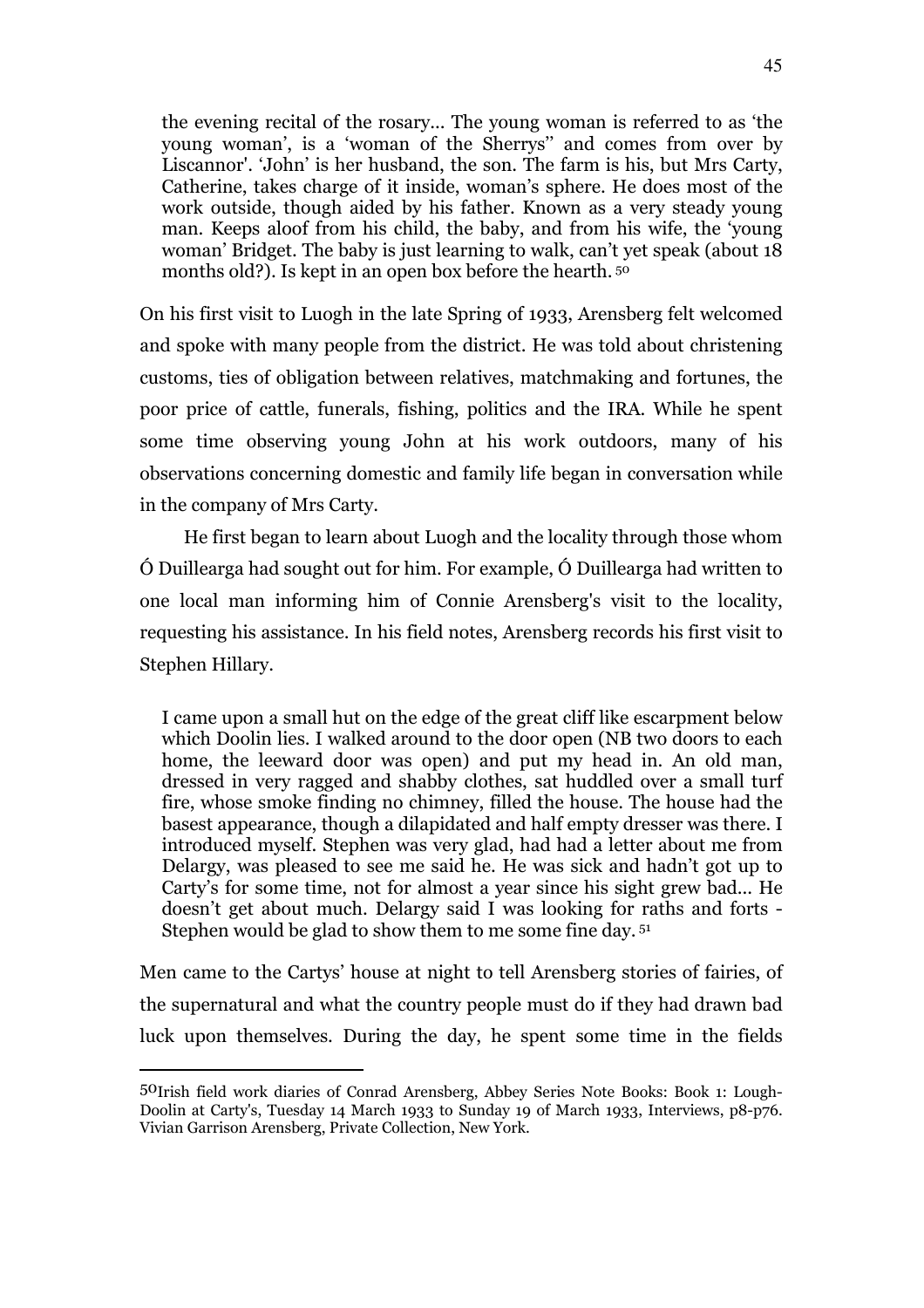observing young John at his work, meeting with people on the road and joining with them in religious observance by attending Mass on a Sunday. On occasion he assisted John in driving cattle from one field to the next. Mrs Carty, though talking to him about family life and who was related to whom, also used the opportunity to ask Arensberg about customs and practices in the US. After spending two weeks in Luogh, he was requested to leave by Mrs Carty as the 'young woman' was due her baby soon. The Cartys told him that they would 'be very lonely after me' and Arensberg notes that they '...paid me the compliment of saying I was just like one of themselves... (they) felt they could make hold on me'.

While working intensively observing the markets and courts of Ennis, and spending shorter periods of time in Luogh and in the surrounding area, both Arensberg and Kimball also observed rural life in Corofin and Rynamona in north Clare for periods during 1933 and 1934. Here they passed days and nights in the homes of John Quinn, 'old man O'Donoghue' and with the Moroney family. The description of Rynamona in *The Irish Countryman,* and reproduced in Chapter 10 of *Family and Community in Ireland,* is one which evokes a closely-knit community, in a medium-sized townland of small but fairly prosperous farms, consisting of thirteen households (Arensberg 1937: 127-128). The American anthropologists observed and wrote about the domestic and religious preparations for Christmas, listening to stories of long ago and the 'hard times'. Stories were told of matchmaking and forward women looking for good husbands, of local politics, the economic war with England and support for de Valera despite all the hardships it entailed. They listened to conversations about illness, death and the quality of priests' sermons, all the while observing the status of young and old in the community, noting everyday interactions among the country people.

A glimpse of how the American anthropologists were perceived by those whom they visited, talked with, observed and wrote about can be read from a letter written to Connie Arensberg from Mary Ellen Kerin in Ennis in

<sup>51</sup>Irish field work diaries of Conrad Arensberg, Abbey Series Note Books: Book 1: Lough-Doolin at Carty's, Tuesday 14 March 1933 to Sunday 19 of March 1933, Interviews, p8-p76. Vivian Garrison Arensberg, Private Collection, New York.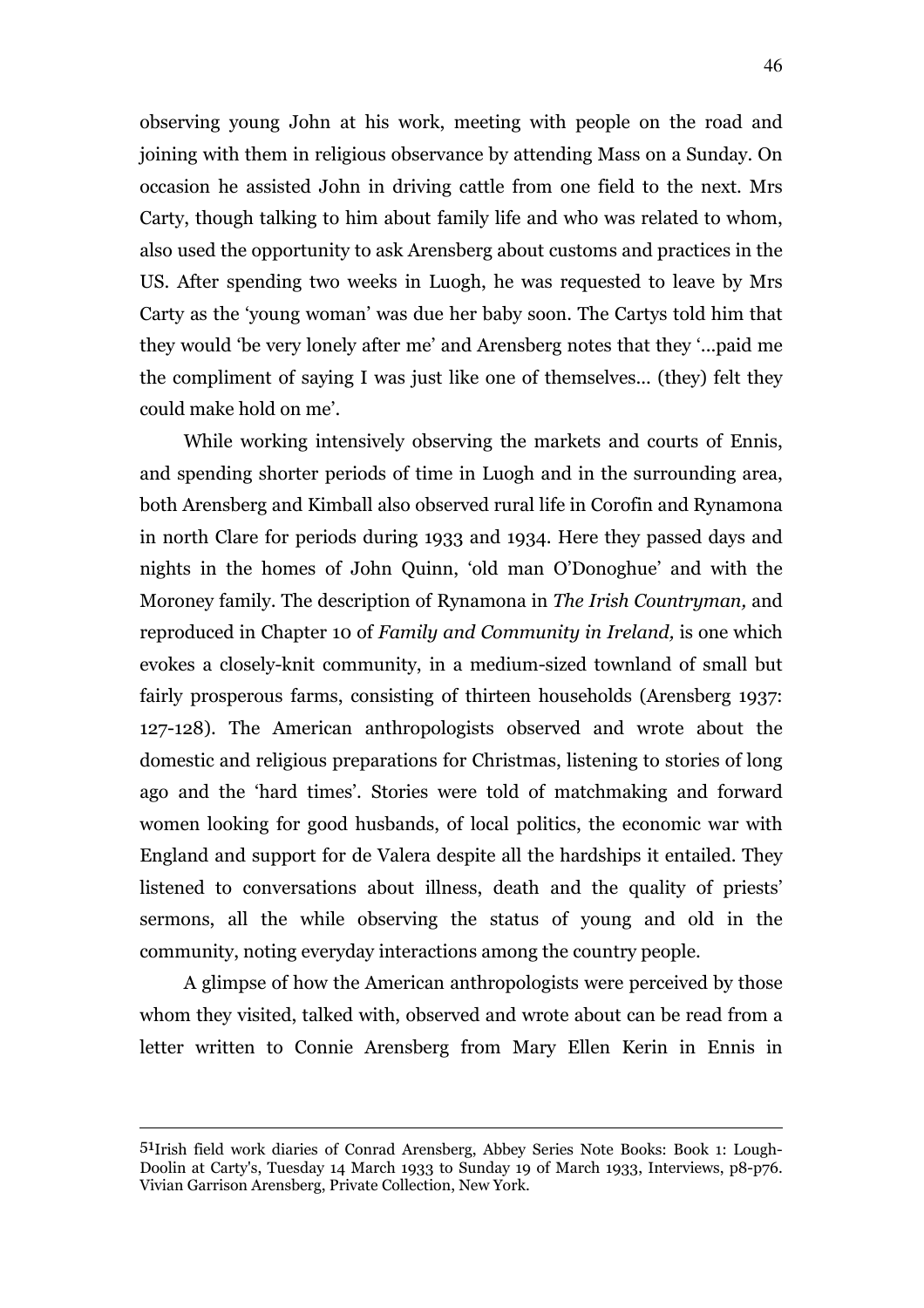December 1976. She exhorts him to come back to the Burren in the summer to 'check up on the people' whom he once knew. Mary Ellen writes,

Last week, there were people from Luogh-Doolin in our Bar, visiting the hospital I think, and your name was drawn down in our across-the-counter reminiscences and one man said 'Do you ever hear from him Miss?' I said 'I hear from Solon Kimball.' So I said 'I will drop him a wee line at Christmas time.' 'Will you tell him Carey is still alive and well? About 80 years old - He knew his father.' Also last week a Devitt chap was in having a drink (also visiting the Hospital) and he spoke of you both. You stayed with his aunt Mrs Callinan, near Mount Callan, I think. So with these inquiries, I went to the Bookcase and got out *The Irish Countryman*, and I read it at night, all over again. Last year at a summer school in Lahinch, a lecture was given 'Arensberg and Afterwards', I would have liked to have been there. So how about 'Arensberg and the Future' (as he sees it) and you can't know anything more about us, unless you come.<sup>52</sup>

Sol Kimball stayed in Ireland until May 1934, returning to Harvard to write his dissertation and bring it to completion in 1936. After returning from his fieldwork in Ireland and having received his PhD, Arensberg was appointed a Junior Fellow of Harvard University from 1934 to 1938. During this time, he gave a series of lectures at the Lowell Institute in Boston, which became the basis of *The Irish Countryman* (1937), Arensberg's first publication drawing on his fieldwork in Ireland. This short book, a prelude to *Family and Community in Ireland*, provides an account of Irish rural ways of life in the 1930s, describing customs, folklore and beliefs, work on the farm, family, kinship, matchmaking, marriage, the connection of the rural family with land, the position of older people in the community and the world of shops, pubs and fairs. A concluding chapter contains an account of religion, fairy-lore and social values. In the preface to the second edition (1968), Arensberg locates *The Irish Countryman* as belonging to that 'pioneering' tradition of community studies that included Warner's Yankee City and Deep South studies, the Lynds' studies of Middletown (Lynd and Lynd 1929, 1937) and others such as Robert Redfield's work in Mexico (Redfield 1930). Arensberg wrote that

Community studies, treating the custom and the social behaviour of ways of life both rural and urban, both traditional and modern, have become prime

<sup>52</sup>Kerin to Arensberg, December 1 1976, Vivian Garrison Arensberg, Private Collection, New York.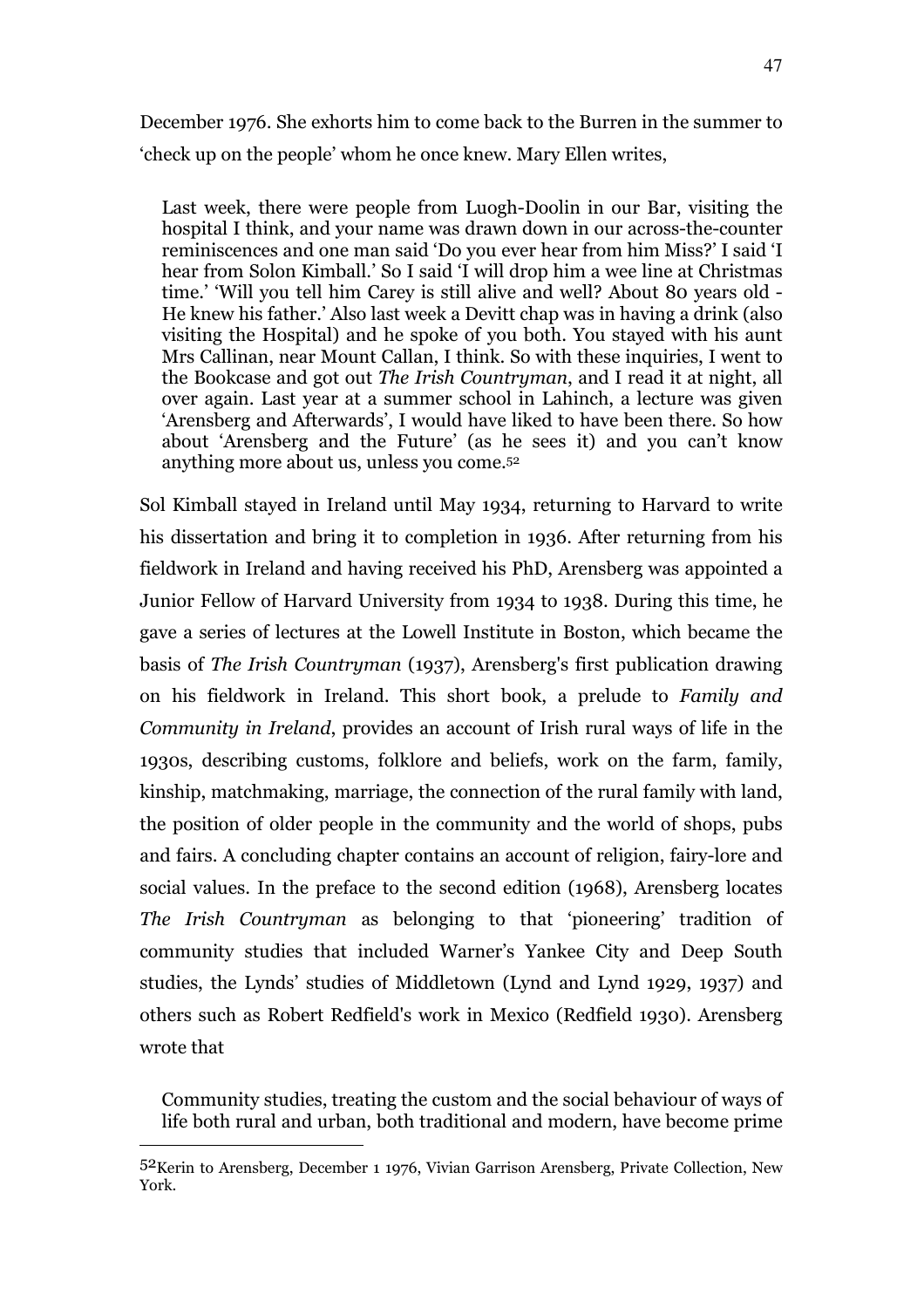sources of social science data and discovery...The small group of pioneer efforts to use anthropological analysis on the customs, traditions and realities of modern nations, of which *The Irish Countryman*, as you will see, was one, has grown into a rich literature (Arensberg [1968] 1988: 10- 11).

Living in the setting, observing and interpreting modernising and modern communities in the Americas, became the foundation for the practice and development of community studies and method. But writing in 1968, Arensberg considered that *The Irish Countryman,* and *Family and Community in Ireland*, were also distinctive in another respect. These texts

…were the first of the cultural-anthropological studies, now so widely distributed, to cross the ocean to the Old World of Europe and high civilisation (Arensberg [1968] 1988 : 10).

In this sense, the Harvard Irish Study precipitated the introduction of American anthropology and archaeology into Ireland and earned a place in history for the main researchers. The methodological and theoretical impacts on Irish anthropology and archaeology were to be profound. For Conrad Arensberg, *The Irish Countryman* became 'a classic ethnography on rural Irish life' and is still in print in the US. It continues to be used as a college textbook.<sup>53</sup> Indeed in the US, it is better known and more widely read than the more substantial *Family and Community in Ireland*. 54

The 1940 and 1968 editions of *Family and Community in Ireland* are separated by more than a considerable span of years. The 1940 edition, largely penned by Arensberg, consists of thirteen chapters with an introduction, conclusion and illustrations and is concerned mainly with rural life. The 1968 edition presents the book in two parts, 'The Countryside' and 'The Town'. In that edition, the substance of Kimball's thesis was published and an extra six chapters on Ennis town which had not appeared in the first edition were finally brought into the public domain. As the notes to the Second Edition imply, it was originally intended that two separate volumes be published but the Second World War intervened and interrupted these plans. We also know from our researches that a third section, to include material on politics,

<sup>53</sup>Columbia University News, 'Conrad Maynadier Arensberg', (2-12-1997), http://www.columbia.edu/cu/pr/96-99/19048.html

<sup>54</sup>Personal communication, Vivian Garrison Arensberg with Anne Byrne, February 2001.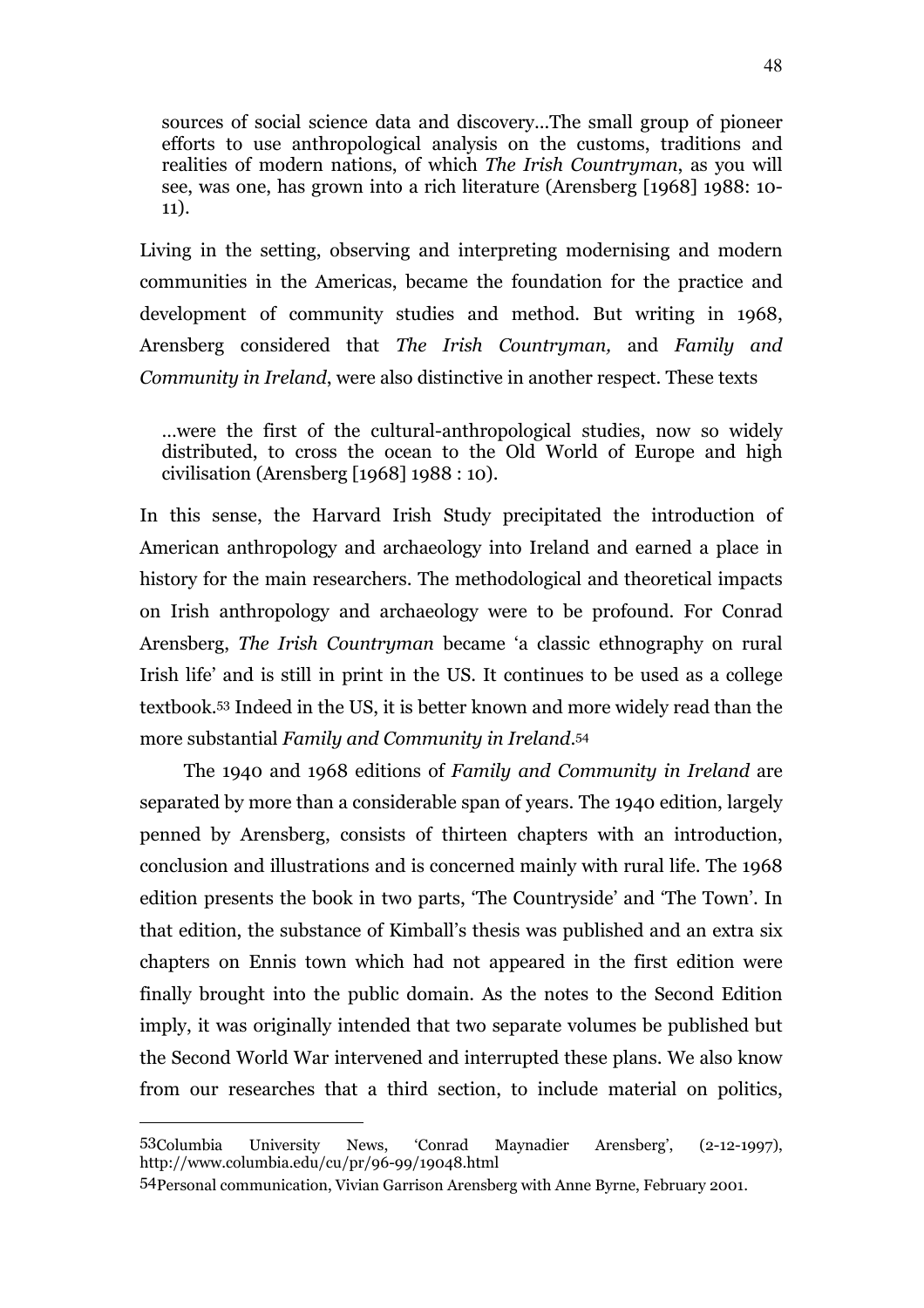religion and the class system, was planned for inclusion in *Family and Community in Ireland*. <sup>55</sup> In the event, this section never appeared.

Arensberg and Kimball subsequently enjoyed successful careers as innovative and influential pioneering anthropologists, careers that began to take shape in the narrow streets and crowded markets of Ennis and in the fields and homes among the limestone crags of rural Clare.

## *Family and Community in Ireland* **as a Classic Text**

'Classic' scientific texts may, as Jeffrey Alexander (1996: 22) suggests, be seen as earlier works that are given '…a privileged status *vis-à-vis* contemporary explorations in the same field'. Has, we can ask, Arensberg and Kimball's *Family and Community in Ireland* acquired the 'privileged status' that Alexander regards as essential to the classic? Certainly the work of the Harvard anthropologists has been a continuing source of fascination for Irish ethnographers and for students of the historical development of ethnography more generally. Peter Gibbon (1973: 484) complained in the 1970s that '…Irish anthropology has done little else but revisit Arensberg and Kimball.' A decade later, Thomas Wilson's (1984: 5) overview of the Irish ethnographic literature contains the judgement that

it is difficult, if not impossible, to think of another ethnography from a different country which so profoundly affected the analysis of that country's society that all subsequent research for a generation had as its central focus, the testing of the ethnographic model of the original.

Two broad sets of reasons why Arensberg and Kimball's *Family and Community in Ireland* has acquired its standing as a classic text of social anthropology will now be briefly explored. One of these sets might be considered 'theoretical'; the other derives from the ethnographic 'benchmark' that the Americans' work has been taken to provide for the study of 'traditional' rural society in Ireland. These theoretical and benchmark dimensions can be separated for purposes of the present discussion but, as we

<sup>55</sup>Arensberg to Kimball April 22 1937. Solon T. Kimball Papers, RG 28. Special Collections, Milbank Memorial Library, Teachers College, Columbia University.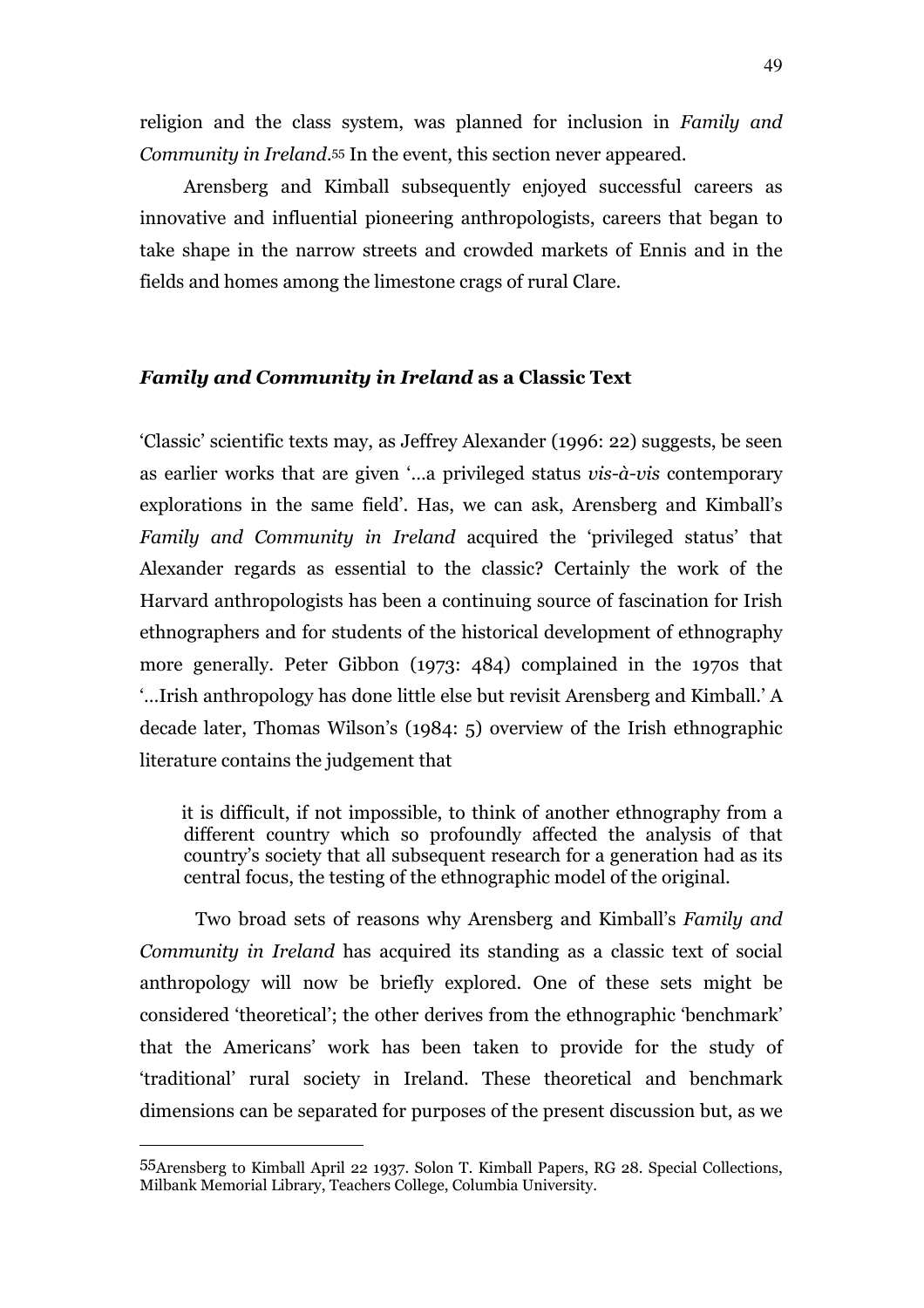shall see, they have been combined in intricate ways in the history of the reception of Arensberg and Kimball's work.

There are a number of dimensions to the 'theory' that informs or surrounds Arensberg and Kimball's Irish book. Perhaps the first of these arises from the Clare study's association with W. Lloyd Warner's attempt to extend the field methods of social anthropology from so-called primitive societies to modern industrial ones. As director of the social anthropology segment of the Harvard Irish Study, Lloyd Warner had definite ideas as to the direction social anthropology should take. The earlier speculative history that had passed for anthropology in the nineteenth century was to be firmly abandoned. Under Durkheim's influence, the challenge for Warner and his followers was to turn social anthropology 'into a social science investigating the nature of social behavior, with hypotheses tested inductively by comparative research upon societies of diverse types' (Warner 1968: xii). As well as steering clear of speculative history, the requirements of comparative research meant that social anthropology could no longer focus exclusively on the study of 'exotic peoples' (Warner 1968: xi). The Clare study, the fieldwork for which was initiated by Warner on visits to Ireland in the summers of 1931 and 1932, immediately followed Warner's own research in Newburyport, Massachusetts, later to be published and to become famous as the 'Yankee City' studies. Both Arensberg and Kimball, as young undergraduate students, had cut their ethnographic teeth as research assistants on the Yankee City study site.

Warner's ambitious study of Newburyport was testament to a belief that anthropologists had to join the sociologists in studying contemporary societies. 'If this means', Warner (1968: xiii) claimed in the late 1930s, 'that the subject matter of ethnology is the same as that of sociology, so much the better. Anthropologists may then make effective use of sociological methods, sociologists of anthropological ones'. In the years after the Second World War, Warner's idea of adopting the ethnographic methods of social anthropology in the study of 'advanced' society was to become commonplace. The comparative science that he dreamed of creating, however, was not to materialise, certainly not in the way he imagined it would. Undoubtedly Warner's comparative project – to which the Clare study was hoped to make an important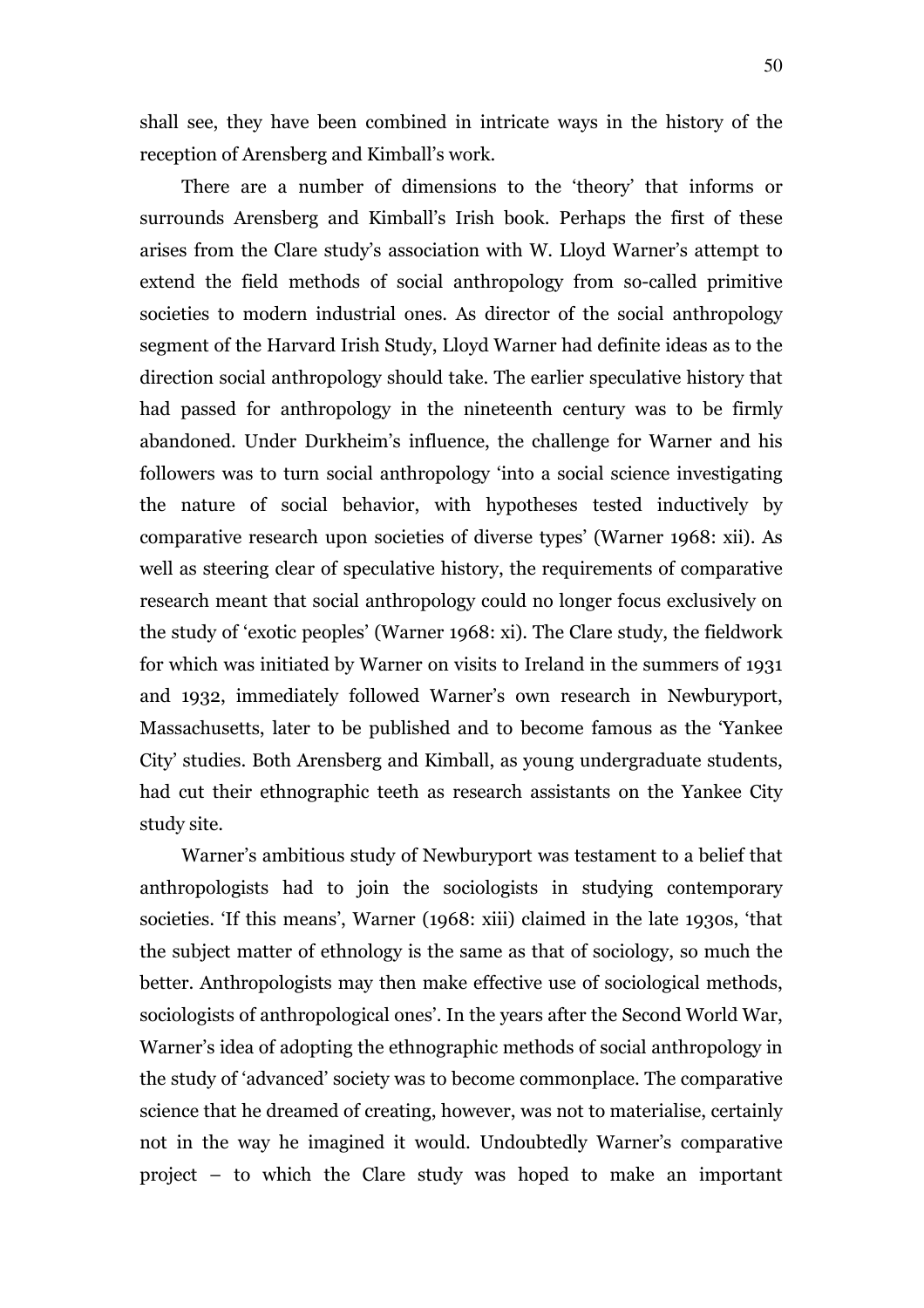contribution - is of great historical interest, but it cannot be said to be the main reason why Arensberg and Kimball's *Family and Community in Ireland* was to achieve its standing as a classic text.

A second possibility we can pursue is that *Family and Community in Ireland's* classic status reflects its commitment to the theoretical framework known as functionalism or structural-functionalism. In the introduction to their Irish book, Arensberg and Kimball (1968: xxx) reveal that

experience in Yankee City in New England had led the authors to the point of view which is the central hypothesis of functional anthropology. The more they worked, the more it grew certain for them that to a certain approximation it is useful to regard society as an integrated system of mutually interrelated and functionally interdependent parts. A study in Ireland, then, should be a study to test this hypothesis.

Several authors who have subsequently studied and commented on Arensberg and Kimball's work suggest that its functionalist theoretical framework is crucial to the influence it has been able to exert. 'As far as British community studies are concerned', Colin Bell and Howard Newby (1974: xlvi) suggest, 'Arensberg and Kimball's study of Co. Clare, *Family and Community in Ireland*, appears to be the most direct means by which the influence of functionalist anthropology has become established.' By virtue of its functionalism *Family and Community in Ireland's* influence in Ireland has been even more dramatic. Wilson (1984: 1) suggests that

…for the forty years after Arensberg and Kimball completed their research in County Clare, ethnographers, with few exceptions, have utilized the same unit of analysis (the community), the same focus for the analysis of social life (kinship and social structure) and the same theoretical model of local society (structural-functionalism).

While there may be general acknowledgement that the Americans' functionalism is its main theoretical claim to fame,<sup>56</sup> Arensberg and Kimball's

<sup>56</sup>Ronald Rudin (1994: 261-7), in a thought-provoking comparison of Arensberg and Kimball's work in Ireland with the ethnographies of Everett Hughes and Horace Miner in Quebec, suggests that the functionalism of Warner, Hughes and Miner was heavily influenced by the 'Chicago school', especially by Robert Park's social ecological approach. Social ecology likened society (or community) to an organism required to adapt to its environment for the sake of survival, and steered the focus of ethnographic investigation on to the territorial or spatial dimensions of social organisation. It is this Chicago influence, Rudin argues, that accounts for some crucial similarities in the questions asked and in the answers supplied in the Irish and Quebec ethnographies.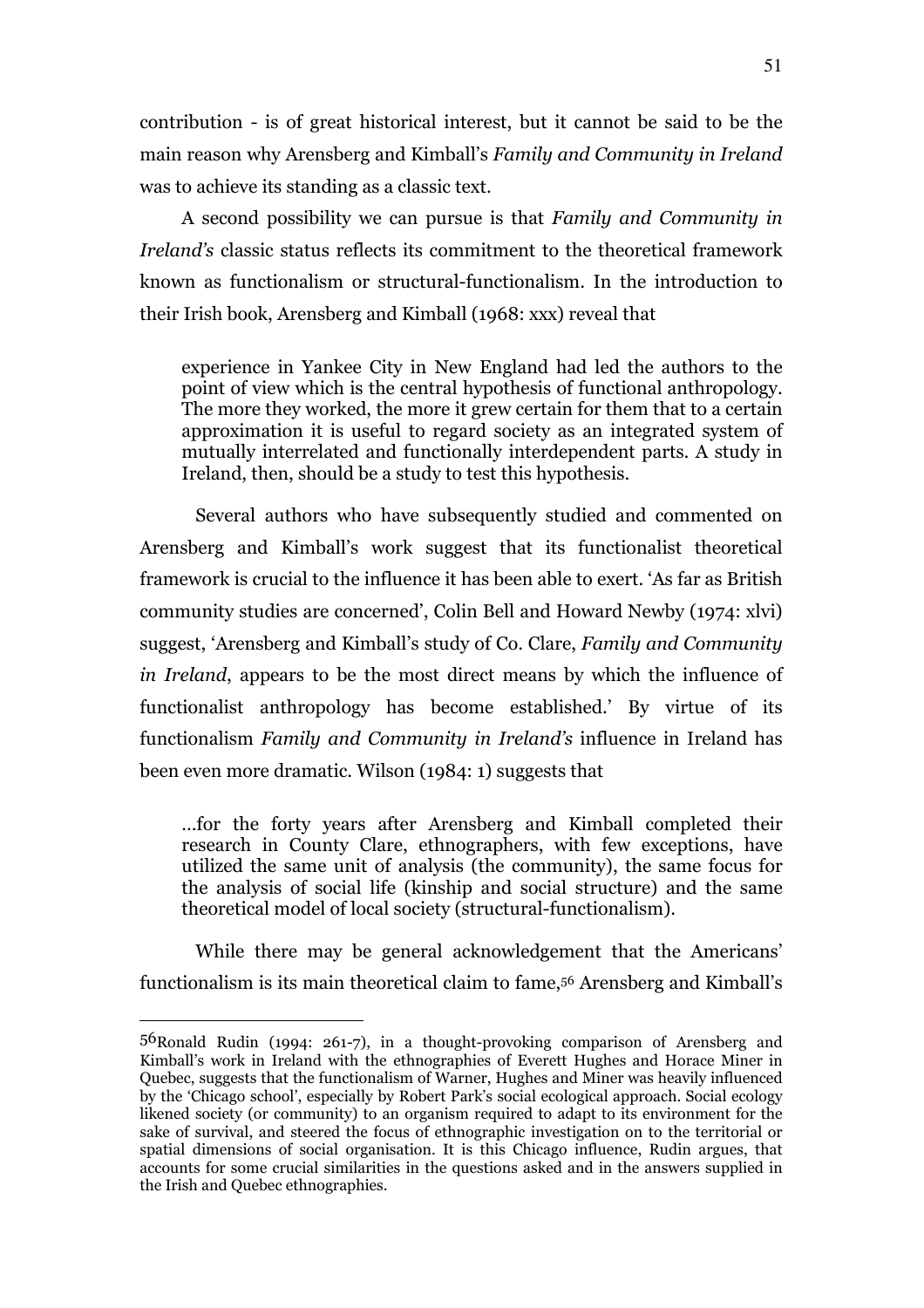functionalism was to offer hostages to fortune over the longer term. The reason for this is that functionalism come under sustained attack, for its putative inability to handle change and conflict, from the 1960s on. By the early 1970s, Gibbon (1973: 484) could remark how 'every good radical instinctively rejects or thinks he rejects functionalism'. At the very least, once functionalism fell from favour in anthropology, the risk of it becoming a poisoned chalice greatly increased. As part of the attack on functionalism and the move to political economy approaches, rural community studies came to distinguish between the ideology and the reality of community (Dennis 1968; Newby *et al.* 1978: 269-271), to register the impact of wider economic restructuring and to take account of the changes and conflicts prompted by the appearance of newcomers in the form of commuters, retired persons and second home owners (Newby 1980: 24 - 31, 77-85).

Ethnographers may not be coming to their fieldwork with functionalist assumptions any longer, but they are still very much using the method of participant observation. Does, we can ask, *Family and Community in Ireland's* classic standing reflect the theoretical importance of its fieldwork innovations, particularly where the methodology of participant observation is concerned? William F. Whyte (1964), in reflecting on the ethnographic approach he was to use in his famous study of the Boston Italian community that features in *Street Corner Society,* singles out Arensberg as especially important to the development of his own ideas. In retracing his first hesitant steps as a would-be ethnographer in 1936-7, Whyte (1964: 9-10) recalls how

…I was extraordinarily fortunate in meeting Conrad M. Arensberg at the very outset of my Harvard appointment. He also was a junior fellow, so that we naturally saw much of each other. After having worked for some months with W. Lloyd Warner in the Yankee City study, he had gone with Solon Kimball to make a study of a small community in Ireland. When I met him he had just returned from this field trip and was beginning to write up his data. With Eliot Chapple, he was also in the process of working out a new approach to the analysis of social organization. The two men had been casting about together for ways of establishing such social research on a more scientific basis. Going over the Yankee City data and the Irish study, also, they had set up five different theoretical schemes. One after the other each of the first four schemes fell to the ground under their own searching criticism or under the prods of Henderson or Elton Mayo or others whom they consulted. At last they began to develop a theory of interaction. They felt that,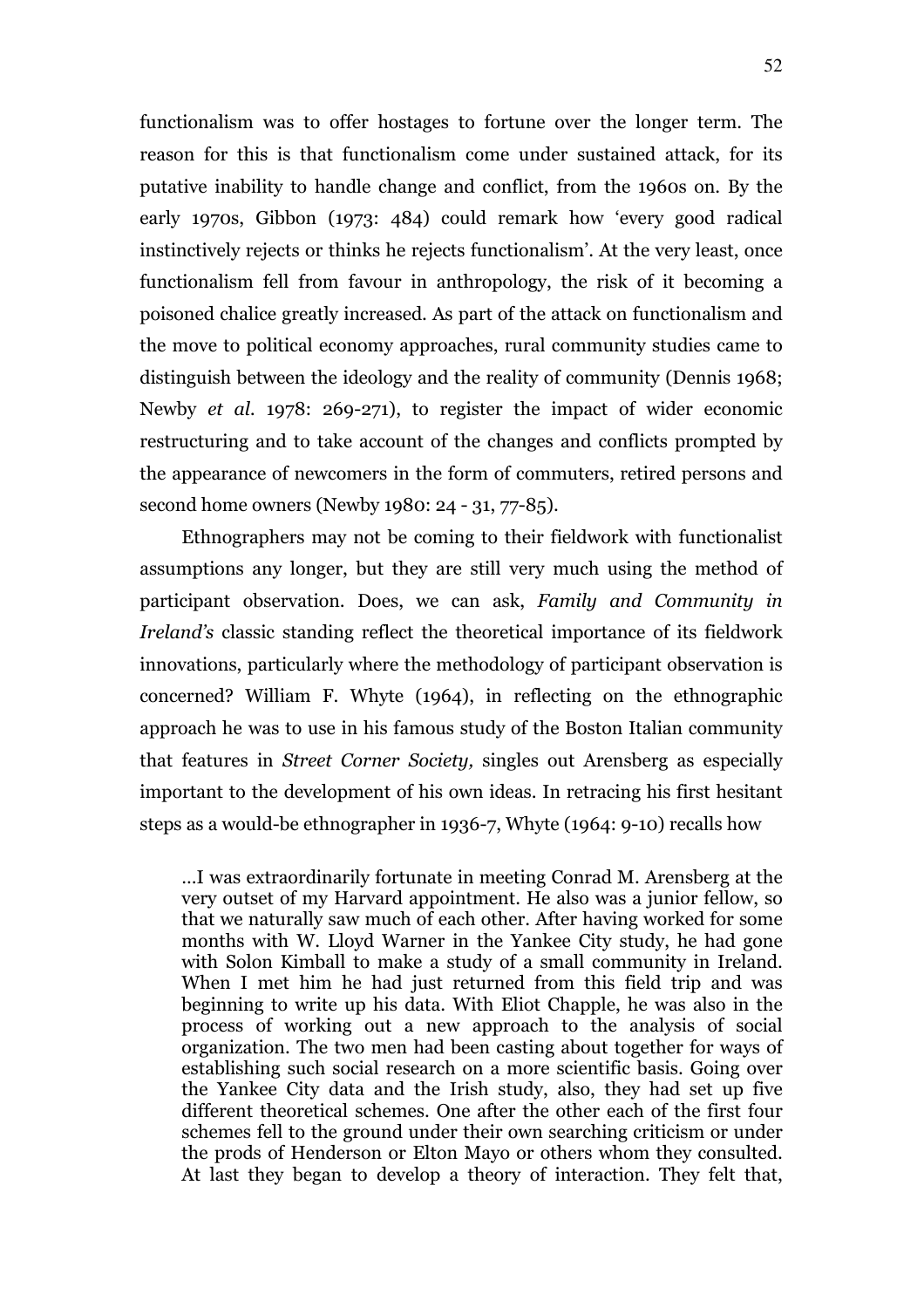whatever else might be subjective in social research, one could establish objectively the pattern of interaction among people: how often A contacts B, how long they spend together, who originates action when A, B, and C are together, and so on. Careful observation of such interpersonal events might then provide reliable data upon the social organisation of a community. At least this was the assumption. Since the theory grew out of research already done, it was natural that these previous studies did not contain as much of the quantitative data as the theory would have required. So it seemed that I might be one of the first to take the theory out into the field.

Important as was the influence Arensberg had on Whyte, *Family and Community in Ireland* is not as widely admired today for its innovative approach to participant observation as its real contribution might lead one to expect.

The second group of reasons why *Family and Community in Ireland* has merited the description of 'classic' reflects its standing as a 'benchmark' ethnographic study, one that is continuously returned to for the baseline it provides of 'traditional' rural society in Ireland. If there are some difficulties facing attempts to establish *Family and Community in Ireland's* classical status on theoretical grounds, the book's significance as an ethnographic benchmark (if an often disputed one) is not in any doubt. It was not only a substantial book and one that appeared very early on, but it chose to focus predominantly on by far the largest segment of the rural population – the smallholders. These reasons were important to its success as a benchmark, but by far the major reason why Irish anthropology has done little else but revisit Arensberg and Kimball is that many of the anthropologists and sociologists with an interest in Ireland have been greatly preoccupied with the processes of Irish 'modernisation'. Arensberg and Kimball's work, given its subject matter and timing, has been taken as providing the classic account of what pre-modern Irish society looked like. The Ireland of the early 1930s was very heavily rural and the 'rural folk' (as Arensberg and Kimball sometimes called them) were firmly in the grip of customary beliefs and practices. Electricity, and the new phase of agricultural modernisation it would bring, had yet to arrive in the rural areas. Outside the largest towns, manufacturing industry was virtually unknown.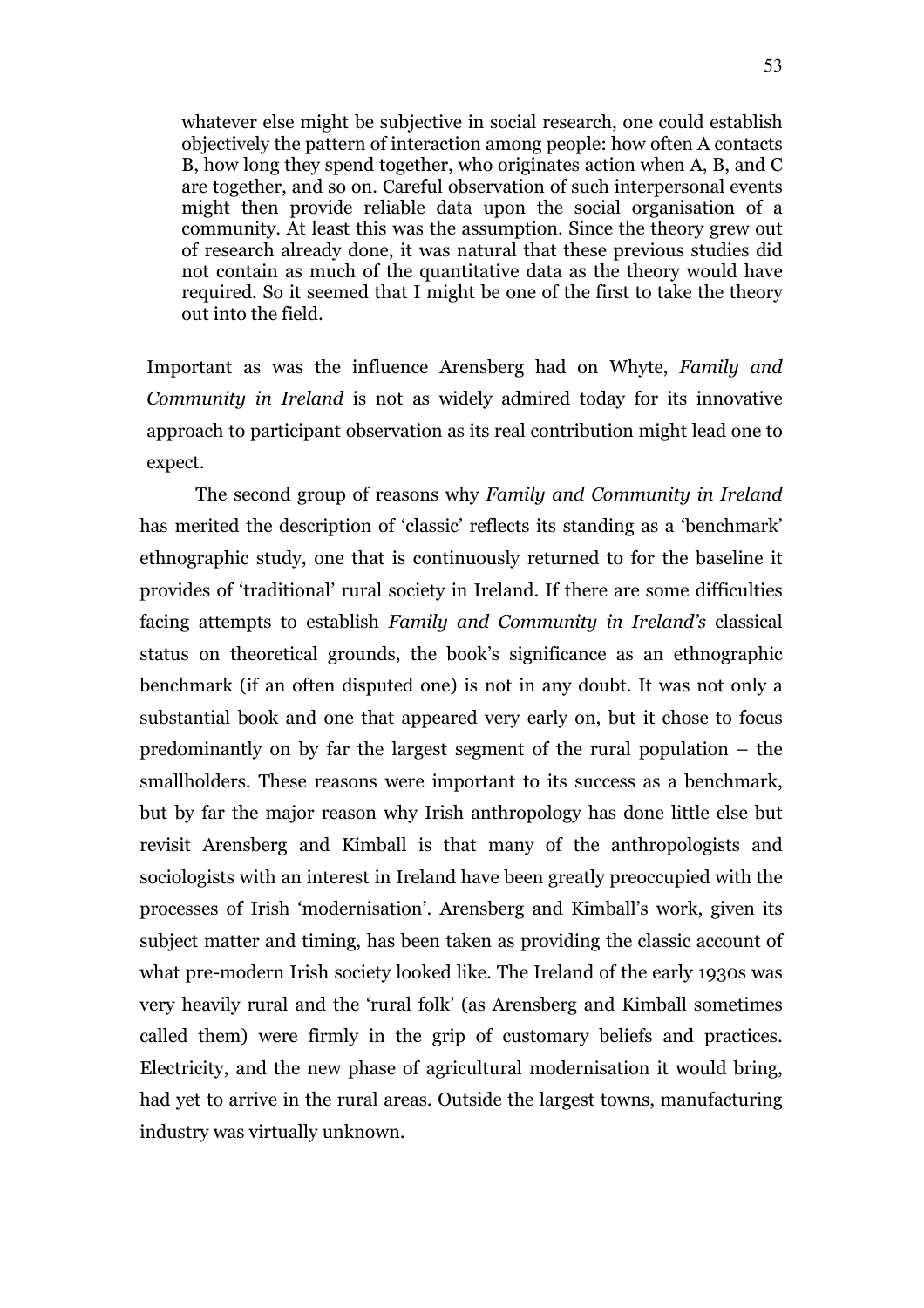Arensberg and Kimball were positively optimistic about the society they encountered in 1930s Clare. 'Any acquaintance with Ireland at all', they suggest (1968: xxxi),

soon establishes the fact that far from being on the retreat, the distinctive culture of Ireland is increasing in strength and autonomy, however much it has learned to assimilate the technological and other developments of the modern age.

Arensberg's optimism surfaced in a very public way during the period of his fieldwork. After spending some time in north Clare observing the spring work on the land, he gave an interview to the local newspaper that is full of enthusiasm for the life of the smallholder. Interviewed by the *Clare Champion* in 1933, he is reported as saying:

At times like this, when most nations are groaning under the weight of vast city populations who can no longer support themselves, it is a relief to watch people capable of providing for nearly all their needs by their own independent efforts. Of course, Ireland has her own problems, too, but she is, I think, fortunate in still having her small self-supporting farm families.<sup>57</sup>

Hugh Brody (1973) may not have led the way in treating Arensberg and Kimball as the traditional baseline against which the modernisation (and disintegration) of the rural areas commences, but, though critical of their functionalism, he did set the terms for the debate that broke out in the 1970s over the American study's validity as a benchmark.<sup>58</sup> Gibbon (1973) used the occasion of reviewing Brody's *Inishkillane* to launch a full-scale assault on the validity of Arensberg and Kimball's approach and findings. Basically Gibbon rejects the way the distinction between the 'traditional' and the 'modern' has been applied in Ireland. His argument is that Arensberg and Kimball's rural Ireland was already modern in fundamental respects. Certainly its agriculture had been heavily influenced by the logic of capitalism since the nineteenth century. Arensberg and Kimball's adherence to functionalism resulted, according to Gibbon, in an ethnography incapable of registering either the

<sup>57</sup>*Clare Champion,* 13 May, 1933, p. 1.

<sup>58</sup>For a flavour of the main debate, see Bell (1982), Wilson (1984; 1997), Kane *et al.* (1988), Tovey (1992) , Rudin (1994) and Tovey and Share (2000: 346-8).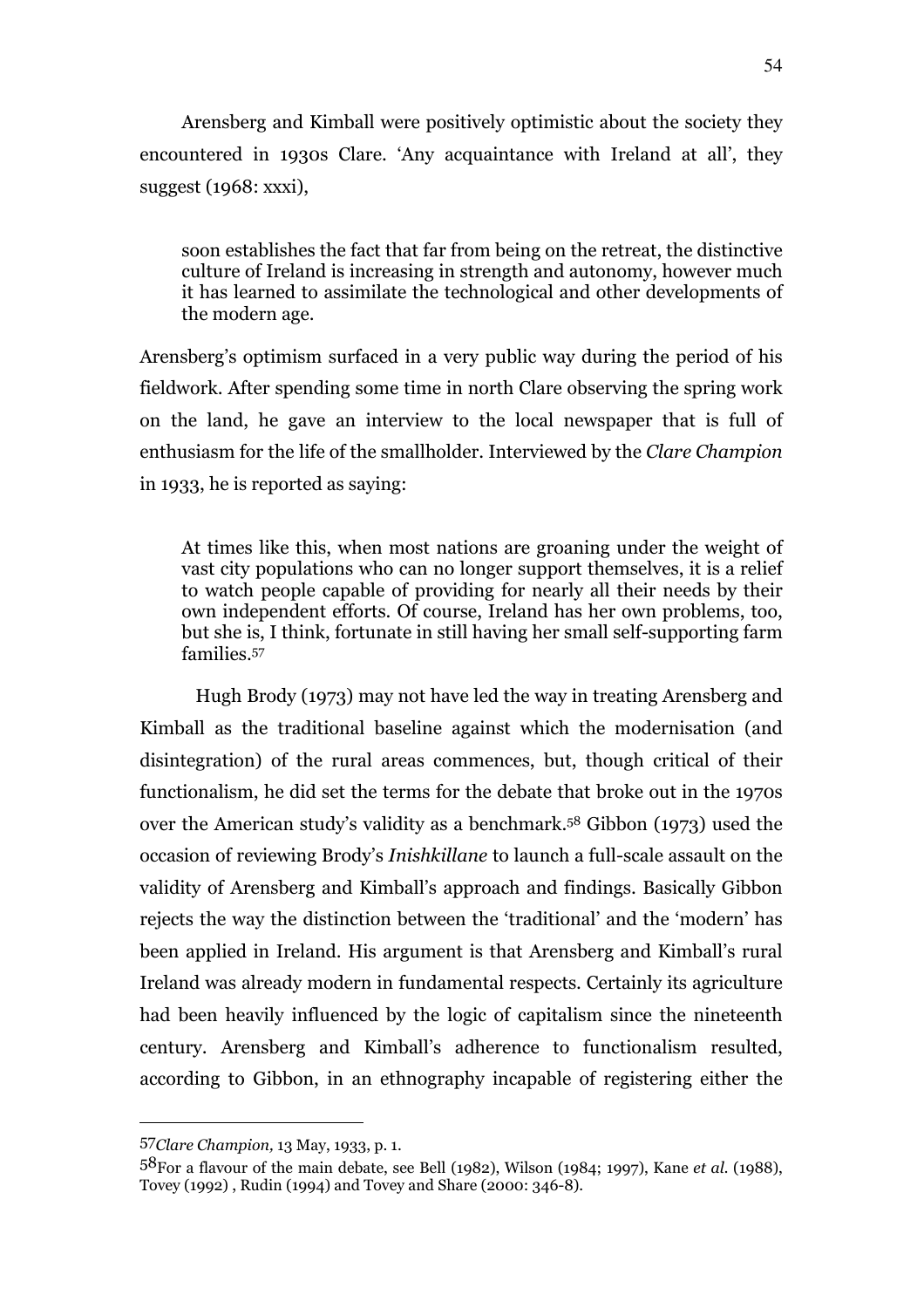presence of processes of class differentiation tied to commercialisation or serious and deep-seated class and inter-generational conflicts.

What Arensberg and Kimball as well as Brody fail to face up to, as Gibbon (1973: 493) sees it, is

why certain characteristic features of Irish society appear so redolent, and why some of them at least appear now to be taking a more acute form than before. Ever since the famine, Irish rural society has been producing 'demoralisation', marginalisation, depression, contraction of small and middle peasant enterprise, and the rise of graziers and shopkeepers. Ever since the famine, 'mutual-aid' has been both embodying differentiation within the peasant community and amplifying it. Ever since the famine, patriarchalism has been brittle and attitudes to the 'true', 'traditional' cultural ambivalent. Ever since the famine the peasant 'community' (which at the best of times included only the middle peasants), has been disintegrating.

Among those who regard Arensberg and Kimball's work as primarily theoretical, Gibbon undoubtedly goes furthest in suggesting that *Family and Community in Ireland's* functionalism had a profoundly distorting affect on the ethnographic account. 'Arensberg and Kimball's functionalist theoretical position', as Gibbon (1973: 491) reads it,

produced an account of the Luogh [one of *Family and Community in Ireland's* three rural fieldwork sites] which had more in common with the visions of obscurantist nativists and revivalists than with concrete reality. On every score – the family, the 'mutual-aid' system, the economic and cultural stability of the system, and its politics – their account ranges from the inaccurate to the fictive.

Gibbon is not alone in coming to such a harsh judgement. The year following Gibbon's contribution, Bell and Newby (1974: 43) offered the more measured assessment that Arensberg and Kimball's 'theoretical perspective undoubtedly influenced what they "saw" and their rather arcadian view of the way of life of the Irish peasantry appears to be derived in some measure from the dictates of their "master system"'.

The main figure who has rallied in defence of Arensberg and Kimball's ethnography has been Damian Hannan, who in his initial paper makes the point that though Gibbon is justified in criticising Arensberg and Kimball for their excessive functionalist emphasis on 'consensus and integration' (1978: 58), he goes too far in formulating his alternative account on historical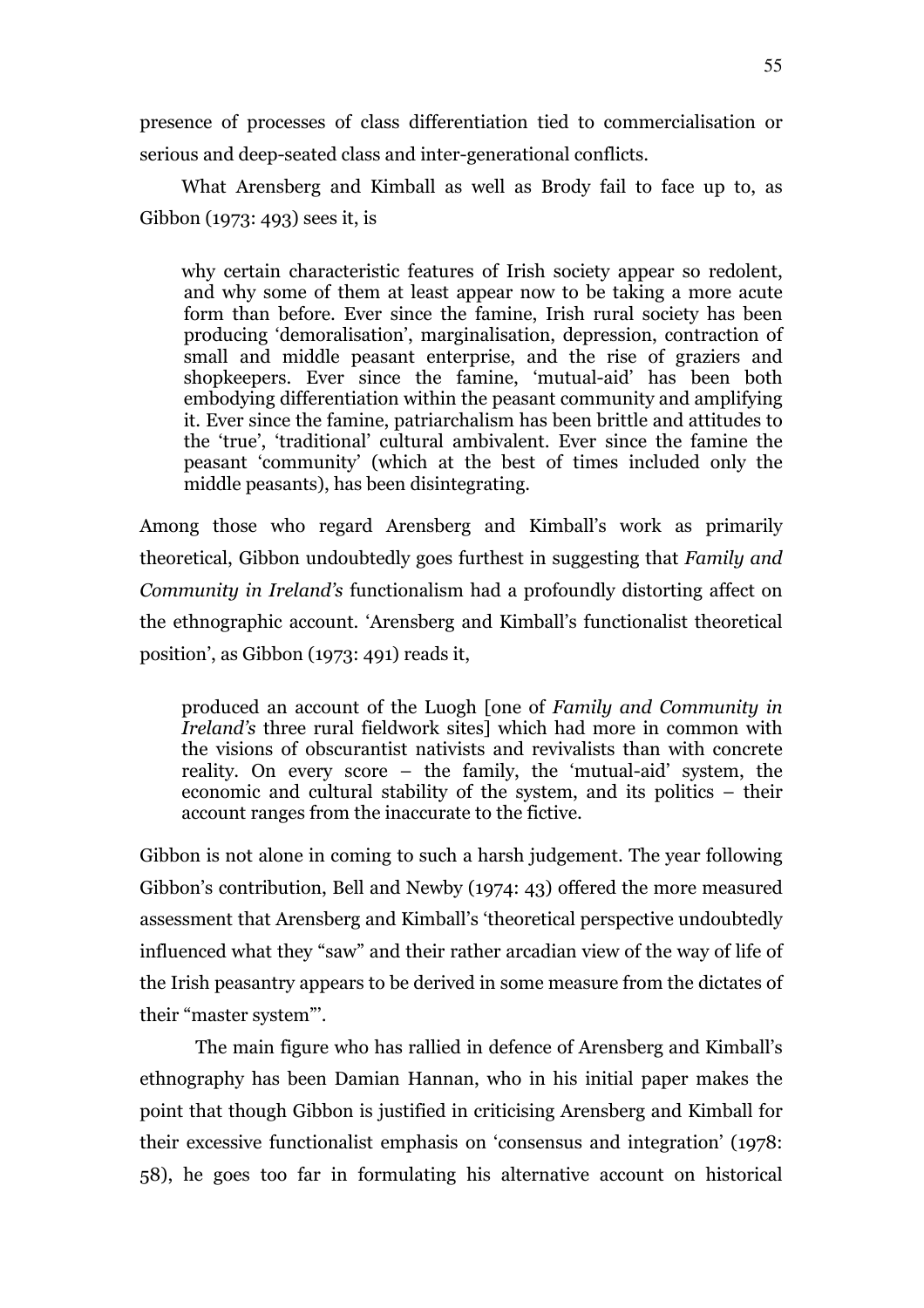evidence drawn from the poorest agricultural districts, where conditions differed markedly from the areas covered by Arensberg and Kimball (1978: 57; 1979: 30). Hannan accepts as by and large valid the various organising principles of social structure set out by Arensberg and Kimball — patrilineal and impartible inheritance, patriarchal authority structures, stem family marriage and apportionment conventions and customary patterns of interfarm co-operation. Small farm society in the inter-war years was remarkable for its localistic frame of reference, acceptance of low living standards and adherence to 'traditional' patterns of economic and social conduct. Marriage and generational replacement statistics in the 1920s and 1930s show small western farmers having appreciably better marriage and intergenerational replacement rates than large farmers in eastern Ireland. Hannan's explanation for this pattern is to point to the presence of a viable peasant culture that made it socially acceptable for young women to marry small western farmers, something their daughters were increasingly loath to do by the early 1940s.

In commenting on the contributions of Gibbon and Hannan, Varley (1981) makes the point that the interpretation of Arensberg and Kimball's baseline depends on making *Family and Community in Ireland's* functionalism more explicit. He attempts to do this by taking their declared assumptions and building a simple functionalist model capable of setting out the conditions required for small farm survival. How well these conditions were met is then explored with reference to the full range of the Americans' own evidence. This reconstruction of Arensberg and Kimball's ethnographic account, which entails an exploration of how small farm society was structured institutionally and ideologically, indicates that the maintenance and reproduction of small farms in 1930s Clare faced a number of distinguishable difficulties that impinged on the survival chances of the small farm. Where the transmission of the family farm to the next generation was concerned, for instance, a number of characteristic disturbances accompanied the pre-transmission, transmission and post-transmission phases of the family cycle. These disturbances were capable of generating intense conflict. When *Family and Community in Ireland* is reconstructed in the way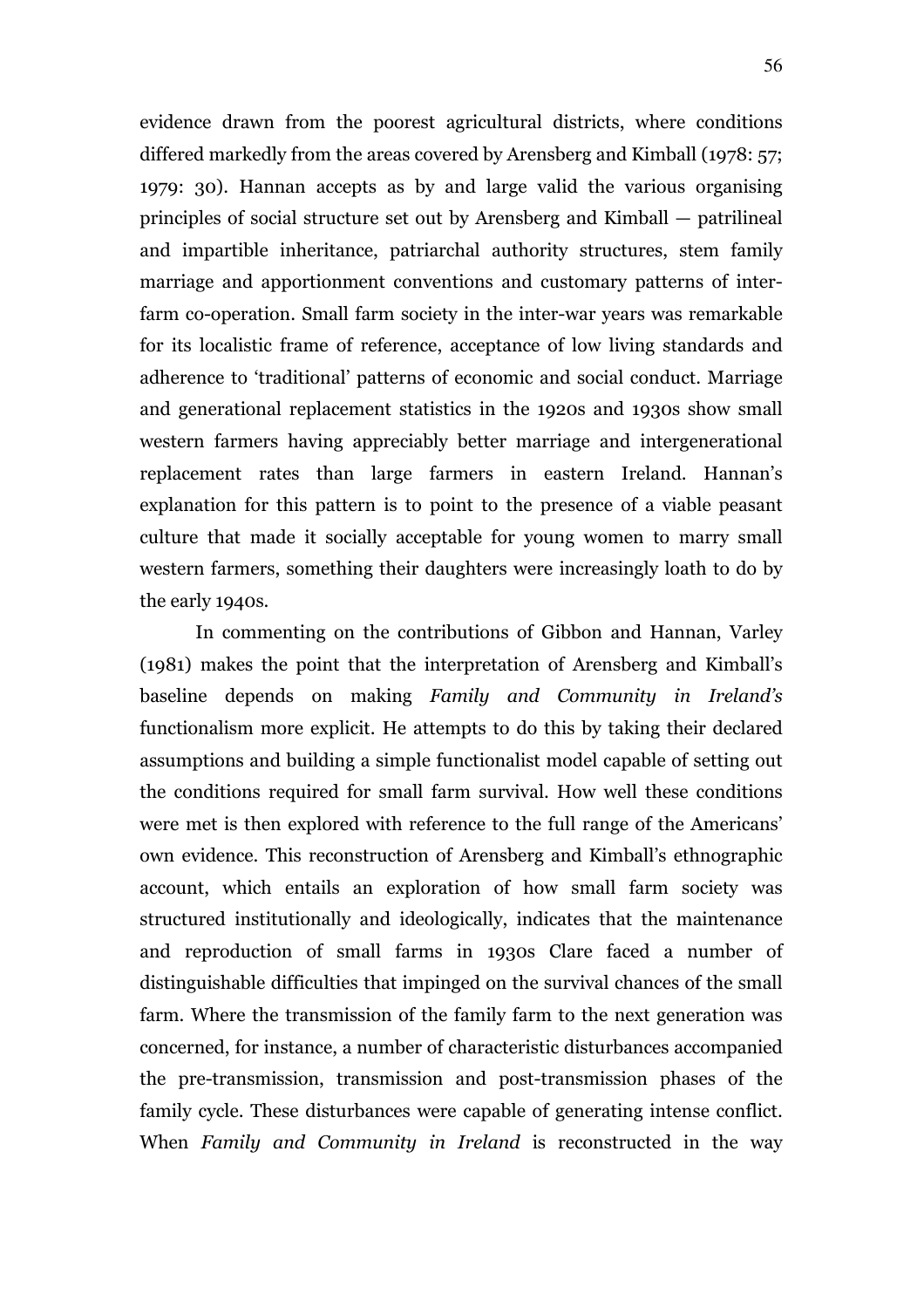attempted by Varley, much evidence in Arensberg and Kimball can be brought to light that supports neither Gibbon nor Hannan.

Drawing on the insight of the commoditisation perspective that simple or petty commodity production is to be regarded as an integral part of even advanced capitalist societies, Chris Curtin (1986) has also taken issue with Gibbon, arguing that commoditisation may historically be more accurately seen as having provided a means of survival to west of Ireland smallholders. Curtin (1986: 75) makes the case for a 'commoditisation theory' perspective that regards western smallholders as 'domestic commodity producers', reliant on family labour, but whose reproduction is crucially underpinned by the interaction between farm households pursuing a variety of survival strategies (different farming specialisms, part-time farming, state transfers and so on) and a range of commodity markets. On the basis of this analysis, Curtin accuses Gibbon of an overly pessimistic and deterministic Marxist analysis and Hannan of being misled by a Chayanovian model that is at odds with the extensive market penetration prevailing in the rural west since the nineteenth century.

What conclusions are possible on the basis of our discussion so far? Two views may be taken of the classical status of the ethnographic benchmark found in Arensberg and Kimball. The pessimistic view is that the debate around Arensberg and Kimball has led to a dead end. The most trenchant version of this position is to be found in Gibbon (1974: 496) when he asserts that

It was a misfortune for Irish social science that this path-breaking, essentially *theoretical* work should have an Irish rural area as its subject. Arensberg and Kimball's extremely one-sided ethnography, an ethnography which saw only harmony, integration and stability in Irish rural society, has left behind it a trail of mystification.

Wilson (1984) would not go nearly as far as this. But he does say that 'the anthropology of Ireland has failed to define problems relevant to comparative European anthropology, the research of other disciplines in Ireland, or the everyday concerns of Irish people' (Wilson 1984: 1).

The more positive view, on the other hand, is that we are in Arensberg and Kimball's debt for the glimpses of a still vibrant smallholder society they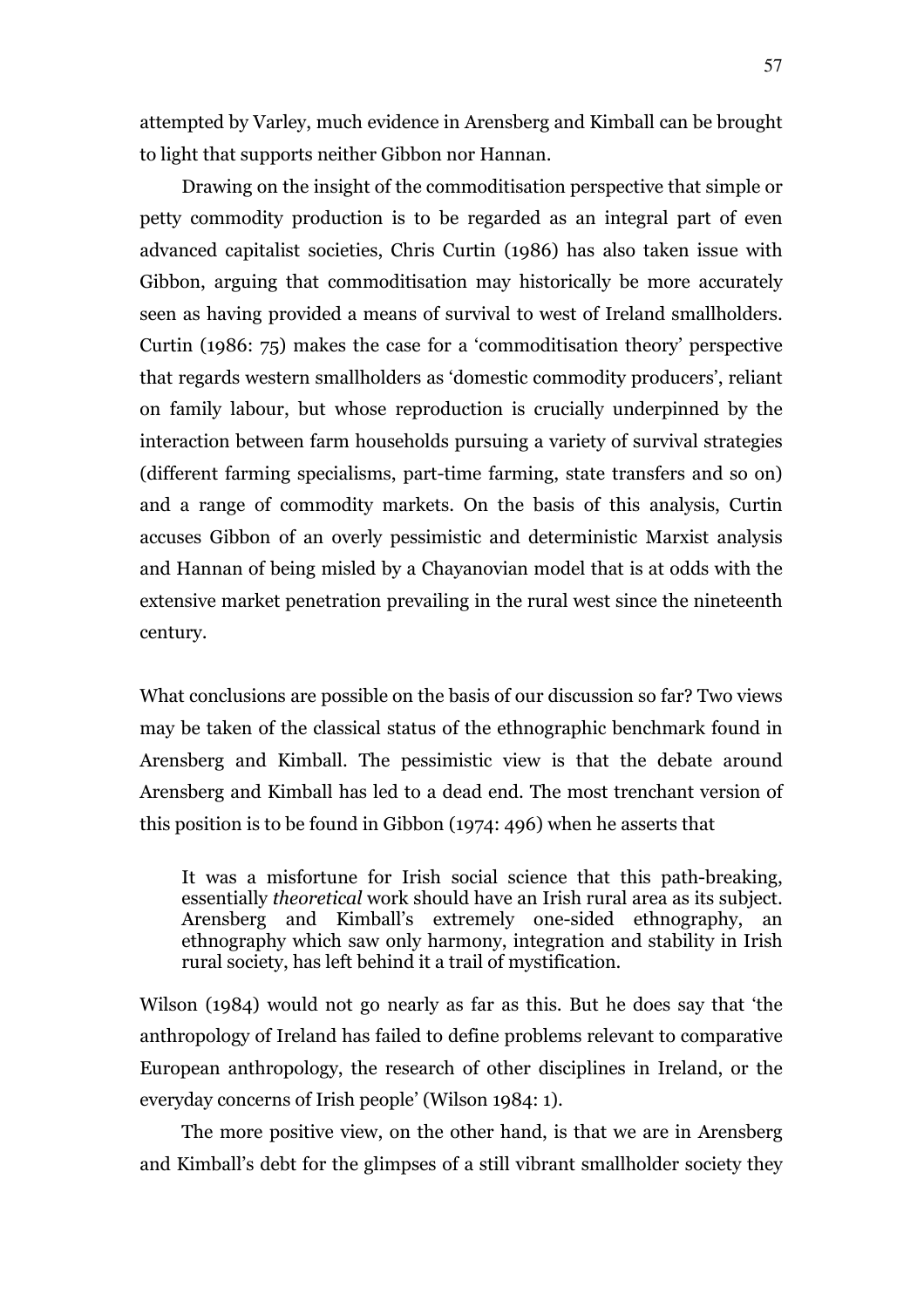provide us with. To the extent that anthropology is a discursive discipline (there is always more than one valid answer to the questions it poses), the achievement of Arensberg and Kimball has been to open up debates around a whole range of subjects. More than 60 years afte*r Family and Community in Ireland's* appearance, the book is still capable of attracting readers and even of generating passion.<sup>59</sup>

## **Studying Cultures: Functionalism, Scientism and Physical Anthropology**

In the previous section, we mentioned some objections which have been made to *Family and Community in Ireland*, many associated with the authors' 'functionalist' approach to understanding society. Suggesting that later commentators have often misunderstood Arensberg and Kimball's theoretical approach, we offer a further reassessment of it here. First, we should take into account the wider context of the study of human society during the 1930s. Imagining what a society *was* did not call up the same panoply of institutions and conventional channels for power which it might today. Yet societies were composed of millions of people who clearly moved according to common conventions, at least part of the time; and social existence does differ from place to place, though it is not always obvious how or why. Thus it could seem reasonable to seek patterns or principles to make clearer how groups of people could share arrangements for ordering their lives. Not only this, but understanding how societies worked might help us to improve them, to deal constructively with problems in social organisation, rather than fumbling with public life in ignorance of the results such action might be expected to have.

This is the background of concern from which Arensberg and Kimball write (p.306). Their wish to understand how societies worked entails central questions of meaning and relationship, conflict and change. Hence their major effort is to envisage sociality, to picture the ways in which human lives and

<sup>59</sup>The debate surrounding the Irish 'stem family' might be singled out for special mention (see Gibbon and Curtin (1978); Fitzpatrick (1983); Varley (1983); Gibbon and Curtin (1983a and b); Breen (1984); Harris (1988); Birdwhistle-Pheasant (1992) and Curtin *et al.* (1992).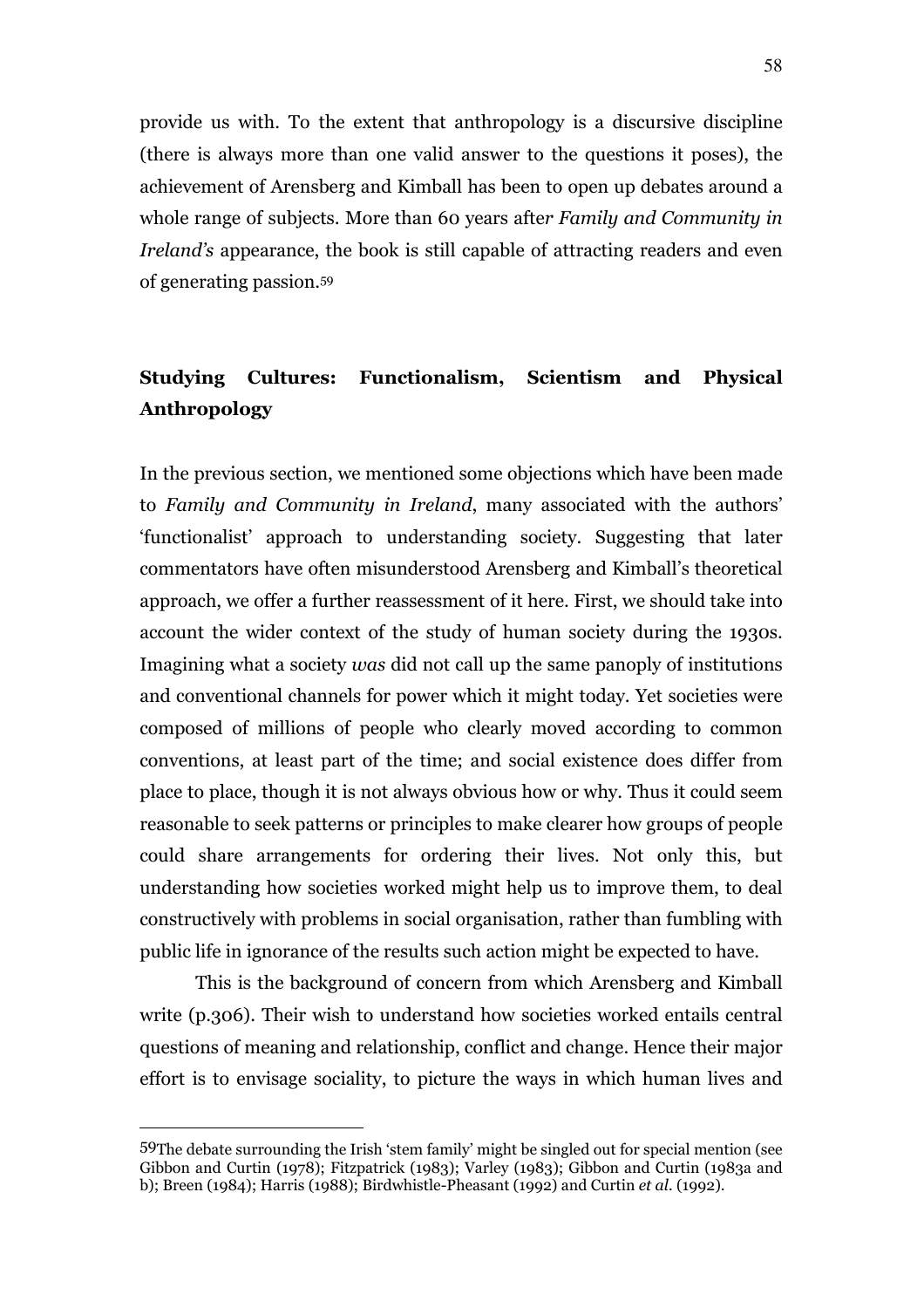interests depend on their enmeshment with other lives and interests. In the social sciences, as in literature, this task is constantly being attempted anew. For Arensberg and Kimball, what they see as 'functionalism' summarises their effort to understand the ways in which, for instance, a buyer's and a seller's view of a fair bargain at market can be related both to each other's habits and beliefs and to the ways of life they both share: the ways in which they survive and get their livings, in the setting of their common culture. This theoretical approach is an exploration of shared aspects of living in society, not the outmoded set of over-simplified assumptions which commentators have sometimes assumed.

The sociological functionalism which developed in America, in particular, in the 1950s and 1960s is often seen as having concentrated on large-scale, static, quantitative analyses at the expense of more individual studies of change, meaning and time (Martins 1974). The sociologist Talcott Parsons, for example, is frequently reproached with devising a systemic model of society in which individuals merely play out the roles allotted to them in the wider scheme of things. Structural functionalism in American sociology tended to be used to defend 'meritocratic' capitalism as a purportedly conflictfree social form. None of this applies to the work by Arensberg and Kimball. The anthropological functionalism practised between the wars was generally associated with work in the field, using what we now term participant observation (Platt 1996: 115). It was not entirely disconnected from its successor, for instance in seeking to explain social processes in terms of their contributions to maintaining an entire setting, or searching for 'key' patterns in terms of which others can be made clear. But for Arensberg and Kimball, functionalism is most interestingly a way of trying to provide a language expressing the conjoint nature of many activities and attitudes in social life. They are anxious to explore interconnections between people and their practices, and in doing so they marshal data not dissimilarly from many social scientists writing today.

Moreover, although it is true that Arensberg and Kimball view local economic life in Clare as approximately benign, and though they present change within that local setting as constantly absorbed into its overall pattern, they are far from oblivious to longer-term, negative social developments.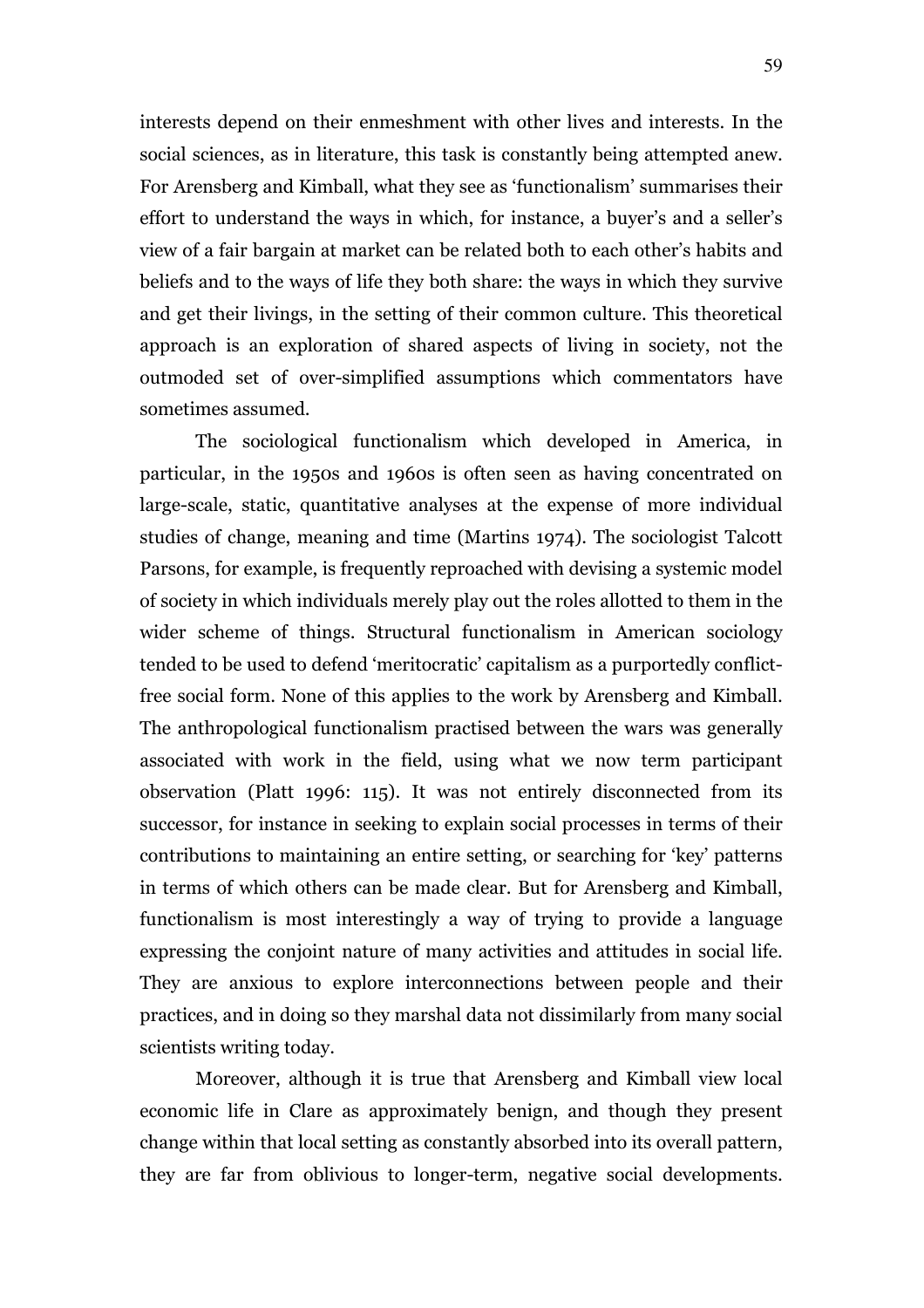Dealing with town life, for example, the authors highlight the role of young people from the countryside who move into towns to work, carrying with them family obligations and relationships. 'From family they drew that strength which gave them entrance and ensured their survival as they encountered the new values of the urban world and its social class divisions' (p.ix). This lends chilling force to the contention that the scope of family ties declines as economic influences penetrate what were formerly interpersonal values and goals. If the authors are right in suggesting that the values of family and local loyalty used to help people to resist negative aspects of socioeconomic change, this has grave implications for contemporary settings where family support is further attenuated.

Like many other American authors of their time - the influential sociologist Cooley (1918), or the social pragmatist school (Joas 1993) - Arensberg and Kimball are fascinated by sociality itself. They are absorbed by the fact that so much human social behaviour can only be explained in terms of other activities: people 'do these things because they do those others' (p.xxvii). This does not imply that these authors at any stage ignore social change. Their later work, *Culture and Community*, emphasises the view of community as 'process' (1965: 70). The same idea can be detected in their earlier writing. Nonetheless, in the two parts of the Clare study published as 'The Countryside' and 'The Town', war, civil strife, poverty and 'victims' of the system are of comparatively minor interest. Arensberg and Kimball are perfectly clear about the constraints on their knowledge of Clare; what they are trying to understand is the basic social map which makes sense of people's behaviour there.

Here the authors feel confident in identifying a 'mutual independence and functional interconnection between kinds of activity among the small farmers', the main feature of the social map. In order to picture this they use the metaphor of 'parts of the social organism' employed by 'anthropologists of the "functional" school' (p.xxviii). Yet, referring to their training on the Newburyport/Yankee City study, they emphasise that 'to a certain approximation is it useful to regard society as an integrated system of mutually interrelated and functionally interdependent parts' (p.xxx). This expressly distances them from dogmatism, and the authors repudiate any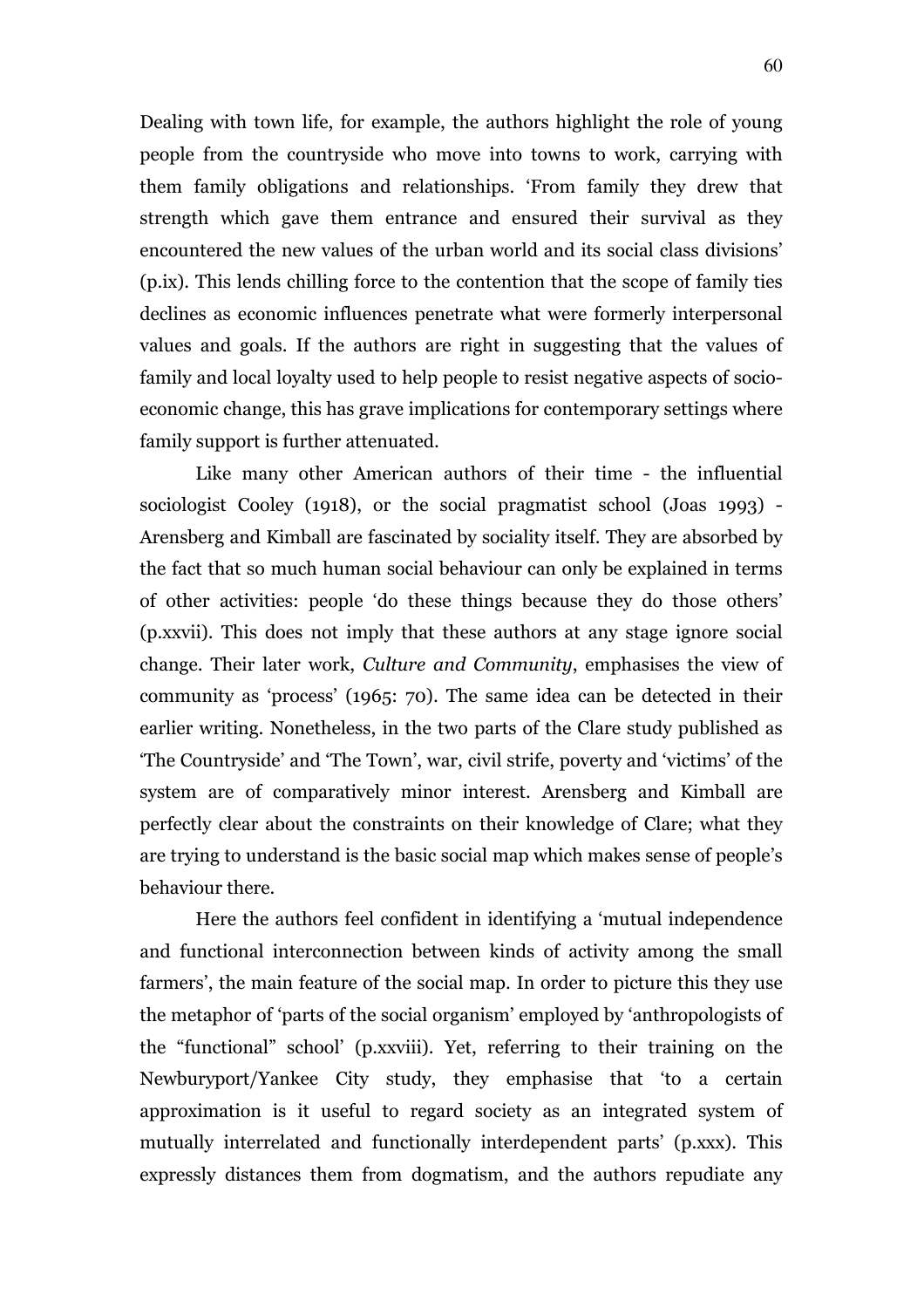'rigid insistence' on any particular approach 'within the broad confines' of a functionalism which alerts us to social interdependencies. Functionalism, for them, is a heuristic, a set of guidelines for observation, rather than an outand-out 'theory'. Most fundamental to them is their commitment to showing how events in one part of society affect those in another. This approach could, they write, be 'better stated' as charting 'the effect of some events of human social life upon others': their work as a whole is 'an essay in the interconnectedness of the conditions of human social life' (p.xxviii).

This at no point entails that Arensberg and Kimball wish to ignore the parts which individuals play in daily and social life. Their description of the older people in Rynamona, or of the shopkeepers in Ennis, very clearly show people taking their fates into their own hands and exerting influence over what happens to them. It is just that they do this within certain confines: they do not choose the cloth from which they cut their coats.

Here the work by Arensberg and Kimball prefigures discussion of social structure and human agency towards the end of the twentieth century by writers such as Anthony Giddens (Giddens 1984; see Haugaard 1997). Arensberg and Kimball's whole effort is to describe the sociality of human action while preserving a sense of the importance to it of individual actions and intentions. On the question whether social structures or individual actions cause what happens in any situation, *Family and Community in Ireland* answers, *both*. Like their informants in Ennis, the authors know that overall social situations impose conditions on what is likely to happen, and shape what it makes sense to undertake. Economic activity, family and sexual life, time itself are constituted by social meanings. But within these settings, the book implies, it is up to each person to cultivate the skill, industry and persistence to achieve as good a life as possible. Individuals can resist blows of fate, or their life plans may - with bad luck - be ruined by circumstances. We see this time and again from the stories they relate about people who, by good judgement, have risen to local prominence, or who, by ill-considered actions or misfortune, have sunk below the levels from which they started. Unlike some later exponents of the functionalist approach to understanding society, Arensberg and Kimball both care about the individual's influence on his or her own destiny, and believe that it matters.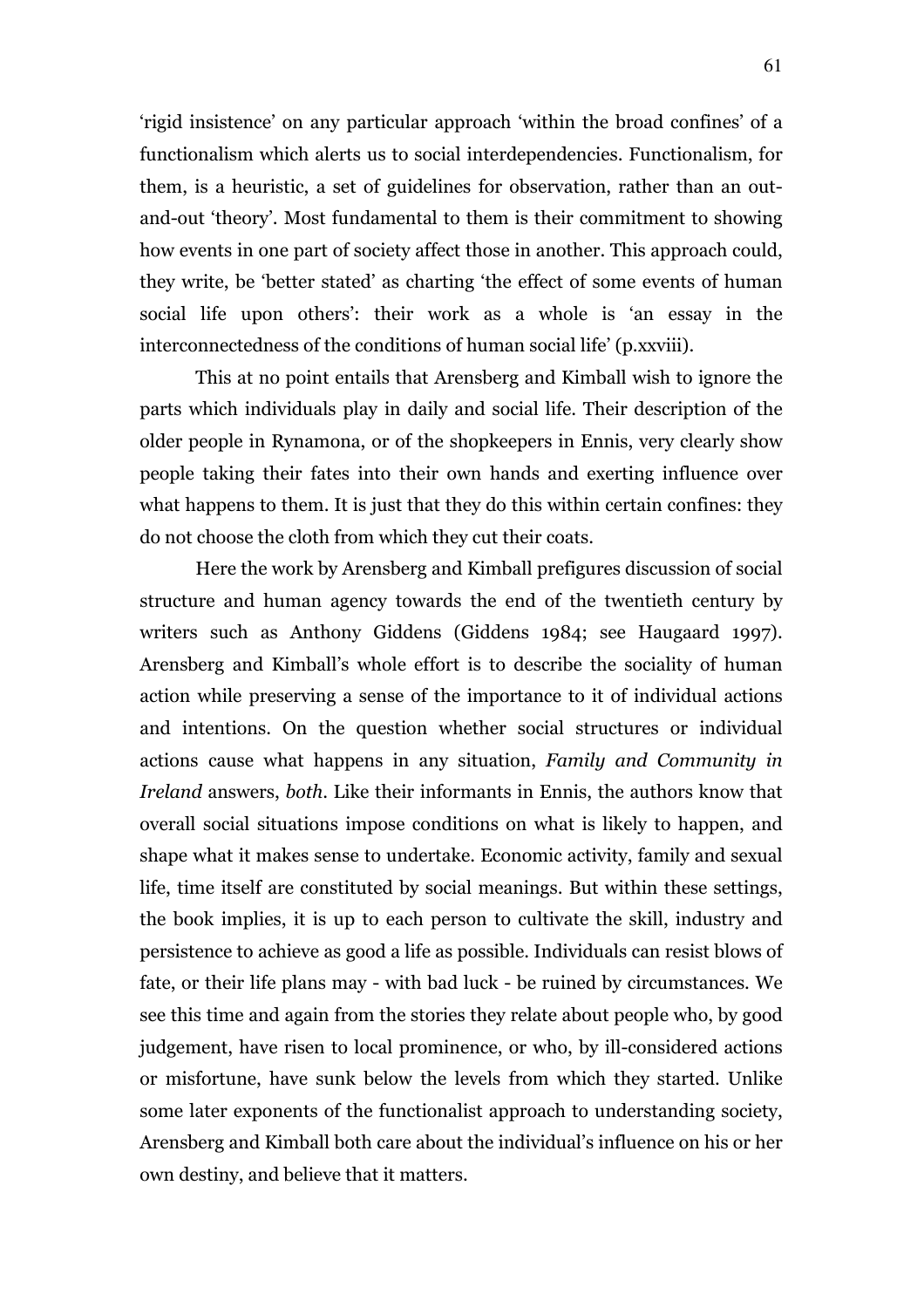This concern was, for them, related to their emphasis on objective science – which also needs to be understood in its historical and intellectual setting. According to its preface, this work was conceived as part of a project intended to issue in a world-wide classification of human societies, a collection of comparisons, which would yield testable hypotheses about the ways in which human societies are organised. This would be 'objective' - not in the late twentieth-century association of the term with extreme scientism, but at least in the sense that it would eschew personal judgements and partial emphases and result in reliable knowledge. Such knowledge was expected to issue from a blend of sociological and anthropological methods which were regarded, in the 1930s, as relatively straightforward to use and issuing in what could reasonably be regarded as accurate accounts.

The theoretical world of the 1930s contained very different intellectual divisions and allegiances from those familiar today. The 'scientism' to which Arensberg and Kimball often seem to subscribe was not then, as Platt points out, a single, shared, definite set of concepts (1996: 105). It tended to mean carrying out academic work without personal bias; it did not entail following a particular set of intellectual procedures, and particularly it did not entail a slavish attempt to transplant the methods of the natural sciences into the study of human behaviour (Platt 1996: 37). At Chicago, for instance - the eventual intellectual home of Warner, Arensberg and Kimball's supervisor - to work scientifically meant staying close to one's data, being committed to empirical work, and making only assertions which could be shown to be well founded in terms of that empirical work (Platt 1996: 266). It is true that Arensberg and Kimball hoped, as most social scientists would not do now, that their results would contribute to 'an explanation of the uniformities of human action' (p.xxvii). But nothing in their writings leads us to conclude that they imagine these uniformities as operating in exactly the same way as laws in the physical world, since they consistently ascribe so much significance to human meaning and agency.

Arensberg and Kimball, then, were writing at a time when interpreting human behaviour was not considered incompatible with searching for its underlying laws. Arensberg's (1937) account of anthropology, in particular, is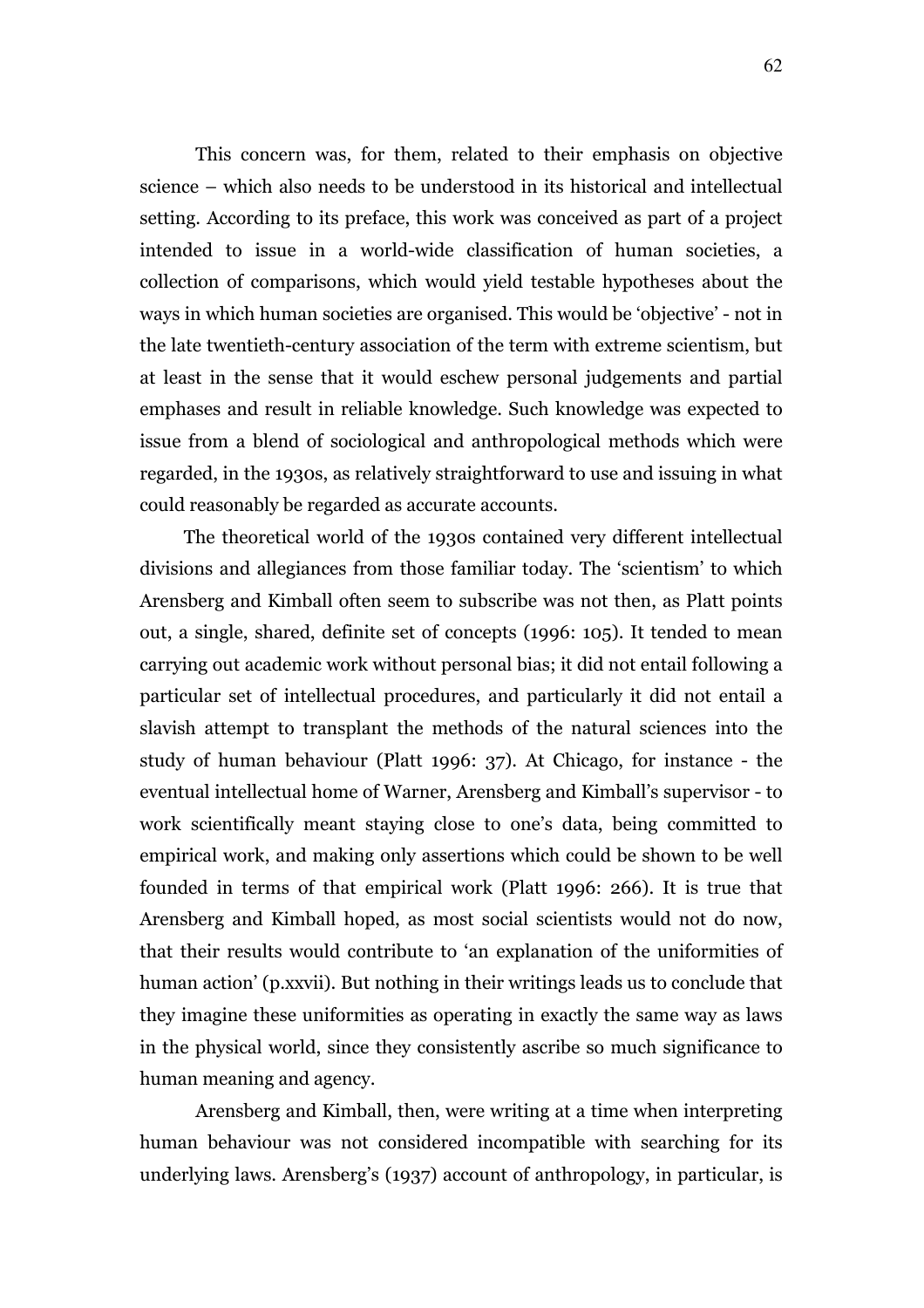explicitly oriented to questions of social meaning. As he puts it (1937: 6), he is interested in 'the human beings who are the momentary bearers of the culture'. He describes a 'shift of emphasis' among anthropologists in which one no longer enquires merely into overall habits and customs - marriage patterns or burial practices - but asks what people 'do or think' in acquiring mates (1937: 7), 'what makes them act so, and how do their actions affect other departments of their lives?' Of a hunting instrument such as a bow, one might specifically ask 'what does it mean to you and your friends…?' (1937: 7). This is a shift 'from a history of forms and institutions to a study of behaviour' (1937: 7), specifically directed by awareness of the fact that a human being 'is a social creature' (1937: 7). People cannot be understood except as members of groups; thus, anthropology 'must conceive itself more and more as a social science' (1937: 8).

But, Arensberg says, the advantage of observing small-scale interactions between individuals is more significant than this alone. Supposing two brothers quarrel in Melanesia. The dispute can both ensue from and swing into motion 'the whole traditional, habitual apparatus of tribal life' (1937: 11). Observing this can mean that 'the dynamic functions of a whole social system are capable of description' (1937: 11). Settling the quarrel, for example, uses means which 'reveal the patterns of social action' making up the 'reciprocities' binding one member of the society to another. The metaphysical and spiritual views of the society affect people's behaviour so as to 'canalize' the ways in which it is thought fitting for one member to atone for his offence (1937: 11). When small-scale events happen, they nonetheless happen in the terms made available by the overall setting.

For Arensberg, it does not seem inappropriate to express this in language which has different connotations today. He says that small-scale analysis 'affords a chance for an objective analysis of social forces as controllable and as demonstrable as a study of chemical interaction' (1937: 11). He is emphasising that human beings think and behave in terms of their social circumstances and the habits and practices which make sense within those circumstances. A farmer in Melanesia or Clare, or a stockbroker in New York, will quarrel and make up the quarrel in terms derived from what Arensberg calls the 'habitual apparatus' provided by their respective cultures. Thus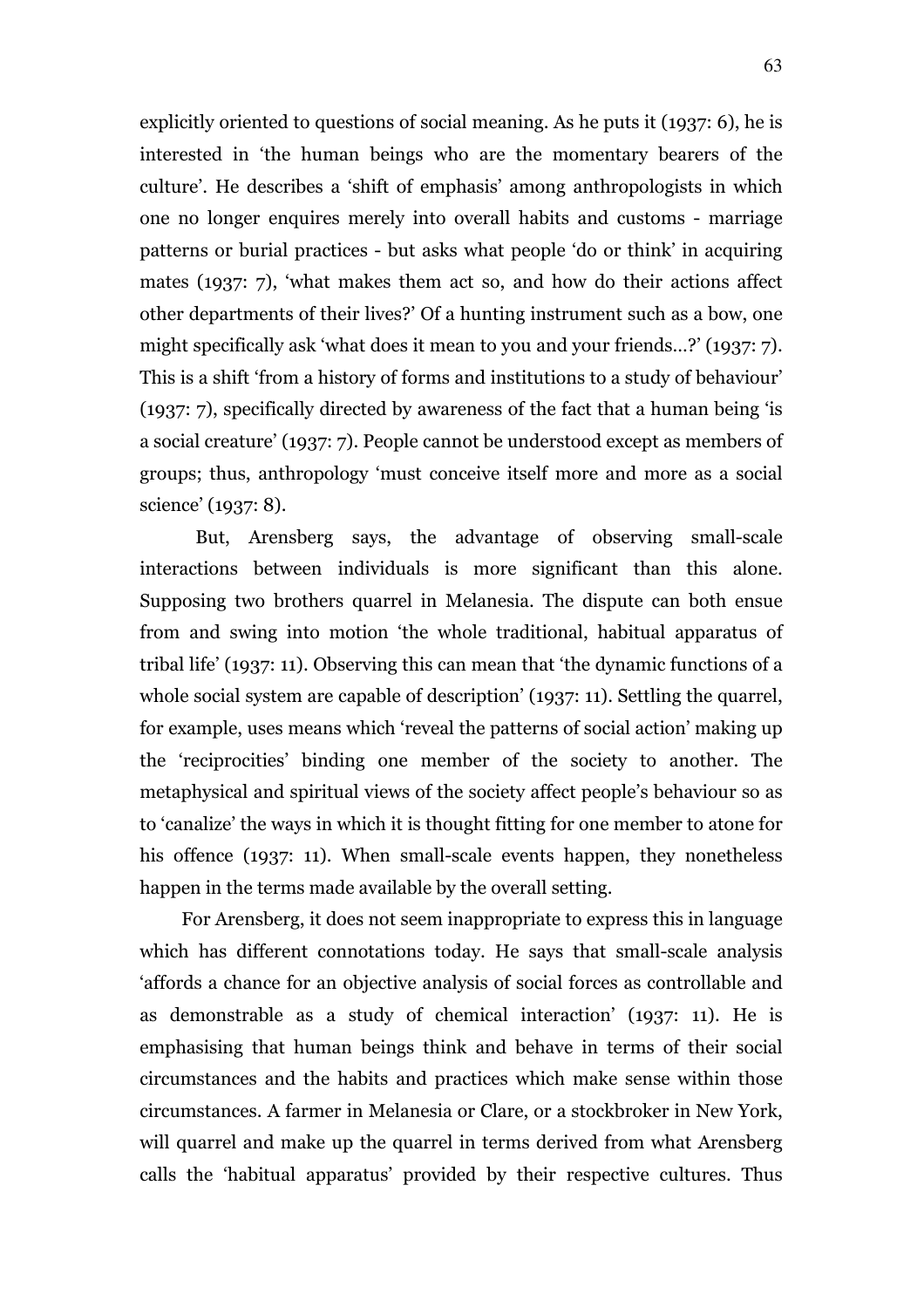Arensberg and Kimball describe a fratricide in County Roscommon. One of two brothers who inherited a farm was too weak with asthma to make enough profit to provide his sister with a dowry or to pay his brother the two hundred pounds their father's will had stipulated. Instead, he is said to have kept the younger brother in virtual slavery, working the farm, and it is easy to see how this situation came to seem inextricable to everyone involved. When the younger man shot his brother dead, the authors 'point out the provenance of the crime in a social situation arising from the family system' (p.113).

*Family and Community in Ireland* is a work, therefore, in which the general and the particular are consistently intertwined. The dichotomy between society and individual is a false one (p.xxxiii). Believing that the small- and the large-scale, psychology and sociology, are indivisibly linked (p.xxxiii), the authors refer to 'personal relations, individual and group activities, expressions of sentiment and emotion of every kind', using them as 'expository matter' in explaining how general processes work out (p.xxxii). 'Detail, local color, dramatic incident, and specific quotations' (p.xxxii) may have oblique, complicated or even contradictory relations to larger states of affairs. They are not taken for granted as microcosms of large-scale situations, but are used as textual devices to enable the reader to imagine processes which are essentially social. Like social scientists writing today, Arensberg and Kimball are obliged to select 'telling' details in order to communicate (Edmondson 1984, 2000). They support the idea of 'an objective social science' involving 'an impersonal technique for reducing to order' social data, as do the natural sciences (p.xxxiii), and functionalist theory is used to suggest how this order might be perceived. But this does not entail, for them, an end to meaning and imagination.

This brings us to the question of the physical anthropology which formed part of the Harvard Irish Study. Though Arensberg and Kimball themselves had little contact with the physical anthropologists in Ireland, Arensberg's 1937 work acknowledges the status of physical anthropology as an intellectual enterprise in which Harvard was a leading institution. He writes that 'Man, like all animals, has his species, his subspecies, his races, and his hereditary strains,' which we can legitimately attempt to render as 'uniform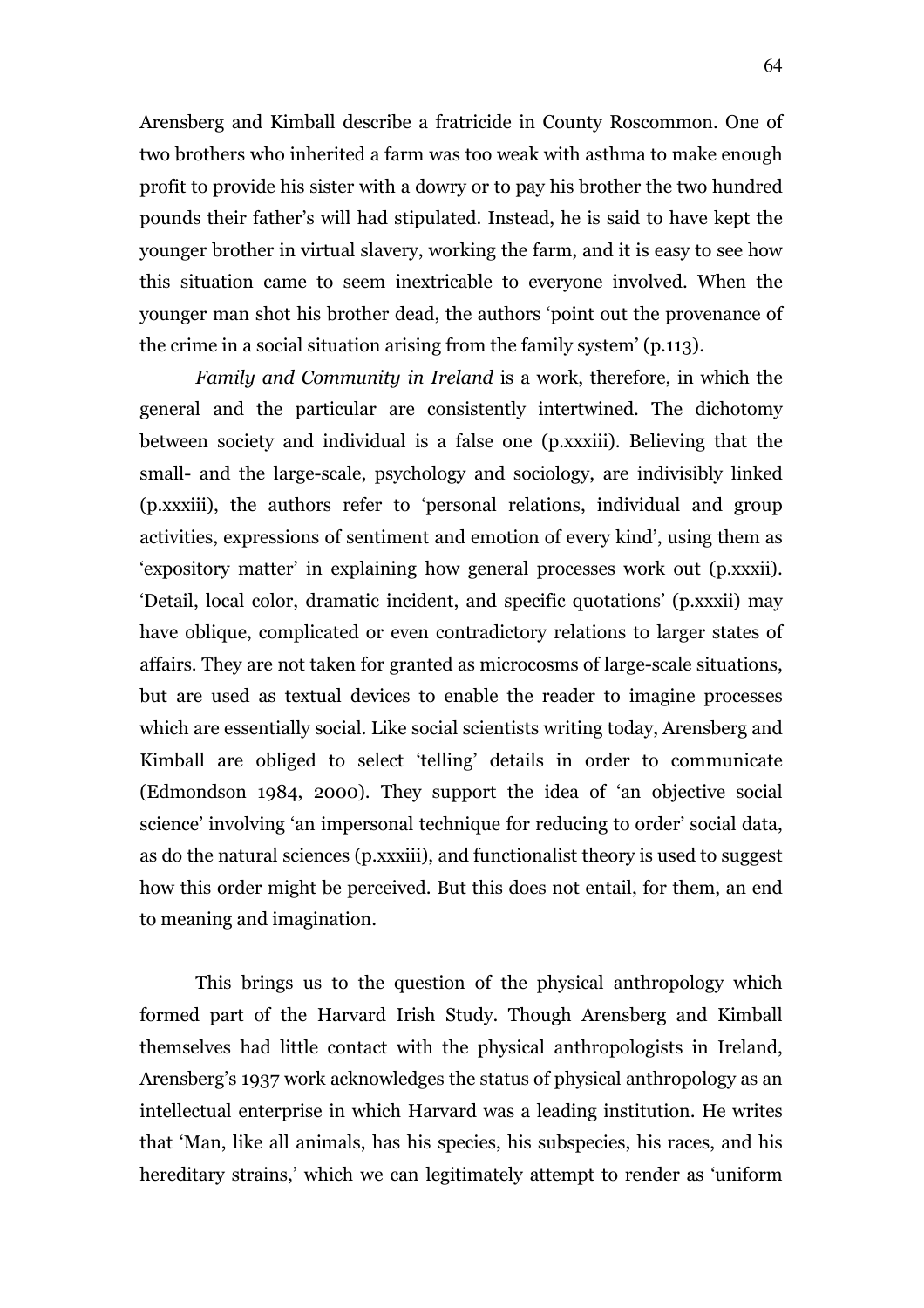laws': 'Some day we may know more certainly the biologically determined inherencies of man' (1937: 18-19). Such views have come to have sinister implications. The activities of the physical anthropologists in Ireland precisely paralleled those by their counterparts in National Socialist Germany in the same period. The Aryan Race which Hitler sought to establish was held to be detectable in all its sub-categories by physical characteristics, described in German schoolbooks of the time, and measured in just the ways used by Dupertuis and his colleagues in Ireland.

This did not imply that Arensberg and Kimball were searching for 'pure' human strains, a position frequently associated with racism in politics and science since the second half of the nineteenth century. Nineteenthcentury century philologists had categorised languages and the 'races' who spoke them in order of merit, viewing the 'Teutonic' cultures as superior. The latter assumption was countered by Ernest Renan's vision of the Celt as more civilised and cultured, if more 'feminine' (Cairns and Richards 1988: 45-6). Matthew Arnold consequently urged that the English might use the Celtic 'quickness of perception' in their own mongrel blood to counteract the philistinism of their more masculine, Germanic heritage. According to Ashley (2001), a related concern with race and purity of life influenced the work of Haddon and Brown in the Aran Islands in the 1890s.

Arensberg speculates fleetingly about the intermingling of 'bloods' from the original strains in Europe – which implies that they no longer exist on their own (1937: 19). The two authors together see Ireland as presenting 'a distinctive and characteristic tradition dating back to pre-Christian and pre-Roman times', but at the same time they acknowledge the relativity of all cultural classifications (p.xxxi). The differences between the Irish and, say, the English, within an overall occidental tradition, derive from 'differences of behavior and outlook', 'products of quite different ways of life' (*ibid*.) - *not* specifically from racial or inherited characteristics. Later, in *Culture and Community*, Arensberg and Kimball show themselves highly conscious of human diversity, and consistently opposed to ethnocentric attitudes (1965: 228, 230).

In attempting to understand some part of the intellectual motivation for physical anthropology, it is important to note that, in the early part of the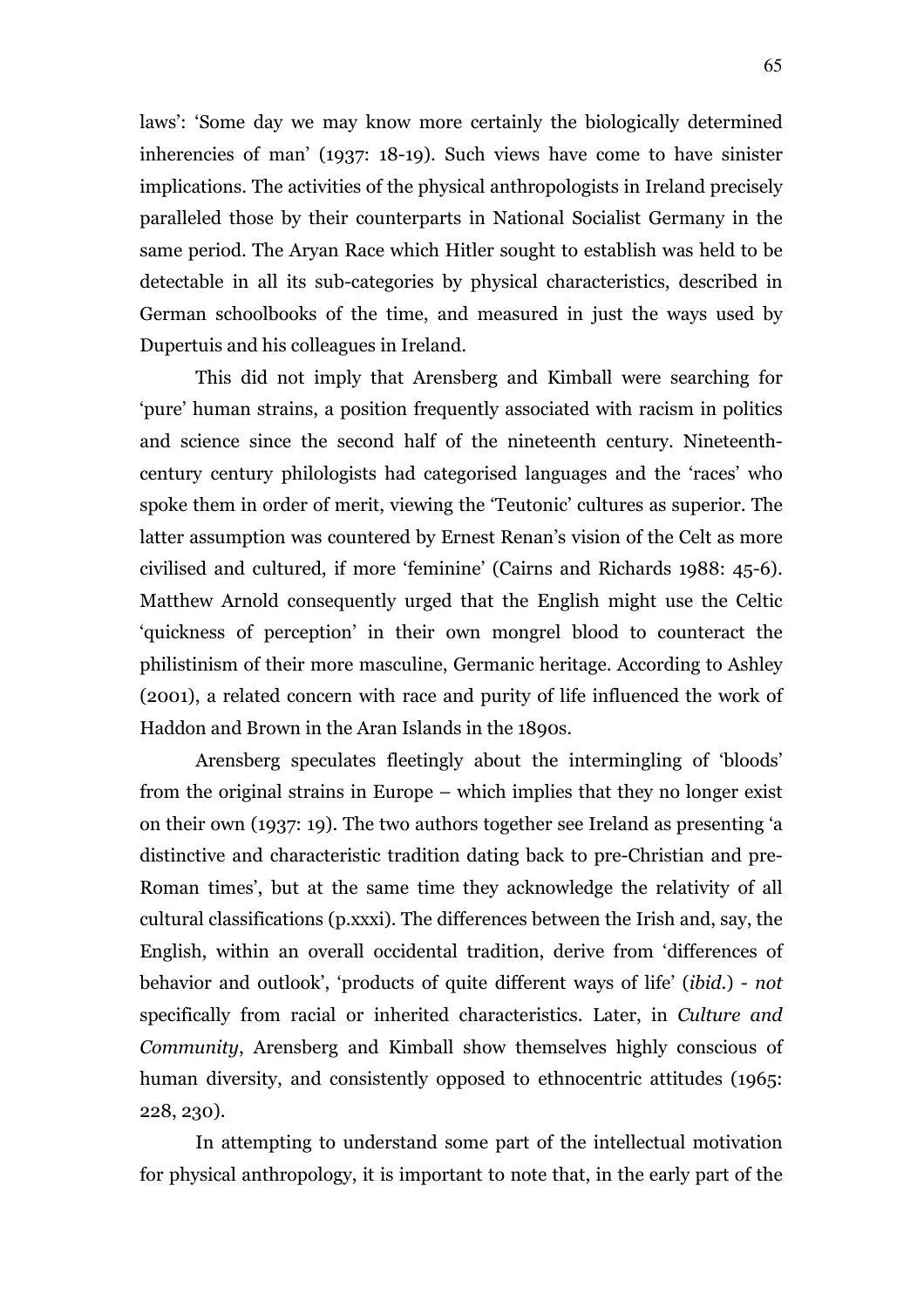twentieth century, associating the exploration of human physicality with questions of race and breeding was by no means unusual. It was confined neither geographically, to areas such as the German-speaking countries, nor politically, to those harbouring right-wing or fascist convictions. It was widely taken for granted throughout the Western world that a rational approach to understanding human beings might embrace an effort to understand the effects of inherited characteristics of groups of people on human affairs. The attempt to understand the implications of human physicality has not since been solved; nor has it been freed from serious political implications. Even in fields such as psychiatry, trends towards 'evidence-based treatment' and 'algorithmic methods' imply that human attitudes and behaviour can be grasped and responded to strictly in terms of generalisations on the basis of empirical observation. Contemporary debates on cloning and genetic manipulation lead on from the physical anthropology discussions of a century ago.

During the nineteenth century, science and the knowledge of nature had become ardently regarded as sources of human social redemption. Darwin's cousin, Francis Galton, coined the term 'eugenics' in 1883, summarising his work on the 'science' of improving human stock by giving more noble blood the opportunity to prevail over less (Kevles 1985: ix). Galton believed it possible 'to produce a highly gifted race of men by judicious marriages during several consecutive generations' (Galton 1869: 1). In America, the feminist reformer Elizabeth Cady Stanton advocated restricting marriage to those able to provide children of '"splendid physique, strong intellect, and high moral sentiment"' (Leach 1981: 31). By the twentieth century, such ideas had become common throughout the West. They were not necessarily considered right-wing, and were sometimes supported, as by H. G. Wells, on socialist principles. An emphasis on the significance of race and inheritance in public affairs could be, and was, heavily criticised – but it belonged to the common currency of the times.

Should we reproach the anthropologists of that period for taking part in an intellectual milieu in which physicalist beliefs could eventually be used to justify a Holocaust? This question is not susceptible of easy answers. As far as anthropology is concerned, Adam Kuper points out (2001: 82) that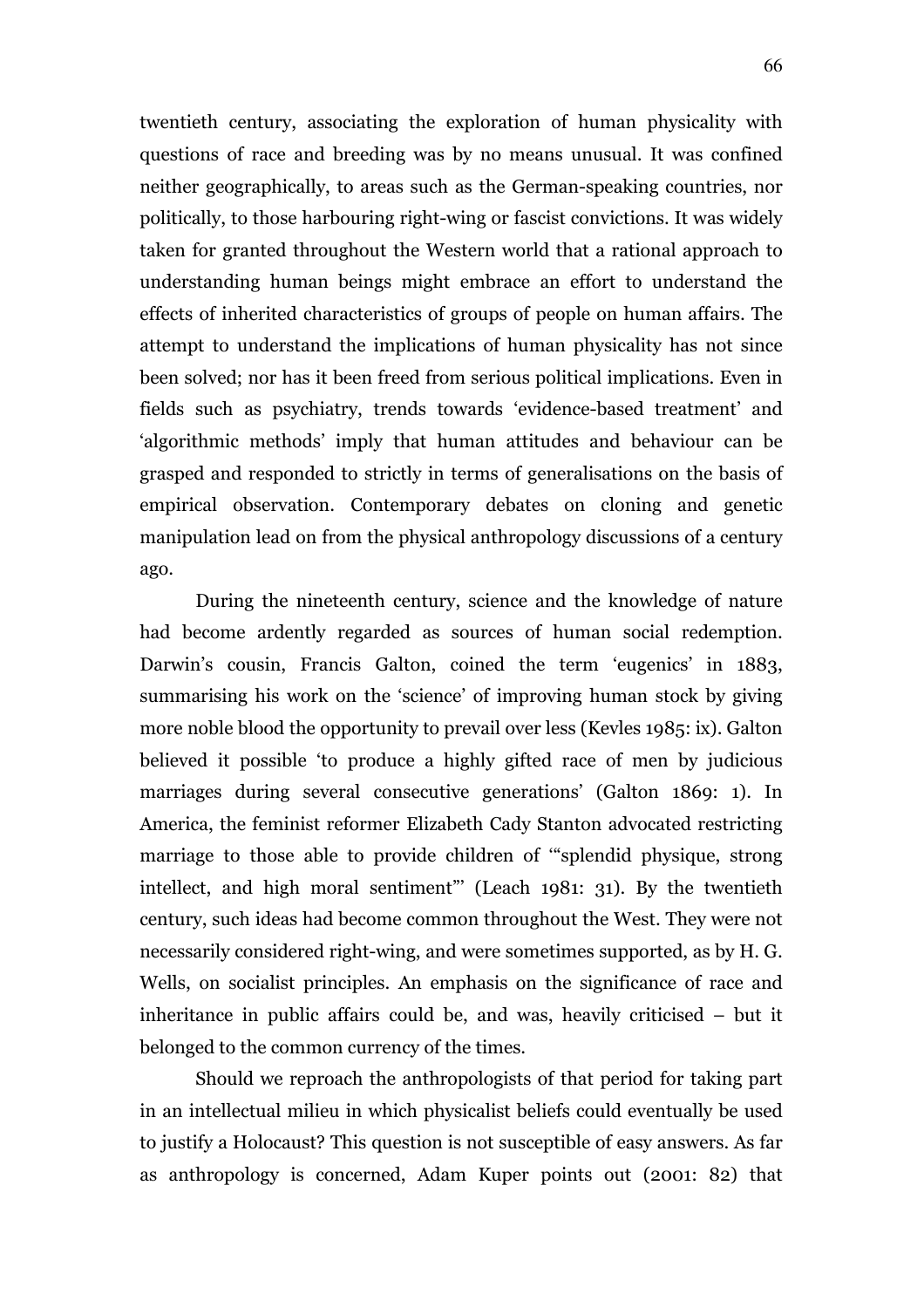opinions relevant to racism, colonialism and other forms of domination were always sharply divided among scholars. He names Radcliffe-Brown, an acknowledged central influence on Arensberg and Kimball, as 'firmly committed to the liberal, anti-segregationist cause' (2001: 83). Kimball's own obituary underlines the fact that he was vehemently anti-colonial (Moore 1984). Moral and political convictions, rather than scientific debates alone, seem to be decisive in determining scholars' allegiances to public causes.

Arensberg outlines his views on relations between the races more clearly in his account of anthropologists' former predilections for studying 'primitive' tribes (1937: 8ff.). This has taught us, he says, that modern human beings are not as different from them as has been thought. 'Typically modern logic' is by no means rare among the Bushman, and, as for ourselves, 'typically "primitive" behaviour characterizes us all at moments' (1937: 8). We should not see the difference between 'the barbarian and the civilized man' as 'simple': Arensberg underlines similarities in logic, institutions, beliefs and feelings between the two. He points out that no reputable anthropologist can believe in 'unilinear evolution' (1937: 3), and that field ethnologists have 'demolished civilized man's pretension to the sole possession of the adult mind' (1937: 4). Through studying peoples such as these we have come to 'an ever greater objectivity' in which we see moral claims as 'expressions of particular times and places' (1937: 5). 'One cannot read a page of modern ethnological description from Malinowski in Melanesia to the Hershkovites in Guiana without a shock to one's complacency' (1937: 4). Our own 'civilisation', in fact, offers no guarantee of moral correctness. Arensberg is far from assuming that 'advanced' civilisations are supreme or physical characteristics decisive in developing them.

## **Family and Community in Ireland**

This section summarises what we see as main aspects of the contents of *Family and Community in Ireland*, which begin with its authors' insistence on Ireland's 'distinctive and characteristic' variant of Western European civilization, its 'behavior and outlook', which are 'products of quite different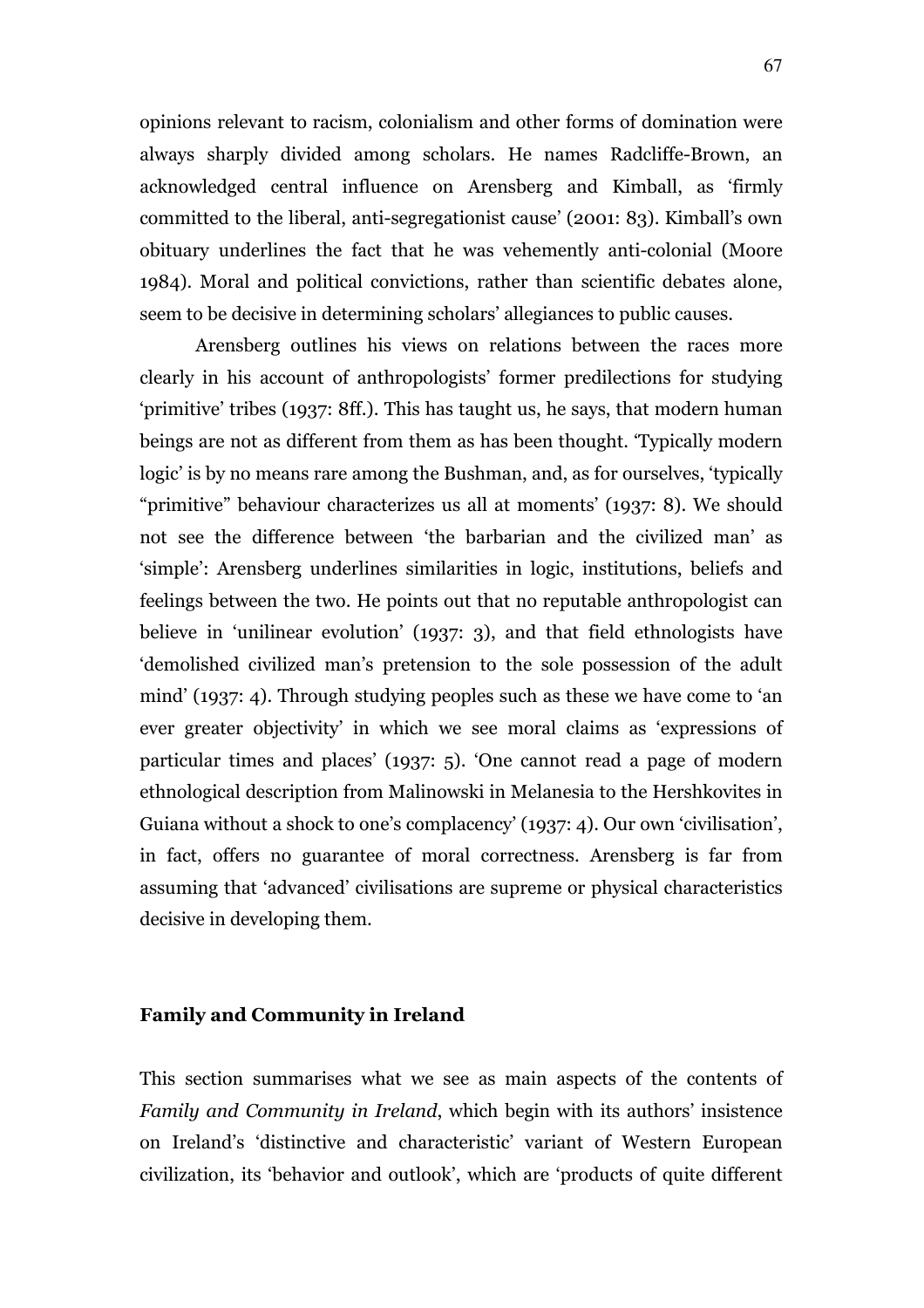ways of life' from those of the English (p.xxxi). Their portrait of this society focuses neither simply on individuals nor simply on social processes, but on the relations between individuals which make it up. Showing how this 'organization of habit' (p.263) functions, they both furnish fascinating details of life as it was lived in the Ireland of the 1930s, and raise perennially significant questions about the way human society works.

Many of these questions revolve around the developing crisis of modernity to which their work points. In the particular blend of individual action and social process which they explore, Arensberg and Kimball see individuals as bound into their family and local settings. Personal preference is a secondary question in comparison with the wellbeing of the people among whom one lives. But this is a setting which can absorb change without being transformed by it, at least in the short term. By the end of the century in which they wrote, Irish people had come to have a much stronger sense of their individual rights to make decisions affecting their own lives – but within a socio-economic setting often experienced as immune to control.

Arensberg and Kimball begin their book by describing how the people of Clare get their livings. They note where the grass grows thickest, the fact that creameries are gradually being introduced for collecting milk, how agricultural production varies throughout the county. Ireland was at that time a country so rural that nearly two thirds of its population of just under three million lived 'outside villages and towns with 200 or more population' (p.4). The small farmers' economies on which the authors concentrate were centred on the 'spatial unit of land and house', 'identified with the family in the eyes of its community in name and ownership' (p.31). The woman of the house would start the day by rekindling the fire in the morning, and her work was unremitting from then on. The custom demanding 'that some woman of the house be always at work' (p.65) was far from unique to County Clare. Forty pounds of potatoes might be cooked at once over the fire, the bread baked once or twice a day, the family fed in sittings - the woman serving herself last. The men's work was divided by Saints' Days, with St Brigid's Day (February 1 st) marking the start of spring work (as it did elsewhere in Europe in the same era), and St Patrick's Day (March 17<sup>th</sup>) marking a promise of dry weather. Except for the holiday period of Advent and Christmas, work was unceasing.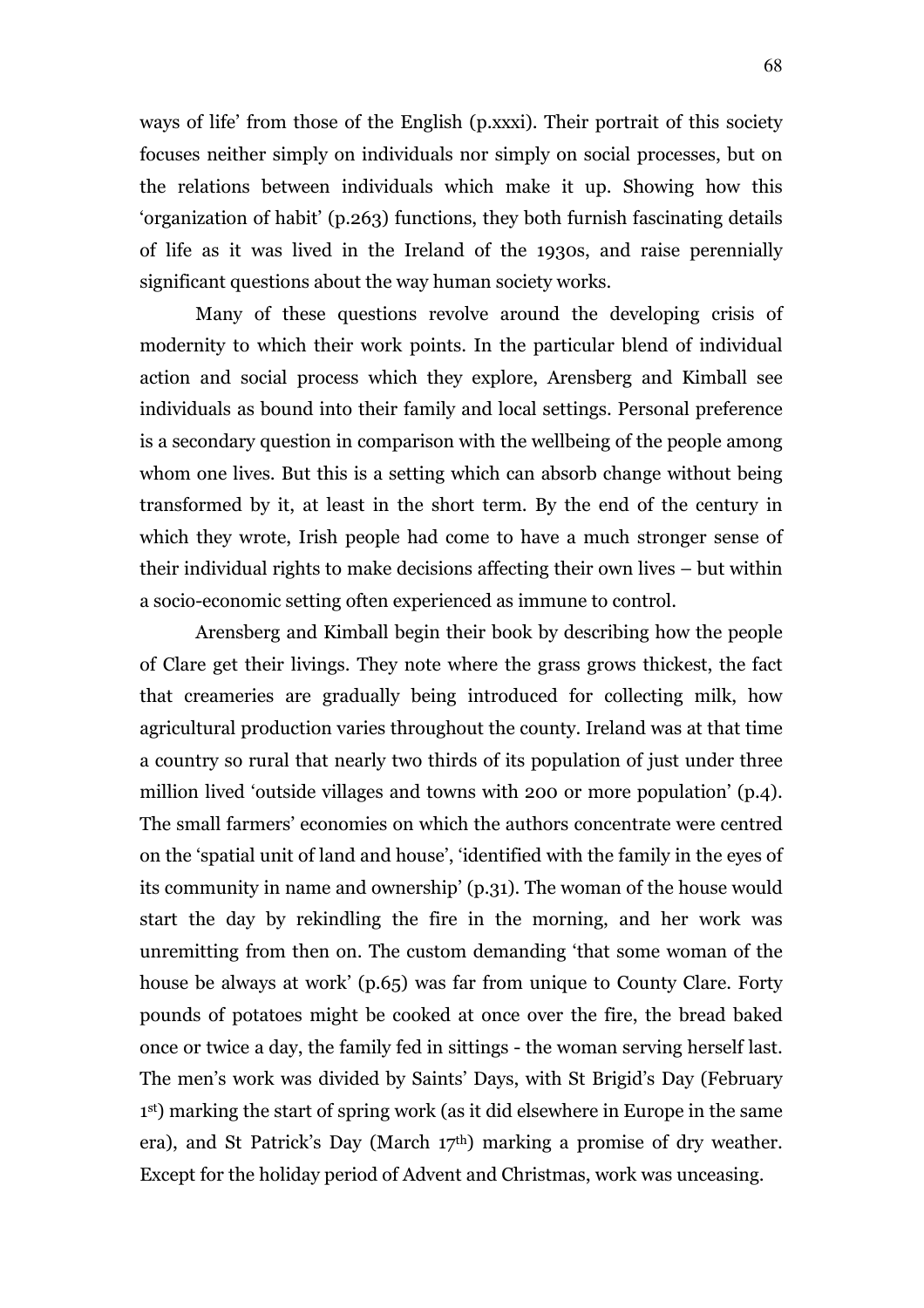The stage is set for detailed attention to the daily processes of farm life. First there is the issue of the entire family's contribution to its work. This raises the question of how the two genders co-operate; endorsing a view widely held at that time, the authors emphasise the complementary nature of their activities. This does not entail that they are regarded as equal. But Arensberg and Kimball, as anthropologists, are less interested in judging moral or political lights and shadows than in the patterns which allow the society to continue and its members' lives to be sustained. Children, for example, are trained in family and farm duties so that, when their turn comes to marry, they can provide future spouses 'not only the loving consideration of husband or wife but the proper skills in farm economy' (p.47). Issues of individual preference are worked out within a setting of interpersonal obligations. As in farming economies elsewhere in Europe, farmers' wives might dispose of profits from eggs and butter - subject to the needs of the family unit (p.47). The father of the family and owner of the farm takes responsibility for decisions about farm work, but this does not bestow individual freedom on him in the modern sense. 'His first charge is to the family he heads,' and should he fail in competence, 'his wife and children are entitled to a just anger against him' (p.46).

A hard lot falls to farmers' sons, who must work beside their fathers and learn from them, but despite their efforts have little right to opinions about how tasks should be done or the farm's profits spent (p.53). The son is 'subordinated' 'to his parents, particularly the father' (p.52) in the interlocking spheres of economy and family, treated as a 'boy' until the age of fifty if his parents have not yet made over the farm to him (p.55). '"You can be a boy here forever as long as the old fellow is still alive"' (p.55). Arensberg and Kimball describe relations between fathers and sons as sometimes strained in consequence. With mothers, there is much more tenderness, even though the mother retains a permanent right to issue instructions to her son (pp.57, 66- 7). Though a young man will join the traditional 'masculine scorn for feminine interests and pursuits', he must 'look for protection to his mother against a too-arbitrary exercise of his father's power': her 'diplomatic, conciliatory role' allows her 'to call upon the strongest ties between herself and her sons to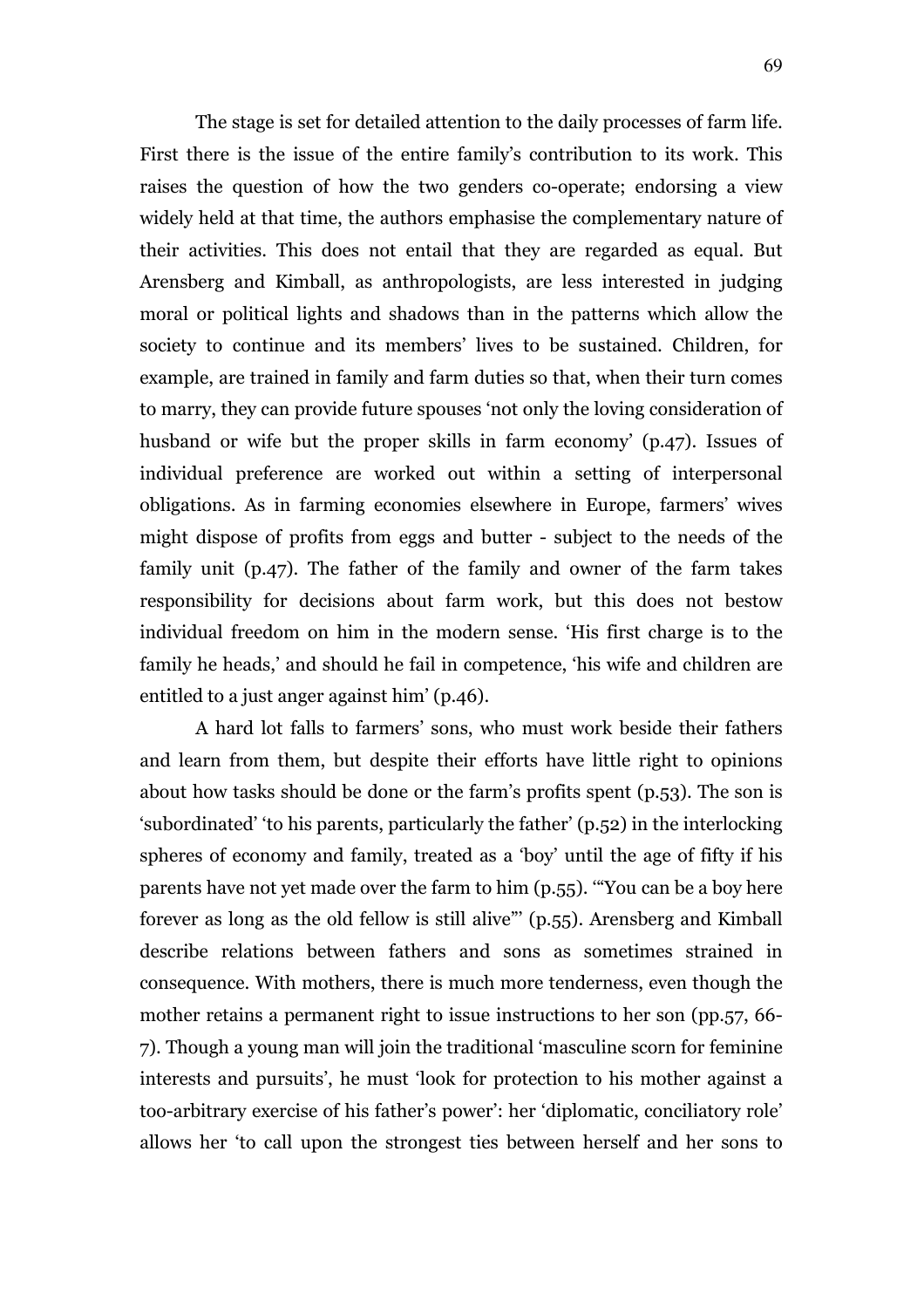restore rifts in parental authority'. A son may leave the farm for other walks of life, but 'When one goes home, it is to see one's mother' (p.58).

Arensberg and Kimball see in this society an 'absolute coincidence of "social" and "economic" factors within single relationships' (p.60). The sons are described as all equal, under the father's direction and control; 'the years of common effort and common dependence create a strong solidarity between them' (p.61). They will fight for the farm's interests if necessary, and must submit to the father's choice of the son he thinks most competent to run the farm after him (p.63). In the ideal case, this immediate family forms a small 'corporate economy', enmeshed within a countryside in which there is 'also a certain amount of cooperation' - in lending tools, lending boys or girls to help with particular tasks, for example to help with butter-making, or at times of distress. Especially, interfamilial cooperation occurs when it is necessary to work communally to get in the harvest, or at obligatory family ceremonies such as children's First Communion (pp.68-9, 72). Indeed it becomes clear that one important aim in acquiring new relations through marriage is the extension of the circle of people one can ask for aid in times of need. 'Cooring', like 'meitheal' (pp.254ff.), replaces the tedium of solitary work with 'a pleasant and variegated rhythm which works up an emotional satisfaction which can counteract fatigue and monotony' (p.259). This constantly intertwined nature of individuals' with their relations' lives is explored in terms of a 'give-and-take' between them (p.79) which delineates their system of values. Individuals who try to rise above their fellows are quickly accused of forgetting their friends; 'disloyalty to one's kinship group is felt to be a deadly crime' (p.90).

This loyalty is expected to persist even in the absence of family members from the country. The sons and daughters whom the family farm cannot support and who emigrate, often to America, do not view themselves as having abandoned family membership; they continue to send home to Ireland an 'enormous' annual total in financial remittances (p.144). This shows how 'The sentiments of place, farm, and family become so inextricably intermingled as to be almost one' (p.145). The heavy emigration which the authors see as beginning around 1815 was, by the time of the 1920s, robbing the country of nearly a third of its population. For Arensberg and Kimball,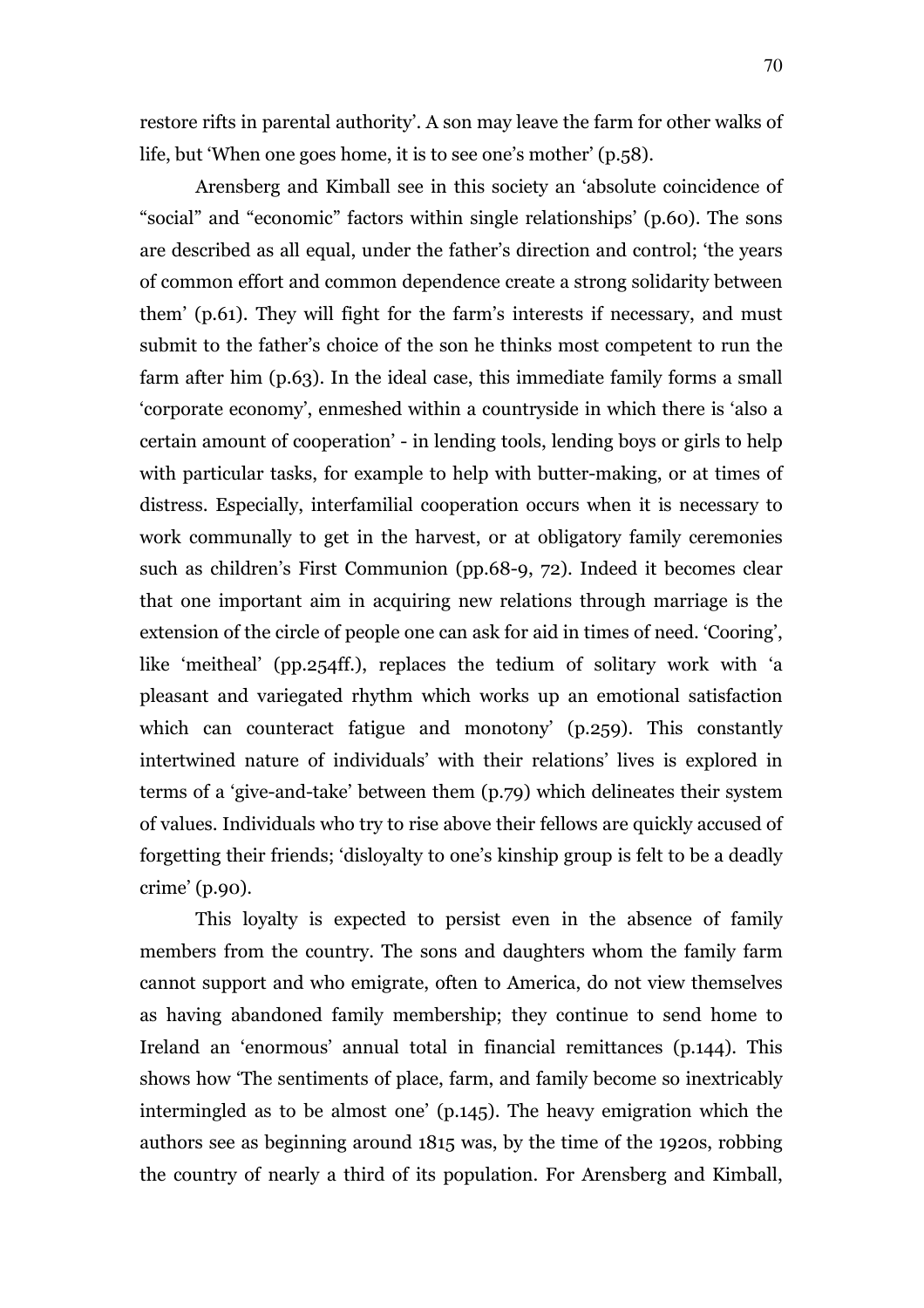Ireland's history of emigration is to be explained directly in terms of the family form which had evolved in the latter half of the nineteenth century. This enabled emigration to become 'a traditional movement' allowing landless family members to survive 'without destroying the family structure or the rural culture' in question (p.150). The authors repeatedly stress the closeness and affection felt by the members of smallholder families, a theme they emphasise even when dealing with disputes. These can be severe and often involve the interchange of property - particularly land, usually the only considerable possession which people had, and their fundamental source of survival.

Ireland's very unusual set of marriage rates form a connected phenomenon. In 1926 (the last year for which Census returns were available to Arensberg and Kimball), a man only attained an even chance of marrying when he reached the age of 35. Nonetheless, once people were married, their rate of child-bearing was very high (p.102). Many Irish social scientists now see these patterns as reflecting a restrictive sexual regime which emerged after the Famine from a determination never again to disperse the land into a patchwork of holdings too small to sustain life in an emergency (see Byrne 1997). But for Arensberg and Kimball, the Irish patterns make sense simply in terms of the attitudes and behaviour of country people towards marriage itself. Marriage can only happen when the 'old couple' are ready to pass on ownership of the farm to their chosen heir; it means dispersal of the farm family and a change of status for the 'boys' and 'girls' now to be seen as adult. The family group is an intense, intimate arrangement, necessarily destroyed by a marriage. Those children who cannot inherit must leave, often never to return to Ireland: they 'must travel' (Arensberg 1937: 79). This huge 'turning point in individual histories' involves 'transfer of economic control, land ownership, reformation of family ties, advance in family and community status, and entrance into adult procreative sex life' (p.103). For the older people, it means relinquishing their entire source of power in the family and the neighbourhood. No wonder the older people seek legal provisions to protect their own place on the farm in the future (p.111), and no wonder they hesitate to embark on the whole process at all. The introduction of the old-age pension has eased the situation somewhat; a witness remarks, 'There is no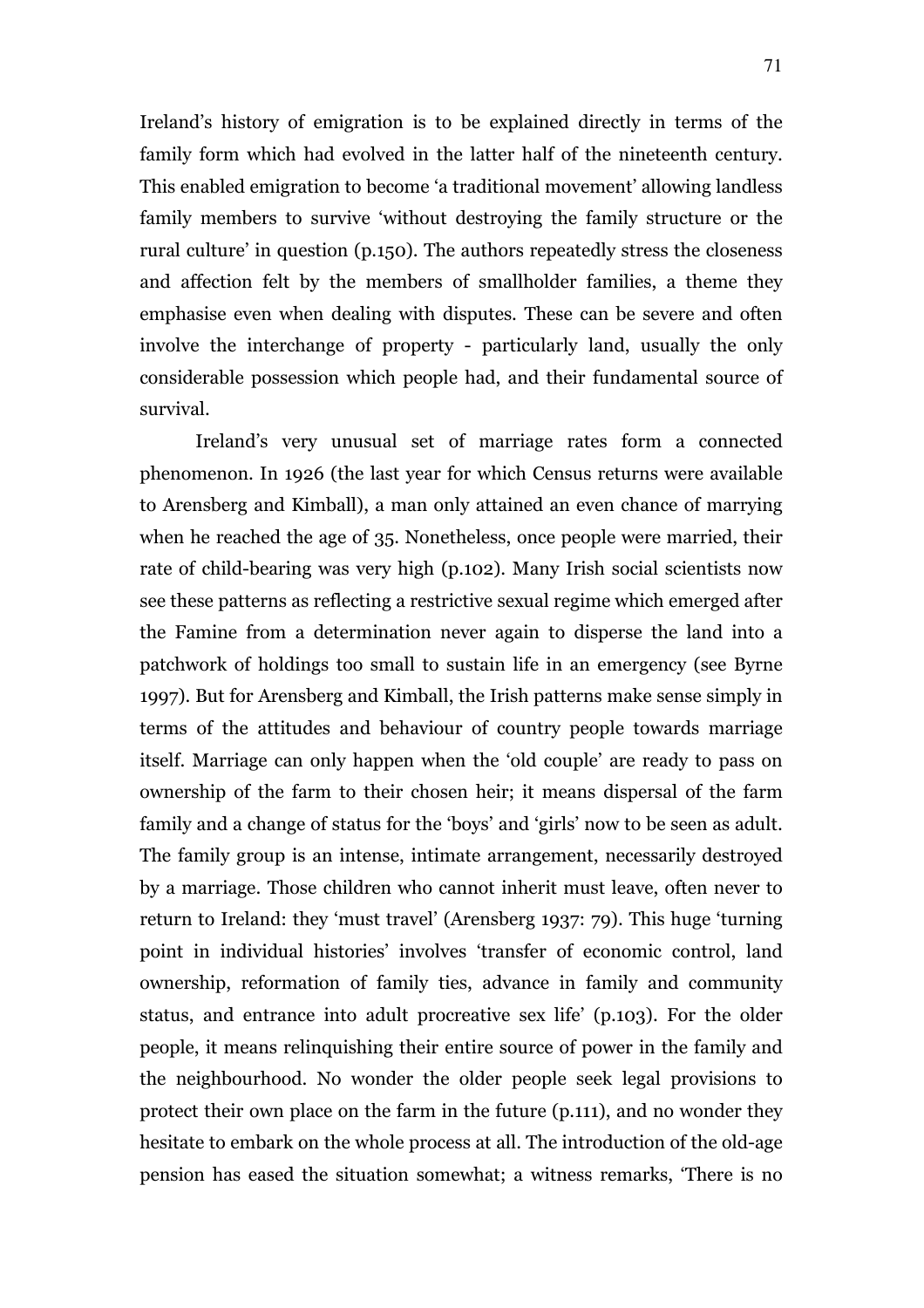chance that the old people would give up the land but for the pension, and there is no hurrying them' (p.121).

The fact of emigration contributes to a situation in which the proportions of old people in the population are high. 'Ireland is in some ways an old person's country' (p.153). In Ireland in the early twentieth century, 6.7% of men (p.157) and 8.3% of women (p.158) are over seventy; the Irish death rate is the most favourable in Europe, except perhaps for France (p.160). 'The country people live long and die often very old indeed' (p.162). According to Arensberg and Kimball, Irish people 'live long because they have much to live for,' being 'honored' in their own sphere of life: 'They have power' (p.162). Here the old in Rynamona are described in particular detail (p.175). One old man in particular, O'Donoghue, is regarded with special respect. As people in the countryside say about similar figures today, when he is gone things will not be the same again (p.177).

The chapter on 'Familism and Sex' underlines the heavy distinctions between the 'complementary' genders (p.195). Despite the 'propriety' of country life (p.196) and its strict ethics (p.198), fecundity is valued highly and boys and girls grow up 'in an atmosphere of constant reference to sex and breeding' (p.197). Sexual banter is common (p.199), its ribaldry reinforcing morality rather than undermining it (p.200). Though sexual behaviour is strongly restricted to the realm of marriage, brought about through matchmaking, these arrangements are seen as no less conducive to love and affection than in settings where 'personal initiative' seems more obvious (p.202). In 'the country people's imagination', sex and familism go together; sexual impulses are not thought of as in the first place individual. They are expected to relate to the local context, to the extent that 'young "bucks"' who try to make girls pregnant are seen as primarily motivated by greed for land and money (p.203). '"Patterns"' and dances are occasions where anxiety is felt, particularly by the clergy, lest things get out of hand (p.207). An illegitimate pregnancy often results in disappearance from public life (p.209), for it ruins a girl's reputation. Sexuality is thought to be properly related to maintaining one's family and its status. Many members need to remain celibate so that the system can continue (p.213), but Arensberg and Kimball do not see this as causing the distress attributed to it by later authors. Sexuality itself is not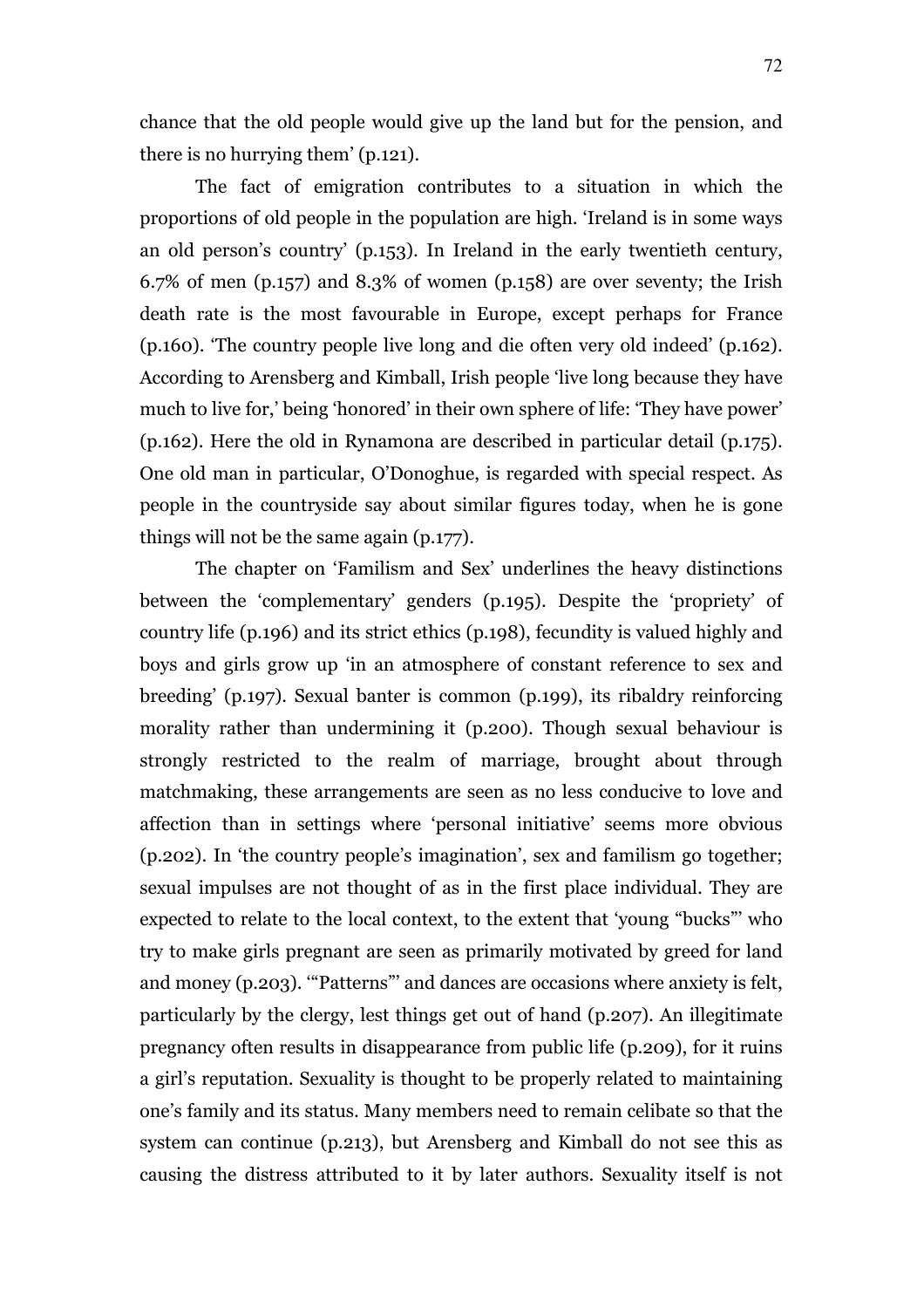imagined as a primarily private and personal concern, though it might often, through matchmaking, provide a path to upward social mobility (p.215), 'a natural wedding of desire and ambition' (p.218).

Arensberg and Kimball emphasise the social nature not only of sexuality but also of time and tempo. Dealing with occupational changes over time, the authors argue that economic skills are most important as they fit into the interwoven structure of daily life. It is not that changes in this area take longer in the country, or that country people are resistant to innovation as such. On the contrary, some changes occur 'surprisingly quickly', in a way. The important factor is not the time taken in itself, but the way in which an innovation must include everyone and everyone's way of working. Changes 'proceed through social relations; they do not overthrow them' (p.262). Local social and economic life is not abandoned in order to adapt to the change, but the change is made to fit in 'compatibility' with the life of the community.

Arensberg and Kimball add to this their recognition of the fundamentally personal and communal sense of place in the Irish countryside. They describe vividly the social complexity of the physical settings in which a Luogh farmer would live. The geographical span of his kin relations differs from that of his place of worship, the disposal of his produce, or the practice of his religion; 'though in the last analysis each one of these is built up out of his personal experience of human relations' (p.274). (In the 1930s, when motor cars were used rarely (p.280), if someone lived half a day's journey from the nearest village (p.278), that was considered close, not far!) Here there is a 'direct connection' between the area over which someone moves and his social and economic status. Big farmers go often to Dublin, sometimes even using Dublin tailors; small ones, virtually never, for their own world is made up of the people who know them at home (p.285). They do not need to venture further, for local shops and markets supply all they are likely to need (pp.286- 7, pp.288ff.). In the market we can see the farmers' world in microcosm, their mutual relationships acted out in 'ceremonial reiteration' (p.293). The authors do not mean that farmers bargain as they do *in order* to act out their relationships. Rather, we understand fathers' relations to sons better when we can see the fathers' dominance in selling at market. At the same time, it is because we have understood their dominance at home on the farm that we can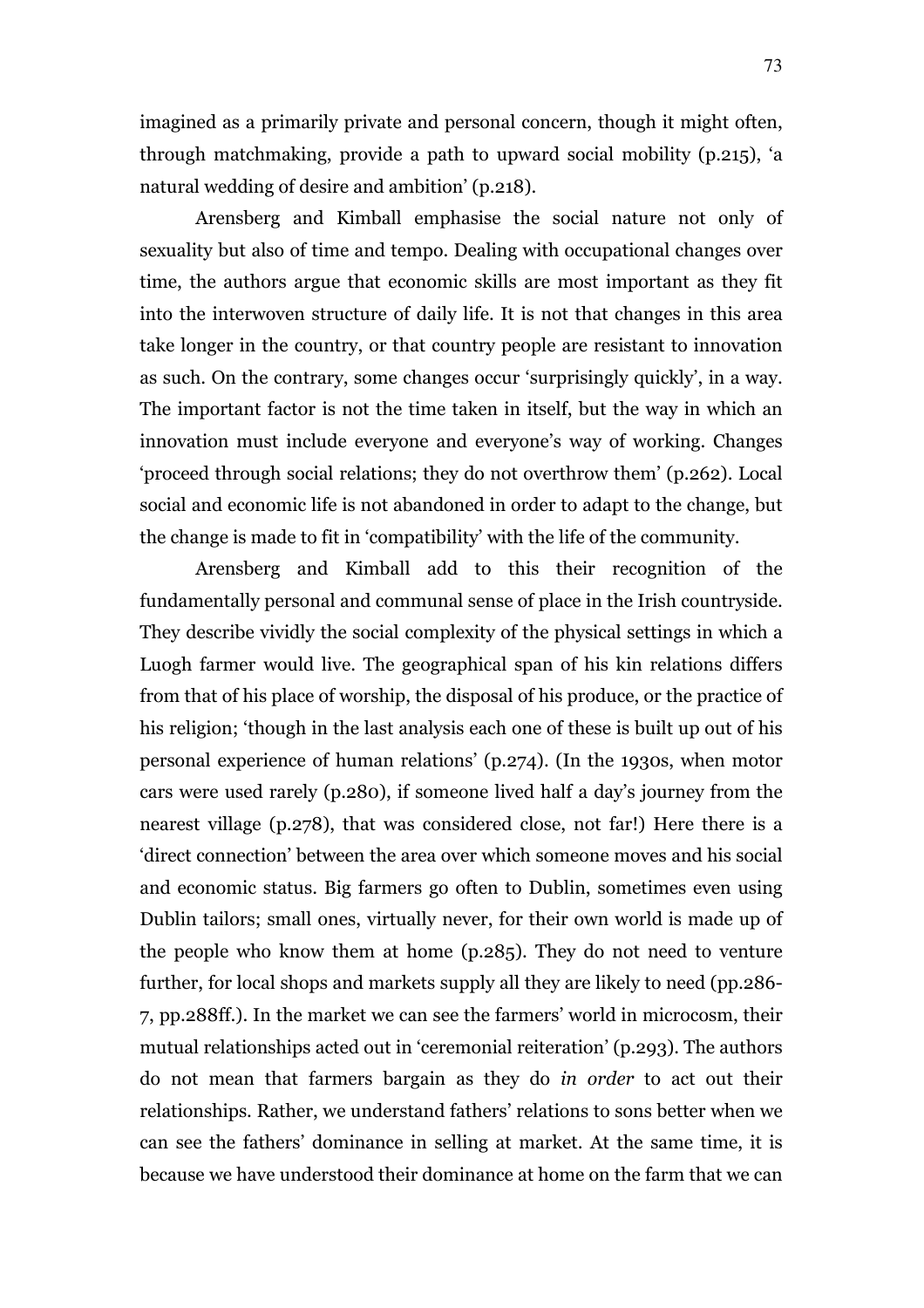so clearly interpret their behaviour when they are buying and selling their animals. An interpretive spiral evolves, making our understanding of people's relationships richer and more detailed.

The town of Ennis, at that time numbering about six thousand inhabitants, is located 'in the middle range' of Irish towns, 'representative' of the 'most characteristic' urban settlement (pp.309-10). But it possesses a 'double character' (p.314), serving the needs of up to a hundred thousand country dwellers. Its whole economy depends on the farmers in this hinterland who both supply produce for sale and purchase clothes and other goods in Ennis - which sets something of the fashion of the district (pp.312-3). In the town, life is ruled by class, a 'master key' to its structure (see Curtin and Ryan 1989). 'The people of Ennis know their "places"' (p.322) - even though there are surprises: such-and-such a gentleman has been blackballed at the Gentlemen's Club, and such-and-such a doctor's wife 'is never accepted in the upper circles of the town' (p.324). But even this townlike scenario has rural roots; forty per cent of the townspeople's fathers, and fifty per cent of their mothers, lived in the country (p.329).

The Ennis shopkeepers and shop assistants are geographically, practically and often socially central to the town. Though family groupings are central here too, they never show a 'monolithic sameness' but rather 'a rich design' to be disentangled (p.333). 'Shopkeeping in Ireland is almost exclusively a family enterprise,' (p.334), 'one of the rare occupations that is fully open to both sexes' (p.337), though the women who adopt it tend not to be married - unless to another shopkeeper. Shop assistants, by contrast, whether male or female, tend to be younger, but also to be single - attempting to use their profession as a transition to shop-owning itself (pp.339, 341).

The authors trace the dynamic 'route of the country youth' from apprenticeship to becoming a shop assistant, then 'owner and operator of his own shop with newly acquired spouse' (pp.342-3). This helps to show 'how the social diversities of town and country are joined' (p.343). Young people from the country are hired to work in shops for their amenability and capacity for hard work, and also because their relations at home are expected to patronise the shop and canvass friends to do likewise (p.344). The shopkeeper thus gains, but so do the youth's family, through their access to favours and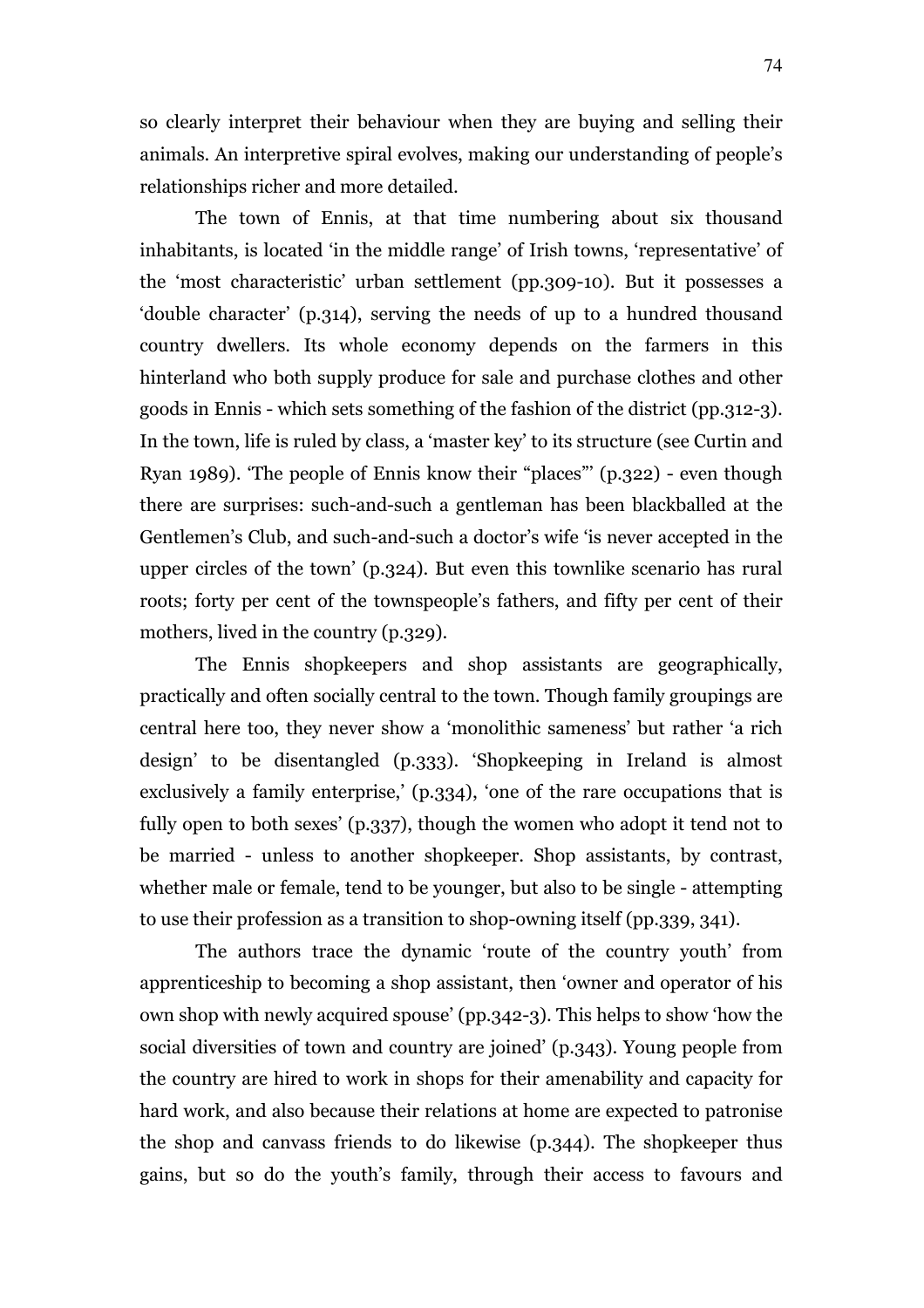acquaintances via the shopkeeper: 'the relationship becomes a fully reciprocal one' (p.344). Just as the country family extends its alliances through marriage, it extends them into the town by sending children into the genteel world of the shop (p.345). The training is long, lasting two to three years and marked by a vast range of skills to be learned - even down to the capacity to predict (and influence) customers' propensities to buy, from glancing at their clothes (p.351). This chapter uses quotations from informants more liberally than others; much of the authors' knowledge of the workings of Irish society was straightforwardly told to them, by interested and astute indigenous commentators.

It might take a young man a decade to work up to the possession of his own shop, marry and start a family. Just as farmers link property and family by living on their farms, so do the shopkeepers, who live in the buildings where their shops are located (pp.361-2). The authors' reconstruction of a farmhouse is paralleled here by an account of an average shop (pp.362ff.). Its arrangement 'emphasizes the ordered relations between the proprietor and his customers' (p.362), while in the living room upstairs, 'heirlooms, photographs, and furnishings are symbols which embody and reflect family status' (p.363). The kitchen at the rear of the house is the woman's province, the centre of family life (p.364). As on the farm, marriage expresses both sentiment and interest. A young man can only marry when he can afford to set up shop for himself, but when he does so, a wife becomes a positive asset, bringing not only her dowry but also her connections as potential customers (p.365). 'Shop marriages are as much a contract as marrying on the land,' claims one informant, explaining how the careful supervision of the match protects the young people. He continues, '"If I am to place my daughter in marriage, it is my duty to protect her in every possible way" (p.369). The young woman's dowry should not put her at a disadvantage by being worth significantly less than her husband's property; if he should die, it is important that she be the legal owner of their joint property. Of course, these arrangements can often go awry (pp.370-1). The untimely death of a parent before they are made, or the incapacity of the protagonists to make appropriate decisions, can all undermine the efficacy of a system whose ideal result is to the common benefit.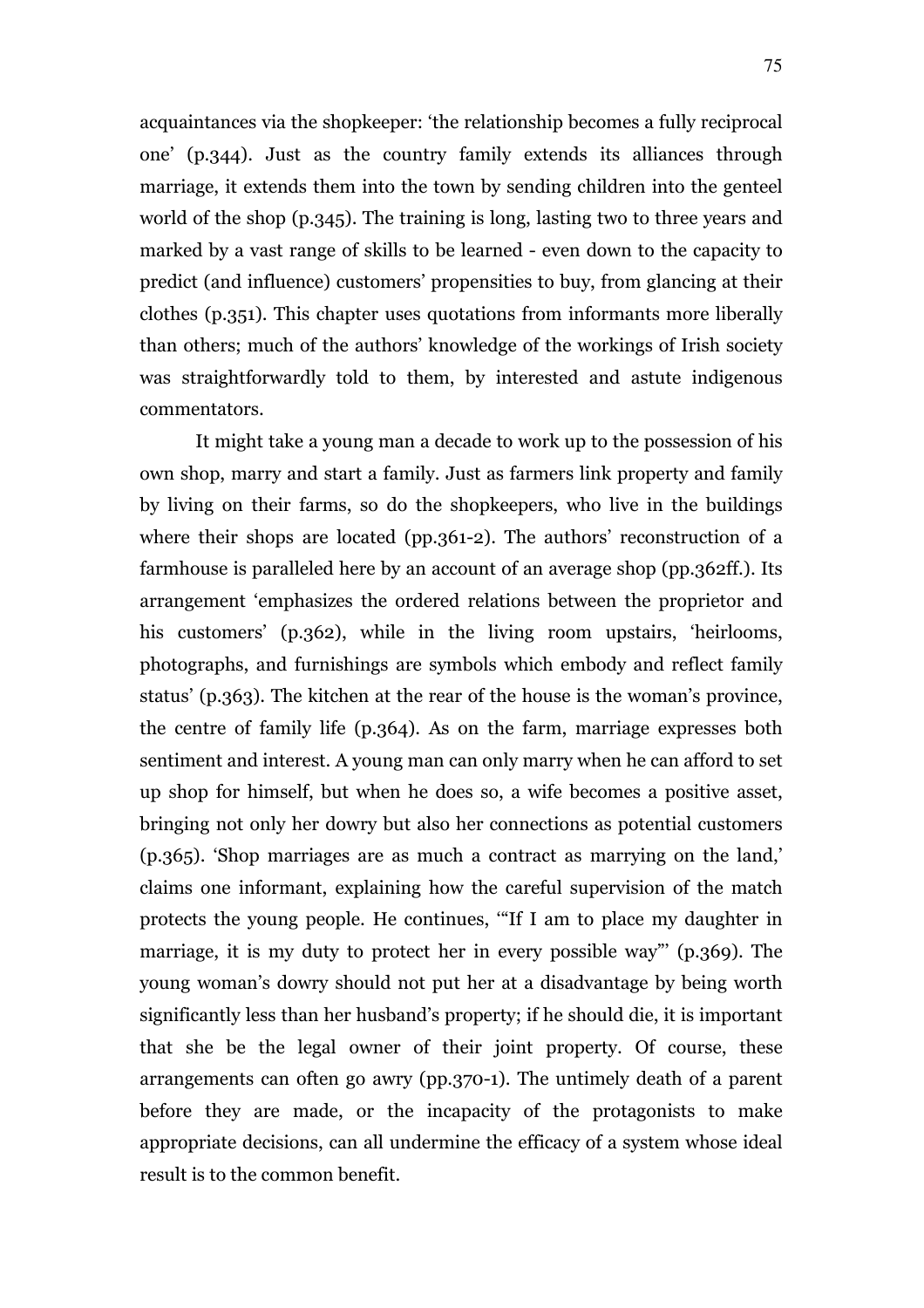Women, here, are centred on the home and - it appears from these pages - barely leave it except on their solitary visits to church. Women are described as ambitious for their own households before they get them and (except for upper middle class ladies) fully occupied in running them when they do. The men's lives, though more sociable, are sociable with a purpose. 'The sociability provided in the nightly gatherings at the men's clubs is restricted to contacts with those of comparable manners and social position' (p.375), and a man's social skills and reputation go towards ensuring financial success for himself and his family. It is, the authors remark, 'the male as representative of his family who must contend with others to win or lose a place in the sun' (p.375).

Arensberg and Kimball's treatments of characteristic life courses among their subjects is just one example of the incorporation of change into their overall picture. Their treatment of 'Mobility and Continuity' addresses this theme directly. They highlight 'the paradox of seeming timelessness and unceasing change', the 'certainties' deriving from 'those patterns of behaviour and the social forms whose persistence is attested by a search of the past' together with 'evident' 'transformation' (p.384). The paradox can be resolved: 'renewal and transition are part of the same process' (p.385). Many town families die out, move upwards to social success elsewhere, or suffer financial demise through the failure of obligations of kin and friendship (a fact which reflects the importance to survival of maintaining them). These families are replaced by contenders from the country; half the shops are held by people with fathers in other occupations.

The final chapter, 'Reciprocals of Family and Credit', continues to explore social interdependence, arguing that even extending credit to one's customers is far more than a merely commercial transaction. It is 'a social mechanism' which stabilises relations between the shopkeeper and his customers (p.395). Debt, for Arensberg and Kimball, ties people together, forming part of a complicated system of obligation and counter-obligation which extends to many other areas, 'including the areas of politics and religion' (p.403). This is not identical with an exclusive stress on harmony and mutual comprehension. The authors give many examples of individuals who chafe at their fates - like the bitter young man whose father's death has forced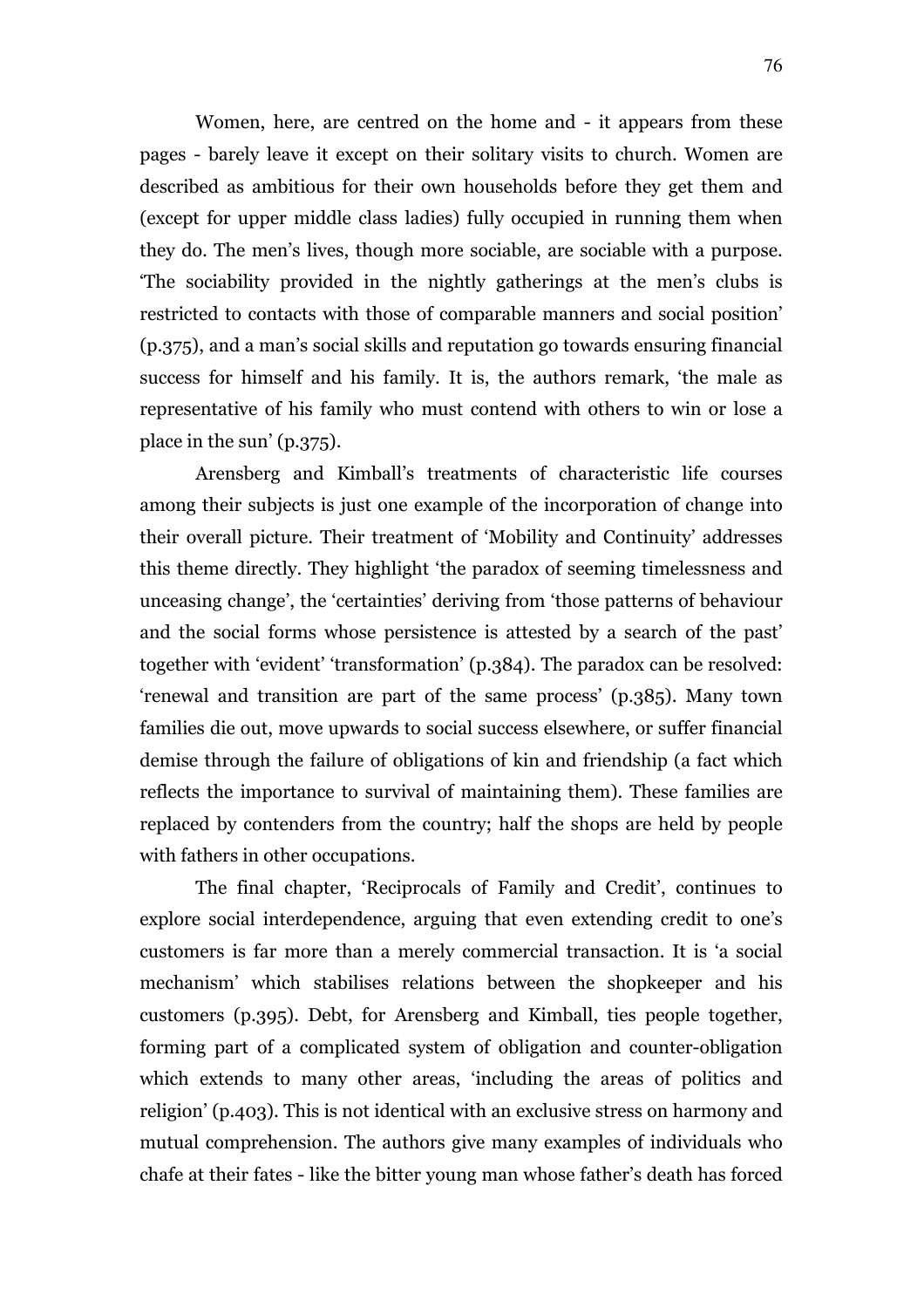him to abandon his solicitor's training for shopkeeping (pp.388-9). They examine mutual 'stereotypes' and misunderstandings between town and country, the extortions of the gombeenman or the corruption of the publican who uses his office for his commercial gain (pp.407-8).

Arensberg and Kimball do not perceive the social scene as pervaded by static sameness. But they do search for repeating patterns - seeing in commercial relations a repetition, in another setting, of family relations (p.409). This 'is of immense help in explaining persistence and change', as practices are 'continuously modified' and some disappear (p.410). Those which remain, according to the authors, follow the family pattern, providing 'the key' to understanding 'the gaelicizing process' (p.410), or the nature of specifically Irish culture itself.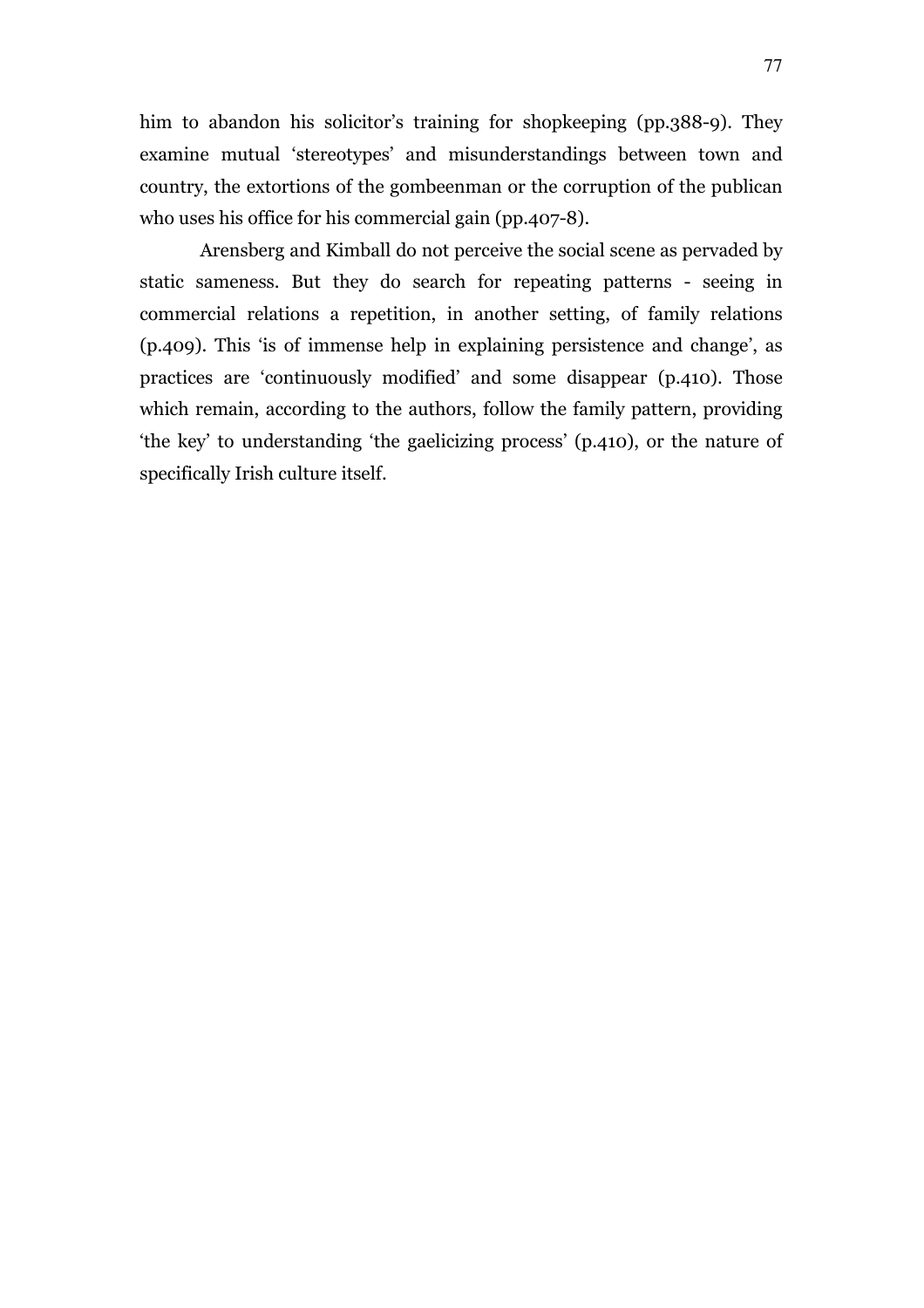## **Acknowledgements**

The authors would like to express their gratitude to the following persons for their great assistance and kindness in locating materials relevant to the Harvard Irish Study: Sarah R. Demb, M.L.I.S., Museum Archivist, Peabody Museum of Archaeology & Ethnology, Harvard University and David Ment, University Archivist, Special Collections, Milbank Memorial Library, Teachers College, Columbia University. We are also grateful to Ben Stone, University Archivist, University of Chicago; Jay Satterfield, Reader Services Librarian, Department of Special Collections, University of Chicago and Carl Van Ness, University Archivist, University of Florida.

We are in addition indebted to William Partridge, former student of Solon Kimball and now Professor of Community Studies in the Peabody College of Vanderbilt University in Nashville, Tennessee, and to Lambros Comitas, Professor of Anthropology, Teachers College, Columbia University, for their much appreciated encouragement and assistance.

Our colleague in Galway, Professor Chris Curtin, has been a constant source of good advice and support. Paul Gosling, archaeologist at the Galway Mayo Institute of Technology, has been of great assistance in our handling of the archaeological strand of the Harvard Irish Study.

We are grateful to Kay Donohue, Department of Political Science and Sociology, and Mary Silke of the Social Sciences Research Centre, NUI, Galway for their valuable and much appreciated secretarial support.

The staff of the Inter-Library Loans Department of the James Hardiman Library, NUI, Galway, Breda Burke, Geraldine Curtin, Maura O'Malley and Bríd Walsh, are thanked for their great exertions in handling a large volume of inquiries and requests.

The authors would like to pay special tribute to Vivian Garrison Arensberg, New York, who welcomed our inquiries and generously gave of her time, thoughts and labour to the project. Her interest and assistance are deeply appreciated. Colm Byrne, New York, is also thanked for providing vital information and support to the project.

We would also wish to thank the Social Sciences Research Centre and the Millennium Fund, NUI, Galway for the financial assistance which made this work possible; and the Grant-in-Aid of Publications Fund, National University of Ireland, Galway, which contributed towards the publication cost of the third edition of *Family and Community in Ireland.* The publishers, Noel Crowley, Maureen Comber, Anthony Edwards, Ted Finn and the staff of Clare Local Studies Project (CLASP), are warmly thanked for their support throughout the course of this publishing venture.

## **Bibliography**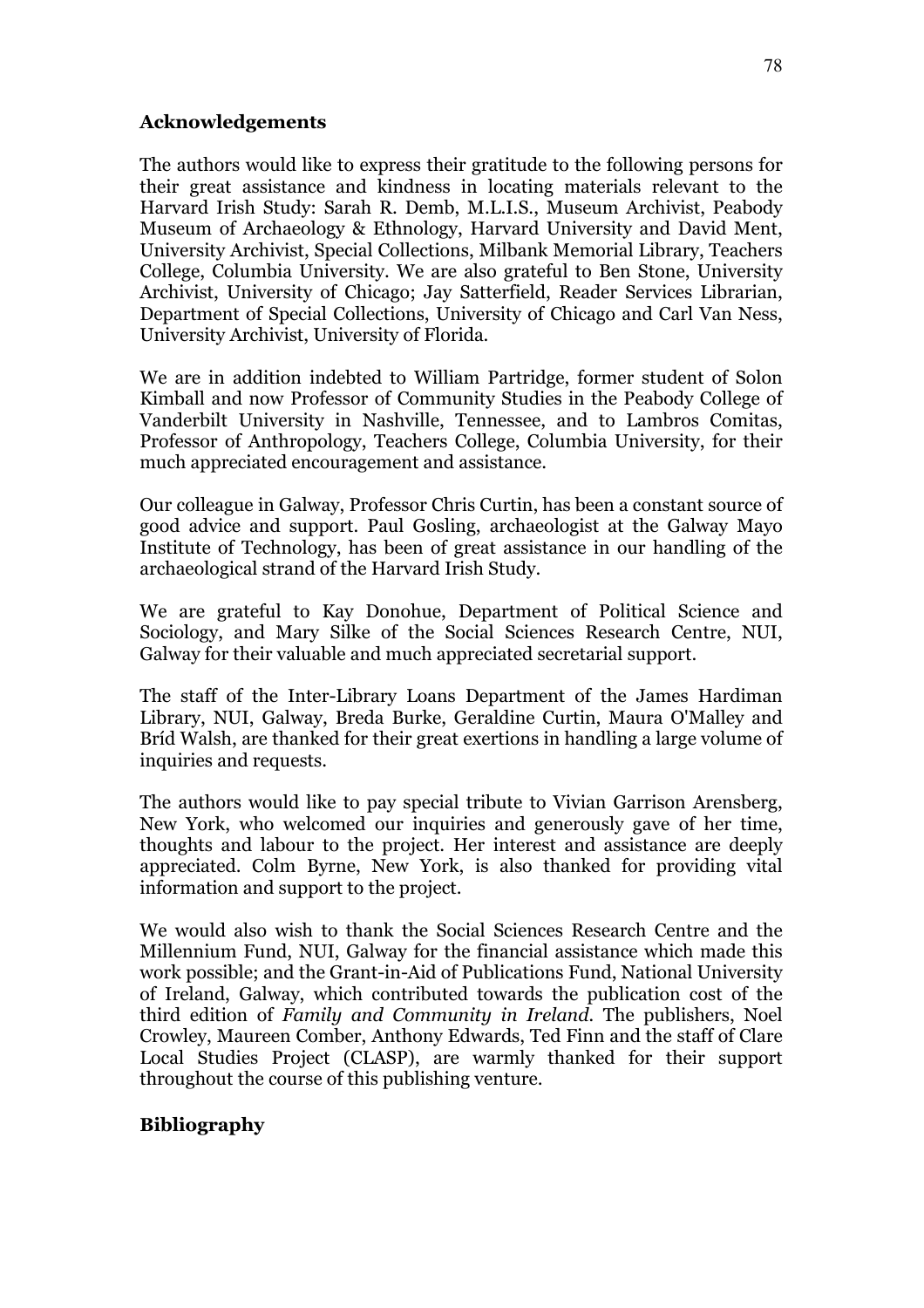- Alexander, J. C., 1996. 'The Centrality of the Classics' in S. P. Turner, ed., *Social Theory and Sociology: the Classics and Beyond*. Oxford: Blackwell.
- Arensberg, Conrad M., 1937. *The Irish Countryman: An Anthropological Study*. London: Macmillan.
- Arensberg, Conrad M. (1937), 1988*. The Irish Countryman.* Illinois, USA: Waveland Press.
- Arensberg, Conrad M., 1983. 'Sol Kimball: Anthropologist of our America', *Florida Journal of Anthropology*, Special Issue: A Tribute to Solon T. Kimball (1909-1982), 9, 1: 7-11.
- Arensberg, Conrad M. and Kimball, S.T., 1965. *Culture and Community*. New York: Harcourt, Brace and World.
- Arensberg, Conrad M. and Kimball, S.T. (1940), 1968. 2nd edn. *Family and Community in Ireland*. Cambridge, Mass.: Harvard University Press.
- Arensberg, Conrad M., 1934. *A Study of Rural Life in Ireland as Determined by the Functions and Morphology of the Family*. Unpublished PhD dissertation, Harvard University.
- Ashley, Scott, 2001. 'The Poetics of Race in 1890s Ireland: an Ethnography of the Aran Islands', *Patterns of Prejudice*, 35, 2: 5-18.
- Barlow, Jane, 1893. *Irish Idylls*. London: Hodder and Stoughton.
- Bell, Colin and Newby, Howard, eds, 1974. *The Sociology of Community: A Selection of Readings*. London: Frank Cass.
- Bell, Desmond, 1982. 'Community Studies: the Social Anthropological Heritage and its Popularity in Ireland', *International Journal of Sociology and Social Policy,* 1: 22-36.
- Bew, Paul, 1987. *Conflict and Conciliation in Ireland 1890-1910: Parnellites and Radical Agrarians.* Oxford: Clarendon Press.
- Bew, Paul, 1988. 'Sinn Féin, Agrarian Radicalism and the War of Independence, 1919-1921', in D.G. Boyce, ed., *The Revolution in Ireland 1879-1923.* Dublin: Gill and Macmillan.
- Birdwell-Pheasant, Donna, 1992. 'The Early Twentieth-Century Irish Stem Family: A Case Study from County Kerry', in Marilyn Silverman and P. H. Gulliver, eds, *Approaching the Past: Historical Anthropology Through Irish Case Studies.* New York: Columbia University Press.
- Bovet, Marie-Anne de (1890), 1997. *Irlande 1889: Trois Mois en Irlande*. Ar Releg-Kerhuon: Editions An Here.
- Breen, Richard, 1984. 'Dowry Payments and the Irish Case', *Comparative Studies in Society and History,* 26, 2: 280-296.
- Brody, Hugh, 1973. *Inishkillane: Change and Decline in the West of Ireland*. London: Allan Lane.
- Brown, Terence, 1981. *Ireland: A Social and Cultural History 1922-1981*. London: Fontana.
- Byrne, Anne, Edmondson, Ricca and Fahy, Kathleen, 1993. 'Rural Tourism and Cultural Identity in the West of Ireland', in Barbara O'Connor and Michael Cronin, eds, *Tourism in Ireland: A Critical Analysis*. Cork: Cork University Press.
- Byrne, Anne, 1997. 'Single Women in Irish Sociological Writing' in Anne Byrne and Madeleine Leonard, eds, *Women in Irish Society: A Sociological Reader*. Belfast: Beyond the Pale Publications.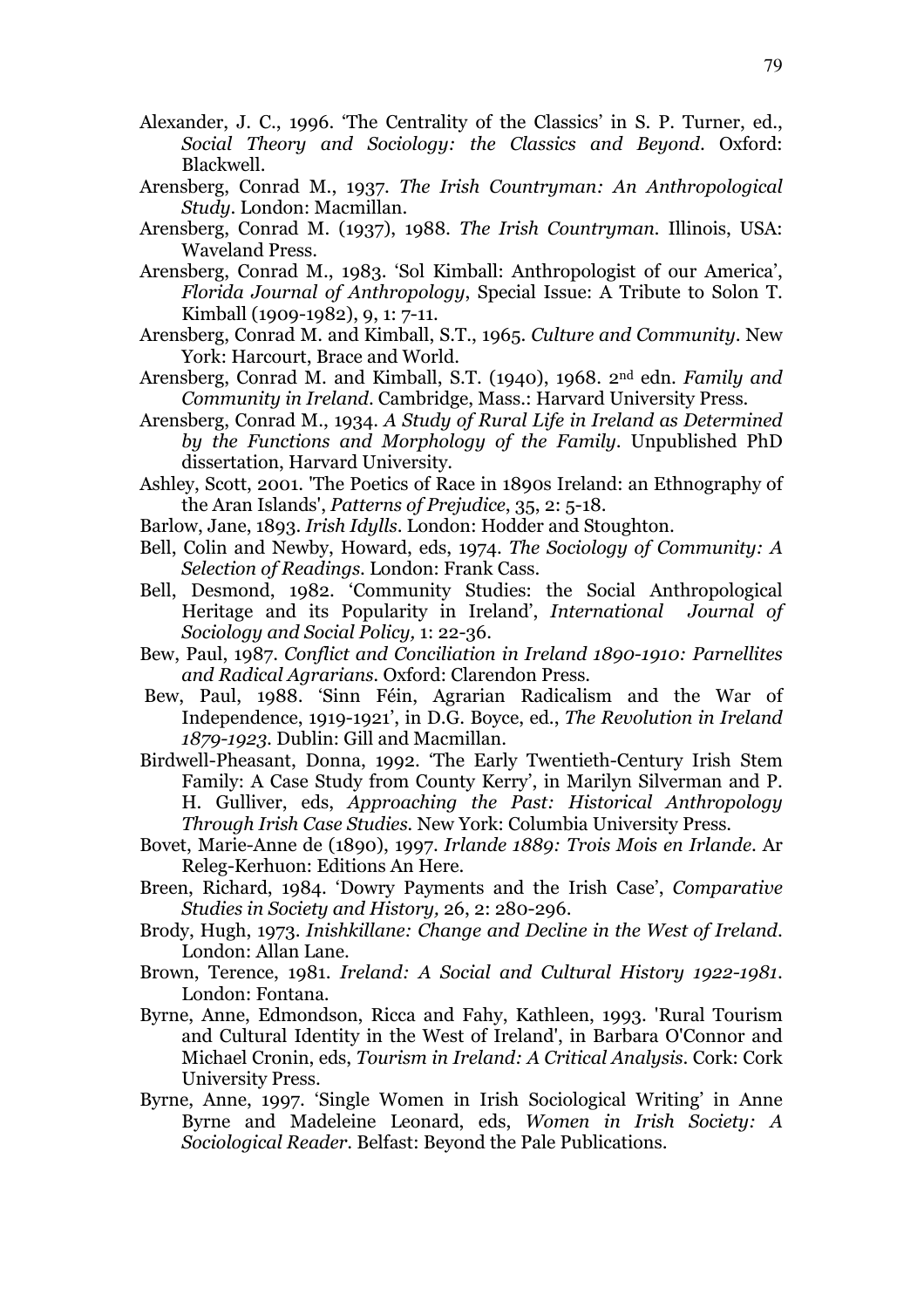- de Búrca, Marcus, 1980. *The GAA: A History*. Dublin: Cumann Lúthchleas Gael.
- Cairns, David and Richards, Shaun, 1988*. Writing Ireland: Colonialism, Nationalism and Culture*. Manchester: Manchester University Press.
- Clancy, Mary, 1999. 'Shaping the Nation: Women in the Free State Parliament, 1923-1937' in Yvonne Galligan, Eilís Ward and Rick Wilford, eds, *Contesting Politics: Women in Ireland, North and South.* Boulder, Colorado: Westview Press.
- Columbia University News*, '*Conrad M. Arensberg', (2-12, 1997), *http://www.columbia.edu/cu/pr/96-99.19048.html*.
- Comitas, Lambros, 1997. 'Conrad Maynadier Arensberg', *Anthropology Newsletter* 38, 5: 18*.*
- Comitas, Lambros, 1999. 'Conrad Maynadier Arensberg', *American Anthropologist* 191, 4: 810-817
- Cooley, Charles H., 1918. *Social Process*. New York: C. Scribner's Sons.
- Cullen, L. M., 1969. 'Irish Economic History: Fact and Myth' in L. M. Cullen, ed., *The Formation of the Irish Economy*. Cork: Mercier.
- Curtin, Chris, 1986. 'The Peasant Family Farm and Commoditization in the West of Ireland', in Norman Long, Jan Douwe van der Ploeg, Chris Curtin and Louk Box, *The Commoditization Debate: Labour Process, Strategy and Social Network*. Wageningen: Agricultural University Wageningen.
- Curtin, Chris and Ryan, Colm. 1989. 'Clubs, Pubs and Private Houses in a Clare Town', in Chris Curtin and Thomas Wilson, *Ireland from Below: Social Change and Local Communities*. Galway: Galway University Press.
- Curtin, Chris, Devereux, Eoin and Shields, Dan. 1992. 'Replaying the 'Match': Marriage Settlements in North Galway', *Irish Journal of Sociology,* 2: 85-95.
- Curtis, L. P. Junior, 1968. *Anglo-Saxons and Celts: A Study of Anti-Irish Prejudice in Victorian England*. Connecticut: Conference on British Studies, University of Bridgeport.
- Daly, M. E., 1992. *Industrial Development and Irish National Identity, 1922- 1939.* Dublin: Gill and Macmillan.
- Daniel, Glyn, 1982. Editorial, *Antiquity,* March, LV1, 216: 1-7.
- Daniel, T. K., 1976. 'Griffith on his Noble Head: The Determinants of Cumann na nGaedheal Economic Policy, 1922-32', *Irish Economic and Social History*, 3: 55-65.
- Dennis, N., 1986. 'The Popularity of the Neighbourhood Community Idea', in R. E. Pahl, ed., *Readings in Urban Sociology*. Oxford: Pergamon Press.
- Dwyer, John, 1991. 'The Melancholy Savage: Text and Context in the Poems of Ossian', in Howard Gaskill, ed., *Ossian Revisited*. Edinburgh: Edinburgh University Press.
- Edmondson, Ricca, 1984. *Rhetoric in Sociology*. London: Macmillan.
- Edmondson, Ricca, 2000. 'Writing Between Worlds' in Anne Byrne and Ronit Lentin, eds, *(Re)Searching Women: Feminist Research Methodologies in the Social Sciences in Ireland*. Dublin: IPA.
- Fitzpatrick, David, 1983. 'Irish Farming Families Before the First World War', *Comparative Studies in Society and History,* 25, 2: 339-374.
- Flower, Robin, 1947. *The Irish Tradition*. Oxford: Clarendon Press.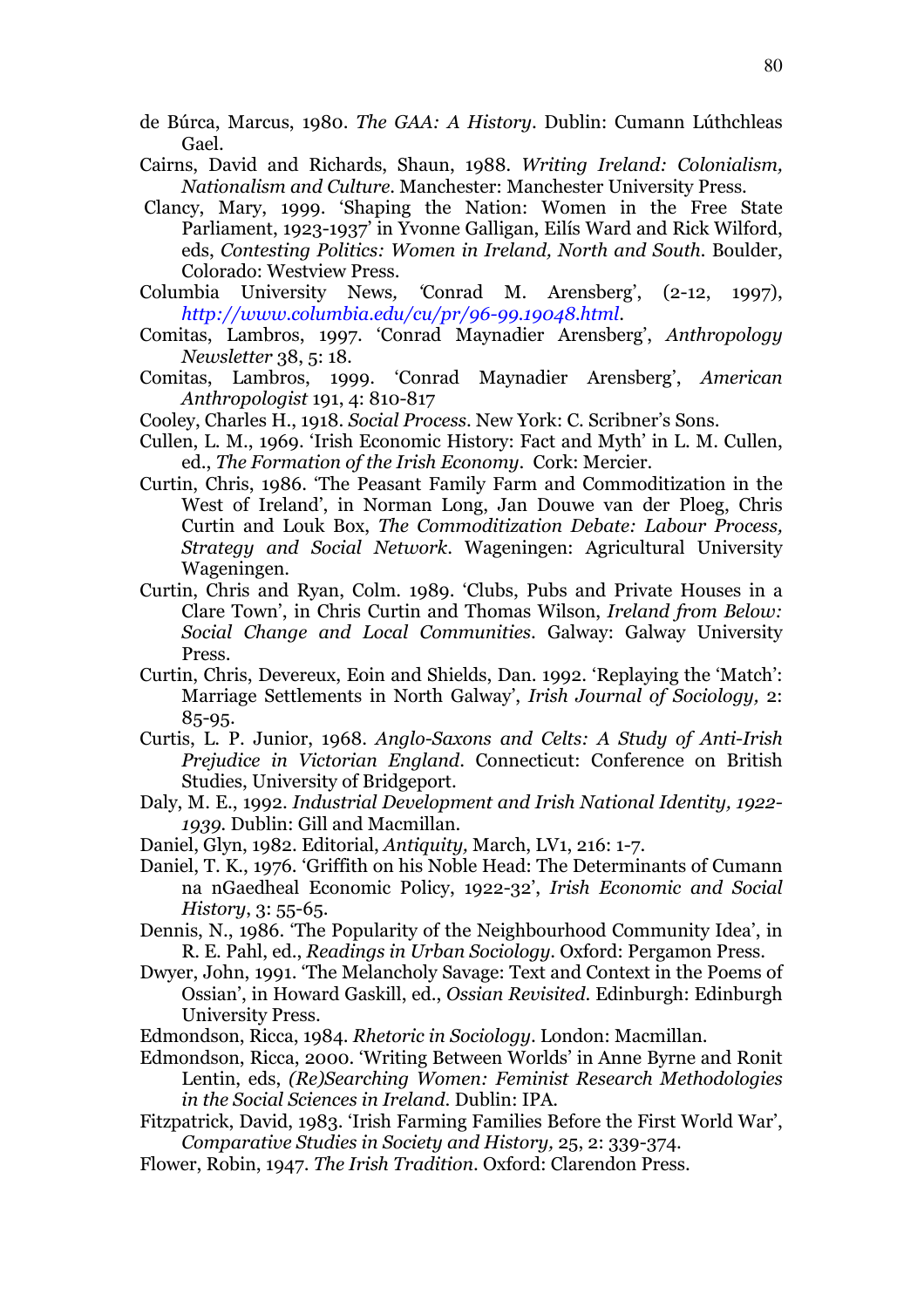- Foster, Roy F., 1993. *Paddy and Mr Punch: Connections in Irish and English History*. London: Penguin.
- Galton, F., 1869. *Hereditary Genius: An Inquiry into its Laws and Consequences.* London: Macmillan.
- Garvin, Tom, 1981. *The Evolution of Irish Nationalist Politics*. Dublin: Gill and Macmillan.
- Gibbon, Peter, 1973. 'Arensberg and Kimball Revisited'. *Economy and Society*, 2, 4: 479-498.
- Gibbon, P. and Curtin, C., 1978. 'The Stem Family in Ireland', *Comparative Studies in Society and History,* 20, 3: 429 - 453.
- Gibbon, Peter and Curtin, Chris, 1983a. 'Irish Farm Families: Facts and Fantasies', *Comparative Studies in Society and History,* 25, 2: 375-380.
- Gibbon, Peter and Curtin, Chris, 1983b. 'Some Observations on "The Stem Family in Ireland Reconsidered"', *Comparative Studies in Society and History,* 25, 2: 393-395.
- Giddens, Anthony, 1984. *The Constitution of Society: Outline of the Theory of Structuration*. Cambridge: Polity Press.
- Gosling, Paul and Byrne, Anne, n.d. 'The Harvard Irish Mission (1931-1936)', unpublished paper.
- Hannan, Damian F., 1978. 'Patterns of Intergenerational Replacement in Traditional Irish Agriculture', in A. E. C. W. Spencer and Hilary Tovey, eds, *Sociological Association of Ireland: Proceedings of the First and Fourth Annual Conferences.* Belfast: Department of Social Studies, the Queen's University of Belfast.
- Hannan, Damian F., 1979. *Displacement and Development. Class, Kinship and Social Change in Irish Rural Communities.* Dublin: The Economic and Social Research Institute.
- Harrington, John P., 1991. *The English Traveller in Ireland*. Dublin: Wolfhound Press.
- Harris, Rosemary, 1988. 'Theory and Evidence: the 'Irish Stem Family' and Field Data', *Man (N.S.),* 23, 3: 417-34.
- Haugaard, Mark, 1997. *The Constitution of Power: A Theoretical Analysis of Power, Knowledge and Structure*. Manchester: Manchester University Press.
- Hencken, Hugh O'Neill and Movius, Hallam L. Jnr, 1934. 'The Cemetery-Cairn of Knockast', *Proceedings of the Royal Irish Academy*, XLI, Section C, 11: 232-284.
- Hencken, Hugh O'Neill, 1935. 'A Cairn at Poulawack, County Clare', *Journal of the Royal Society of Antiquaries of Ireland*, 1935, 65:191-222.
- Hencken, Hugh O'Neill. 1938*. Cahercommaun: A Stone Fort in County Clare.* Dublin: Royal Society of Antiquaries of Ireland.
- Henderson, Carol and Wrigley, Sally, 1994. 'Biographical Sketch', *AnthroWatch*, Special Issue in Honor of Conrad M. Arensberg, 11, 2**:** 20- 23.
- Henderson, Carol, 1994. 'Reflections', *AnthroWatch*, Special Issue in Honour of Conrad M. Arensberg, 11, 2: 19.
- Hooton, E. A. and Dupertuis, C.W., with Dawson, H., 1955*. The Physical Anthropology of Ireland*. Papers of the Peabody Museum of Archaeology and Ethnology, Harvard University, XXX, 1-2.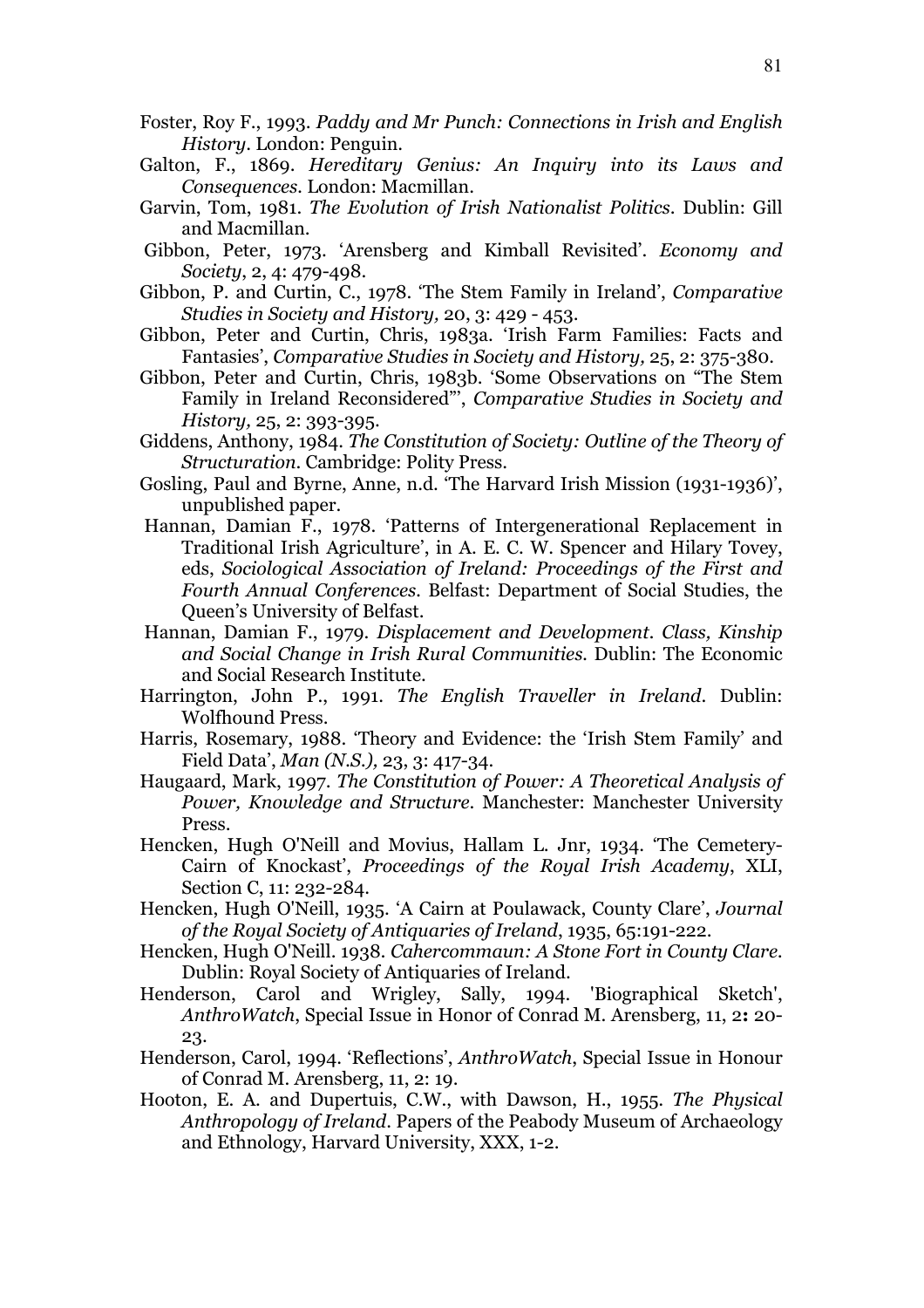- Hoppen, K. Theodore, 1999. 2nd edn., *Ireland Since 1800: Conflict and Conformity*. London: Longman.
- Joas, Hans, 1993. *Pragmatism and Social Theory*. Chicago and London: University of Chicago Press.
- Jones, David S., 1995. *Graziers, Land Reform, and Political Conflict in Ireland*. Washington, D.C.: The Catholic University of America Press.
- Kane, Eileen, Blacking, John, Donnan, Hatings and McFarlane, Graham, 1988. 'A Review of Anthropological Research in Ireland, North and South' in Liam O'Dowd, ed., *The State of Social Science Research in Ireland: Proceedings of a Conference*. Dublin: Royal Irish Academy.
- Kavanagh, P.J., 1994. *Voices in Ireland: A Traveller's Literary Companion*. London: John Murray.
- Kennedy, Liam and Johnson, D.S., 1996. 'The Union of Ireland and Britain, 1801-1921' in D. G. Boyce and A. O'Day, eds, *The Making of Modern Irish History: Revisionism and the Revisionist Controversy*. London: Routledge.
- Kevles, Daniel. J., 1985. *In the Name of Eugenics: Genetics and the Uses of Human Heredity.* Harmondsworth: Penguin.
- Kiberd, Declan, 1995. *Inventing Ireland: The Literature of the Modern Nation*. London: Jonathan Cope.
- Kimball, Solon, 1936. *The Tradesman and his Family in the Economic Structure of an Irish Town*. Unpublished PhD dissertation, Harvard University.
- Kimball, Solon, 1979. 'Warner, W. Lloyd' in *International Encyclopaedia of the Social Sciences*, Pt. 18: 791-796.
- Kuper, Adam, 2001. 'Afterword: The Usual Suspects', *Patterns of Prejudice*, 35, 2: 81-86.
- Lash, Scott and Urry, John, 1987. *The End of Organized Capitalism.* Cambridge: Polity Press.
- Latocnaye, Chevalier de la (1798), 1984. *A Frenchman's Walk Through Ireland, 1796-7* (transl. John Stevenson). Belfast: Blackstaff Press.
- Leach, William, 1980. *True Love and Perfect Union: The Feminist Reform of Sex and Society*. New York: Basic Books.
- Leerssen, Joep, 1994. 'The Western Mirage: On the Celtic Chronotope in the European Imagination', in Timothy Collins, ed., *Decoding the Landscape*. Galway: Centre for Landscape Studies, NUI Galway.
- Lynd, Robert and Lynd, Helen, 1929*. Middletown.* New York: Harcourt Brace.
- Lynd, Robert and Lynd, Helen, 1937*. Middletown in Transition: A Study in Cultural Conflicts*. New York: Harcourt Brace.
- Mac Conghail, Muiris, 1987. *The Blaskets – People and Literature*. Dublin: Country House.
- Mahr, Adolf, 1937. 'New Aspects and Problems in Irish Prehistory, Presidential Address for 1937', *Proceedings of the Prehistoric Society*, 3: 261-436.
- Martins, Herminio, 1974. 'Time and Theory in Sociology' in John Rex, ed., *Approaches to Sociology: An Introduction to Major Trends in British Sociology*. London: Routledge and Kegan Paul.
- Maume, Patrick, 1995. *D. P. Moran.* Dublin: Historical Association of Ireland.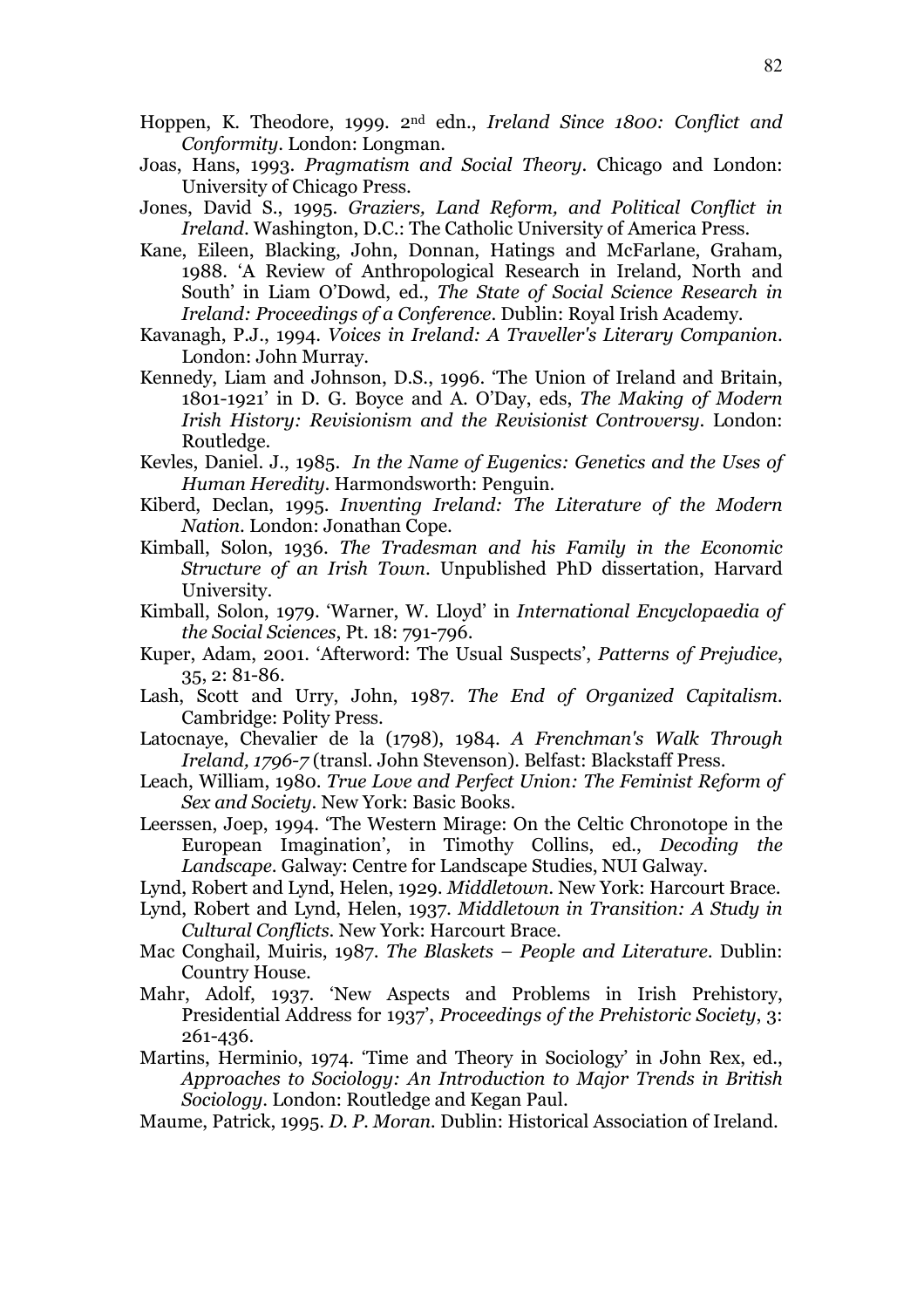- Micks, William. L., 1925. *An Account of the Constitution, Administration and Dissolution of the Congested Districts Board for Ireland, 1891-1923*. Dublin: Eason.
- Moore, Alexander, 1984. 'Solon Toothaker Kimball (1909-1982)', *American Anthropologist* 86: 386-393.
- Murray, L. P., 1933. 'The Cemetery Cairn at Knockast', *County Louth Archaeological Journal*, 8, 1:65-68.
- Newby, Howard, Bell, Colin, Rose, David and Saunders, Peter, 1978*. Property, Paternalism and Power: Class and Control in Rural England*. London: Hutchinson.
- Newby, Howard, 1980. 'Rural Sociology', *Current Sociology*, 28: 1-141.
- Ó Crohan, Tomás (1929), 1937. *The Islandman*. Dublin, Talbot Press (English edition).
- Ó Dálaigh, Brian, ed., 1998. *The Stranger's Gaze: Travels in County Clare 1534 – 1950*. Ennis: CLASP Press.
- O'Halpin, Eunan, 1999. *Defending Ireland: The Irish State and its Enemies since 1922.* Oxford: Oxford University Press.
- Ó Murchadha, Ciarán, 1998. *Sable Wings over the Land: Ennis, County Clare and its Wider Community during the Great Famine.* Ennis: CLASP Press
- Partridge, William, 1983. 'Solon T. Kimball and the Craft of Teaching', *The Florida Journal of Anthropology*, Special Issue: A Tribute to Solon T. Kimball (1909-1982), 9, 1:13-16.
- Platt, Jennifer, 1996. *A History of Sociological Research Methods in America 1920-1960.* Cambridge: Cambridge University Press.
- Praeger, Robert Lloyd, 1941. *A Populous Solitude*. Dublin: Hodges, Figgis & Co.
- Praeger, Robert Lloyd (1951), 1980. *The Way that I Went - An Irishman in Ireland*. Dublin: Allen Figgis.
- Prager, Jeffrey, 1986. *Building Democracy in Ireland: Political Order and Cultural Integration in a Newly Independent State.* Cambridge: Cambridge University Press.
- Rasche, Hermann, 1995. '"...A Strange Spectacle...": German Travellers in the West 1828-1858', *Journal of the Galway Archaeological and Historical Society* 47: 87-107.
- Redfield, Robert, 1930. *Tepoztlan - A Mexican Village: A Study of Folk Life*. Chicago: University of Chicago Press.
- Ruane, Joseph, 1992. 'Colonialism and the Interpretation of Irish Historical Development', in Marilyn Silverman and P.H. Gulliver, eds, *Approaching the Past: Historical Anthropology through Irish Case Studies*. New York: Columbia University Press.
- Rudin, Ronald, 1994. 'One Model, Two Responses: Quebec, Ireland and the Study of Rural Society', *Canadian Papers in Rural History,* 9: 259-89.
- Shapiro, Helen L., 1954. 'E.A. Hooton', *American Anthropologist*. 56: 1081- 1084.
- Taylor, Lawrence J., 1995. *Occasions of Faith: An Anthropology of Irish Catholics.* Philadelphia: University of Pennsylvania Press.
- Tench, W. Steuart, 1868. *Realities of Irish Life.* London: Longman, Green and Co.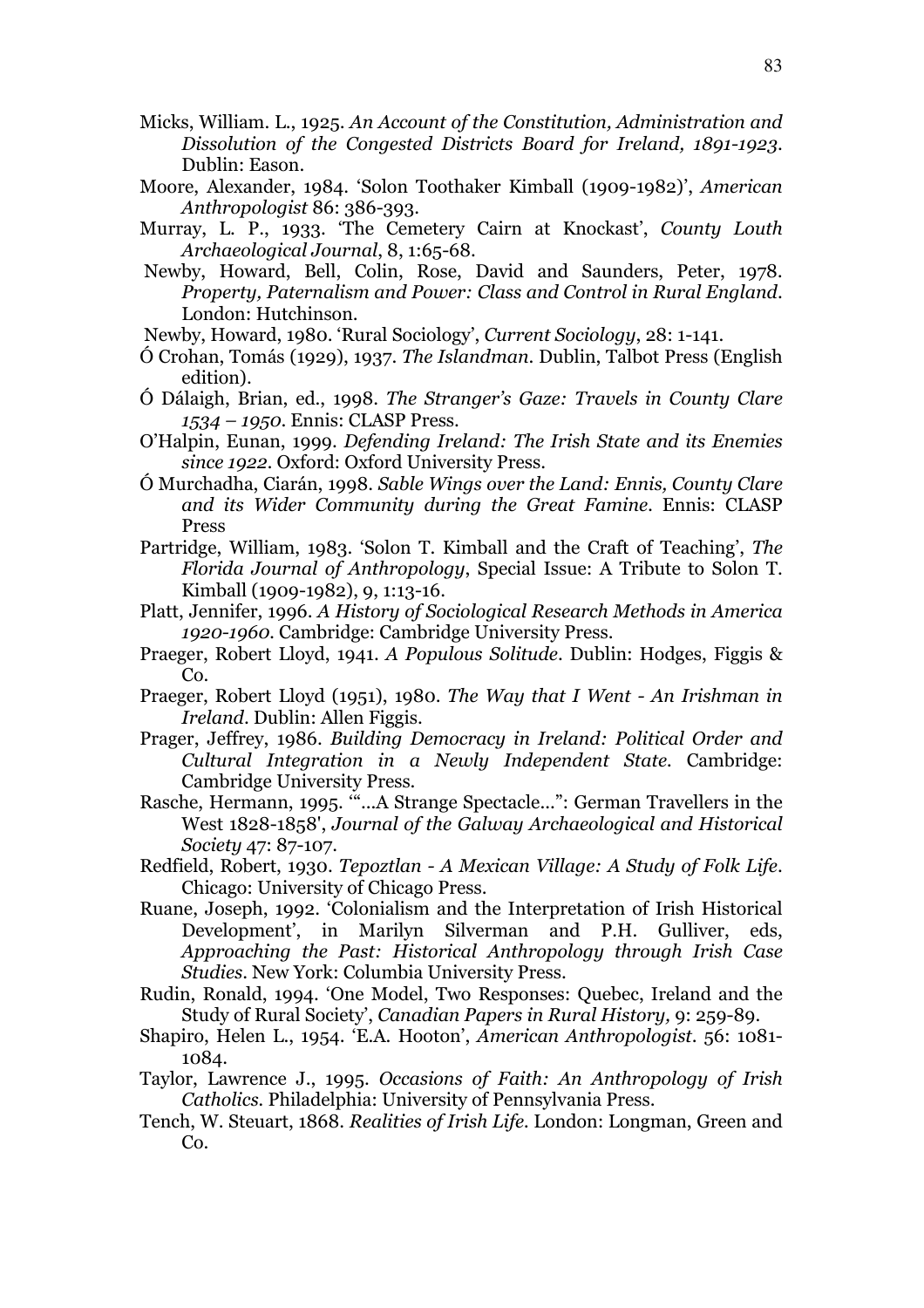- Thackeray, William M. (1843), 1990. *The Irish Sketchbook*. Gloucester: Alan Sutton Publishing.
- Tipps, Dean C., 1973. 'Modernization Theory and the Comparative Study of Societies: A Critical Perspective', *Comparative Studies in Society and History*, 2: 199-226.
- Tocqueville, Alexis de (1835), 1990. *Alexis de Tocqueville's Journey in Ireland* (transl. Emmet Larkin). Dublin: Wolfhound Press.
- Tovey, Hilary, 1992. 'Rural Sociology in Ireland: A Review', *Irish Journal of Sociology,* 2: 96-121.
- Tovey, Hilary and Perry Share, 2000. *A Sociology of Ireland.* Dublin: Gill and Macmillan.
- Varley, Tony, 1981. 'Functionalism and Ideology in Arensberg and Kimball's Family and Community in Ireland,' paper presented at the annual conference of the Sociological Association of Ireland, Limerick, 10 April.
- Varley, Anthony, 1983. '"The Stem Family in Ireland" Reconsidered', *Comparative Studies in Society and History*, 25, 2: 381-392.
- Varley, Tony, 1988. 'Agrarian Crime and Social Control: Sinn Féin and the Land Question in the West of Ireland in 1920', in M. Tomlinson, Varley, Tony and McCullagh, Ciaran. eds, *Whose Law and Order? Aspects of Crime and Social Control in Ireland*. Belfast: Sociological Association of Ireland.
- Viddich, Arthur J. and Lynam, S.M., 2000. 2nd edn. 'Qualitative Methods: Their History in Sociology and Anthropology' in N. K. Denzin and Y. S. Lincoln, eds, *Handbook of Qualitative Research* Sage: London and New Delhi.
- Warner, W. Lloyd (1940), 1968. 'Preface' to Conrad M. Arensberg and Solan T. Kimball, *Family and Community in Ireland.* Cambridge, Mass: Harvard University Press.
- Warner, W. Lloyd, 1930. 'Morphology and Functions of the Australian Murngin Type of Kinship', Part I, *American Anthropologist*, 32: 207- 256.
- Warner, W. Lloyd, 1930. 'Morphology and Functions of the Australian Murngin Type of Kinship', Part II, *American Anthropologist*, 33: 172- 198.
- Warner, W. Lloyd, 1941. 'Social Anthropology and the Modern Community', *American Journal of Sociology*, 46: 785-796.
- Whyte, John H., 1984. 2nd edn. *Church and State in Modern Ireland 1923- 1979*. Dublin: Gill and Macmillan.
- Whyte, William F., 1964. 'The Slum: On the Evolution of Street Corner Society' in A.J. Viddich, Bensman, J. and Stein, M.R., eds, *Reflections on Community Studies*. New York: John Wiley.
- Wilson, Thomas M., 1997. 'Themes in the Anthropology of Ireland', in Susan Parman, ed., *Europe in the Anthropological Imagination.* Englewood Cliffs, New Jersey: Prentice Hall.
- Wilson, Thomas M., 1984. 'From Clare to the Common Market: Perspectives in Irish Ethnography', *Anthropological Quarterly*, 57, 1: 1-15.
- Young, Arthur (1780), 1970. *A Tour in Ireland 1776-1779.* Shannon: Irish University Press.